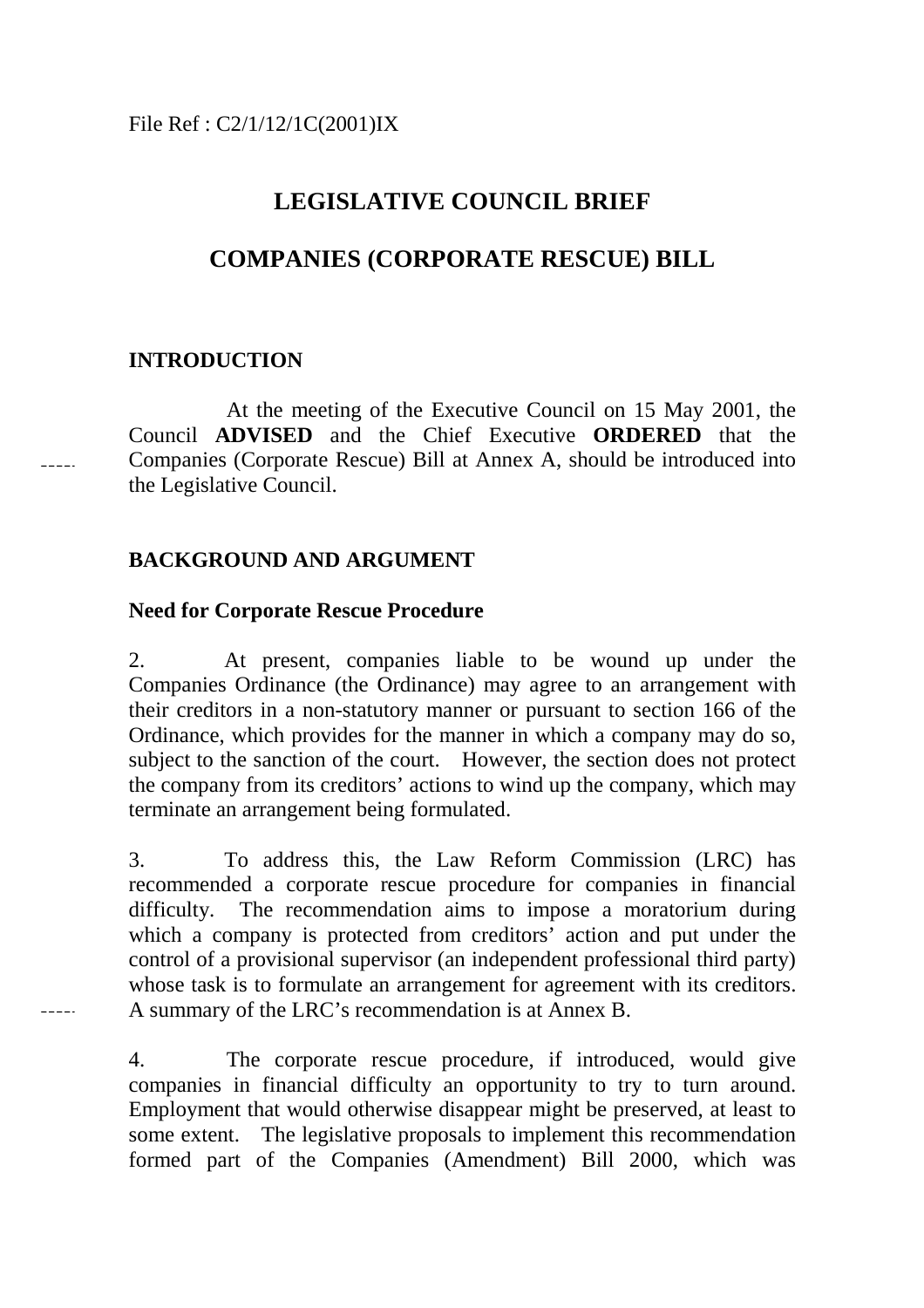introduced into the Legislative Council on 19 January 2000.

5. During the Bills Committee stage, the Bills Committee, having regard to time constraints and the complexity of the legislative proposals, recommended that these proposals be excised from the Bill and deferred for re-submission to the Legislative Council at a later stage. The Bills Committee was generally supportive of a corporate rescue procedure. However, some of its Members expressed doubts on the requirement placed upon a financially troubled company to set aside sufficient funds to settle all arrears of wages, severance pay and other statutory entitlements of its employees as if it were a going concern. They were concerned that the Bill did not provide the flexibility to allow employees to trade in their claims for, say, shares of the company.

6. As suggested by the Bills Committee, the Administration has consulted the Labour Advisory Board (LAB) on its proposal to provide some flexibility to the requirement to settle all arrears due and owing by the company to its employees. We have also consulted the Protection of Wages on Insolvency Fund (PWIF) Board on this matter. Having regard to the objection by the LAB and the PWIF Board, we have decided not to pursue the flexibility proposal put forward by the Bills Committee. We have revised the legislative proposals in the light of their views and those from the professional bodies and trade organisations received after the publication of the Bill in 2000.

# **Main Features of Corporate Rescue Procedure**

# *Application*

7. The corporate rescue procedure which may be initiated by a company or its directors or liquidators will apply to local and oversea companies formed/registered under the Ordinance, except –

- (a) as recommended by the LRC, the authorized institutions regulated by the Hong Kong Monetary Authority under the Banking Ordinance; and
- (b) insurance companies and registered entities in the securities and futures industry regulated by law which empowers the regulator to assume control of the regulated entity or oblige the entity to act in a certain manner in case the entity has financial difficulty.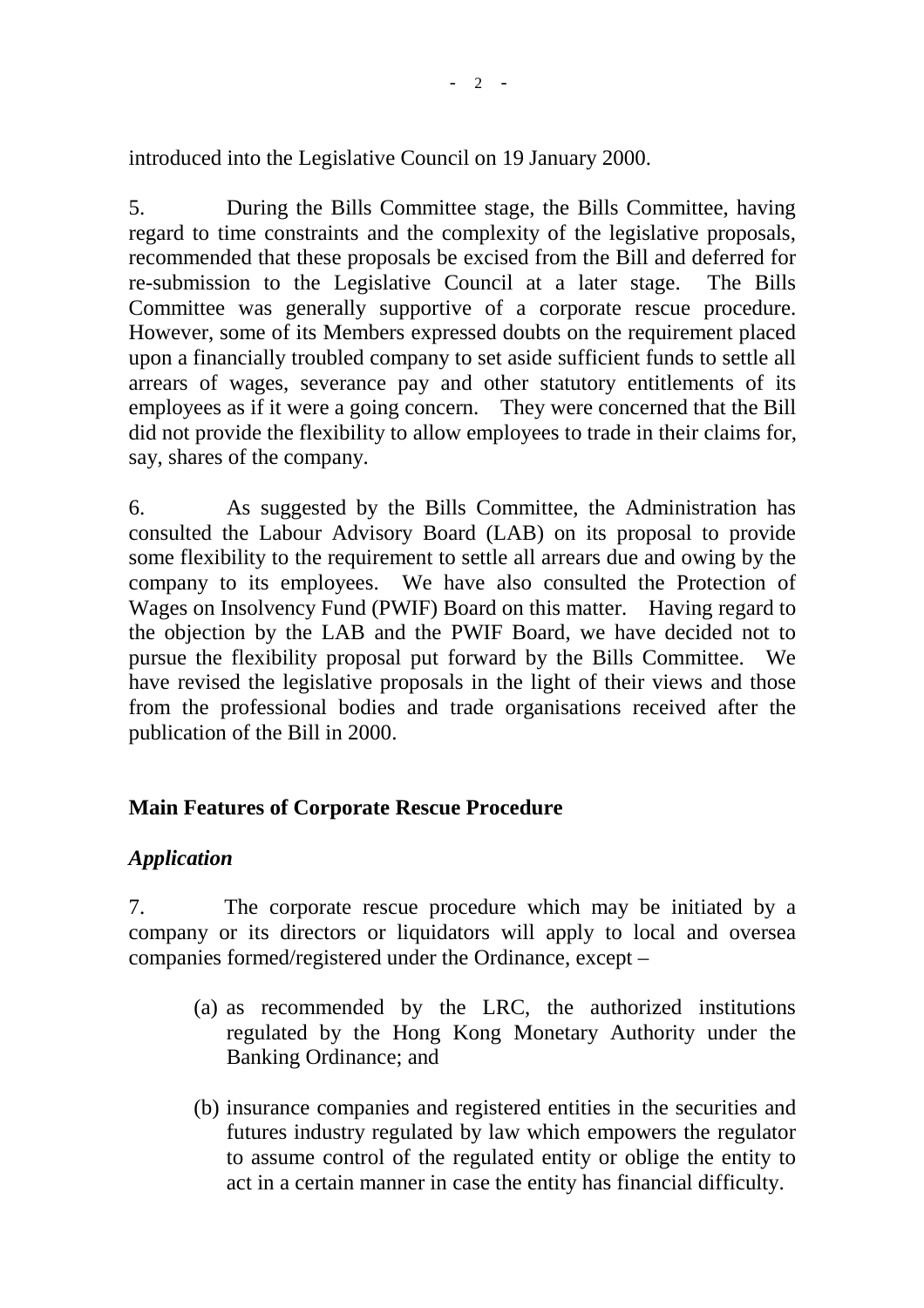## *Moratorium*

8. The moratorium starts as soon as the appointment of the provisional supervisor comes into effect (i.e. the provisional supervision starts). The moratorium period is 30 days initially and may be extended for up to six months by the court upon the provisional supervisor's application. Any further extensions must be approved by creditors at a relevant meeting (and the court's approval is not required).

9. During the moratorium, there will be a stay of all proceedings (such as an application to the court to wind up the company, appointment of a receiver of the assets of the company) against the company. The only exceptions are the proceedings of the Insider Dealing Tribunal and the Securities and Futures Commission in the exercise of its regulatory powers under the relevant provisions of the Securities and Futures Commission Ordinance and Leveraged Foreign Exchange Trading Ordinance.

# *Exemptions from Application of Moratorium*

10. The moratorium should not apply to eligible financial contracts (for example, currency or interest rate swap agreements, or agreements to buy or sell securities). These dealings occur in certain closed markets, such as the central clearing and settlement system of the Stock Exchange. To impose a moratorium on such contracts could involve unravelling innumerable other contracts which would cause chaos in the market concerned.

11. Nor should the moratorium apply to debts and liabilities incurred by the company after the initiation of the corporate rescue procedure so that the company can continue with its normal business during the provisional supervision by maintaining the necessary credit facilities with its business partners. Any resumptions by Government pursuant to a Government lease or otherwise should also be exempted from the moratorium.

# *Provisional Supervisor*

12. Once appointed, the provisional supervisor will effectively take charge of the company. To inspire confidence, he must be independent, acting with integrity and possess the necessary expertise. He will be selected from a panel of practitioners to be operated by the Official Receiver (OR) and comprising solicitors and professional accountants. The OR may also approve other suitably qualified independent persons as provisional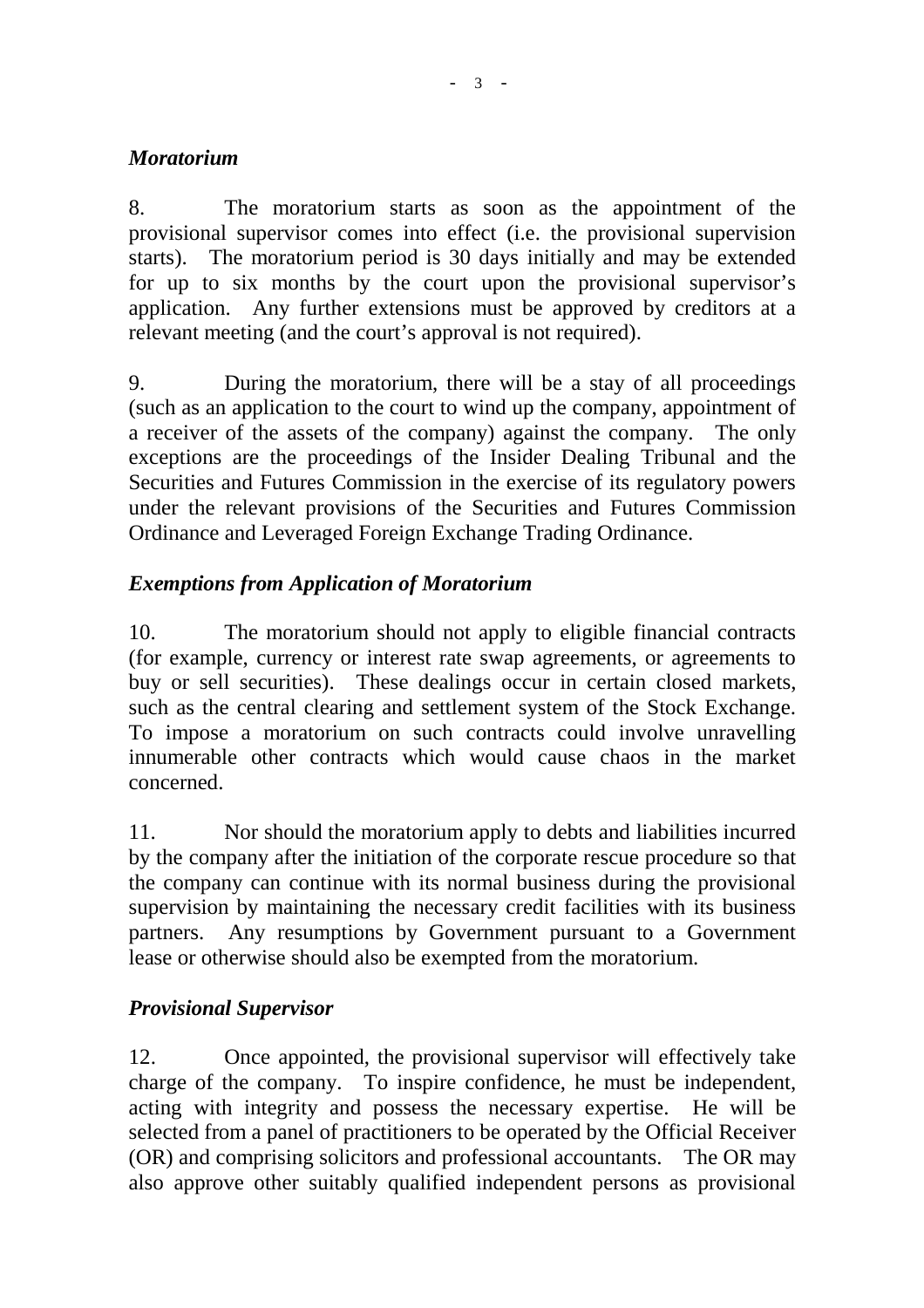supervisors.

13. The provisional supervisor will manage and control the company, acting as the agent of the company when exercising his powers. He may retain or dismiss directors of the company, make alternative arrangements for any creditor and exclude such creditor from the moratorium, and will be personally liable for any contract he enters into when performing his functions. He will be indemnified out of the assets of the company.

14. In response to the views from the professional bodies (see paragraph 6 above), we agree that the provisional supervisor should have the power to investigate voidable transactions made prior to the start of the corporate rescue procedure. The provisional supervisor will be required to report the outcome of such investigation to a meeting of creditors so as to help the creditors to reach an informed decision on whether to proceed with a voluntary arrangement or a creditor's voluntary winding up.

# *Provisional Supervision*

15. Unless objected to by a major secured creditor of a company (in which case the provisional supervision would cease), the provisional supervisor would ascertain the financial position of the company and decide whether a proposal can be made for a voluntary arrangement. If so, he will call a meeting of creditors to consider it and upon the creditors' approval of the proposal, the provisional supervision will cease and the voluntary arrangement take effect immediately thereafter. If not, he will report it to the meeting of creditors which should resolve to terminate the provisional supervision and that the company be wound up as a creditors' voluntary winding up.

16. The original approach as recommended by the LRC was that a company had to notify its major secured creditor of the proposed corporate rescue. The latter had the right to object to the initiation of the procedure and upon receipt of such objection by the provisional supervisor, the provisional supervision would end. The LRC has not proposed to accord the same treatment to minor secured creditors, who will be bound by the terms of the voluntary arrangement that may eventually be drawn up at the end of the procedure.

17. We have received views from the professional bodies and trade organisations that this approach represents a major departure from the long established and respected secured lending practice, i.e. secured creditors, be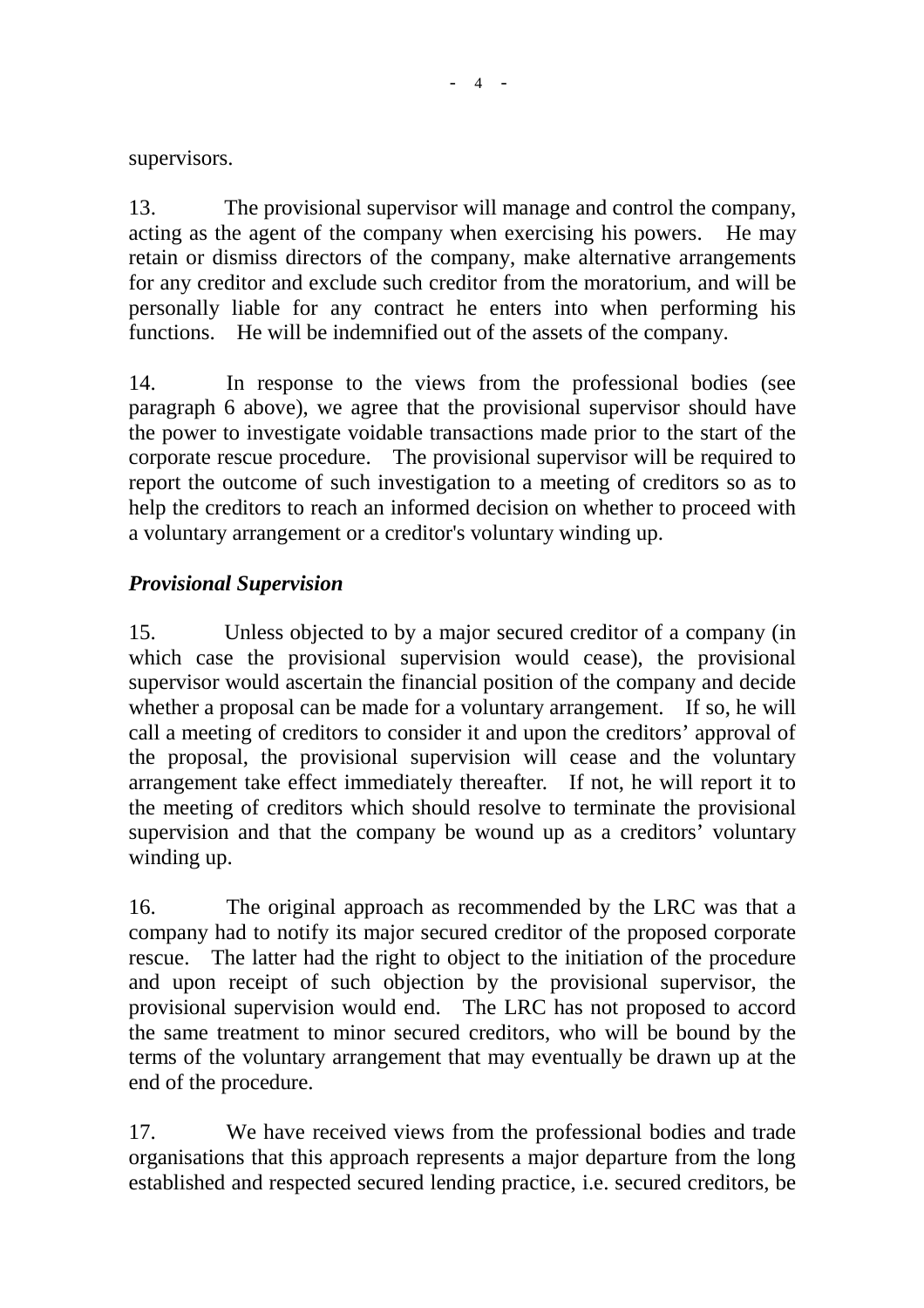they large or small, cannot be forced to accept any "hair-cut" of debts without their consent. We are mindful of the impact of such approach on the existing secured lending practice, the lending institutions and the business community, and consider it necessary to modify the approach to provide that the rights of all secured creditors may not be affected by the voluntary arrangement except with their consent. If a proposal is not acceptable to a secured creditor (be he major or minor), he may choose to opt out of the voluntary arrangement and rely on his own security.

18. We have also modified the approach to provide that a member of a company who claims substantial prejudice may apply to the court for a determination on the resolution of the creditors on a proposal for a voluntary arrangement. Such modification aims to protect the interest of the member in view of the binding effect of the terms of the voluntary arrangement on the member.

## *Insolvent Trading*

19. In relation to the introduction of a corporate rescue procedure and in order to encourage directors and senior management to act on insolvency earlier rather than later, they should be made personally liable for the debts of a company which traded while insolvent. This will encourage them to face the fact that a company was slipping into insolvency at an early date and to address the situation.

# *Outstanding Wages and Other Entitlements Owed to Employees who are Laid Off by a Company in Provisional Supervision*

20. The treatment of outstanding wages and other entitlements owed to employees has been a sensitive subject. As mentioned in paragraph 6 above, the Bills Committee in considering the Companies (Amendment) Bill 2000 has suggested that the Administration should consult the LAB on its proposal to provide some flexibility to the requirement to settle all arrears due and owing by the company to its employees. Flexibility could be in the form of a deferral of payment or payment in lieu of cash (e.g. shares under a trade-in agreement) in respect of the wages and other entitlements accrued owing immediately prior to the commencement of the corporate rescue procedure.

21. In late 2000, we consulted the PWIF Board and the LAB on these forms of flexibility. While both bodies supported in principle the introduction of the corporate rescue procedure, they firmly objected to the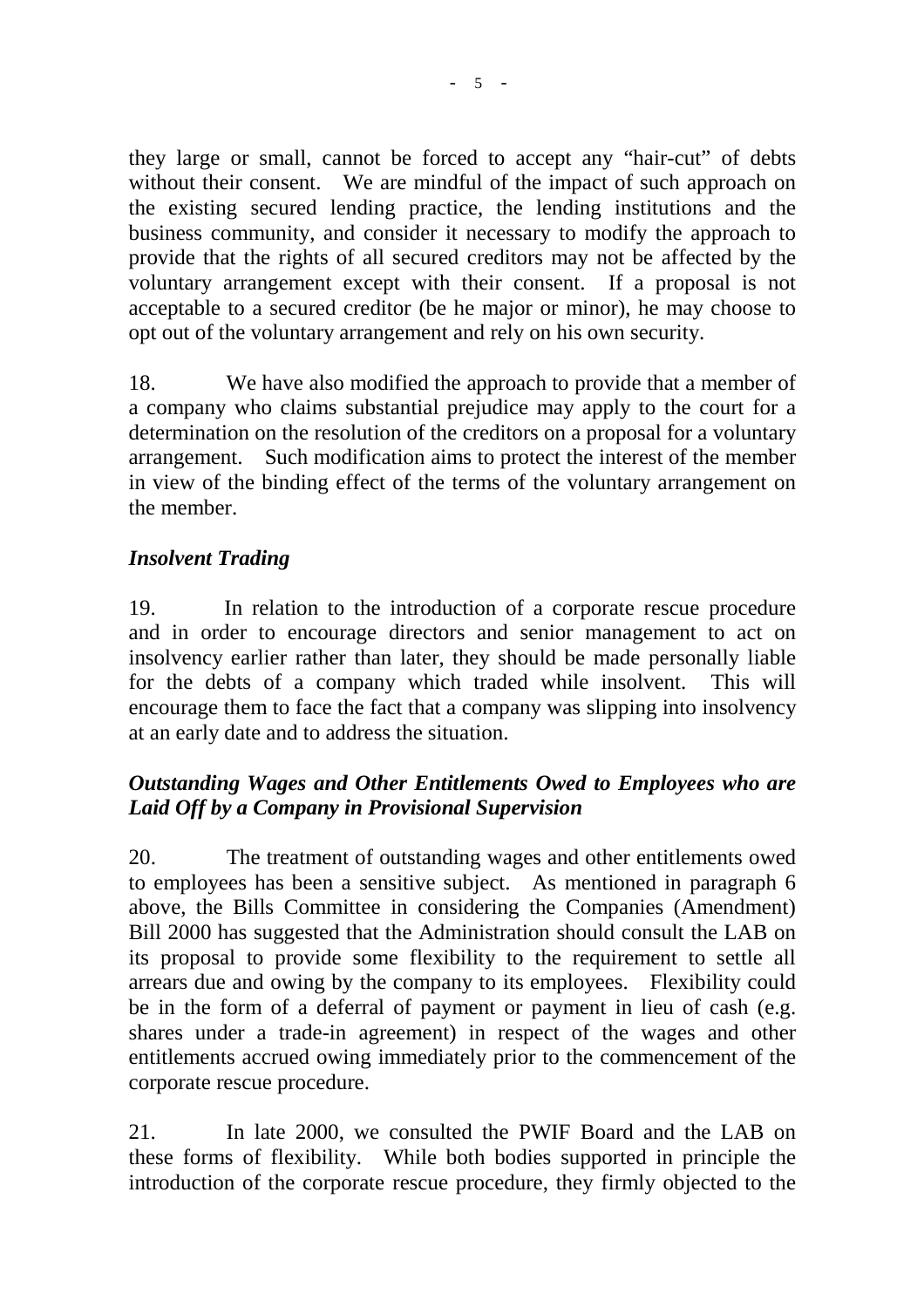flexibility proposal. They held the view that such a proposal would erode the protection accorded to employees under the existing labour legislation, and alter fundamentally the nature and policy intent of the PWIF in that it would amount to using the PWIF to bail out companies in financial difficulties. They also pointed out that the proposal would have financial implications on the PWIF. The two bodies asked the Administration to adhere to the original proposal on settlement of arrears in wages as set out in the Companies (Amendment) Bill 2000. A summary of the outcome of our consultation with the two bodies is at Annex C.

22. We recognise that any statutory corporate rescue procedure must be workable, bearing in mind the needs of the company in difficulty, interests of creditors, and rights of employees. Having regard to the views of the PWIF Board and the LAB, we intend to adopt a pragmatic approach as originally designed, balancing the interests of all the relevant parties.

## **THE BILL**

23. Clause 3 specifies the companies to which the Bill will apply. Clauses 4 and 5 empowers the OR to appoint a panel of professional accountants and solicitors eligible for appointment as provisional supervisors. The persons that may appoint a provisional supervisor are specified under clause 6.

24. The filing and notification requirements in respect of the notice of appointment of the provisional supervisor are set out in clauses 8 and 9. The notice has to include a 'consent to act' form duly signed by the provisional supervisor. The form will be prescribed by the OR who will require, amongst other matters, the level of remuneration of the provisional supervisor to be displayed prominently in the notice form for creditors to be so informed in the first instance. In addition, the notice will require the company to confirm that it has set aside sufficient money to settle the statutory liabilities owed to its former employees and any wages owed to its existing employees under the Employment Ordinance before the company goes into provisional supervision.

25. The effects of moratorium and the exemptions to it are set out in clause 11. The length, cessation and extension of the moratorium are governed by clauses 12 and 13. The duties and powers of the provisional supervisor are set out in Schedule 4. Powers of directors are to be suspended under clause 14 and the provisional supervisor will act as an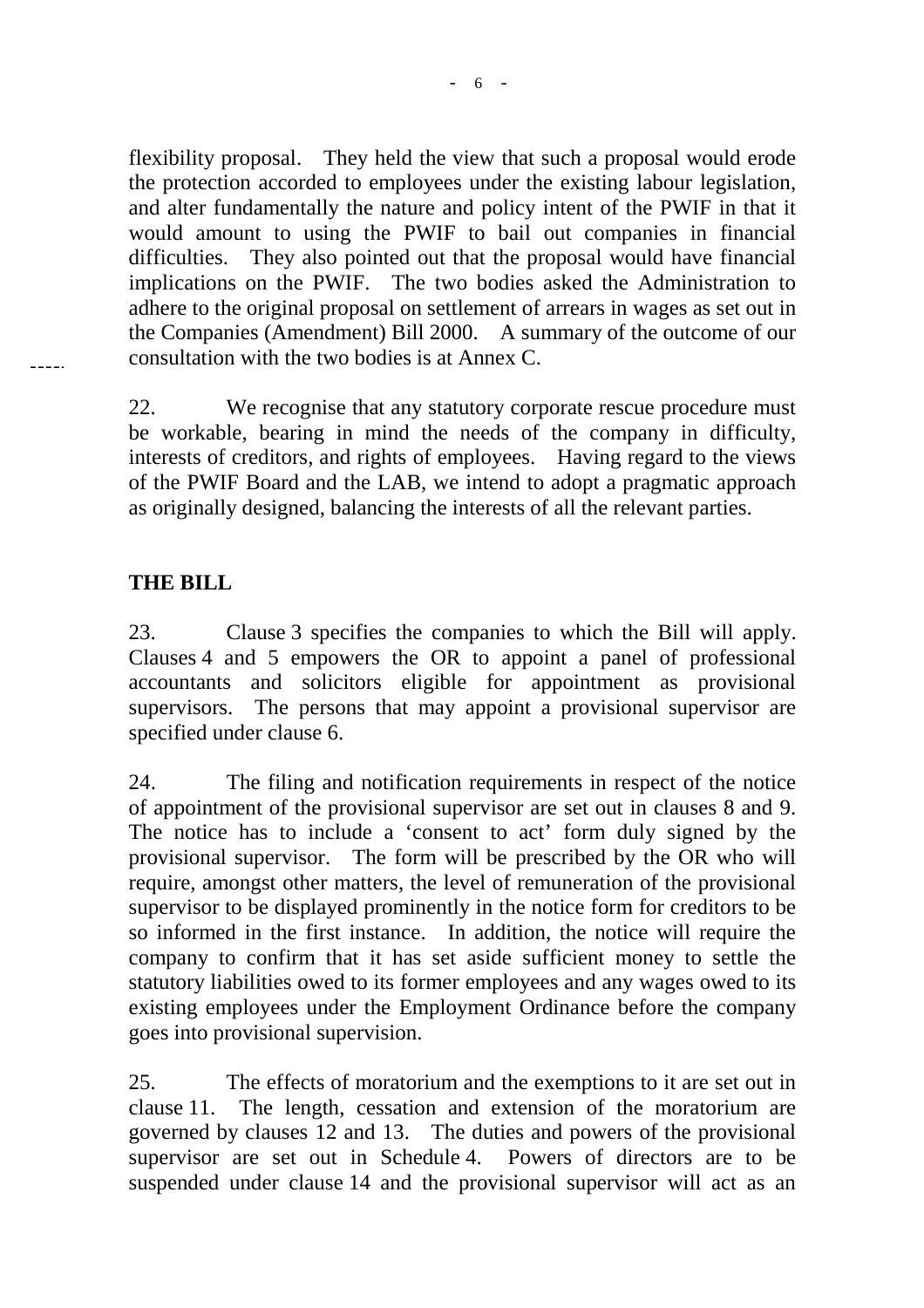agent of the company.

26. Clauses 15 and 16 specify the liability of the provisional supervisor vis-à-vis contracts of goods and services and contracts of employment entered into before and after the rescue. Where the provisional supervisor accepts a pre-existing contract of employment, or enters into a new contract of employment, the wages and salaries thereby payable have priority over the provisional supervisor's remuneration. The provisional supervisor is indemnified out of the property of the company under Schedule 4 Part 4 for all debts for which he is liable.

27. Under Schedule 4 Part 5, the provisional supervisor is remunerated in accordance with a scale of fees approved by the OR. The court, on the application of the provisional supervisor, may vary the scale. Creditors may also object if they consider the fees to be excessive.

28. The provisional supervisor shall require specified persons to prepare a statement of affairs of the company as soon as practicable under clause 17. The procedures for the removal and resignation of the provisional supervisor are set out in clause 20.

29. The creation of "super" priority debt is in clause 18. Borrowings made by the company in provisional supervision will receive priority over all existing debts, with the exception of fixed charges. This is necessary because in all likelihood, a company under rescue would need to raise capital to fund its operations during the provisional supervision period.

30. Clause 19 sets out the procedures for major secured creditors of the company to decide whether or not the provisional supervisor may proceed to prepare the proposal. If the major secured refuses, the moratorium ceases and the provisional supervisor vacates his office. If the major secured creditor agrees to the drawing up of a proposal but the proposal is eventually rejected by the creditors, the company may either be wound up as a creditors' voluntary winding up, or if it was previously under court winding-up procedures, the stayed procedures would be re-activated.

31. The requirements and procedures for the creditors' meetings to consider the proposal by the provisional supervisor are in clauses 21 to 24. Clause 23 provides that a proposal approved by a meeting of creditors may not affect the right of a secured creditor of the company except with his consent. Where a proposal is approved by the creditors, a voluntary arrangement will follow and the procedures for such an arrangement are in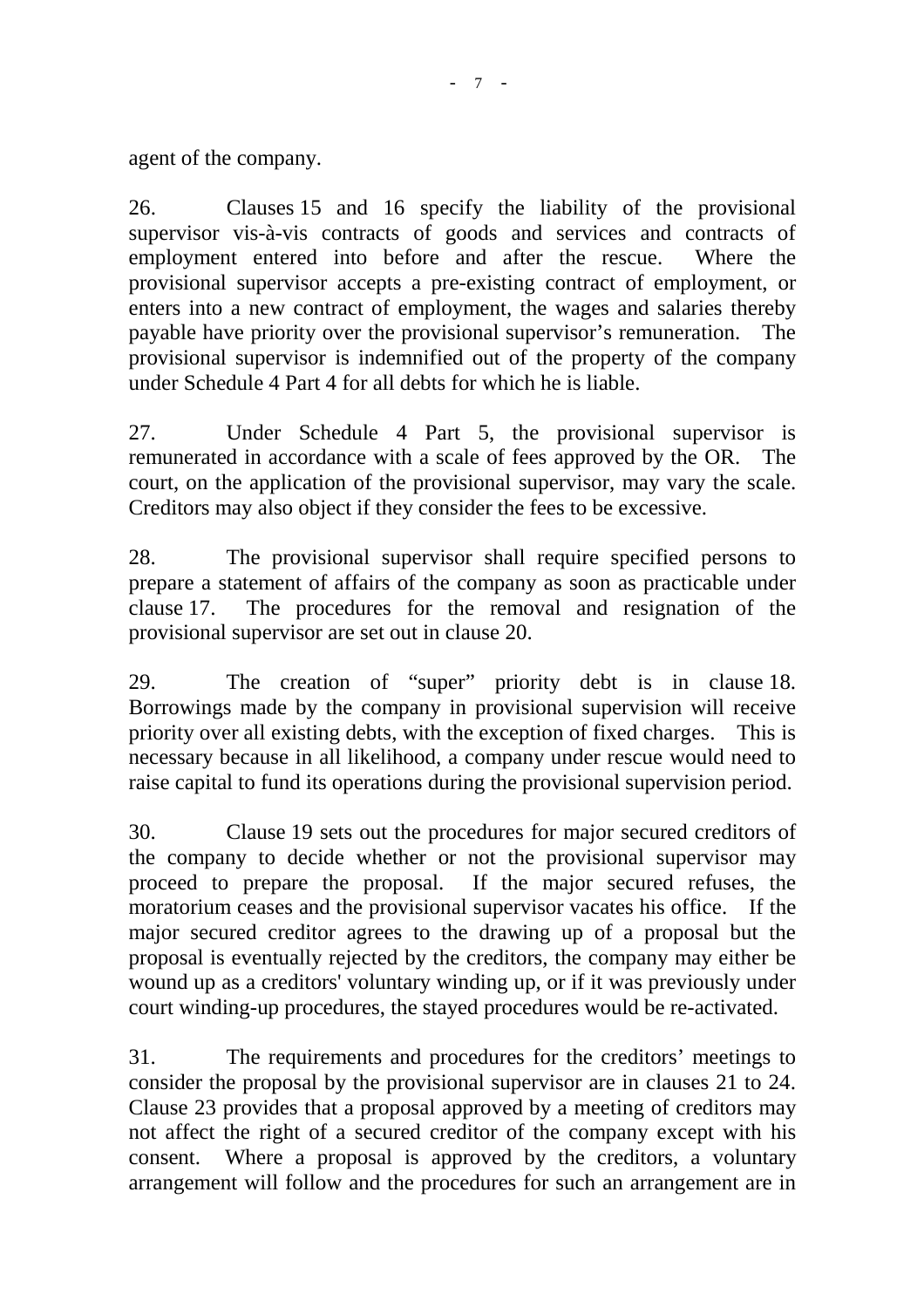clauses 25 to 29. Clause 34 and Schedule 8 make consequential amendments, in particular to the Companies Ordinance.

32. Clause 8 of Schedule 8 adds new sections 295A to 295G to the Ordinance to implement the proposals on insolvent trading. Section 295B empowers the liquidator of a company to make an application to the court to seek declaration that a "responsible person", i.e. a director or a member of senior management, is liable for insolvent trading. The grounds on which the court may declare a responsible person liable for insolvent trading are set out in new section 295C. New section 295E provides that where the court makes a declaration of insolvent trading in respect of a responsible person or former responsible person, it may order that person to pay compensation to the company.

# **PUBLIC CONSULTATION**

33. The LRC Sub-Committee on Insolvency carried out a public consultation on the concept of corporate rescue in 1995. A consultation exercise on certain proposals of the LRC (in relation to the treatment of outstanding wages and other entitlements owed to employees) was conducted by Financial Services Bureau in 1998 with 26 major business/professional and employer/employee bodies. The consultation exercise and the results were reported on two occasions to the Legislative Council Panel on Financial Affairs in February and June 1999 respectively.

34. The Standing Committee on Company Law Reform (SCCLR) expressed support for the introduction of a statutory corporate rescue at one of its meetings in 1996. Subsequently, at the meeting on 14 December 1999, the SCCLR examined the draft provisions on corporate rescue and insolvent trading. Concern was expressed over a possible conflict of interest that might arise if a provisional supervisor is allowed to become the liquidator of the company should creditors resolve to wind up that company. However, we believe it makes commercial sense to leave the choice of liquidator to the creditors themselves if they consider that the provisional supervisor is the most appropriate person to become the liquidator of the company in the circumstances. A provisional supervisor turned liquidator would save time and money as he would by then have grasped a fair amount of knowledge of the affairs of the company to quickly proceed with the winding up.

35. We consulted the LAB and the PWIF Board in late 2000 on the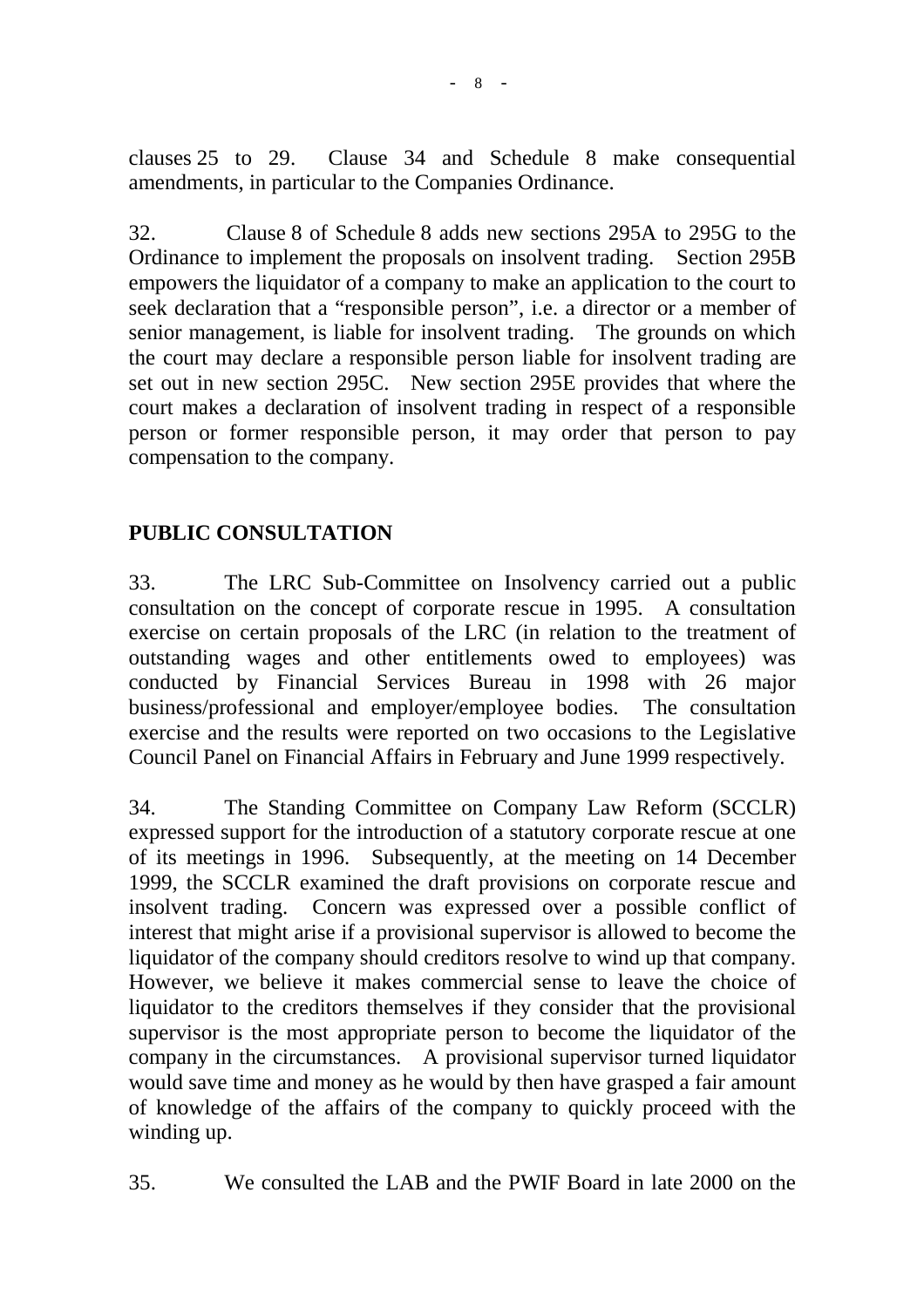Bills Committee's suggestion that flexibility should be added to the trust account arrangement. The outcome of such consultation was reported to the Legislative Council Panel on Financial Affairs in February 2001.

## **BASIC LAW IMPLICATIONS**

36. The Department of Justice advises that the Bill is consistent with those provisions of the Basic Law carrying no human rights implications.

# **HUMAN RIGHTS IMPLICATIONS**

37. The Department of Justice advises that the Bill is consistent with the human rights provisions of the Basic Law.

# **BINDING EFFECT OF THE LEGISLATION**

38. The Hong Kong Special Administrative Region Government will be bound by the moratorium when it is acting in its capacity as creditor of the company.

# **FINANCIAL AND STAFFING IMPLICATIONS**

39. With the introduction of the new statutory corporate rescue procedure, the Official Receiver's Office will need to maintain a panel of provisional supervisors which may generate additional workload to the department. Any additional resources required will be absorbed by the OR through internal re-deployment and from within the global allocation of the Secretary for Financial Services. Other proposals in the Bill have no financial or staffing implications for Government.

# **ECONOMIC IMPLICATIONS**

40. The corporate rescue procedure would help financially ailing but potentially viable business to survive as a going concern, in whole or in part. It would be beneficial to the company's shareholders and creditors who might in due course get a better return from the success of the rescue than from the outcome of a winding up. It would also be beneficial to the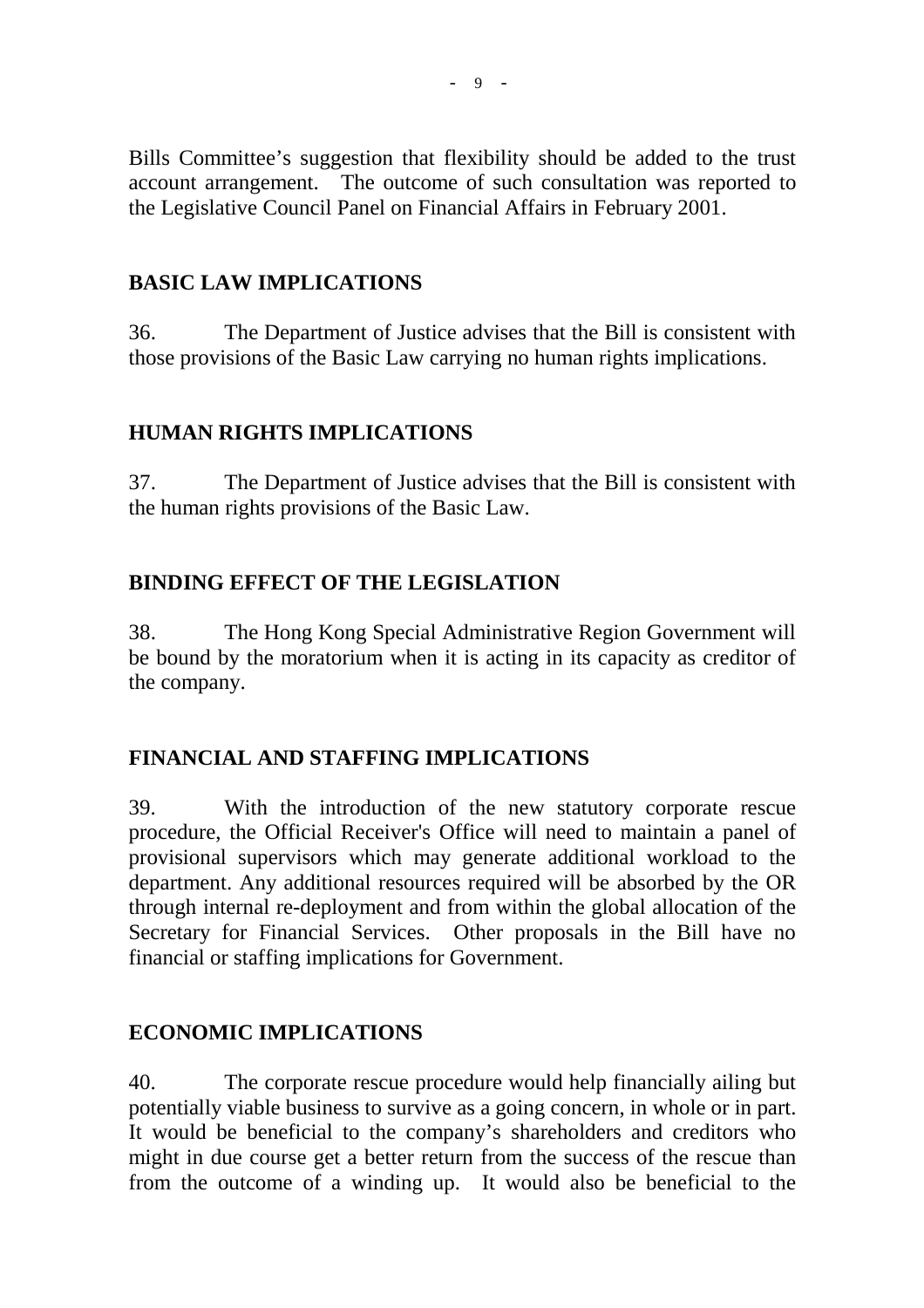company's employees as well as suppliers and contractors for that portion of employment and purchases that might be retained by the rescue. The procedure should be particularly helpful in reducing the stress to the economy when a greater number of companies with viable business for the longer term face more immediate, but probably relatively short term, financial difficulties in a cyclical economic downturn.

# **LEGISLATIVE TIMETABLE**

41. The legislative timetable is as follows –

Publication in the Gazette 18 May 2001 First Reading and 23 May 2001 commencement of Second Reading debate Resumption of Second Reading to be notified debate, committee stage and

Third Reading

# **PUBLICITY**

42. A press release will be issued on 17 May 2001 and a spokesman will be available to handle media enquiries.

# **ENQUIRIES**

43. For enquiries, please call Mr L W TING, Assistant Secretary for Financial Services (Companies) at 2527 5543.

## **Financial Services Bureau Ref: C2/1/12/1C(2001)IX**

[d:\Bill\CorporateRescue\LegCoBrief\_e.doc]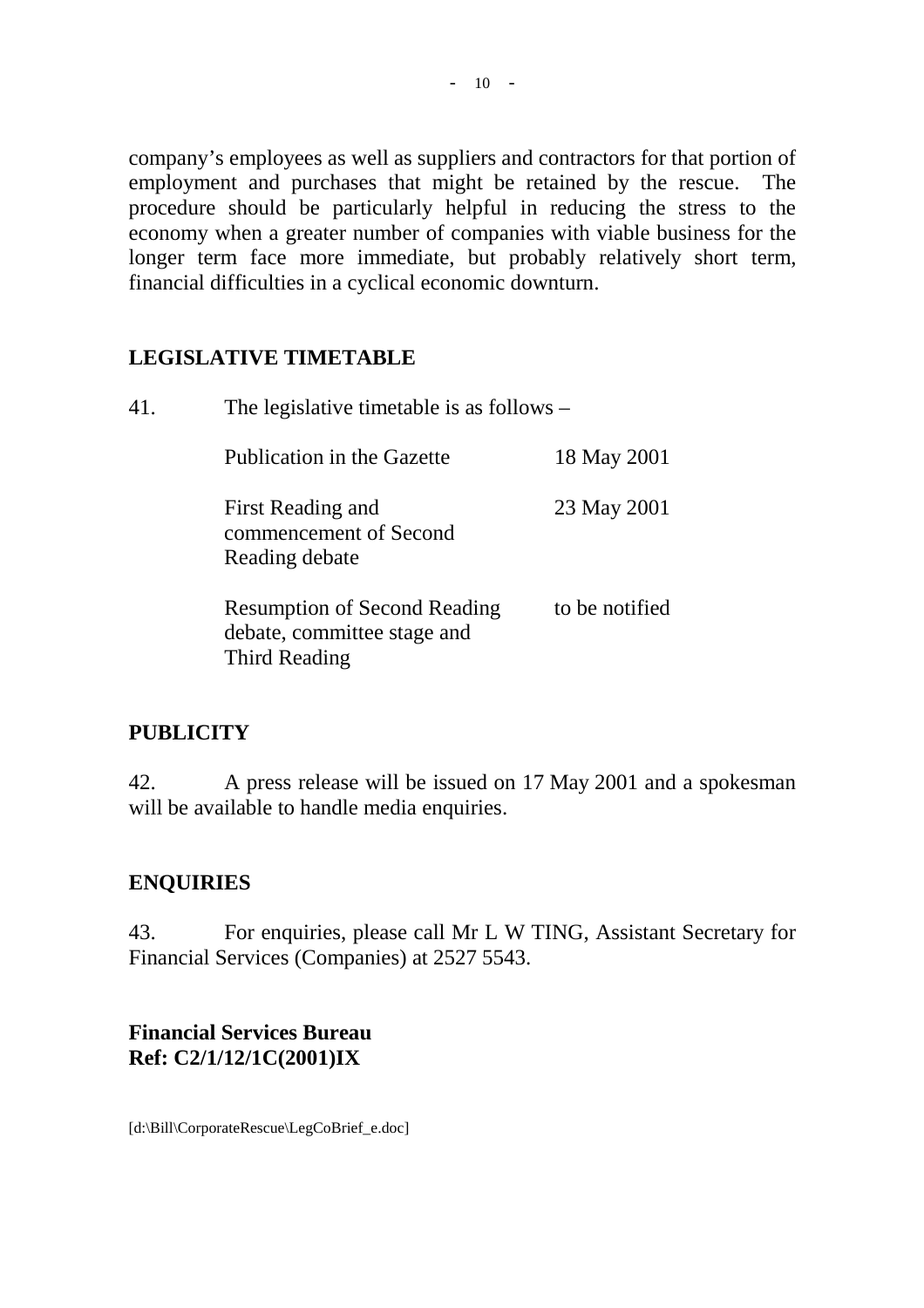### **Annex A**

### **COMPANIES (CORPORATE RESCUE) BILL**

### **CONTENTS**

#### Clause Page

### PART 1

#### PRELIMINARY

|    | Short title and commencement |  |
|----|------------------------------|--|
| 2. | Interpretation               |  |
| 3. | Application                  |  |

#### PART 2

### APPOINTMENT OF PROVISIONAL SUPERVISOR

| 4. | Appointment of panel, etc.                     |   |
|----|------------------------------------------------|---|
| 5. | Persons qualified to be provisional supervisor | 6 |
| 6. | Persons who may appoint provisional supervisor |   |
| 7. | Purposes of proposal, etc.                     | 8 |
| 8. | Filing of documents                            | 9 |
| 9. | Notification                                   |   |

#### PART 3

### DUTIES AND POWERS, ETC. OF PROVISIONAL SUPERVISOR

| 10. | Duties and powers, etc. of provisional supervisor |  |
|-----|---------------------------------------------------|--|
|-----|---------------------------------------------------|--|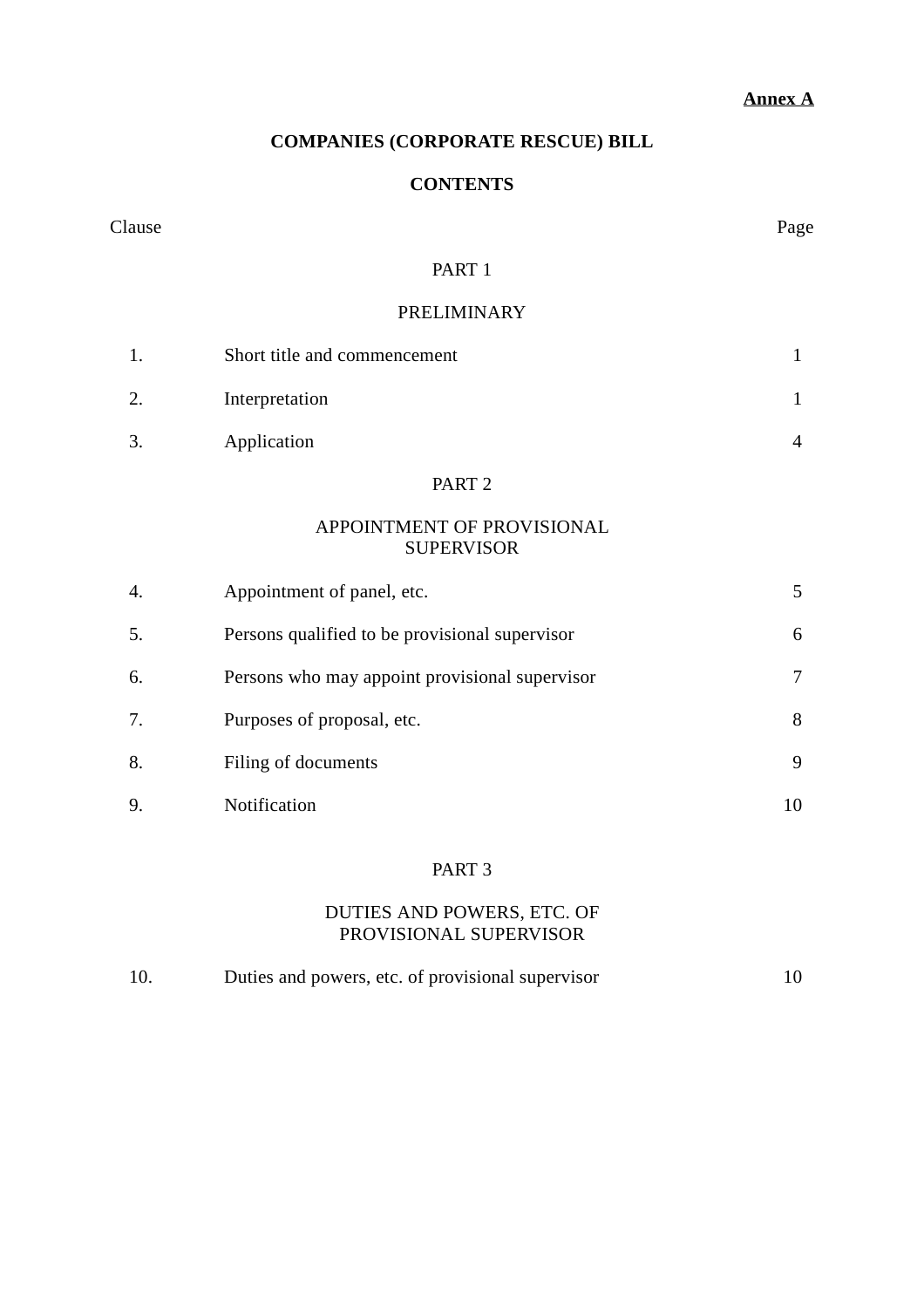#### PART 4

#### MORATORIUM

| 11. | Moratorium                                                                                         | 11 |
|-----|----------------------------------------------------------------------------------------------------|----|
| 12. | <b>Cessation of moratorium</b>                                                                     | 14 |
| 13. | Extension of moratorium, etc.                                                                      | 16 |
| 14. | Effect of moratorium on directors of company, etc.                                                 | 17 |
| 15. | Effect of moratorium on certain contracts                                                          | 18 |
| 16. | Liability for certain contracts of employment                                                      | 18 |
| 17. | Statement of affairs, etc.                                                                         | 20 |
| 18. | Priority of funds provided as operating capital during moratorium                                  | 22 |
| 19. | Right of major secured creditor to decide whether provisional<br>supervisor proceeds with proposal | 24 |

### PART 5

### REMOVAL AND RESIGNATION OF PROVISIONAL SUPERVISOR

| 20. | Removal and resignation of provisional supervisor |  |
|-----|---------------------------------------------------|--|
|     |                                                   |  |

### PART 6

#### RELEVANT MEETINGS OF CREDITORS

| 21. | Requirements for relevant meetings of creditors          | 30  |
|-----|----------------------------------------------------------|-----|
| 22. | Resolutions of relevant meetings of creditors, etc.      | 32. |
| 23. | Effectiveness of resolutions, etc.                       | 34  |
| 24. | Proceedings and voting at relevant meetings of creditors |     |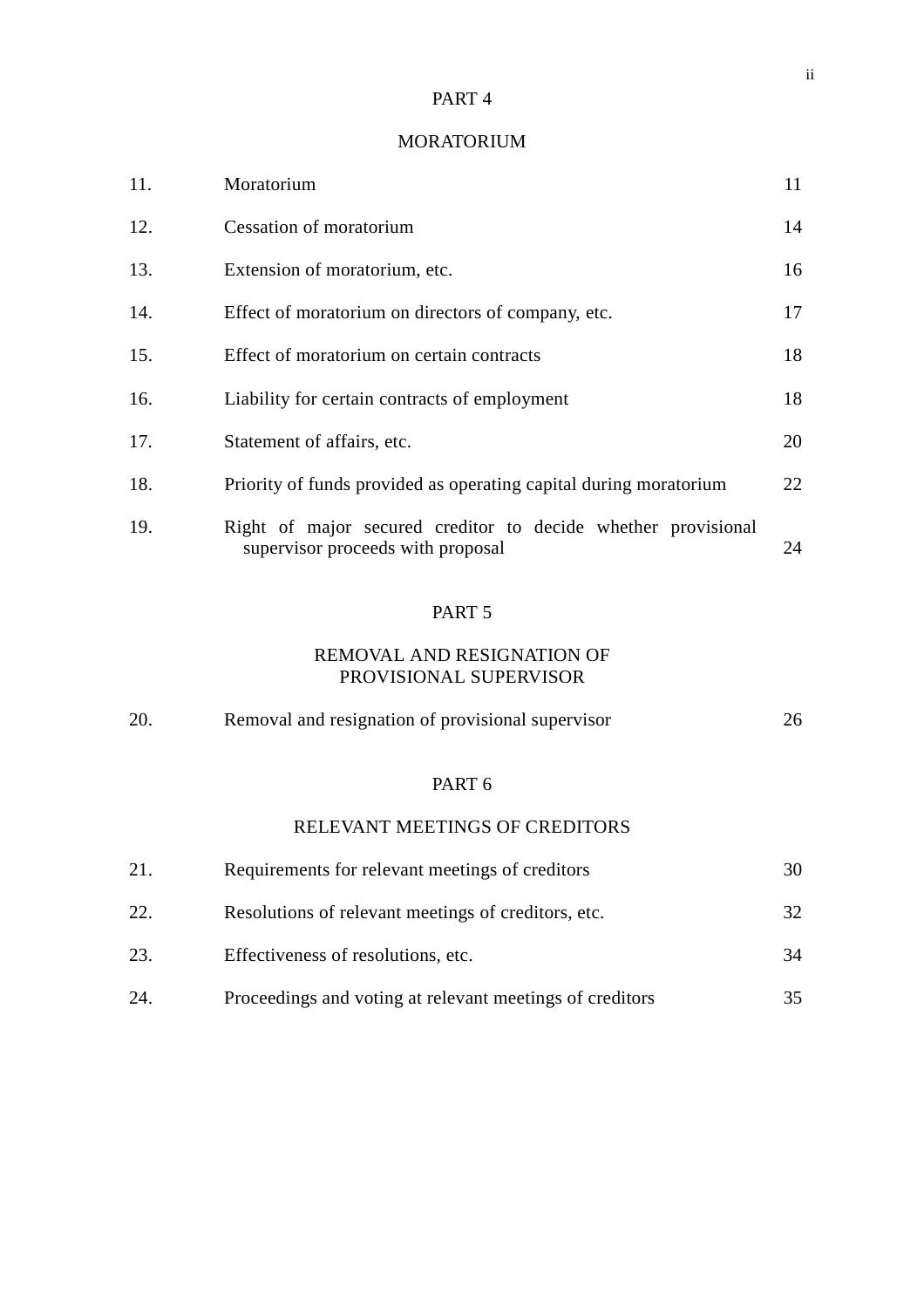### PART 7

## VOLUNTARY ARRANGEMENT

| 26. | Effect of voluntary arrangement        | 36  |
|-----|----------------------------------------|-----|
| 27. | Supervisor of voluntary arrangement    |     |
| 28. | Vacation of office, etc. of supervisor | 39. |
| 29  | <b>Notification</b>                    | 39  |

## PART 8

### **MISCELLANEOUS**

| 30.        | Power of Official Receiver to specify forms                                                                                   | 40 |
|------------|-------------------------------------------------------------------------------------------------------------------------------|----|
| 31.        | Regulations                                                                                                                   | 41 |
| 32.        | General rules and fees                                                                                                        | 43 |
| 33.        | Amendment of Schedules 1 to 7                                                                                                 | 43 |
| 34.        | Consequential amendments                                                                                                      | 44 |
| Schedule 1 | Prescribed manner of publishing notices                                                                                       | 44 |
| Schedule 2 | Documents required to be filed with Official Receiver, Registrar and<br>High Court Registry under section 8 of this Ordinance | 44 |
| Schedule 3 | Notice of appointment of provisional supervisor                                                                               | 46 |
| Schedule 4 | Duties and powers, etc. of provisional supervisor                                                                             | 47 |
| Schedule 5 | Contracts or other agreements to which section $11(2)$ of this<br>Ordinance shall not apply                                   | 53 |
| Schedule 6 | Requirements applicable to notices under section $21(2)(a)$ or (b) or<br>$(3)(b)$ of this Ordinance                           | 55 |
| Schedule 7 | Requirements applicable to proceedings and voting at relevant<br>meetings of creditors and matters relating thereto           | 60 |
| Schedule 8 | Consequential amendments                                                                                                      | 66 |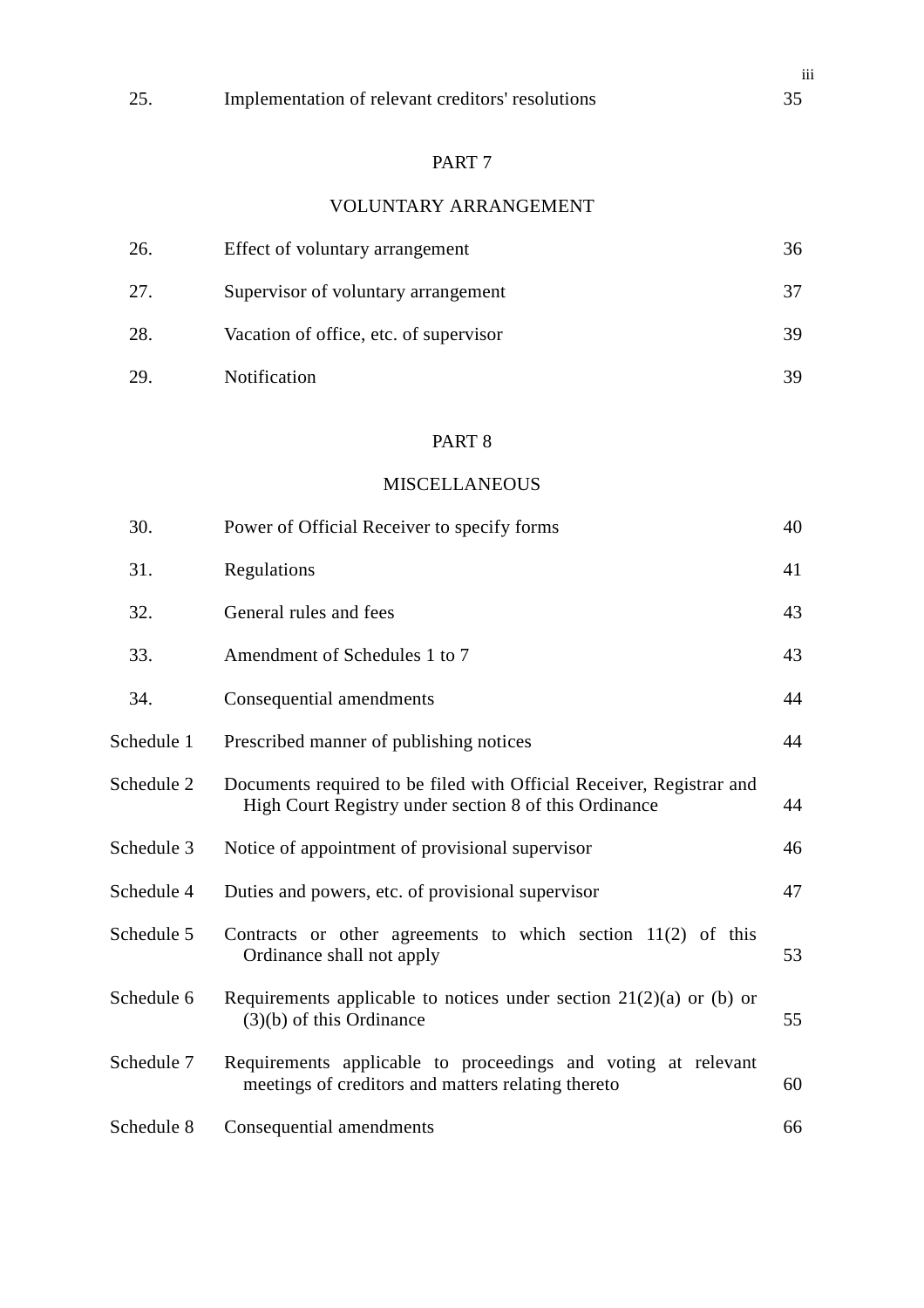Provide for companies in financial difficulty to be put under the control of a provisional supervisor for the purpose of the provisional supervisor preparing a proposal to creditors of the company for a voluntary arrangement in respect of the company; for the putting into effect of the voluntary arrangement if the proposal is accepted by the creditors; for the winding up of the company as a creditors' voluntary winding up if the proposal is rejected by the creditors; and to provide for matters incidental thereto or connected therewith.

Enacted by the Legislative Council.

#### PART 1

#### PRELIMINARY

#### **1. Short title and commencement**

(1) This Ordinance may be cited as the Companies (Corporate Rescue) Ordinance.

(2) This Ordinance shall come into operation on a day to be appointed by the Secretary for Financial Services by notice published in the Gazette.

### **2. Interpretation**

(1) In this Ordinance, unless the context otherwise requires -

"costs" (訟費、費用) includes expenses;

- "daily penalty" (按日罰款) means a penalty for each day on which an offence is continued after conviction therefor;
- "former provisional supervisor" (前任臨時監管㆟), in relation to a company, means a person who was formerly a provisional supervisor of the company;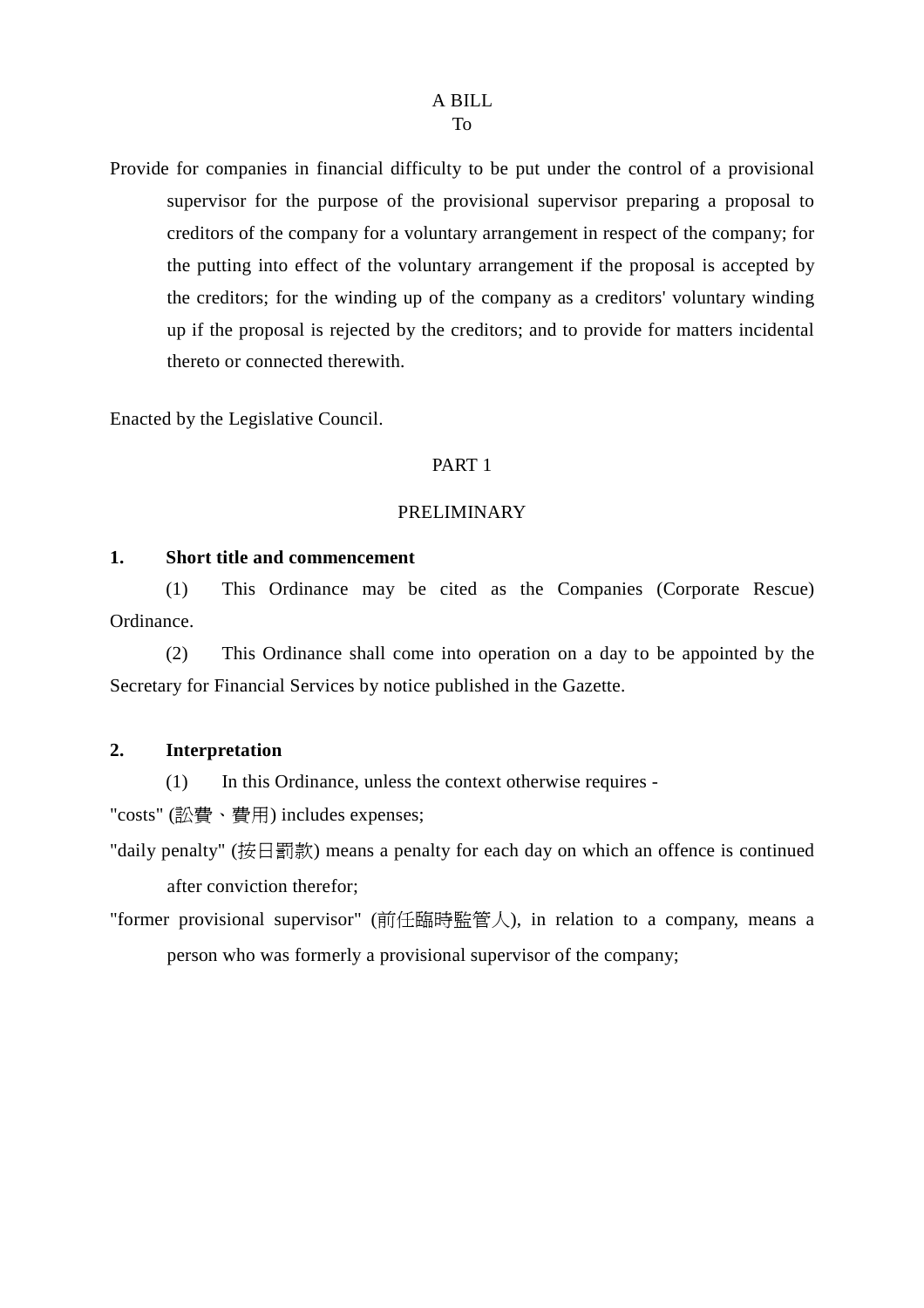- "former supervisor" (前任監管人), in relation to a company, means a person who was formerly the supervisor of a voluntary arrangement in respect of the company;
- "High Court Registry" (高等法院登記處) means any Registry of the High Court; "Hong Kong Society of Accountants" (香港會計師公會) means the Hong Kong Society of Accountants incorporated by section 3 of the Professional Accountants Ordinance (Cap. 50);
- "moratorium" (暫止期), in relation to a company, means the period during which the provisions of section 11(2) shall apply to and in relation to the company by virtue of section  $11(1)$ ;
- "notice" (通知、公告) includes constructive notice;
- "panel" (備選團) means the panel appointed under section 4(1);
- "practicable" (切實可行) means reasonably practicable;
- "professional accountant" (專業會計師) means a professional accountant within the meaning of section 2 of the Professional Accountants Ordinance (Cap. 50);
- "property" (財產) includes money, goods, things in action, land and every description of property wherever situated and also obligations and every description of interest, whether present or future or vested or contingent, arising out of, or incidental to, property;
- "proposal"  $(f \circ \hat{\mathbb{R}})$  means a proposal referred to in section 7(1);
- "provisional supervisor" (臨時監管人), in relation to a company, means the qualified person appointed under section  $6(1)$  or  $20(4)(d)$  to be the provisional supervisor of the company;
- "published in the prescribed manner" (以訂明方式公布), in relation to a notice under this Ordinance, means published in the manner specified in Schedule 1 in relation to the notice;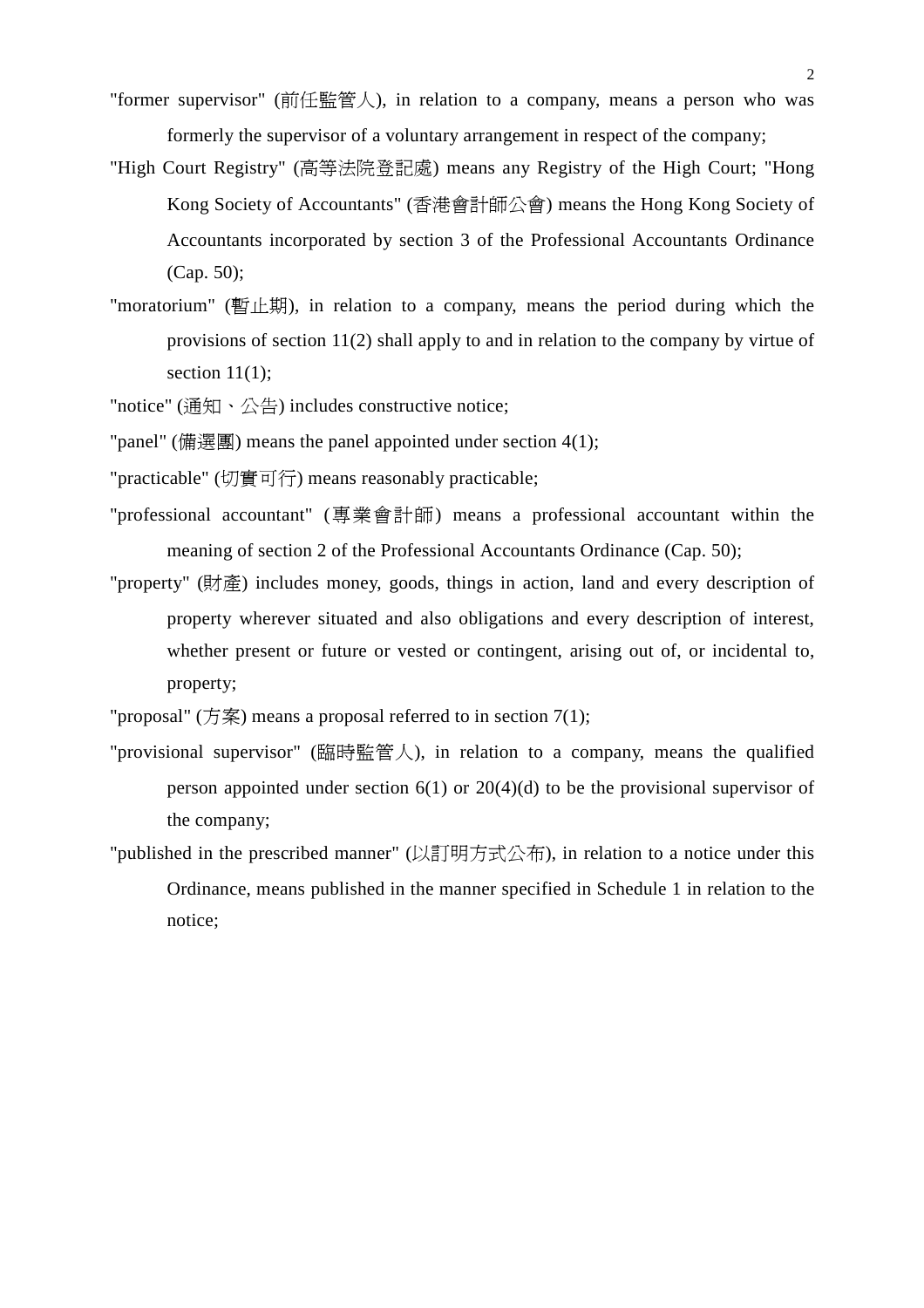"qualified person" (合資格人士), in relation to a company, means a person who may be

appointed to be the provisional supervisor of the company by virtue of section 5; "relevant creditor" (有關債權㆟), in relation to a company to which section 11(2) applies -

- (a) subject to paragraph (b), means a creditor of the company who is affected by the moratorium in his capacity as such a creditor;
- (b) does not include a creditor of the company to the extent that the debts and liabilities owed by the company to the creditor are to be satisfied by a trust account established by the company and mentioned in Schedule 2;
- "relevant date" (有關日期), in relation to a company, means the date on which the last document required to be filed under section 8 in respect of the company is filed;
- "relevant meeting of creditors" (有關債權㆟會議), in relation to a company, means a meeting of relevant creditors of the company called under section 21(1) by the provisional supervisor of the company, and includes any adjournment thereof;

"relevant purpose" (有關目的) means a purpose specified in section 7(1);

- "solicitor" (律師) means a solicitor within the meaning of section  $2(1)$  of the Legal Practitioners Ordinance (Cap. 159);
- "specified" (指明), in relation to a form, means specified under section 30 (or, if no such form is so specified, in such form as is appropriate for the provision of this Ordinance to which the form relates);
- "supervisor" (監管人), in relation to a voluntary arrangement in respect of a company, means the person appointed under that arrangement to be the supervisor thereof;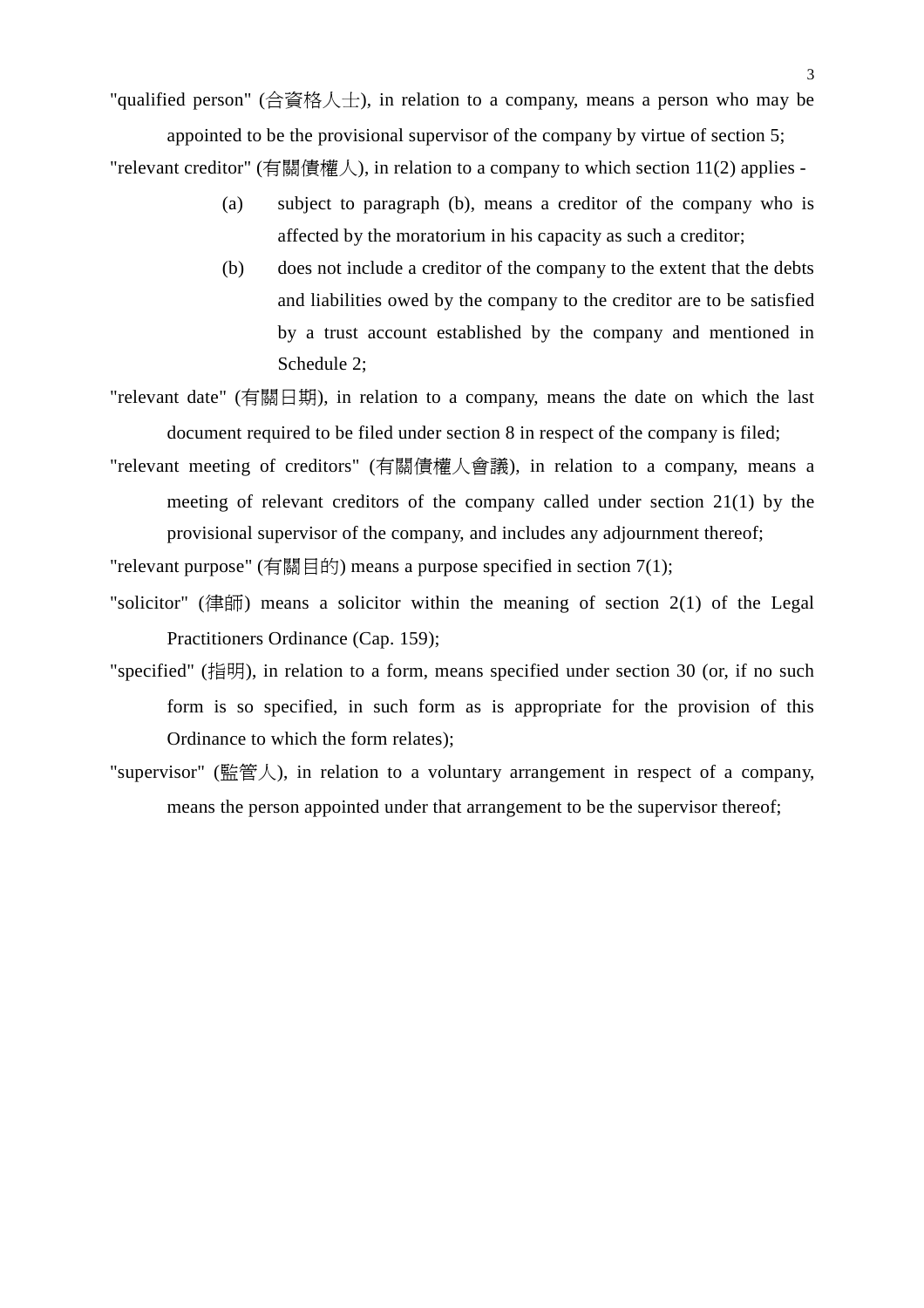"voluntary arrangement" (自願償債安排), in relation to a company, means an arrangement set out in writing and providing for -

- (a) a composition in satisfaction of the company's debts; or
- (b) a scheme of arrangement of the company's affairs;

"working day" (工作天) means any day other than -

- (a) a public holiday; or
- (b) a black rainstorm warning day or a gale warning day within the meaning of section 71(2) of the Interpretation and General Clauses Ordinance (Cap. 1).

(2) It is hereby declared that the power under section  $6(1)$  or  $20(4)(d)$  to appoint a qualified person as the provisional supervisor of a company may be exercised in such a way as to appoint 2 or more qualified persons to be the provisional supervisor of the company and, in any such case, the provisions of this Ordinance shall be read and have effect with such modifications as are necessary to take into account such an appointment.

(3) Subsection (2) shall, with all necessary modifications, apply to the appointment of the supervisor of a voluntary arrangement in respect of a company as it applies to the appointment of the provisional supervisor of a company.

(4) A notice published in the prescribed manner shall constitute constructive notice to all the creditors of the company to which the notice relates.

(5) Section 2 of the Companies Ordinance (Cap. 32) shall apply to and in relation to the interpretation of this Ordinance as it applies to and in relation to the interpretation of that Ordinance.

### **3. Application**

(1) This Ordinance shall -

- (a) subject to paragraph (b), apply to a company which
	- (i) is incorporated under Part I of the Companies Ordinance (Cap. 32); or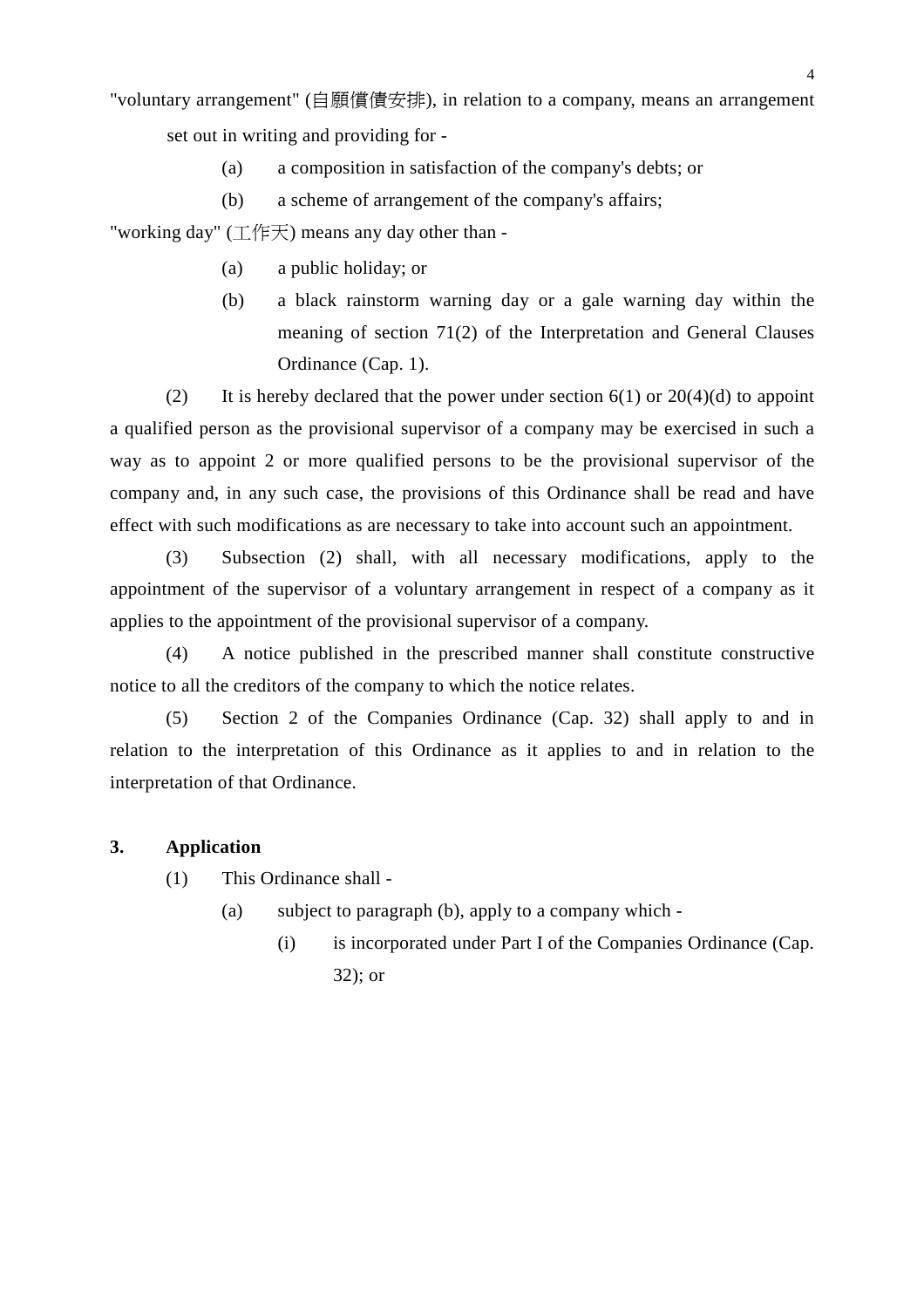- (ii) is an oversea company;
- (b) subject to subsection (2), not apply to a company which
	- (i) is an authorized institution within the meaning of the Banking Ordinance (Cap. 155);
	- (ii) is an authorized insurer within the meaning of the Insurance Companies Ordinance (Cap. 41);
	- (iii) is a clearing house, Exchange Company or registered person within the meaning of section  $2(1)$  of the Securities and Futures Commission Ordinance (Cap. 24);
	- (iv) is a recognized exchange controller within the meaning of section 2(1) of the Exchanges and Clearing Houses (Merger) Ordinance (Cap. 555); or
	- (v) is a licensed leveraged foreign exchange trader within the meaning of section 2(1) of the Leveraged Foreign Exchange Trading Ordinance (Cap. 451).

(2) Without prejudice to the operation of section 11(3), it is hereby declared that this Ordinance binds the Government in its capacity, if any, as a creditor of a company.

#### PART 2

#### APPOINTMENT OF PROVISIONAL SUPERVISOR

### **4. Appointment of panel, etc.**

(1) The Official Receiver shall appoint to be a member of a panel any person who -

(a) is a professional accountant or solicitor;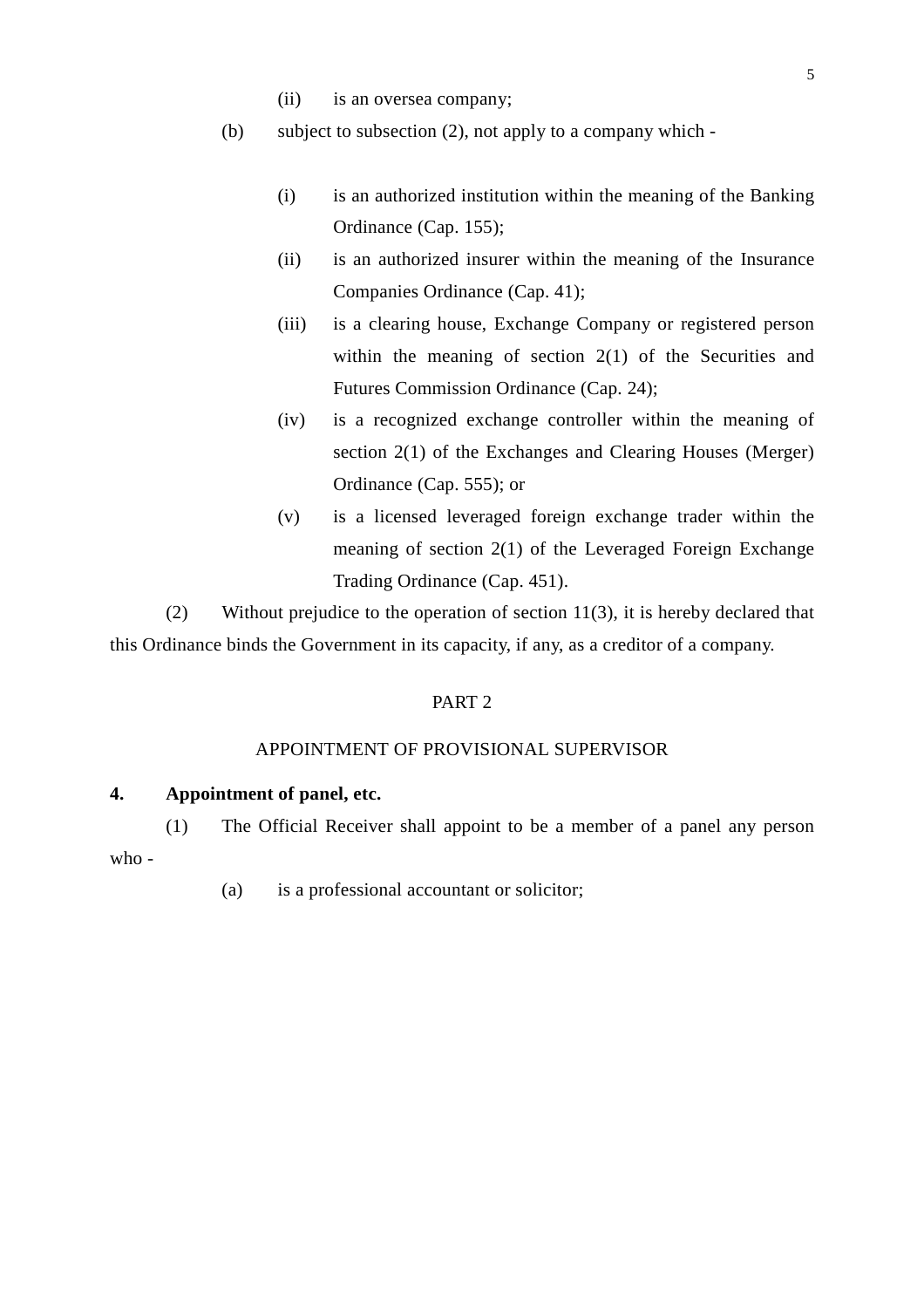- (b) advises the Official Receiver in writing that he wishes to be a member of the panel; and
- (c) satisfies the Official Receiver that he complies with such requirements as are specified by the Official Receiver, by notice published in the Gazette, for membership of the panel.

(2) Without prejudice to the operation of section 20 (including section 20(2)), a member of the panel may resign at any time by notice in writing given to the Official Receiver.

(3) The Official Receiver shall revoke the appointment of a member of the panel who -

- (a) ceases to be a professional accountant or solicitor;
- (b) is the subject of a bankruptcy order;
- (c) is the subject of a disqualification order under Part IVA of the Companies Ordinance (Cap. 32); or
- (d) is a patient within the meaning of section 2(1) of the Mental Health Ordinance (Cap. 136).

(4) Any professional accountant or solicitor aggrieved by a decision of the Official Receiver to refuse to appoint him to be a member of the panel may appeal to the Administrative Appeals Board against the decision.

(5) It is hereby declared that a notice published under subsection  $(1)(c)$  is not subsidiary legislation.

### **5. Persons qualified to be provisional supervisor**

No person shall be appointed to be the provisional supervisor of a company -

- (a) except
	- (i) a member of the panel; or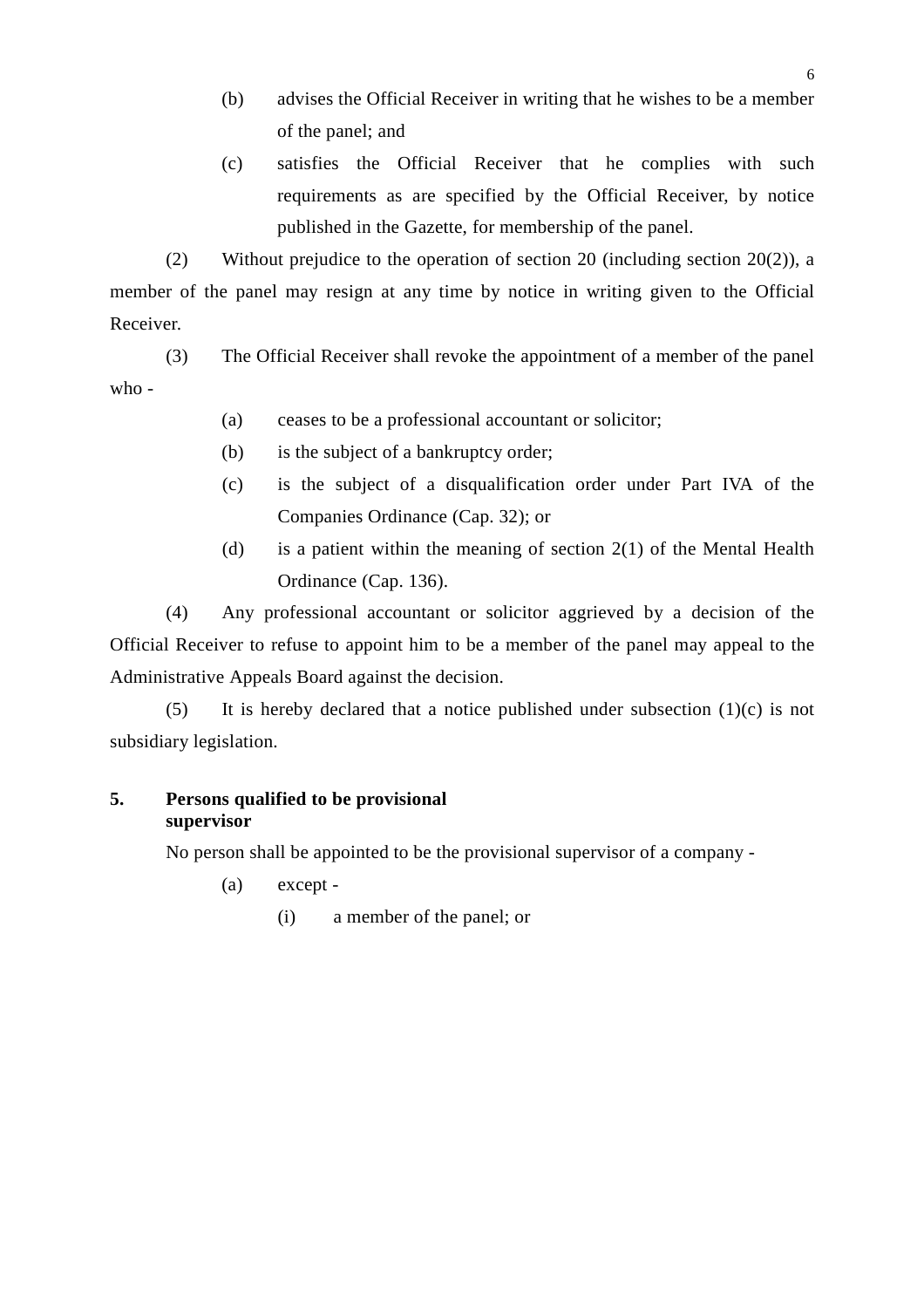- (ii) a person in respect of whom the Official Receiver has stated in writing that he is satisfied that the person -
	- (A) has particular skills which warrant him being appointed to be the provisional supervisor of the company; and
	- (B) is a fit and proper person to be so appointed; and
- (b) unless he provides such security, and in such form, as is prescribed in regulations made under section 31.

#### **6. Persons who may appoint provisional supervisor**

(1) Subject to sections 7 and 8, the persons who may appoint a qualified person to be the provisional supervisor of the company for the purpose of the provisional supervisor examining whether a proposal can be made to the creditors of the company for a voluntary arrangement in respect of the company and, if so, making the proposal are -

- (a) before the commencement of a winding up
	- (i) the directors of the company by means of a resolution passed by the majority of them for the purpose; or
	- (ii) the members of the company by means of an ordinary resolution passed at a meeting of the company convened for the purpose;
- (b) a provisional liquidator of the company who has the approval of the court to do so; or
- (c) the liquidator of the company who has the approval of the court to do so.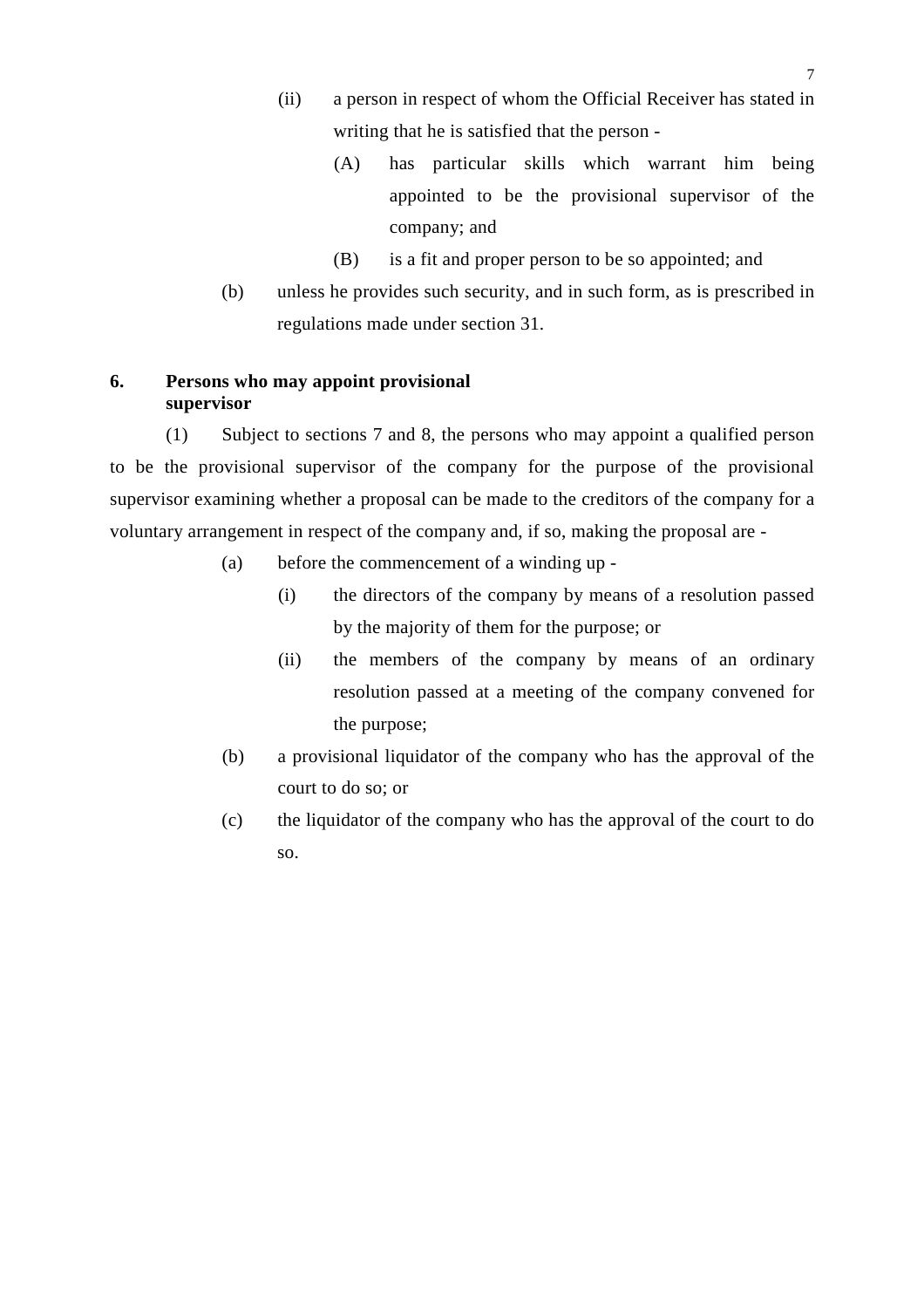(2) It is hereby declared that the appointment of a qualified person to be the provisional supervisor of the company may be made -

- (a) whether or not the company is able to pay its debts;
- (b) notwithstanding that the qualified person is
	- (i) the provisional liquidator or liquidator of the company; or
	- (ii) a partner of that provisional liquidator or liquidator.

(3) In subsection (2), "partner" (合夥人), in relation to a provisional liquidator or liquidator, includes a person recognized in writing by the Official Receiver as being equivalent to a partner of the provisional liquidator or liquidator, as the case may be.

### **7. Purposes of proposal, etc.**

(1) The purpose of the appointment of a qualified person to be the provisional supervisor of the company is with a view to the provisional supervisor making a proposal which would achieve one or more of the following purposes -

- (a) a more advantageous realization of the company's property than would be effected on a winding up of the company;
- (b) the survival of the company, and the whole or any part of its undertaking, as a going concern;
- (c) the more advantageous satisfaction, in whole or in part, of the debts and other liabilities of the company.
- (2) The proposal, if any, made by the provisional supervisor of the company shall -
	- (a) specify which of the purposes referred to in subsection (1) is achievable; and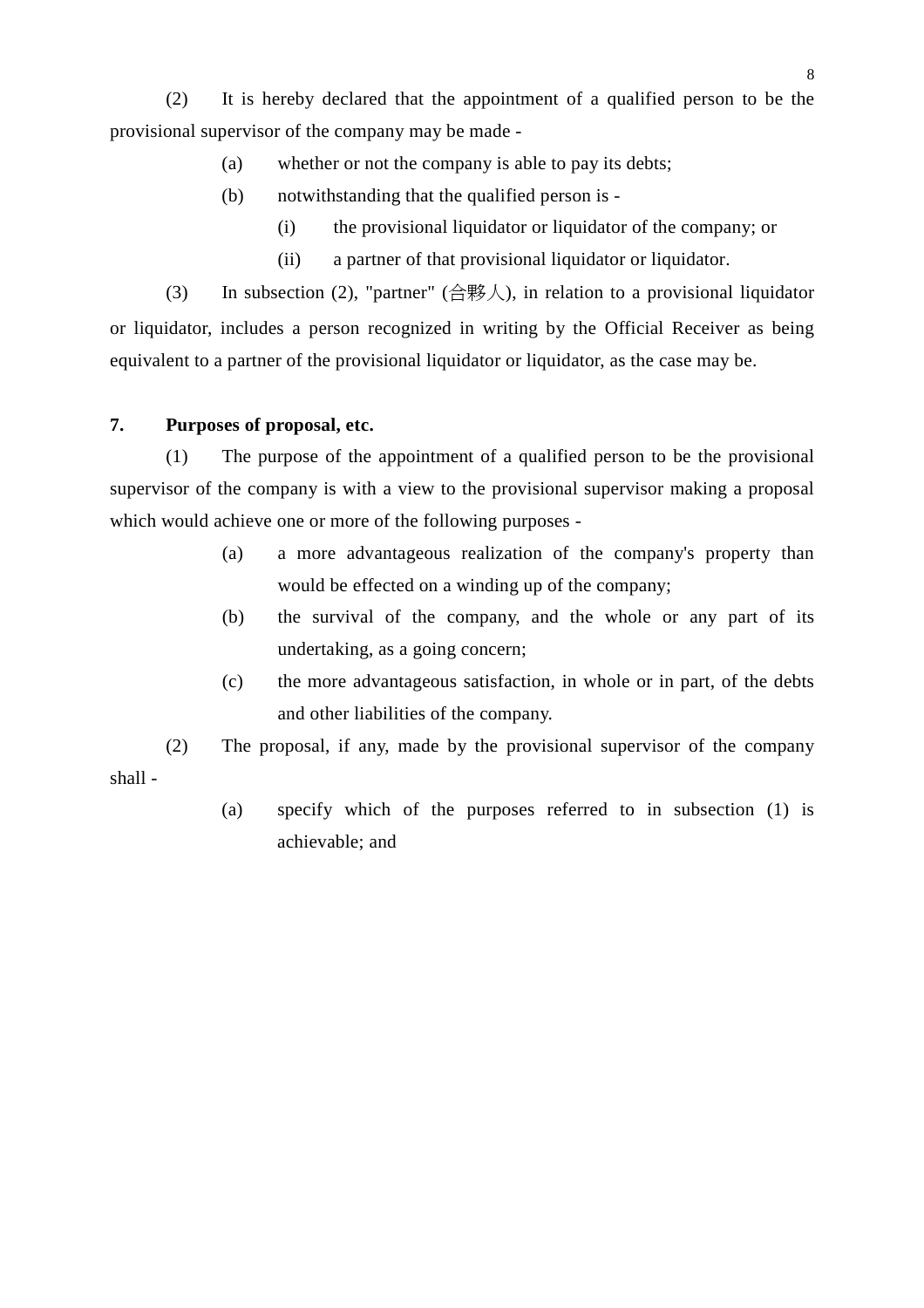(b) provide a short explanation as to why, in the provisional supervisor's opinion, a voluntary arrangement is desirable.

(3) The following matters shall amongst other terms of the voluntary arrangement by stated or otherwise dealt with in the proposal -

- (a) the supervisor of the voluntary arrangement;
- (b) the property of the company that is to be available to pay creditors' claims;
- (c) to what extent the company is to be released from its debts and other liabilities;
- (d) the circumstances in which the voluntary arrangement terminates;
- (e) the proposed duration of the voluntary arrangement;
- (f) the rate proposed to be paid to the supervisor by way of remuneration and, if practicable, an estimate of the total amount to be so paid;
- (g) the duties, powers and liabilities of the supervisor;
- (h) the removal and resignation of the supervisor and his replacement in the event of his removal or resignation, or of his death, mental incapacity or ineligibility to act as supervisor;
- (i) the order in which proceeds of realizing the property referred to in paragraph (b) are to be distributed among relevant creditors of the company.

#### **8. Filing of documents**

The appointment of a qualified person to be the provisional supervisor of the company shall not come into effect unless and until the documents specified in Schedule 2 are filed with the Official Receiver, the Registrar and the High Court Registry.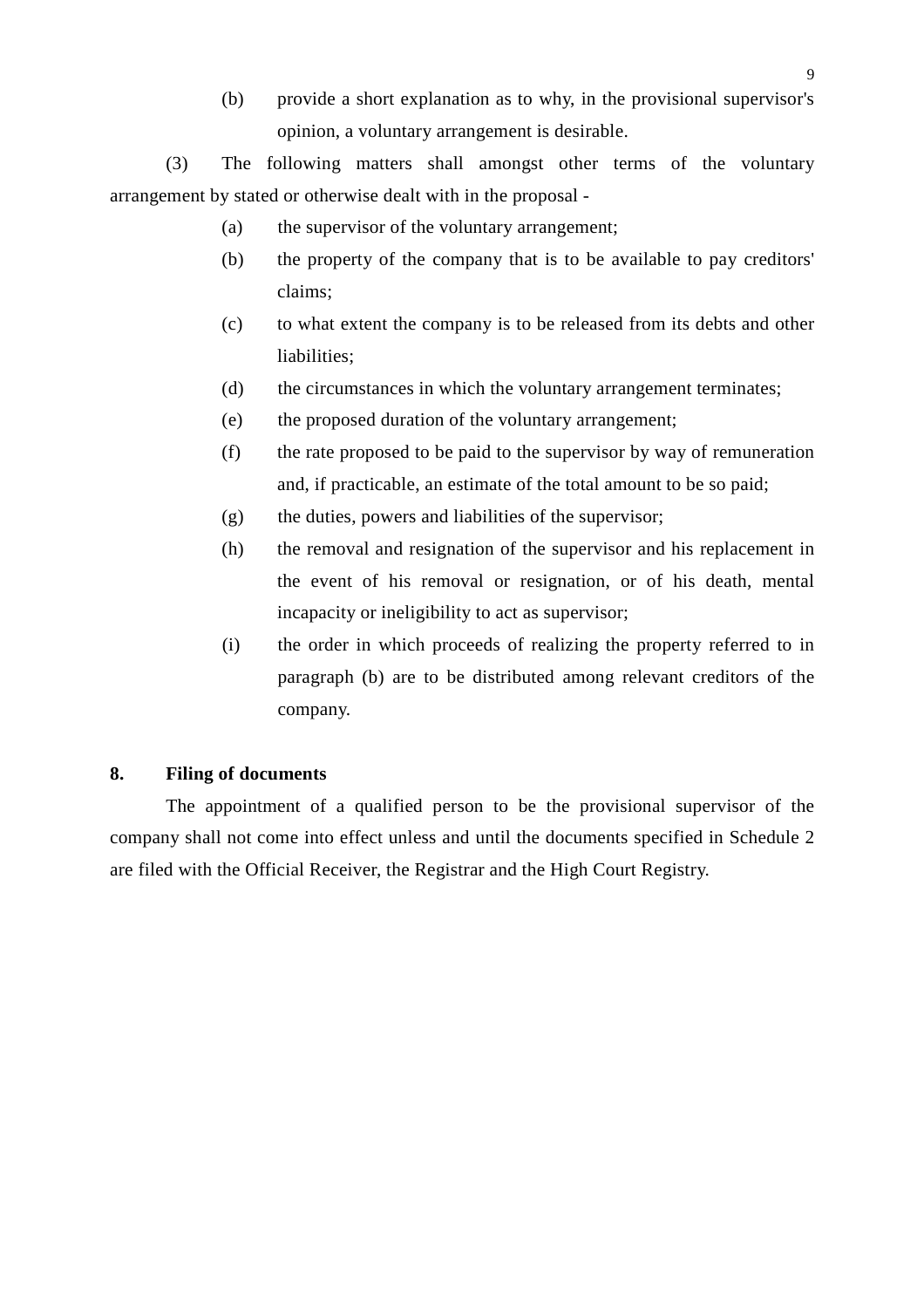### **9. Notification**

The provisional supervisor of the company shall, as soon as is practicable after the relevant date, cause a notice in the specified form and which complies with the requirements of Schedule 3 to be published in the prescribed manner.

#### PART 3

### DUTIES AND POWERS, ETC. OF PROVISIONAL **SUPERVISOR**

### **10. Duties and powers, etc. of provisional supervisor**

(1) The provisional supervisor of the company shall have, and shall discharge, in respect of the company, all the duties specified in Part 1 of Schedule 4.

(2) The provisional supervisor of the company shall have, and may exercise, in respect of the company, all the powers specified in Part 2 of Schedule 4.

(3) The provisional supervisor of the company shall have, and may exercise, the power of delegation specified in Part 3 of Schedule 4.

(4) The provisional supervisor of the company shall be entitled to be indemnified as specified in Part 4 of Schedule 4.

(5) The provisional supervisor of the company shall be entitled to be remunerated as specified in Part 5 of Schedule 4.

(6) The provisions of Part 6 of Schedule 4 shall be applicable to and in relation to the provisional supervisor of the company.

(7) The provisional supervisor of the company may apply to the court for directions in relation to any particular matter arising in connection with the discharge of his duties or the exercise of his powers.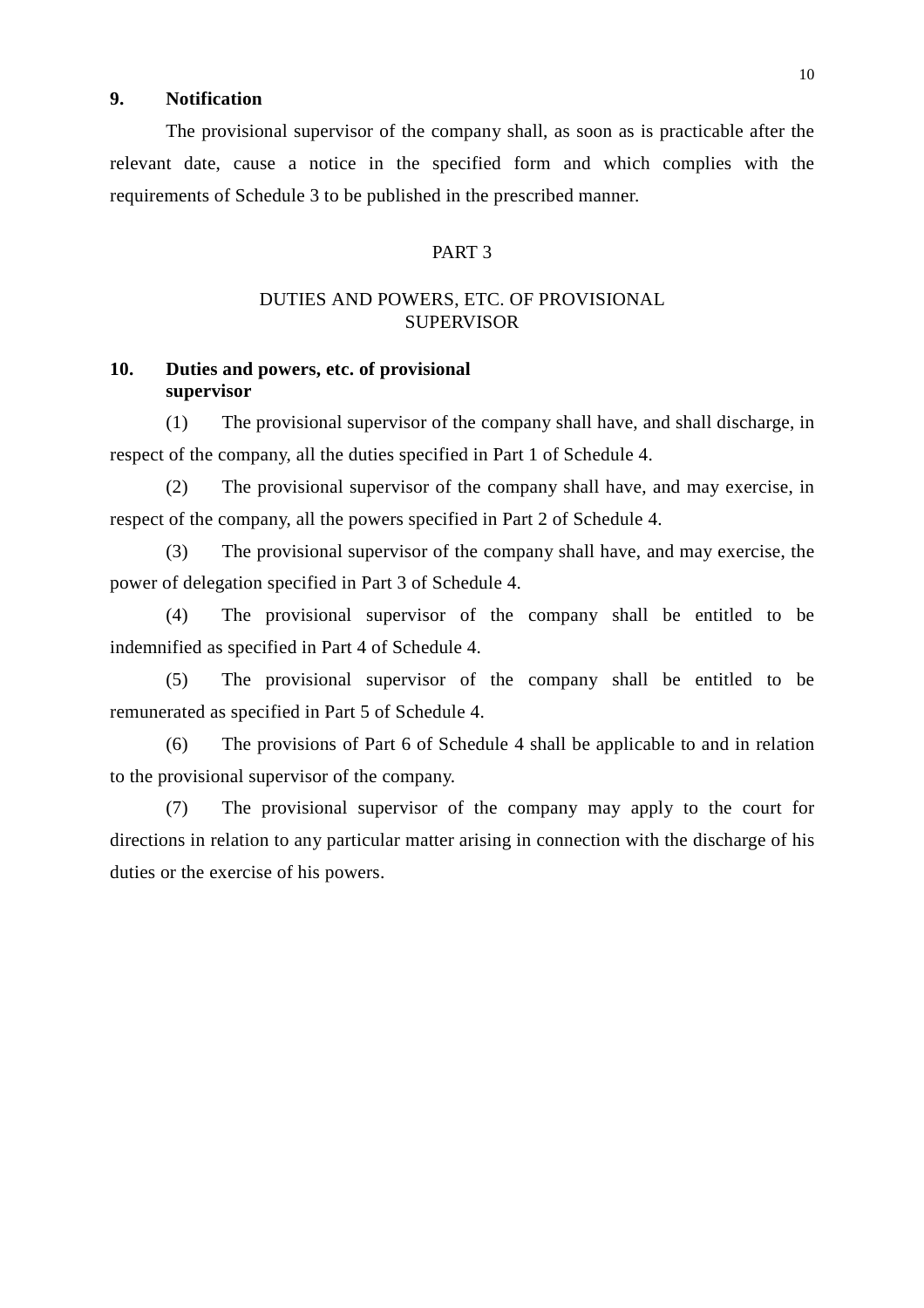#### PART 4

#### MORATORIUM

#### **11. Moratorium**

(1) Subject to section 12, the provisions of subsection (2) shall apply to and in relation to the company with effect on and after the relevant date.

(2) Subject to subsection (3), during the moratorium and notwithstanding any other law (including any other provision of this Ordinance) -

- (a) no application for the winding up of the company by the court may be commenced or continued;
- (b) no resolution may be passed for the winding up of the company except at a relevant meeting of creditors;
- (c) no receiver of the property of the company may be appointed or, if such a receiver has already been appointed, the receiver shall not exercise any of the powers of his office;
- (d) except with the consent of the provisional supervisor of the company, no steps may be taken to enforce or continue to enforce any security over the company's property or to repossess goods in the company's possession;
- (e) except with the consent of the provisional supervisor of the company, no proceedings (including proceedings for winding up but excluding any criminal proceedings), execution, attachment or other legal process may be commenced or continued against the company or its property, no distress may be levied (or, if distress has already been levied, no sale thereunder may be effected) and no right of forfeiture or entry or re-entry may be exercised against the company's property;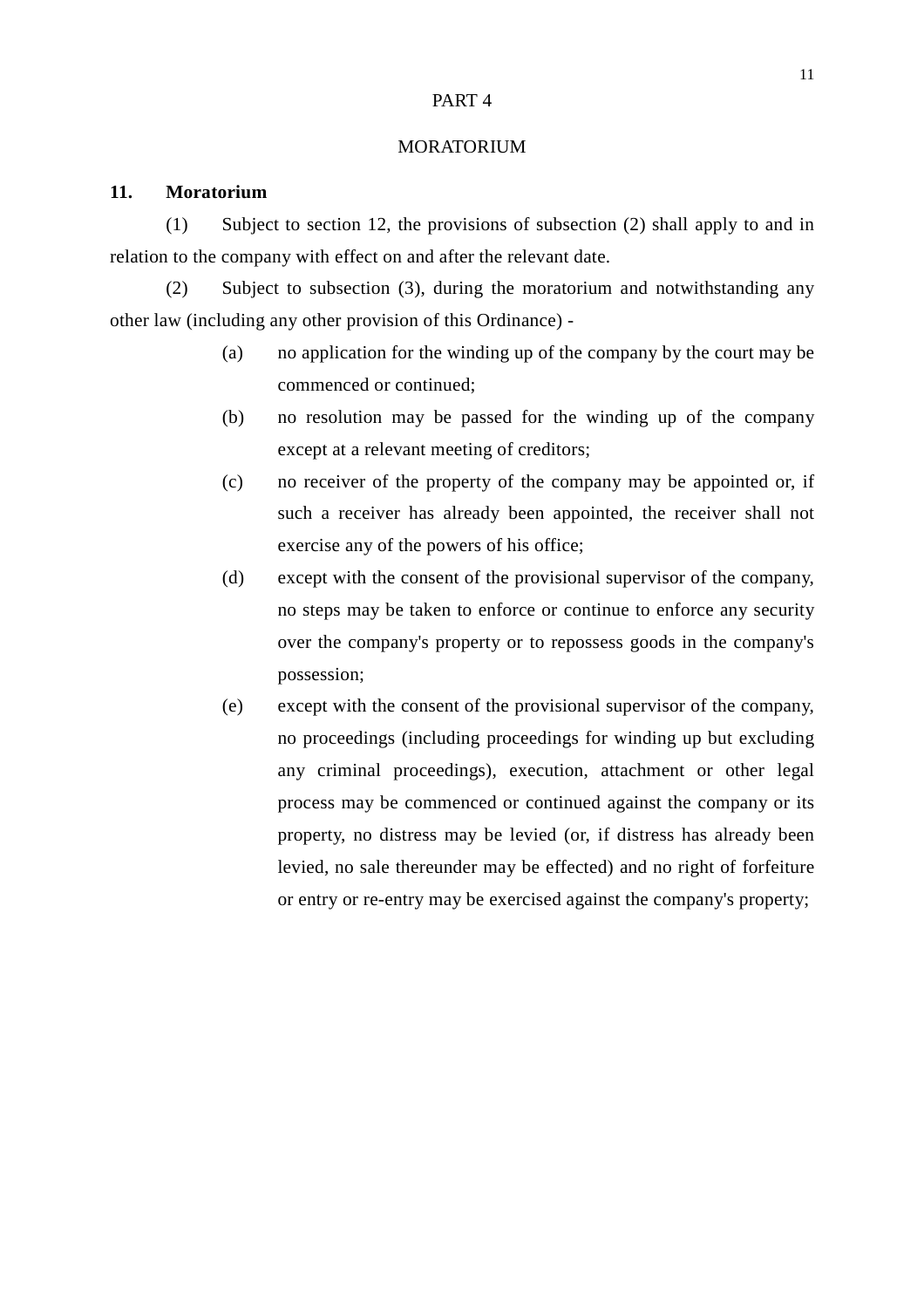- (f) no set-off may be allowed to any creditor of the company except with the consent of the provisional supervisor of the company or in relation to a contract or other agreement referred to in subsection  $(3)(d)$ .
- (3) Subsection (2) shall not apply to or in relation to
	- (a) any debt or other liability of the company incurred on or after the relevant date (including any creditor in respect thereof);
	- (b) any property held by the company as trustee;
	- (c) any resumptions by the Government pursuant to a Government lease or otherwise;
	- (d) a contract or other agreement specified in Schedule 5;
	- (e) any proceedings or other legal process in relation to the company arising from the performance of any function or the exercise of any power under section 29A, 30, 31, 33, 37A or 45 of the Securities and Futures Commission Ordinance (Cap. 24);
	- (f) an inquiry or other proceedings under the Securities (Insider Dealing) Ordinance (Cap. 395);
	- (g) a petition under section 168A of the Companies Ordinance (Cap. 32).
- (4) Where
	- (a) a matter (howsoever described, and including the doing of any act and the taking of any step) may not proceed by virtue of the operation of subsection (2)(and whether or not the matter may not proceed on any other ground); and
	- (b) a period is fixed by or under any law or otherwise for the matter to proceed,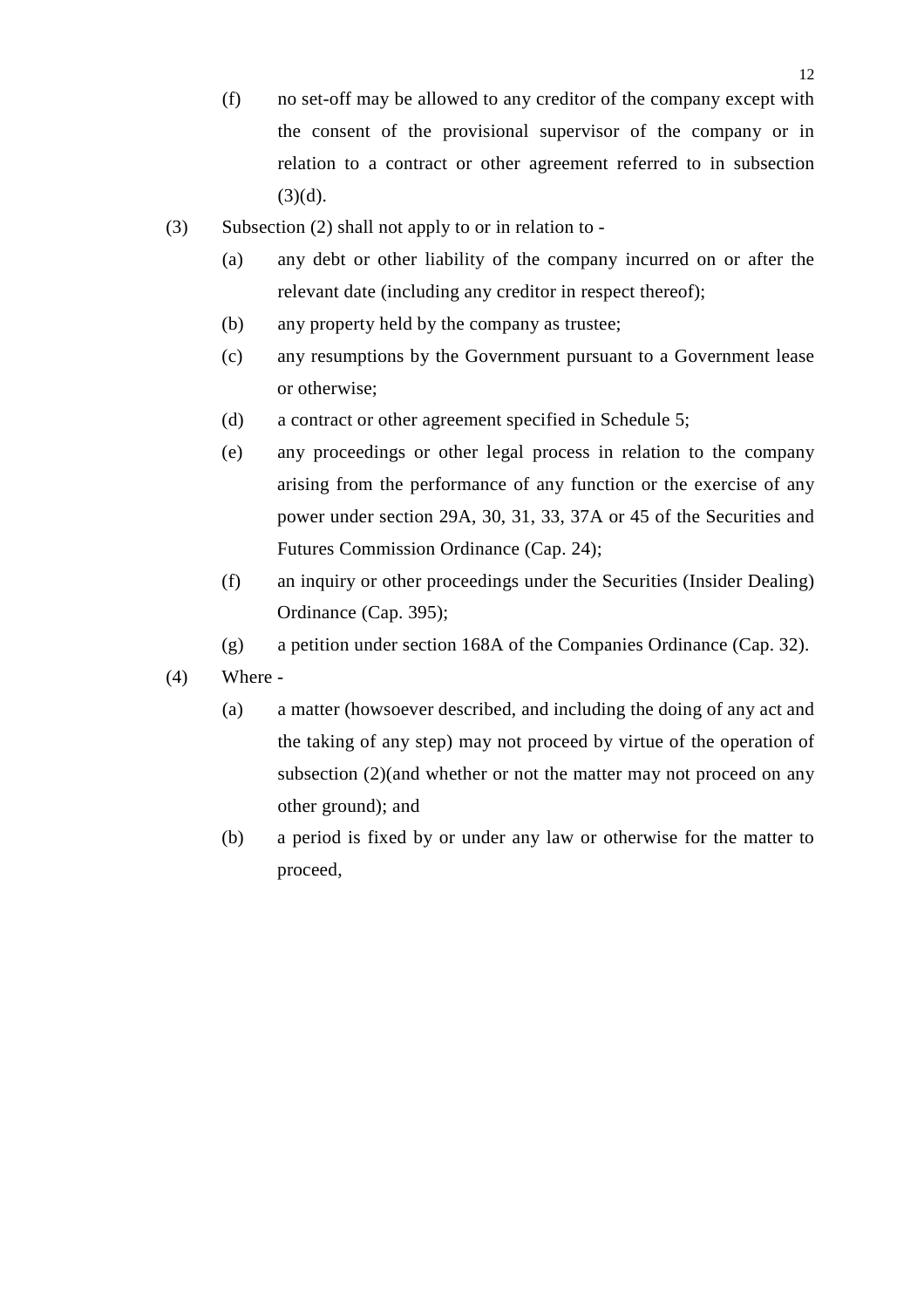then, and notwithstanding howsoever that period is fixed, that period shall not run during the time that that matter may not proceed by virtue of the operation of that subsection.

(5) Where a contract or other agreement referred to in subsection (3)(d) entered into by the company before the relevant date is terminated on or after that date -

- (a) the setting-off of obligations between the company and the other parties to the contract or agreement, in accordance with its provisions, shall be permitted; and
- (b) if net termination values determined in accordance with the contract or agreement are owed by the company to another party to the contract or agreement, that other party shall be deemed for the purpose of this Ordinance and, where applicable, any subsequent winding up of the company to be a creditor of the company with a claim provable in respect of those net termination values.

(6) Where the provisional supervisor of the company is appointed, then, and notwithstanding any other law (including any other provision of this Ordinance) but subject to subsection (8) and sections  $19(2)(b)$  and  $22(6)$ , the appointment of the provisional liquidator or liquidator, if any, of the company in force immediately before the relevant date shall terminate, and the winding up proceedings of the company shall be stayed, with effect on the relevant date.

(7) Subsection (6) shall not of itself operate to prevent a person whose appointment as the provisional liquidator or liquidator, if any, of the company has been terminated by that subsection from being appointed as the supervisor of the voluntary arrangement in respect of the company.

- (8) It is hereby declared that
	- (a) the operation of this section (including subsection (6)) in relation to a company shall not of itself terminate any proceedings for the winding up of the company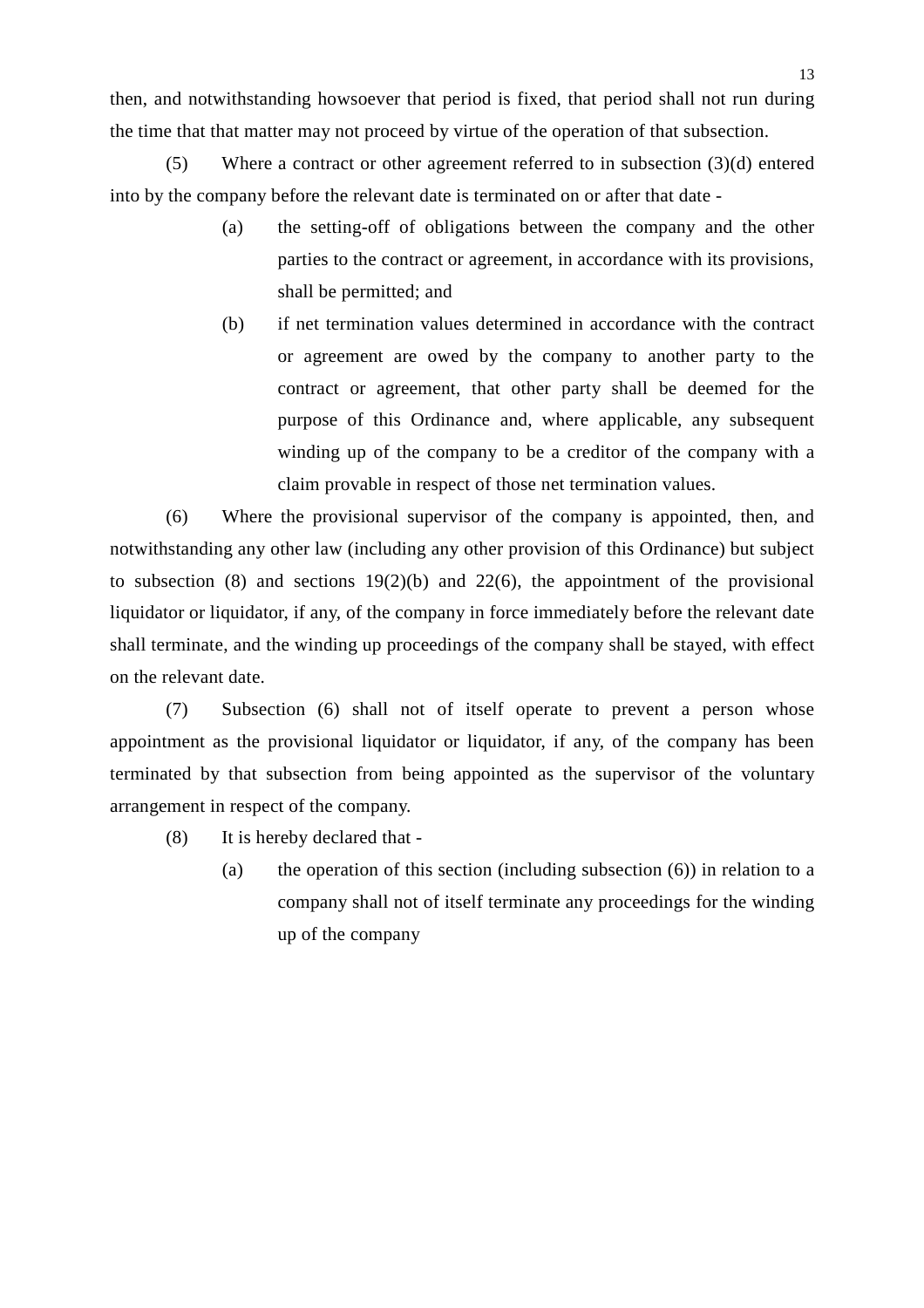commenced before the relevant date and, accordingly, a resolution referred to in section  $22(1)(a)(ii)$ ,  $(2)(b)$  or  $(4)(b)$  shall in effect revive such proceedings;

- (b) any fees, costs and charges owing to or incurred by the provisional liquidator or liquidator, if any, whose appointment is terminated by virtue of subsection (6) shall be charged on and paid out of the property of the company (except any such property subject to a fixed charge) in priority to any qualifying liabilities under section 16.
- (9) In this section -

"net termination value" (淨終止值), in relation to a contract or agreement, means the net amount obtained after setting-off the mutual obligations between the parties to the contract or agreement in accordance with its provisions.

### **12. Cessation of moratorium**

(1) Subject to subsection (2) and sections 13(3) and 19(2) and any order of the court under the provisions of Schedule 7, the moratorium shall cease upon the expiration of 30 days immediately following the relevant date unless -

- (a) the moratorium has been extended under section 13(2); or
- (b) a resolution to extend the moratorium has been passed under section 22 at a relevant meeting of creditors.
- (2) The moratorium shall cease forthwith
	- (a) on the day an order or appointment is made under section  $168A(2)(b)$ , (ba) or (c) of the Companies Ordinance (Cap. 32) in respect of the company;
	- (b) on the day an order or appointment is made under section 37A(2)(b), (c) or (d), or a winding up order is made in consequence of a petition under section 45(1), of the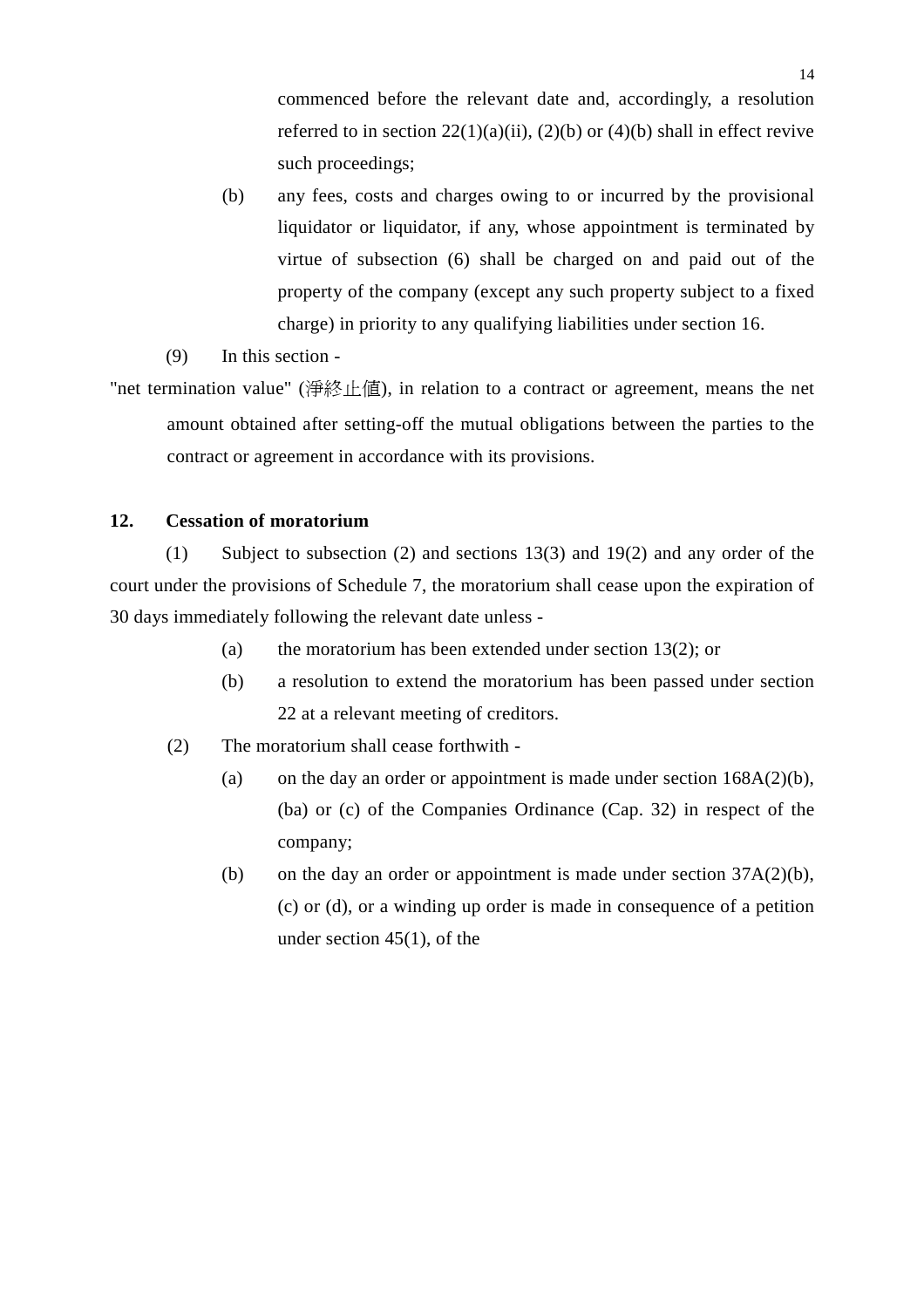Securities and Futures Commission Ordinance (Cap. 24) in respect of the company;

- (c) where section  $20(4)(a)$  or (b) is applicable, if there is no provisional supervisor of the company upon the expiration of -
	- (i) subject to subparagraph (ii), 14 days immediately following the event specified in that section;
	- (ii) such longer period, not exceeding 30 days after such event, as the court may specify; or
- (d) on the day a resolution under section  $22(1)(a)(ii)$ ,  $(2)(b)$  or  $(4)(b)$  is passed in relation to the company.

(3) Without prejudice to the operation of subsection (2) or section 19(2) or any order of the court under the provisions of Schedule 7, the moratorium shall cease forthwith where a resolution is passed to approve the proposal, or a resolution is passed or deemed to be passed to wind up the company, or a resolution is passed to reject the proposal concerned, at a relevant meeting of creditors.

- (4) The moratorium shall cease to apply
	- (a) to 1 or more creditors of the company who have been excluded from the proposal by the provisional supervisor of the company at any time prior to the first relevant meeting of creditors if, but only if, the provisional supervisor -
		- (i) has made alternative arrangements in writing to satisfy their claims (whether in whole or in part) against the company; and
		- (ii) has filed a notice in the specified form of such exclusion with the Official Receiver, the Registrar and the High Court Registry; and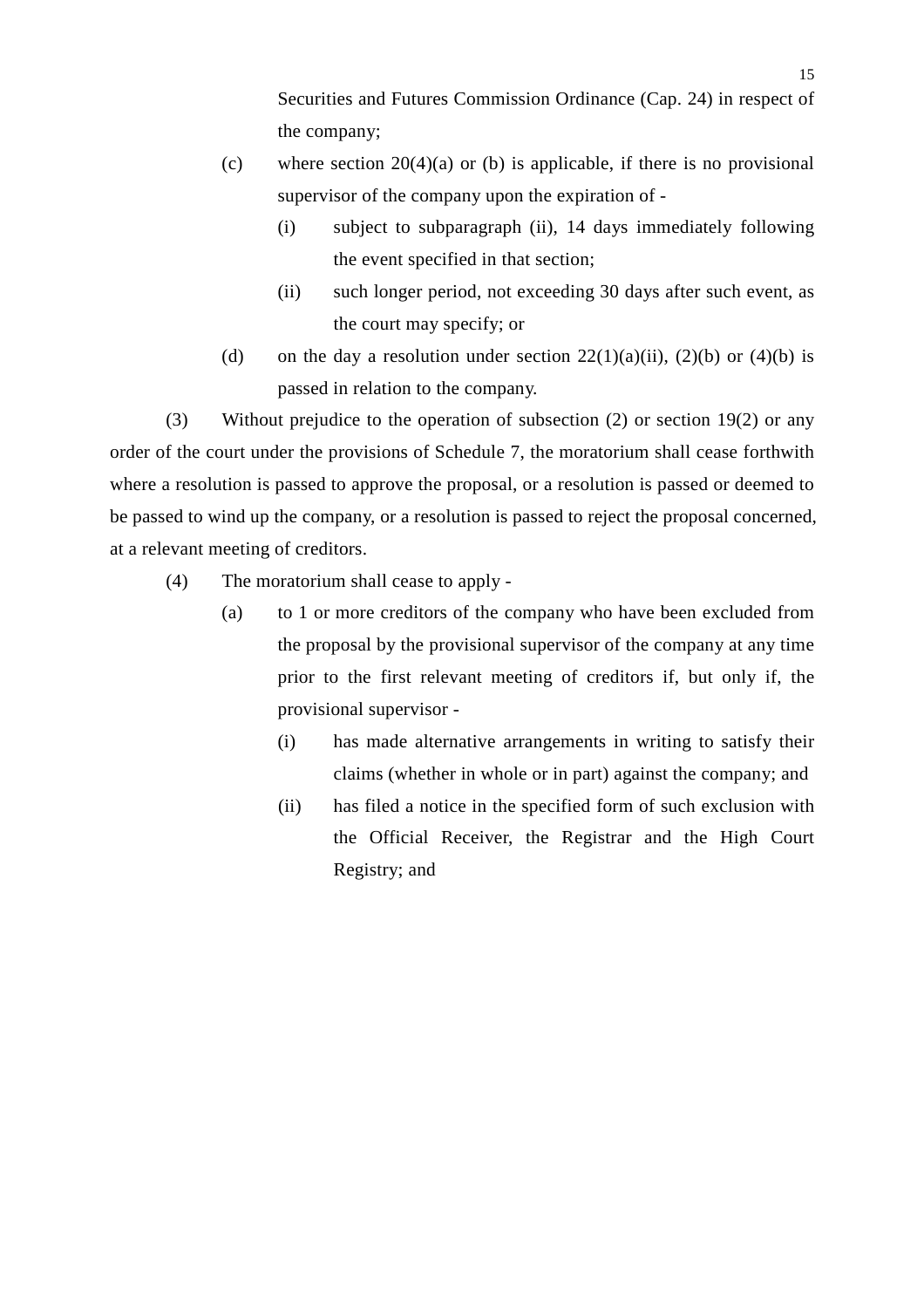(b) to any creditor exempted from section 11(2) pursuant to an order under section 13(4).

#### **13. Extension of moratorium, etc.**

(1) Where the provisional supervisor of the company is unable to complete the proposal before the expiration of the moratorium (including the moratorium as extended under this section), then he may, before that expiration, make an application to the court for an extension of the moratorium.

(2) Subject to subsection (5), the court may determine an application made under subsection (1) by granting an extension of the moratorium for a further period if, but only if, it is satisfied that -

- (a) the provisional supervisor of the company is and has been acting in good faith and with due diligence in discharging his duties and exercising his powers as the provisional supervisor;
- (b) the provisional supervisor of the company will be likely to complete the proposal within the period of the extension; and
- (c) the creditors as a whole of the company would not be materially prejudiced by the extension.

(3) Where an application has been made under subsection (1) in respect of the company, the moratorium shall not cease before the determination of the application.

(4) Without prejudice to the operation of the other provisions of this section, any creditor affected by the moratorium may make an application to the court (a copy of which shall be served on the provisional supervisor of the company) to be exempted from the application of section 11(2) on the ground that the moratorium is causing, or will cause, the creditor significant financial hardship and, accordingly, if the court is satisfied that the moratorium is causing, or will cause, the creditor significant financial hardship, it may by order exempt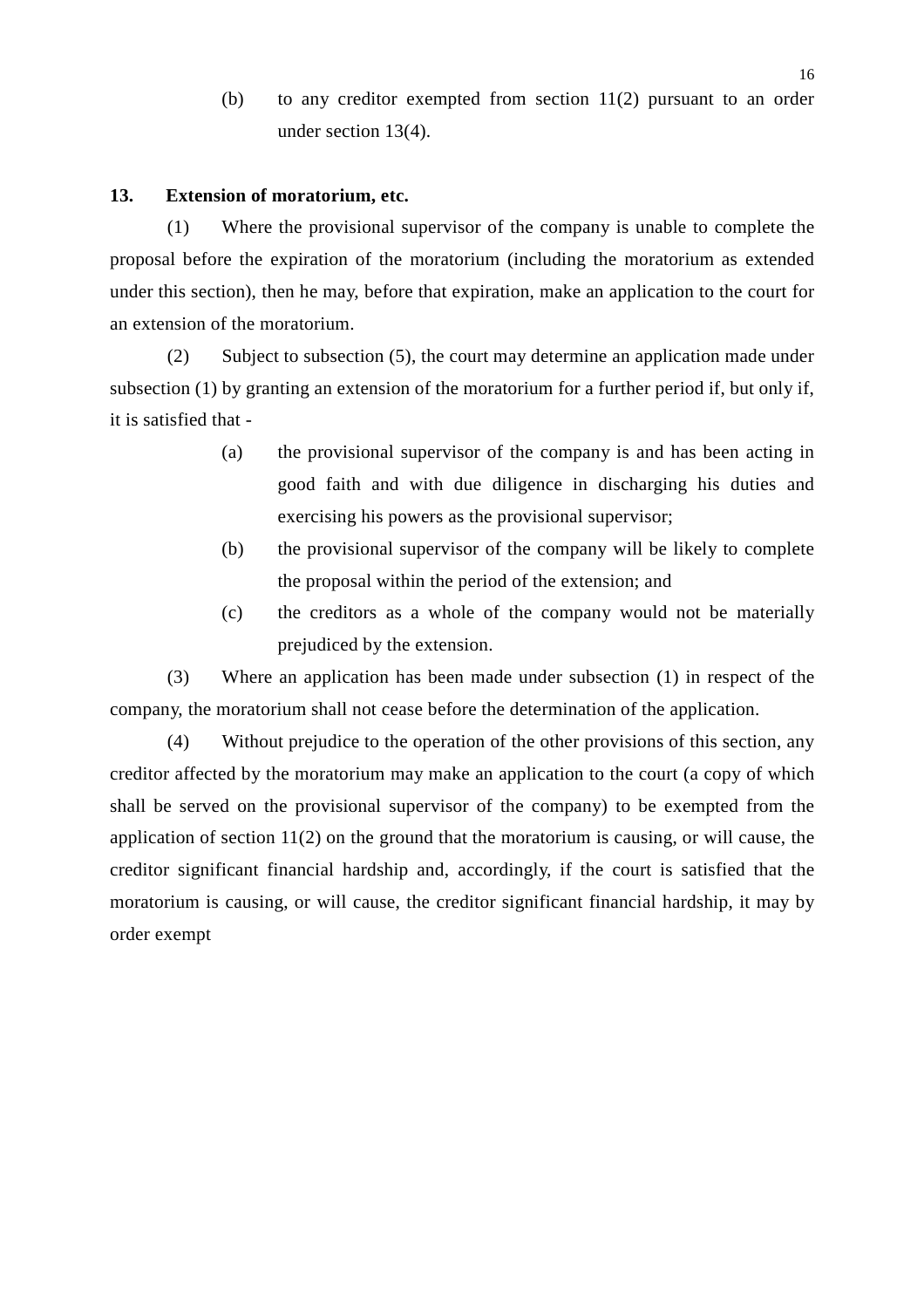the creditor from the application of section 11(2) or make such other order as the court thinks fit in all the circumstances of the case.

(5) Subject to any order of the court under the provisions of Schedule 7, the court shall not under subsection (2) extend the moratorium for any period beyond the period of 6 months immediately following the relevant date in respect of the company.

### **14. Effect of moratorium on directors of company, etc.**

(1) Subject to section  $20(4)(c)$ , during the moratorium and notwithstanding any other law (including any other provision of this Ordinance or the Companies Ordinance  $(Cap. 32)$ ) -

- (a) a director of the company shall not discharge a duty or exercise a power imposed or conferred on him in his capacity as such a director;
- (b) the provisional supervisor of the company shall discharge such a duty and may exercise such a power.

(2) The provisional supervisor of the company shall be deemed to act as the company's agent where the provisional supervisor discharges a duty or exercises a power imposed or conferred on the provisional supervisor under subsection (1)(b).

(3) Where a director of the company deals with a person and thereby contravenes subsection (1)(a), then, and notwithstanding that contravention, the director, the provisional supervisor of the company and the company are bound by that dealing if, but only if, that person -

- (a) acted in good faith and for good consideration in relation to that dealing; and
- (b) changed his position or acted to his detriment based on that dealing.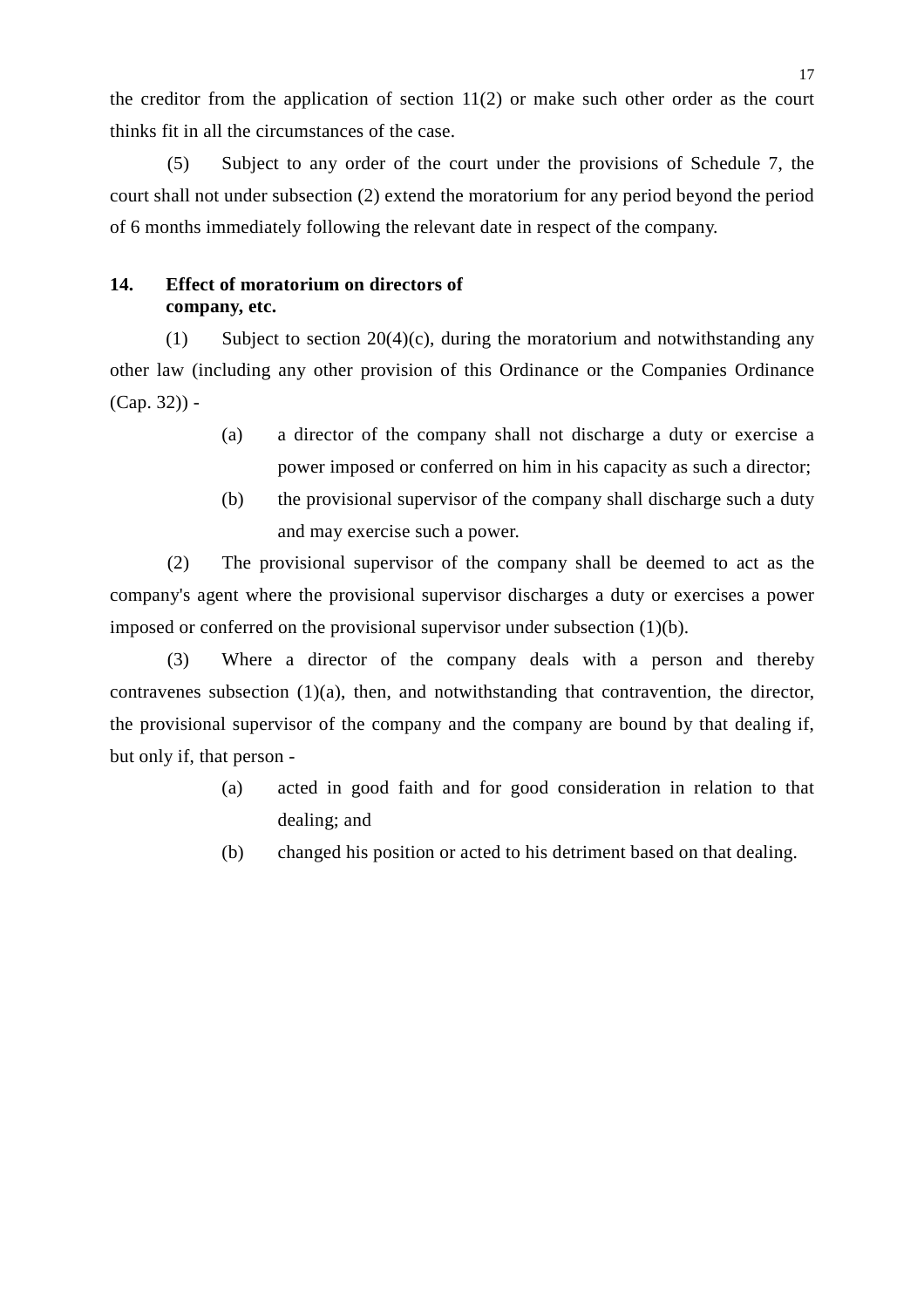#### **15. Effect of moratorium on certain contracts**

(1) Subject to subsection (2) and section 16 and Part 4 of Schedule 4, the provisional supervisor of the company shall not be liable for a contract entered into, or a debt or other liability incurred, by the company before the relevant date.

(2) The acceptance by the provisional supervisor of the company of any goods or services under a contract referred to in subsection (1) shall not prejudice the operation of that subsection if, but only if, the provisional supervisor has, before that acceptance, advised, in writing, the person who under that contract provides those goods or services, as the case may be, that the provisional supervisor will not be liable under that contract.

(3) It is hereby declared that a contract referred to in subsection (1), and notwithstanding the wording of the contract, shall not be determined, or be deemed to be determined, by reason only of the operation of that subsection or of section 11(2).

#### **16. Liability for certain contracts of employment**

(1) The provisional supervisor of the company shall be personally liable for the wages, salaries and other entitlements -

- (a) under a contract of employment of an employee of the company existing immediately before the relevant date if, but only if, within 14 days immediately following that date, the provisional supervisor accepts in writing that contract;
- (b) under a contract of employment entered into by the provisional supervisors on or after the relevant date.
- (2) Where a contract of employment referred to in subsection  $(1)(a)$ .
	- (a) has not been accepted under that subsection, or terminated, within the period specified in that subsection, then it shall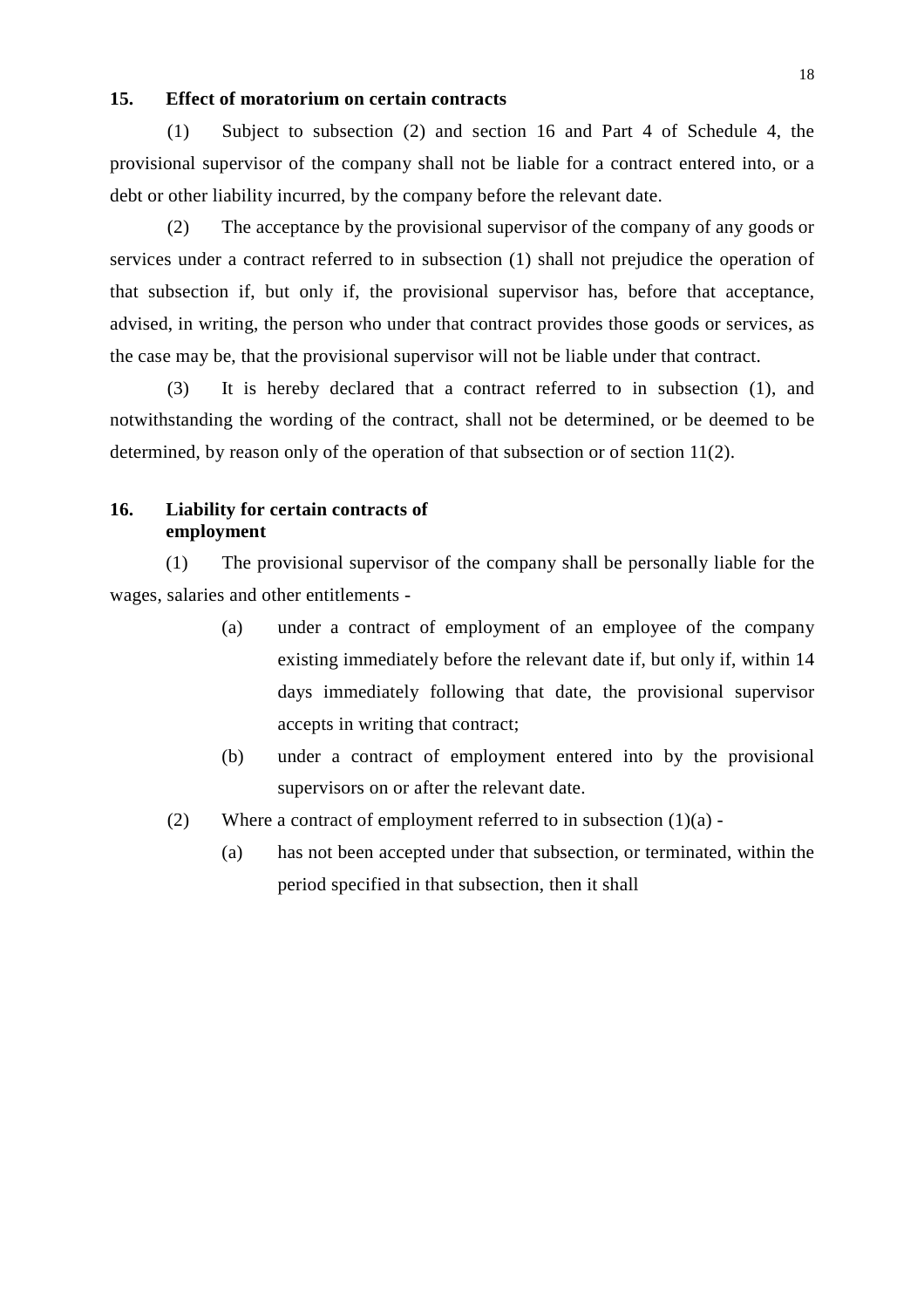be deemed to be terminated by the company immediately upon the expiration of that period;

- (b) is terminated before the expiration of the period referred to in paragraph (a), or deemed to be terminated under that paragraph, then the wages, salaries and other entitlements under the contract shall be -
	- (i) deemed to be liabilities of the company incurred on or after the relevant date; and
	- (ii) charged on and paid out of the property of the company by the provisional supervisor of the company in the same priority as qualifying liabilities under subsection (3).

(3) Any sums payable under subsection (1) in respect of liabilities shall, to the extent that the liabilities are qualifying liabilities, be charged on and paid out of the property of the company (except any such property subject to a fixed charge) in priority to the indemnity given under Part 4 of Schedule 4.

(4) For the purposes of subsection (3), a liability under a contract of employment is a qualifying liability if -

- (a) it is a liability to pay a sum by way of wages or salary or contribution  $\frac{1}{2}$ 
	- (i) an occupational retirement scheme within the meaning of the Occupational Retirement Schemes Ordinance (Cap. 426); or
	- (ii) a provident fund scheme within the meaning of the Mandatory Provident Fund Schemes Ordinance (Cap. 485); and
- (b) it is in respect of services rendered wholly or partly after the relevant date.

(5) For the purposes of subsection (4), wages or salary payable in respect of a period of holiday or absence from work through sickness or other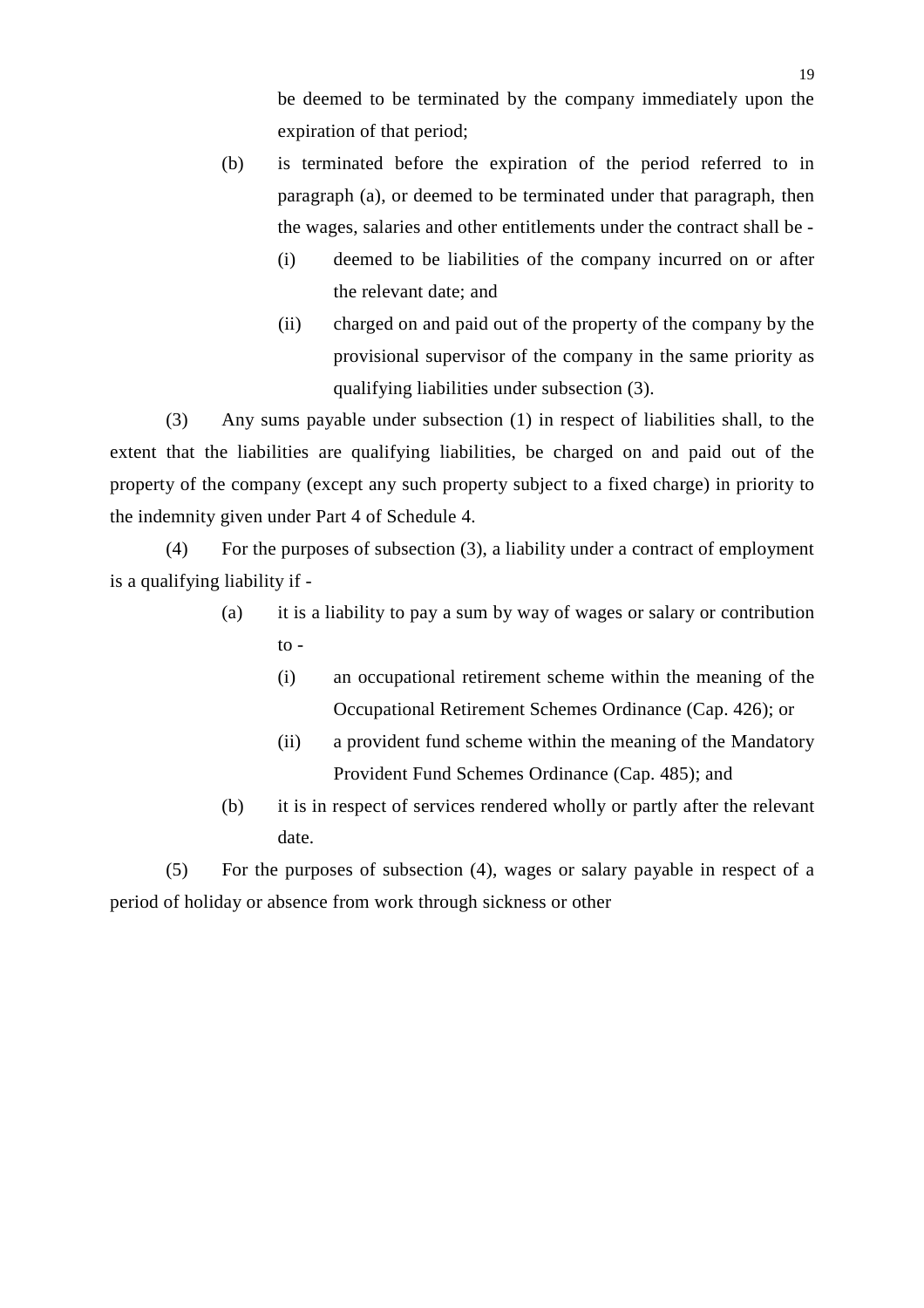good cause are deemed to be wages or salary, as the case may be, in respect of services rendered in that period.

(6) In this section, "contract of employment" (僱傭合約) means a contract of employment within the meaning of section 2(1) of the Employment Ordinance (Cap. 57).

(7) For the avoidance of doubt, it is hereby declared that the liability under subsection (1) of the provisional supervisor of the company does not include any debts and liabilities mentioned in paragraph (b) of the definition of "relevant creditor".

#### **17. Statement of affairs, etc.**

(1) The provisional supervisor of the company shall, as soon as practicable after the relevant date, by notice in the specified form given to a specified person, require the person to provide the provisional supervisor with a statement of the affairs of the company -

- (a) disclosing
	- (i) particulars of its property, debts and other liabilities;
	- (ii) the names and addresses of its creditors;
	- (iii) details of any securities held by its creditors, including the dates when the securities were respectively given; and
	- (iv) such further or other information as the provisional supervisor may reasonably require in the notice; and
- (b) not later than 7 days after giving of the notice or such further period, if any, permitted in writing by the provisional supervisor.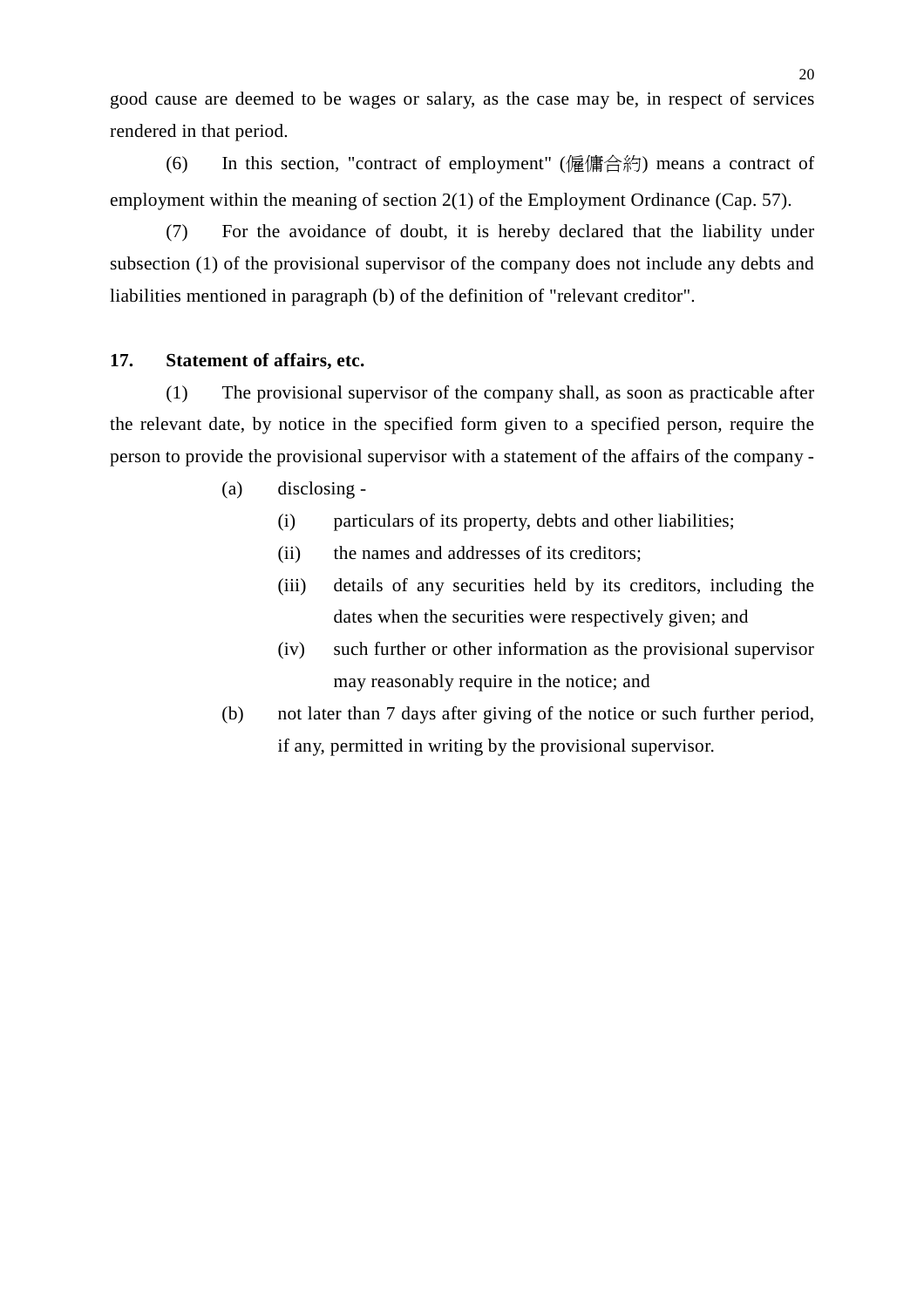(2) The provisional supervisor of the company may, in a notice under subsection (1) given to a specified person or in another notice in the specified form given to that or another specified person, require the person to -

- (a) deliver to the provisional supervisor all documents and records relating to the company in that person's custody or under his control;
- (b) inform the provisional supervisor as to the whereabouts of any such documents and records within the knowledge of that person;
- (c) attend on the provisional supervisor at a place in Hong Kong and at a reasonable time; and
- (d) provide the provisional supervisor with such information about the business, property, affairs or financial circumstances of the company as the provisional supervisor may reasonably request in the notice or at a meeting arising from a requirement referred to in paragraph (c).

(3) Subject to subsection (4), a specified person, the subject of a requirement under subsection (1) or (2), shall be entitled to be paid all reasonable costs incurred or to be incurred in complying with the requirement.

(4) Where a specified person is the subject of a requirement under subsection (1) or  $(2)$  -

- (a) the person shall, before incurring any costs mentioned in subsection  $(3) -$ 
	- (i) apply to the provisional supervisor of the company who made the requirement for his approval of the costs to be incurred; and
	- (ii) submit to the provisional supervisor a statement in writing of the estimated costs to be incurred;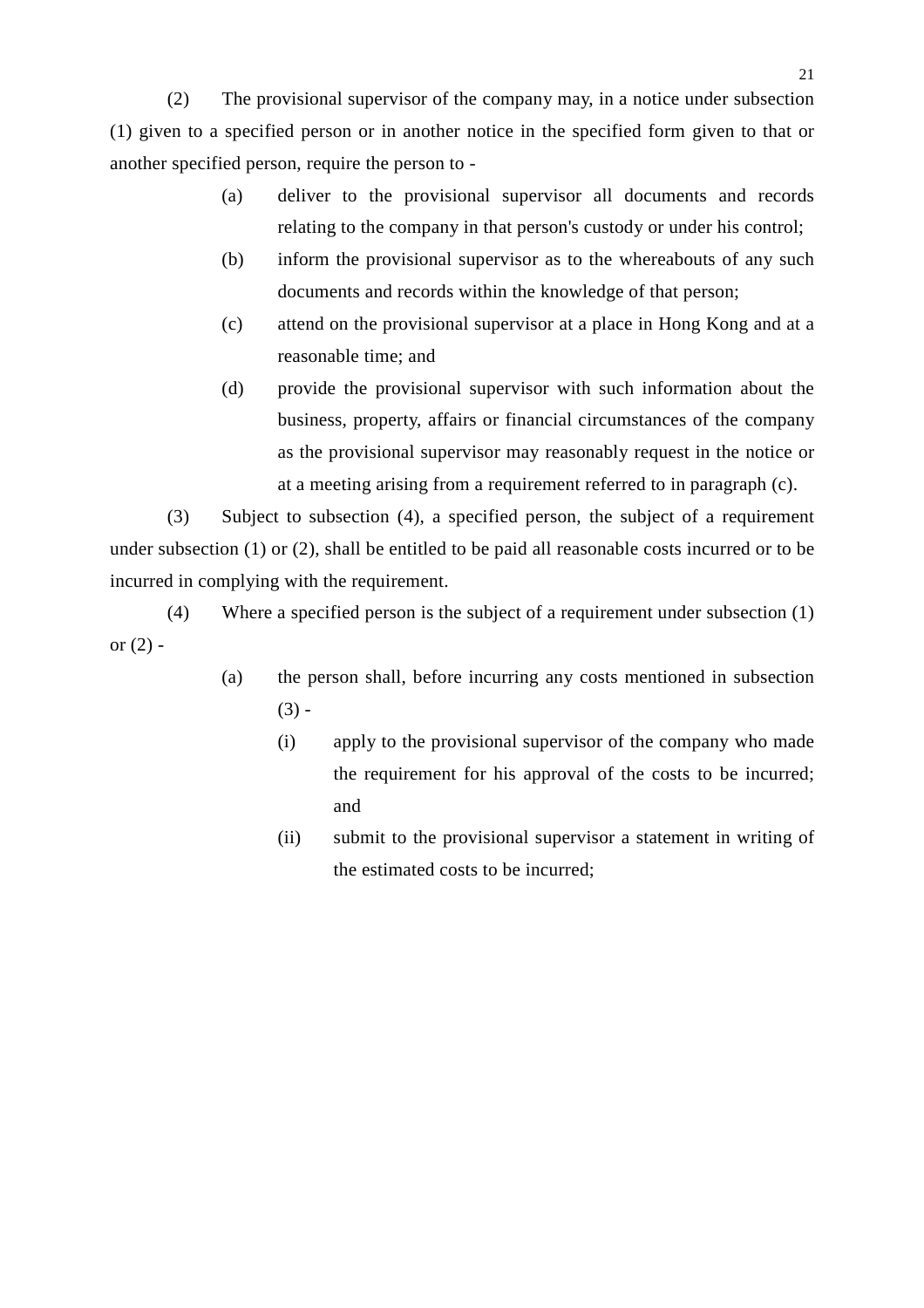(b) a person shall not be allowed out of the assets of the company any such costs unless they have been approved by the provisional supervisor of the company before being incurred.

(5) A specified person who, without reasonable excuse, fails to comply with a requirement under subsection (1) or (2) commits an offence and is liable on conviction to a fine at level 5 and, in the case of a continuing offence, to a daily penalty of \$300.

(6) In this section, "specified person" (指明人士), in relation to a company, means 1 or more of the following -

- (a) an officer or employee of the company;
- (b) a person who has taken part in the formation, promotion, administration or management of the company within 1 year before the relevant date;
- (c) a person who
	- (i) has been an officer or employee of the company within 1 year before the relevant date; and
	- (ii) is, in the reasonable opinion of the provisional supervisor of the company, capable of complying with a requirement under subsection  $(1)$  or  $(2)$ ;
- (d) a former provisional supervisor of the company.

### **18. Priority of funds provided as operating capital during moratorium**

(1) Notwithstanding any other law (including any other provision of this Ordinance except subsections (2) and (3) and sections 11 and 16 and Part 4 of Schedule 4), relevant funds shall, in relation to the voluntary arrangement in respect of the company or the winding up of the company, have priority over the debts of the creditors of the company, whether or not those debts are preferential or secured or otherwise.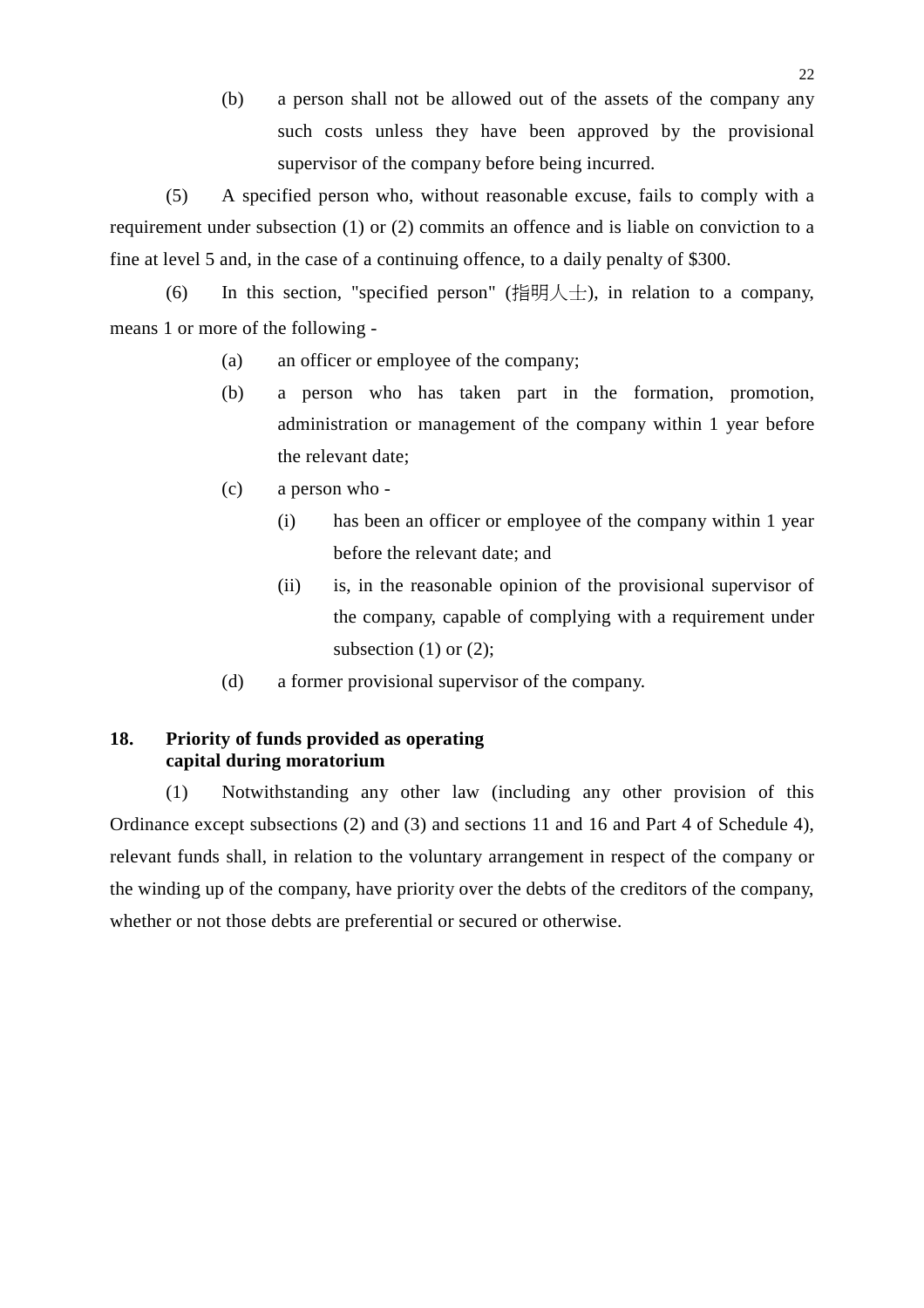(2) Subsection (1) shall not apply to a debt of a creditor of the company where the debt is secured by a charge which -

- (a) is a fixed charge;
- (b) was at the time of its creation a fixed charge; and
- (c) was created before the relevant date.

(3) No person shall use relevant funds to discharge, whether in whole or in part, any liability of the company -

- (a) to any person who provided any part of those funds; and
- (b) existing immediately before the relevant date.

(4) A relevant creditor shall be given an opportunity to provide relevant funds to the company before a person (whether or not a creditor of the company) who is not a relevant creditor.

(5) The provisional supervisor of the company shall give a relevant creditor an opportunity referred to in subsection (4) by giving the creditor a notice -

- (a) containing a statement to the effect that relevant creditors are invited to contribute funds as operating capital for the company; and
- (b) specifying the total amount the provisional supervisor is seeking as the minimum operating capital required.
- (6) In this section -

"relevant funds" (有關資金), in relation to a company, means funds -

- (a) provided
	- (i) during the moratorium;
	- (ii) to the company; and
	- (iii) as operating capital for the company; and
- (b) the total amount of which is not less than the amount specified in the notice under subsection (5) as being the minimum operating capital required.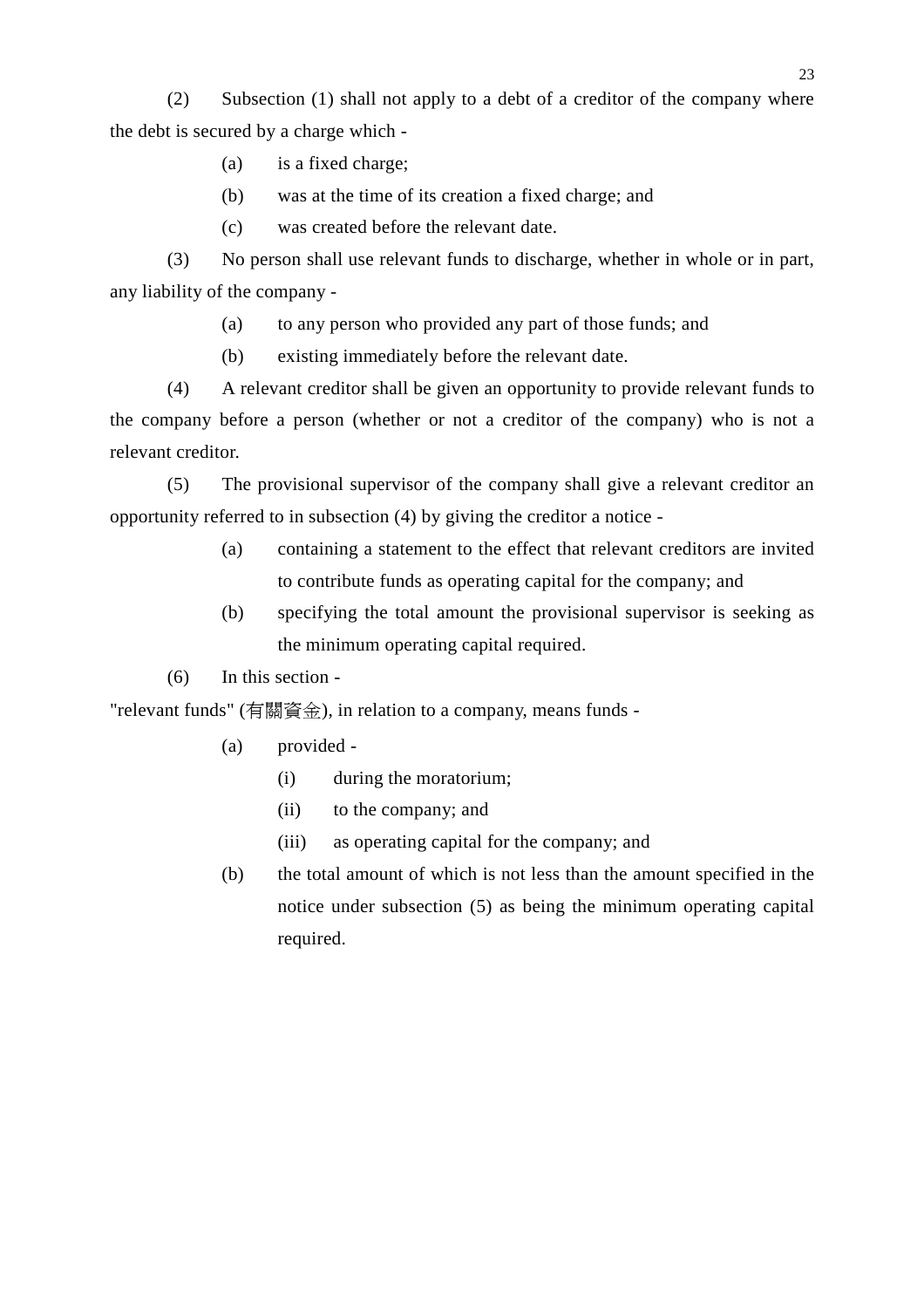# **19. Right of major secured creditor to decide whether provisional supervisor proceeds with proposal**

(1) The provisional supervisor of the company shall, not later than 3 working days (excluding Saturdays) after the relevant date, give a notice in the specified form ("1st notice") to each major secured creditor, if any, of the company -

- (a) containing a statement to the effect that he has been appointed to be the provisional supervisor of the company for the purposes of examining whether a proposal can be made to the creditors of the company for a voluntary arrangement in respect of the company and, if so, making the proposal;
- (b) requiring the major secured creditor to
	- (i) decide in the notice in the specified form ("2nd notice") attached to the 1st notice whether or not the major secured creditor agrees with the provisional supervisor proceeding to prepare the proposal; and
	- (ii) give the 2nd notice to the provisional supervisor not later than 3 working days after the major secured creditor receives the 1st notice or 7 days after the relevant date, whichever is the earlier; and
- (c) to which is attached a copy of this section and an address stated to be the address at which the 2nd notice may be received.

(2) Where a major secured creditor decides that he does not agree with the provisional supervisor of the company proceeding to prepare the proposal, then -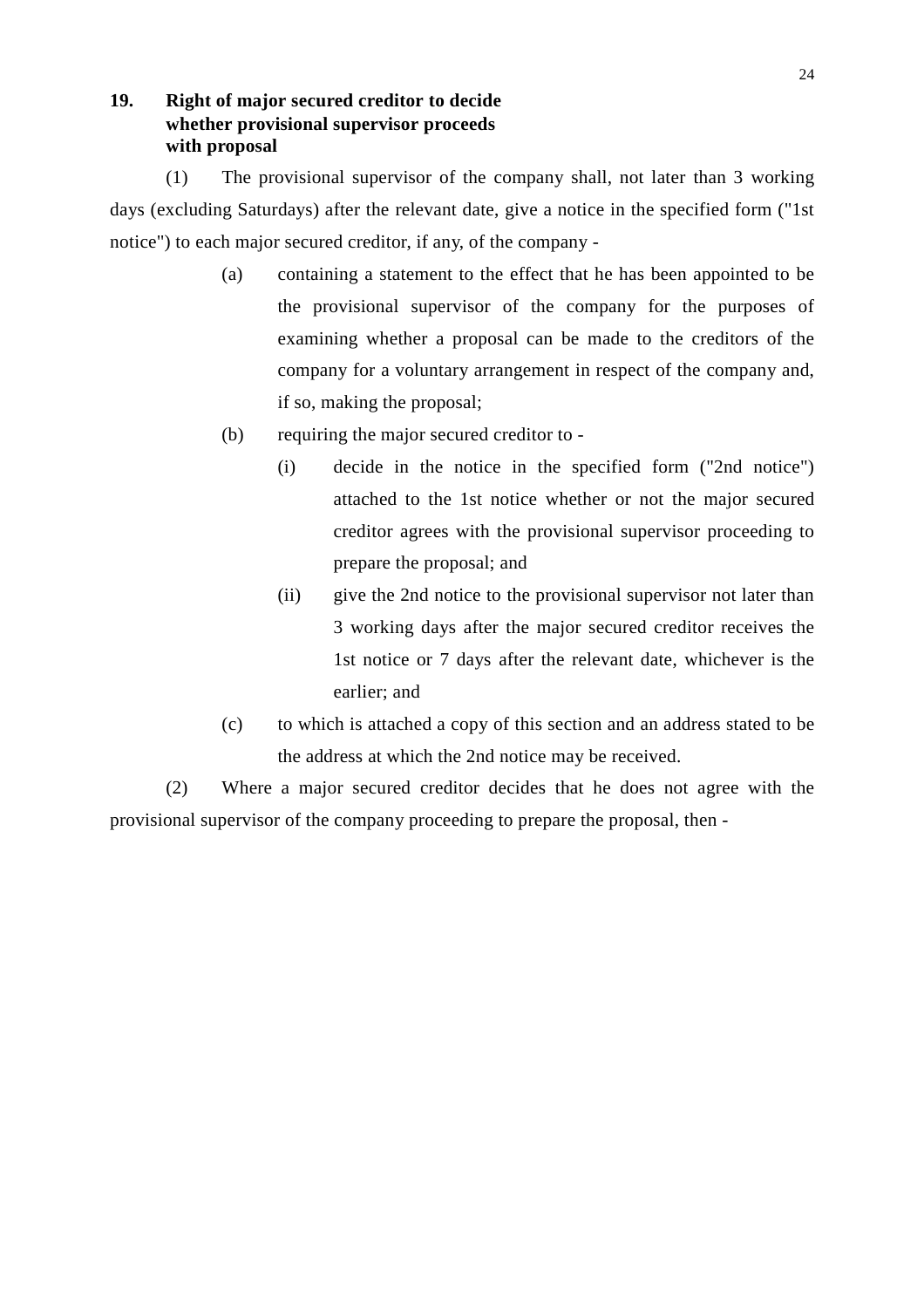- (a) the moratorium shall cease immediately the provisional supervisor receives the 2nd notice concerned at the address referred to in subsection (1)(c);
- (b) if section  $11(6)$  terminated the appointment of a provisional liquidator or liquidator, if any, of the company and stayed the winding up proceedings of the company, that section shall be deemed never to have so terminated that appointment and stayed those proceedings;
- (c) the provisional supervisor shall, as soon as practicable after receipt of that notice, cause a notice in the specified form of the cessation of the moratorium to be -
	- (i) filed with the Official Receiver, the Registrar and the High Court Registry; and
	- (ii) published in the prescribed manner; and
- (d) the provisional supervisor shall vacate his office as soon as practicable.
- (3) Where a major secured creditor
	- (a) decides that he does not agree with the provisional supervisor of the company proceeding to prepare the proposal but fails to give the provisional supervisor the 2nd notice concerned not later than 3 working days after the major secured creditor receives the 1st notice concerned or 7 days after the relevant date, whichever is the earlier; or
	- (b) decides that he agrees with the provisional supervisor of the company proceeding to prepare the proposal,

then, unless subsection (2) applies in the case of any other major secured creditor of the company -

(c) the provisional supervisor may proceed to prepare the proposal;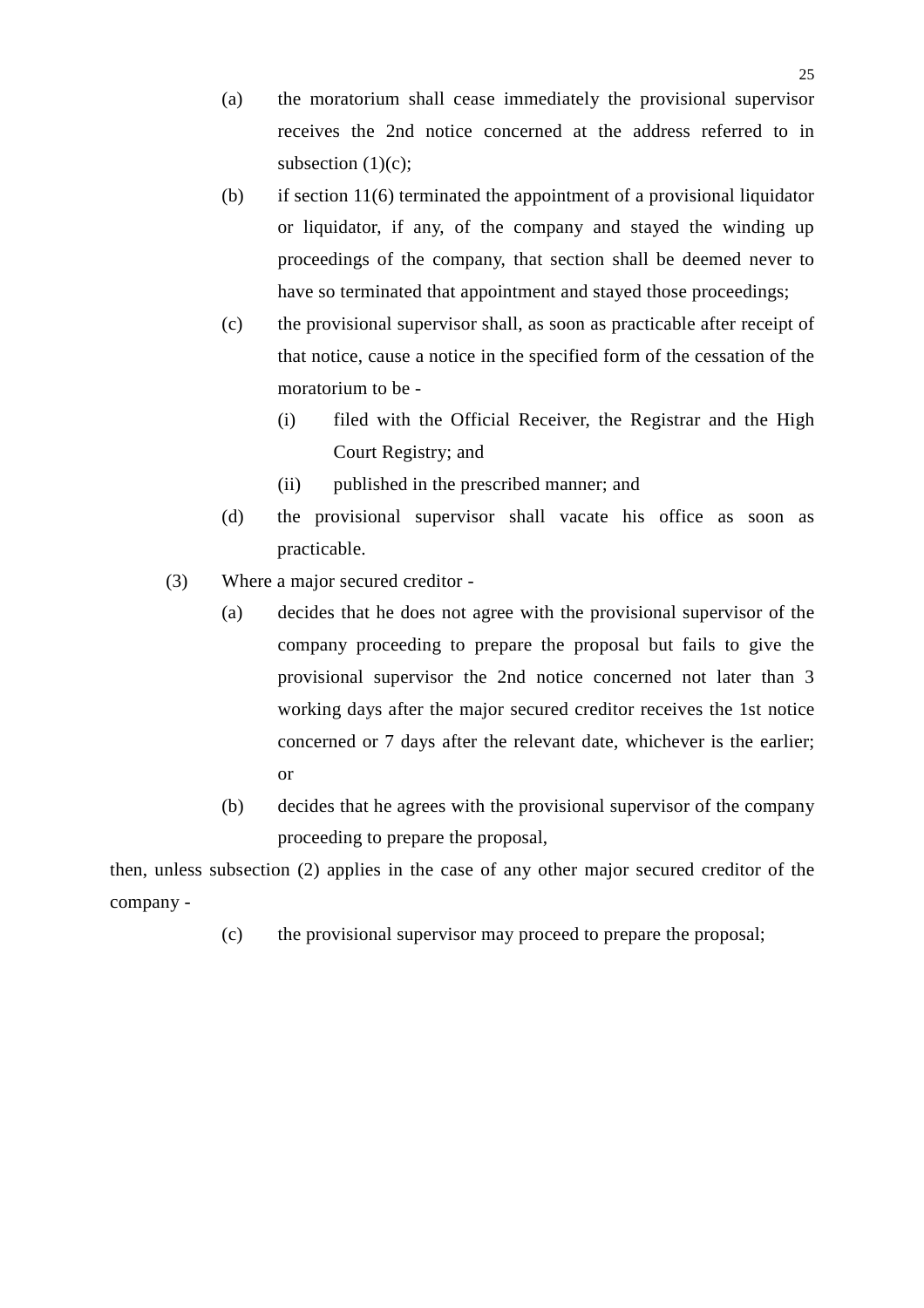(d) the major secured creditor shall be subject to the provisions of this Ordinance in like manner as any other creditor of the company is so subject.

(4) Any charge on the undertaking or property of the company created at any time within the period of 12 months immediately preceding the relevant date shall, unless it is proved that the company was solvent immediately after the creation of the charge, be invalid for the purposes of this Ordinance except for -

- (a) the amount of any cash paid to the company at the time of or subsequent to the creation of, and in consideration for, the charge; and
- (b) interest on that amount at the rate specified in the charge, or at the rate of 12% per annum, whichever is the less.

(5) In this section, "major secured creditor" (主要有保證債權㆟), in relation to a company, means -

- (a) the holder of a charge, whether fixed or otherwise, over the whole or substantially the whole of the company's property; or
- (b) the holder of 2 or more charges, whether fixed or otherwise, on the company's property where the property subject to those charges constitutes the whole or substantially the whole of the company's property.

# PART 5

# REMOVAL AND RESIGNATION OF PROVISIONAL **SUPERVISOR**

# **20. Removal and resignation of provisional supervisor**

(1) The court may -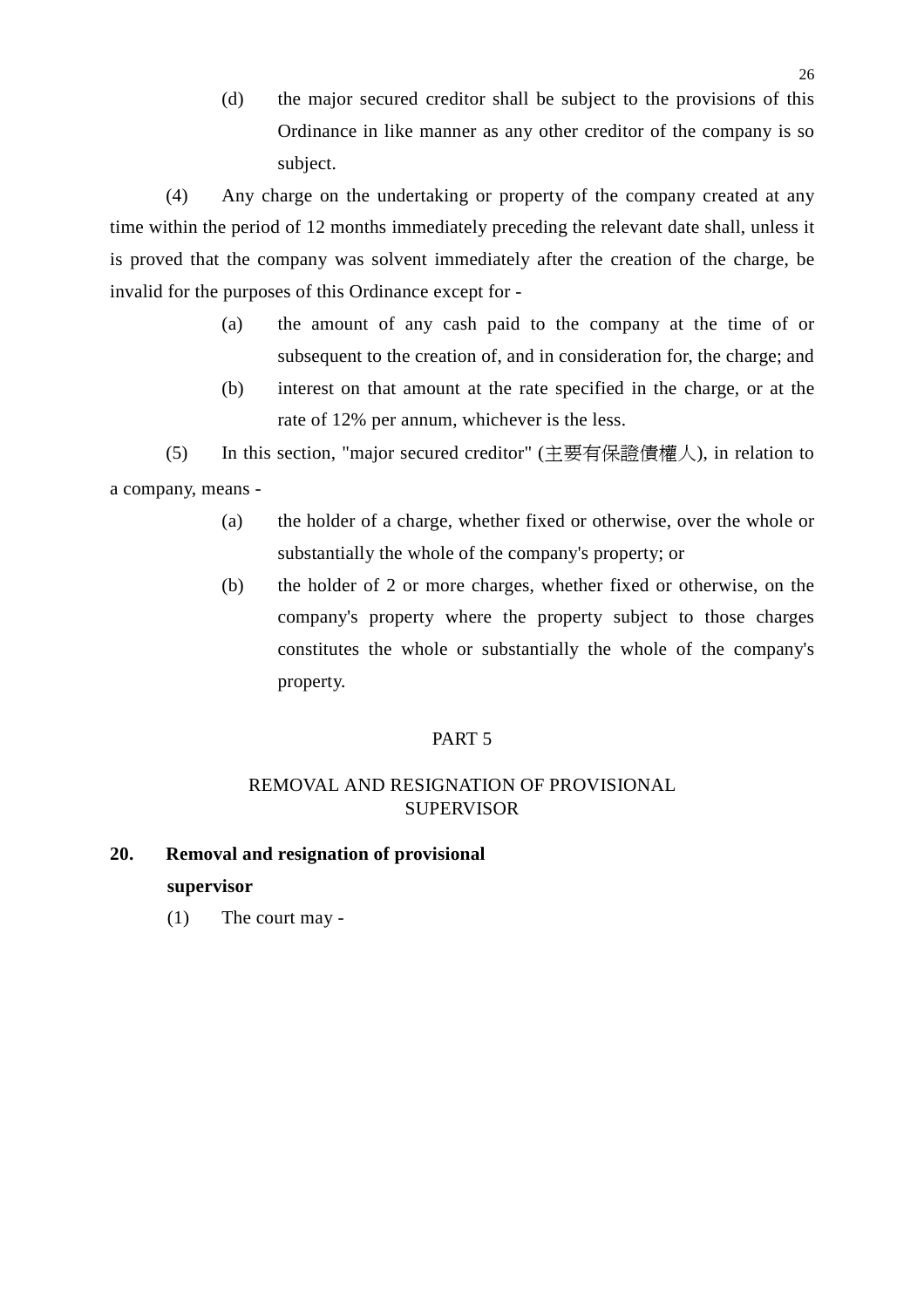- (a) upon application made to it by a relevant creditor who has the agreement in writing to do so of not less than 50% in value of all relevant creditors (including the first-mentioned relevant creditor), order the termination of the appointment of the provisional supervisor of the company for cause shown;
- (b) in the case of such an application which is refused, order the person who made the application to pay the costs of any other person appearing or represented at the hearing of the application.

(2) The provisional supervisor of the company may only resign his office with the leave of the court.

(3) The court shall not grant the leave referred to in subsection (2) unless it is satisfied that -

- (a) the circumstances are exceptional;
- (b) for the provisional supervisor of the company to continue in office would cause severe personal hardship to him; and
- (c) another qualified person has consented to be appointed to be the provisional supervisor of the company.
- (4) Where
	- (a) the court makes an order under subsection  $(1)(a)$ , or grants the leave referred to in subsection (2), in respect of the provisional supervisor of the company; or
	- (b) the provisional supervisor of the company
		- (i) dies; or
		- (ii) ceases to be a qualified person,

then -

(c) section 6 shall apply in relation to the appointment of a qualified person to be the next provisional supervisor of the company (in which case section  $14(1)(a)$  shall not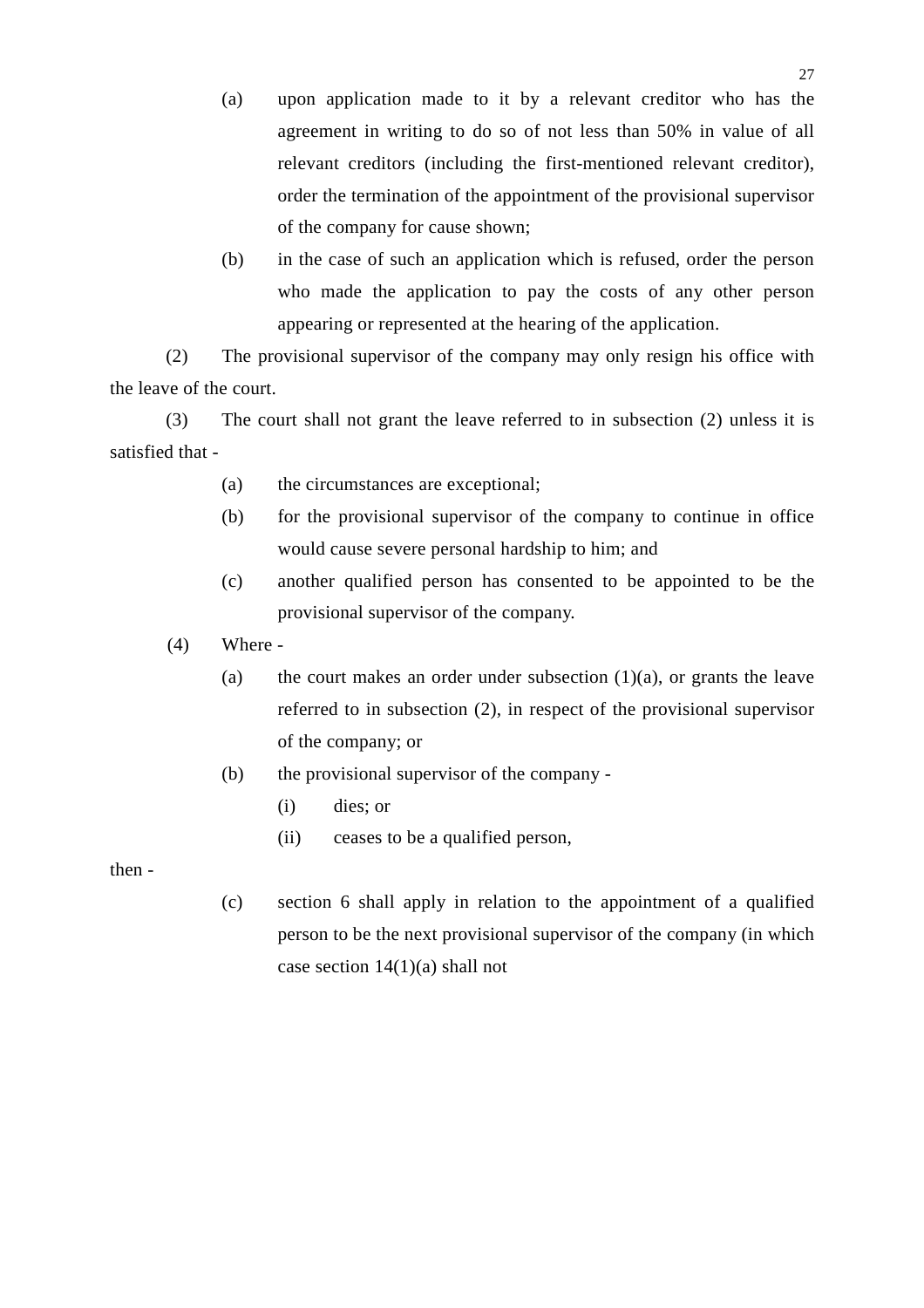apply in relation to section 6) unless the court has stated that section 6 shall not apply -

- (i) where paragraph (a) applies, in the order under that paragraph;
- (ii) where paragraph (b) applies, upon application made to it by a relevant creditor or the Official Receiver;
- (d) if the court has stated that section 6 shall not apply, the court shall appoint a qualified person to be the next provisional supervisor of the company if the qualified person has consented to the appointment (but the provisions of section 8 shall not apply in relation to any such appointment).

(5) Where subsection (4)(c) or (d) is applicable, the appointment of a qualified person to be the next provisional supervisor of the company shall not come into effect unless and until there is filed with the Official Receiver, the Registrar and the High Court Registry a notice of the consent of the qualified person to the appointment -

- (a) in the specified form; and
- (b) signed by the qualified person.

(6) The provisional supervisor of the company who has become such provisional supervisor by virtue of the operation of subsection  $(4)(c)$  or  $(d)$  shall, as soon as practicable, cause a notice in the specified form of his appointment to be published in the prescribed manner.

(7) Subject to subsection (8), upon the appointment of a qualified person as the next provisional supervisor of the company taking effect in accordance with subsection (5), the immediately preceding provisional supervisor of the company shall thereupon cease to be the provisional supervisor.

(8) The fact that a person has ceased to be the provisional supervisor of the company by virtue of the operation of this section shall not affect that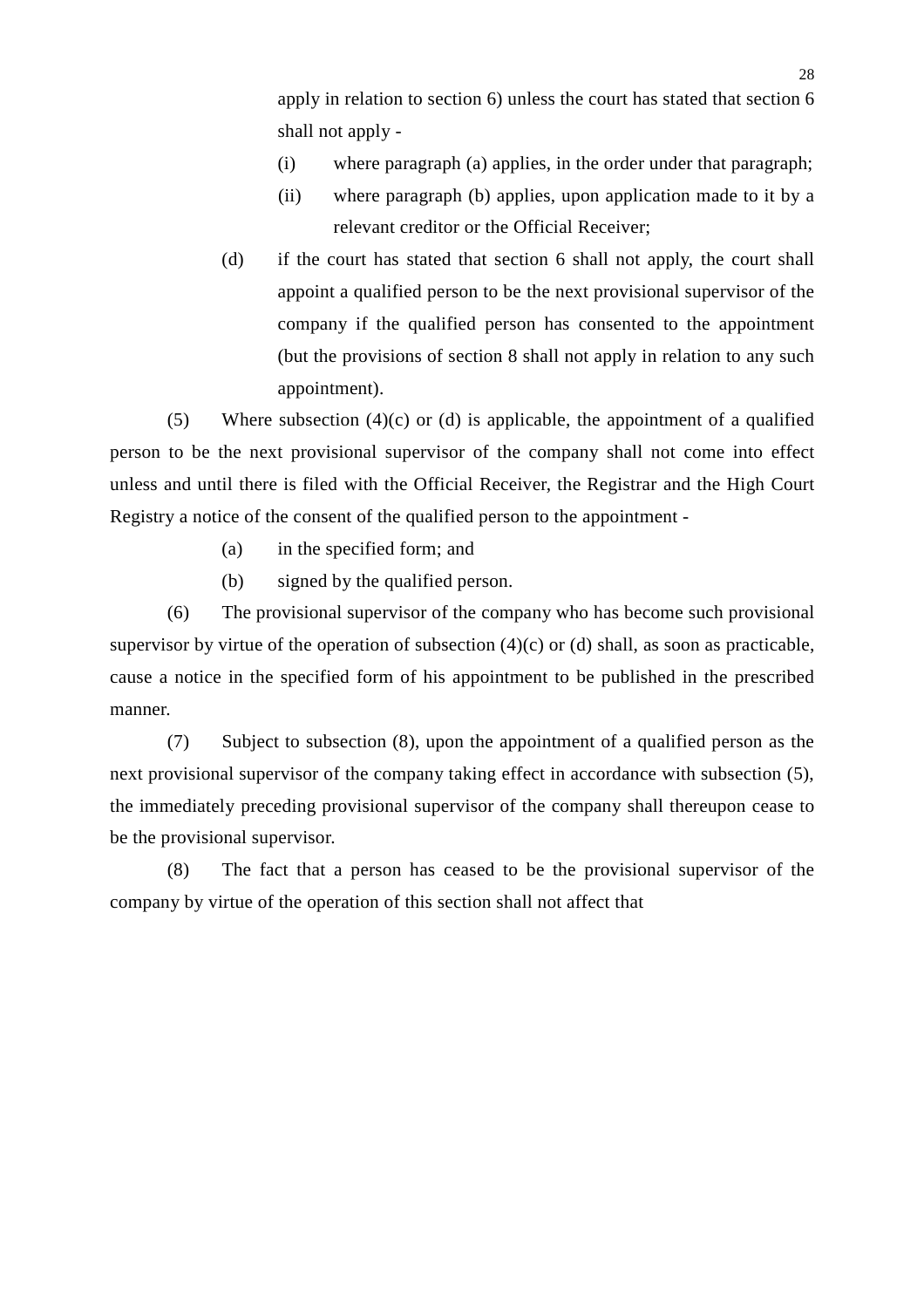person's liability for any act or omission done, caused, permitted or made prior to his ceasing to be the provisional supervisor.

(9) When the moratorium comes to an end under section  $12(2)(c)$ , the persons referred to in section 6 who appointed the original provisional supervisor of the company shall, as soon as practicable after the cessation of the moratorium, cause a notice of the cessation in the specified form to be published in the prescribed manner.

(10) The provisional supervisor or former provisional supervisor of the company shall, if the company goes into liquidation after the cessation of the moratorium, pass over all documents and disclose all information -

- (a) obtained by him in his capacity as the provisional supervisor; and
- (b) to the liquidator of the company.

(11) Where in the winding up of a company it appears to the liquidator that the former provisional supervisor of the company was in breach of any of his duties under this Ordinance -

- (a) the liquidator shall prepare a report on the breach;
- (b) where the liquidator is not the Official Receiver, the liquidator shall forward a copy of the report to the Official Receiver; and
- (c) the Official Receiver may forward a copy of the report to the Hong Kong Society of Accountants or The Law Society of Hong Kong if the former provisional supervisor is or was a member of either Society.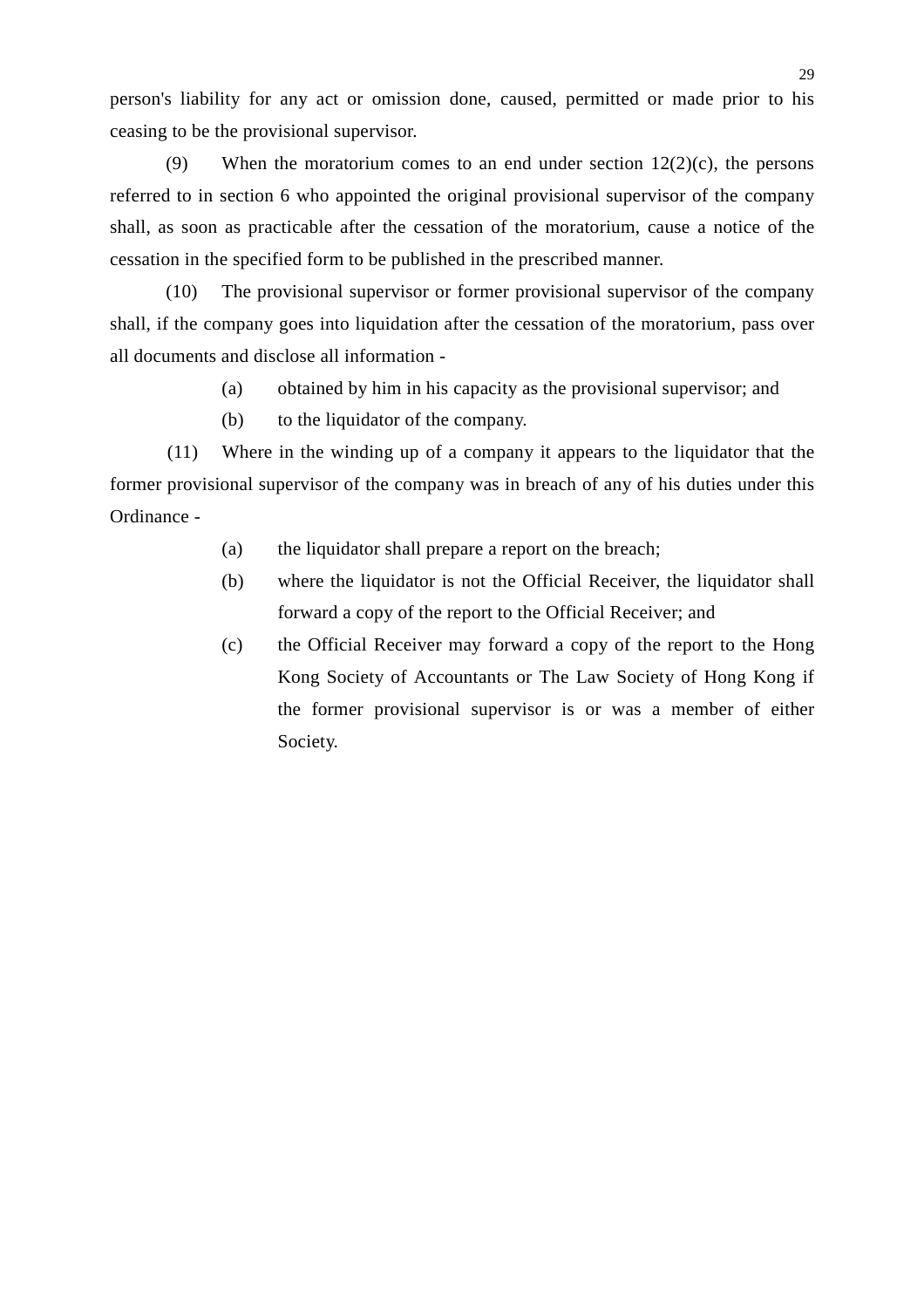### PART 6

### RELEVANT MEETINGS OF CREDITORS

# **21. Requirements for relevant meetings of creditors**

(1) The provisional supervisor of the company shall call a meeting of relevant creditors of the company where he is satisfied that -

- (a) he will be able to complete the proposal before the expiration of the moratorium (including the moratorium as extended under section 13);
- (b) he will be able to complete the proposal but not before the expiration of 6 months immediately following the relevant date; or
- (c) none of the relevant purposes can be achieved.

(2) Where the date has been set for a relevant meeting of creditors (other than an adjournment thereof), the provisional supervisor of the company shall prepare a report to creditors on the company and shall -

- (a) not less than 7 days before that date, cause a notice in the specified form which complies with the requirements of Part 1 of Schedule 6 to be published in the prescribed manner;
- (b) give a notice in the specified form which complies with the requirements of Part 2 of Schedule 6 to each relevant creditor of the company whose name and address -
	- (i) appears in the statement of affairs of the company provided under section 17 to the provisional supervisor;
	- (ii) is otherwise known to the provisional supervisor.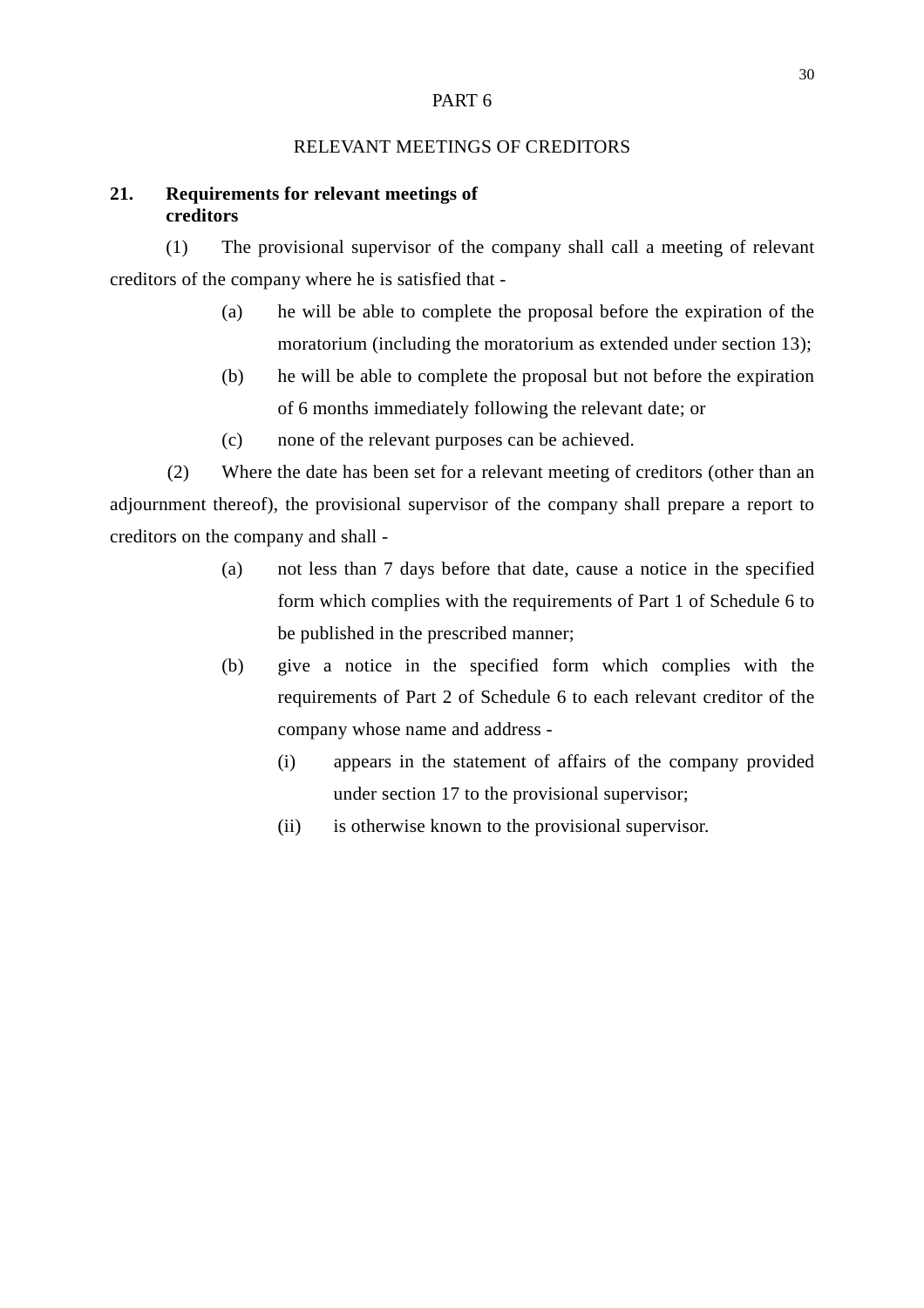(3) At any adjournment of a relevant meeting of creditors to which subsection  $(1)(a)$  or (b) applies, the provisional supervisor of the company shall -

- (a) not less than 5 days before the date of the meeting, cause a notice in the specified form to be published in the prescribed manner specifying the date, time and place of the meeting;
- (b) give a notice in the specified form which complies with the requirements of Part 3 of Schedule 6 to each relevant creditor referred to in subsection  $(2)(b)$ .

(4) The chairman of the relevant meeting of creditors concerned shall cause a copy of each resolution passed or proposal for a resolution rejected at the meeting, certified by the chairman to be a true copy of such resolution or proposal, to be filed with the Official Receiver, the Registrar and the High Court Registry.

(5) In this section and Schedule 6 -

"report to creditors" (致債權㆟報告書), in relation to a company, means a report in the specified form concerning -

- (a) the business, property, affairs, financial circumstances and prospects of the company;
- (b) the result of the investigation of the provisional supervisor of the company on any possible claim that may be taken by the liquidator of the company under any of sections 264B, 266 to 266B, 275, 276 or 295A to 295G of the Companies Ordinance (Cap. 32) if the company is wound up as a creditors' voluntary winding up on the relevant date.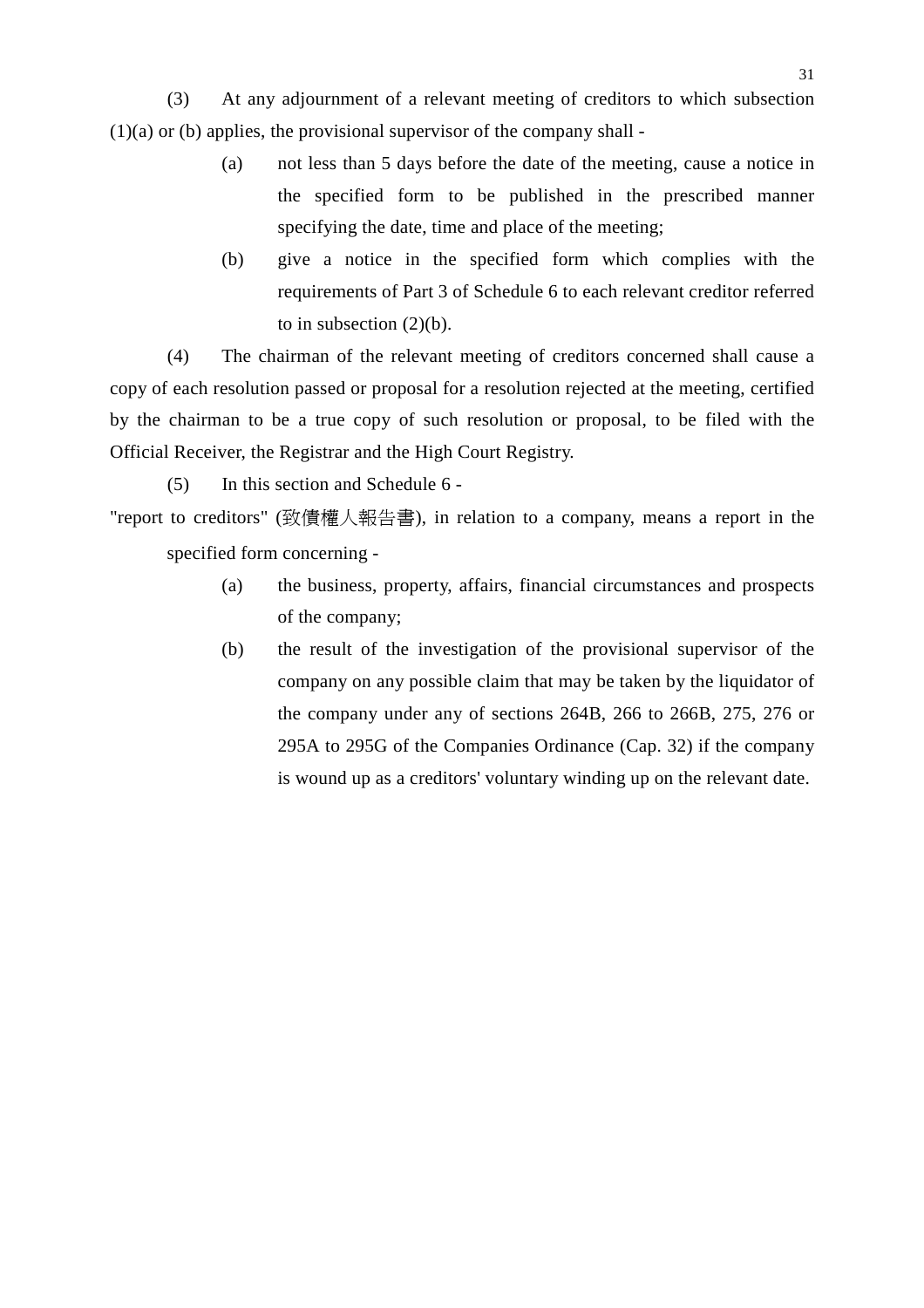# **22. Resolutions of relevant meetings of creditors,**

**etc.**

- (1) At a relevant meeting of creditors to which section  $21(1)(a)$  is applicable -
	- (a) the meeting shall resolve
		- (i) to approve the proposal (whether with or without modifications); or
		- (ii) the following
			- (A) to reject the proposal;
			- (B) where the provisional supervisor of the company was appointed by virtue of section  $6(1)(a)$ , that the company be wound up as a creditors' voluntary winding up; and
			- (C) to appoint a liquidator at the meeting, and notwithstanding any other law (including any other provision of this Ordinance);
	- (b) no modification to the proposal may be made unless the provisional supervisor consents to the modification; and
	- (c) the proposal shall be deemed to be approved by the creditors when the resolution approving the proposal (whether with or without modifications) is passed.

(2) At a relevant meeting of creditors to which section  $21(1)(b)$  is applicable, the meeting shall resolve -

- (a) to extend the moratorium for such period and on such terms as the meeting thinks fit (except that the extension shall not commence before the period of 6 months immediately following the relevant date); or
- (b) not to extend the moratorium and -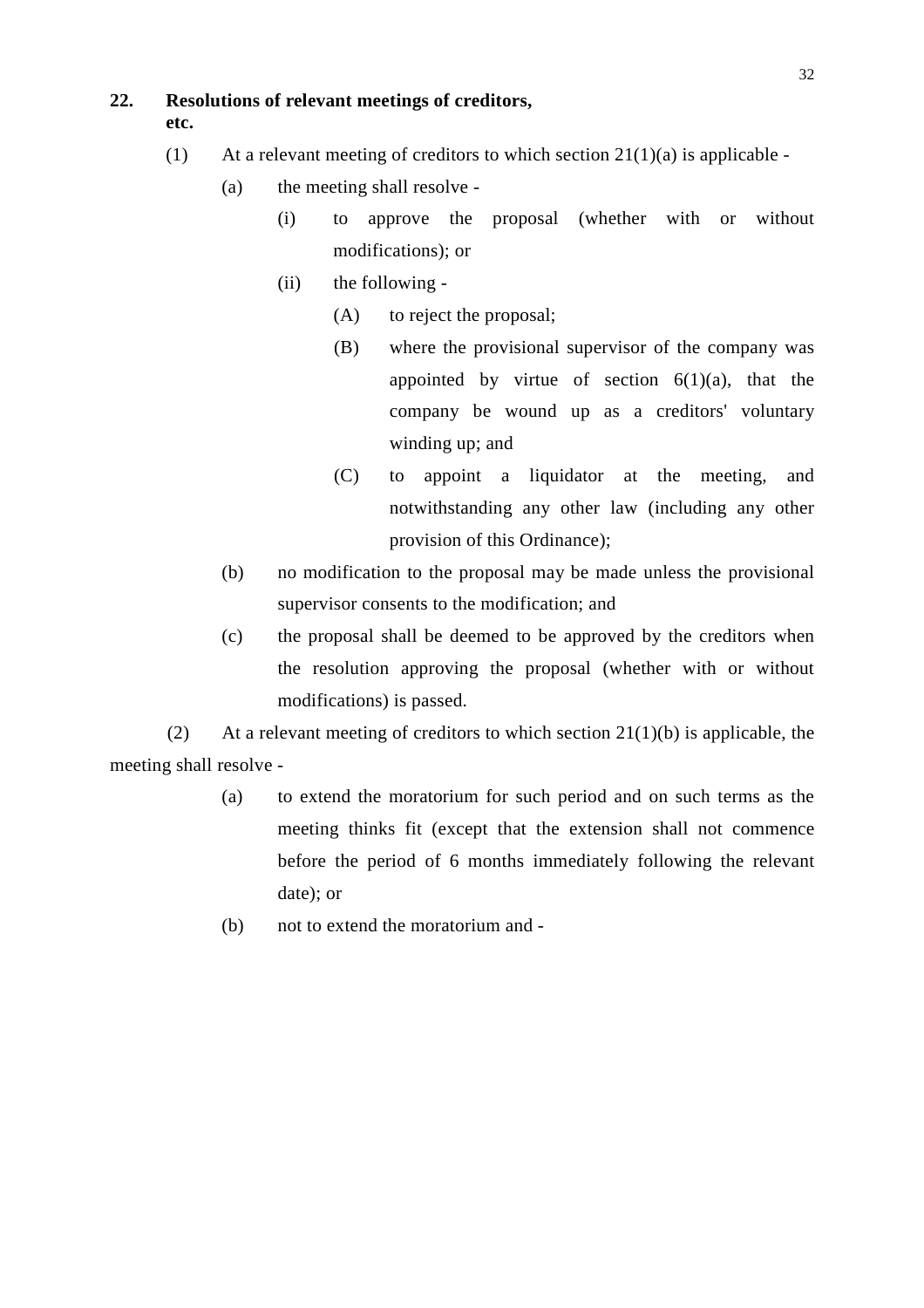- (i) where the provisional supervisor of the company was appointed by virtue of section  $6(1)(a)$ , that the company be would up as a creditors' voluntary winding up; and
- (ii) to appoint a liquidator at the meeting, and notwithstanding any other law (including any other provision of this Ordinance).

(3) Terms imposed under subsection (2)(a) on an extension of the moratorium may require the provisional supervisor of the company to call a subsequent meeting of creditors to review the extension from time to time.

- (4) At a relevant meeting of creditors to which section  $21(1)(c)$  is applicable -
	- (a) for any resolution to pass there must be in excess of  $50\%$  in value of the relevant creditors present in person or by proxy and voting on the resolution;
	- (b) the meeting shall resolve
		- (i) where the provisional supervisor of the company was appointed by virtue of section  $6(1)(a)$ , that the company be wound up as a creditors' voluntary winding up; and
		- (ii) to appoint a liquidator at the meeting, and notwithstanding any other law (including any other provision of this Ordinance).

(5) Where subsection  $(1)(a)(ii)$ ,  $(2)(b)$  or  $(4)(b)$  is applicable to a relevant meeting of creditors -

- (a) the liquidator appointed shall, as soon as practicable after his appointment, cause a notice in the specified form of his appointment to be -
	- (i) filed with the Official Receiver, the Registrar and the High Court Registry; and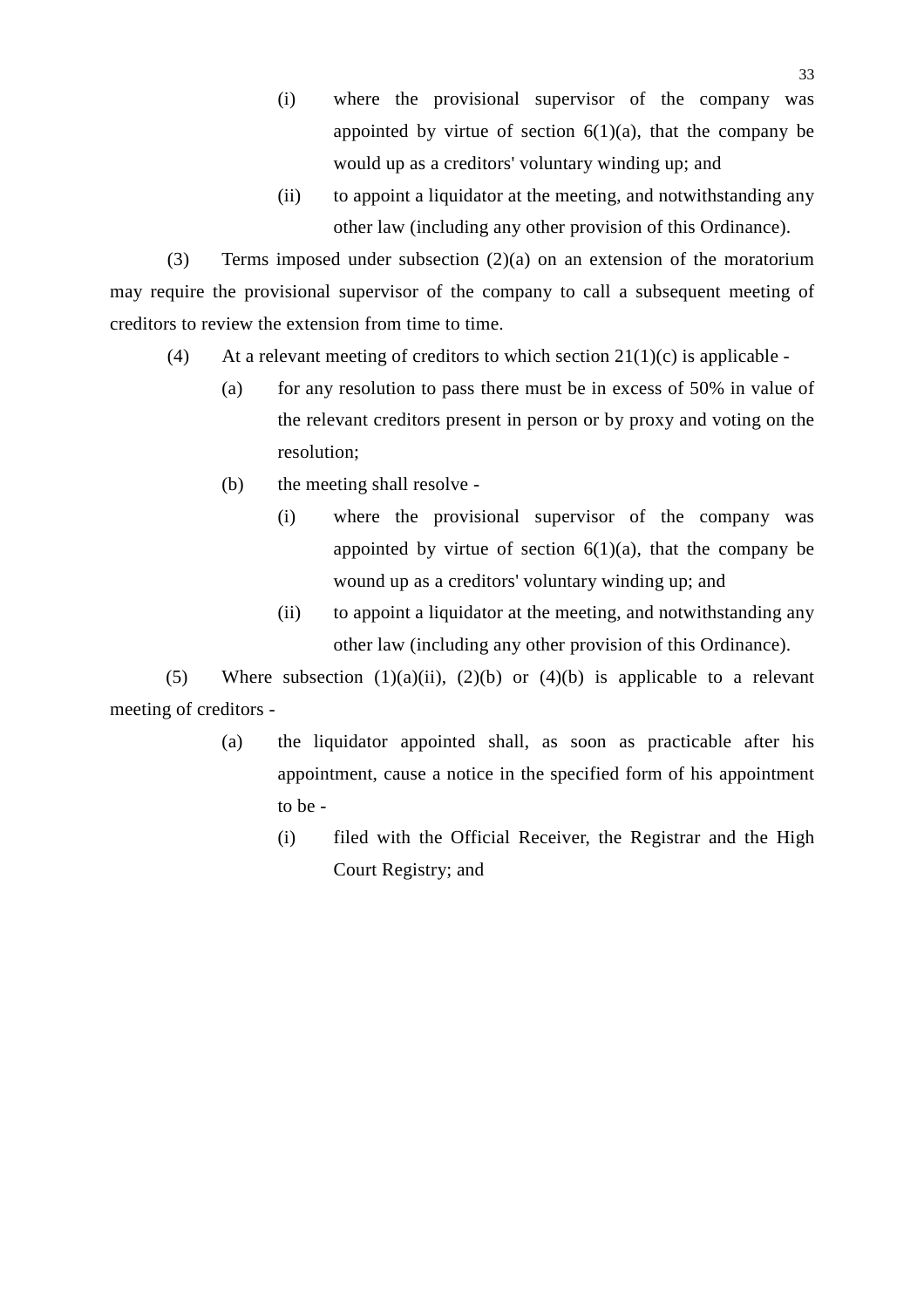- (ii) published in the prescribed manner;
- (b) notwithstanding any other law (including any other provision of this Ordinance), the creditors' voluntary winding up referred to in that subsection shall be deemed to commence on the relevant date (except that, for the purposes of sections 263, 264, 264A and 265 of the Companies Ordinance (Cap. 32), that winding up shall be deemed to commence at the time of the passing of the resolution referred to in that subsection for that winding up); and
- (c) the other provisions of the Companies Ordinance (Cap. 32) applicable to the liquidation of the company shall apply with such modifications as are necessary to take into account the operation of that subsection and paragraphs (a) and (b).

(6) Where subsection  $(1)(a)(ii)(A)$ ,  $(2)(b)$  or  $(4)(b)$  is applicable to a relevant meeting of creditors and the provisional supervisor of the company was appointed by virtue of section  $6(1)(b)$  or (c), then, if section  $11(6)$  terminated the appointment of a provisional liquidator or liquidator, if any, of the company and stayed the winding up proceedings of the company, that last-mentioned section shall be deemed never to have so terminated that appointment and stayed those proceedings.

### **23. Effectiveness of resolutions, etc.**

(1) A relevant meeting of creditors shall not approve a proposal or modification which affects the right of a secured creditor of the company except with the consent in writing of the creditor concerned.

(2) Subject to subsection (5), a resolution passed by a relevant meeting of creditors shall have effect.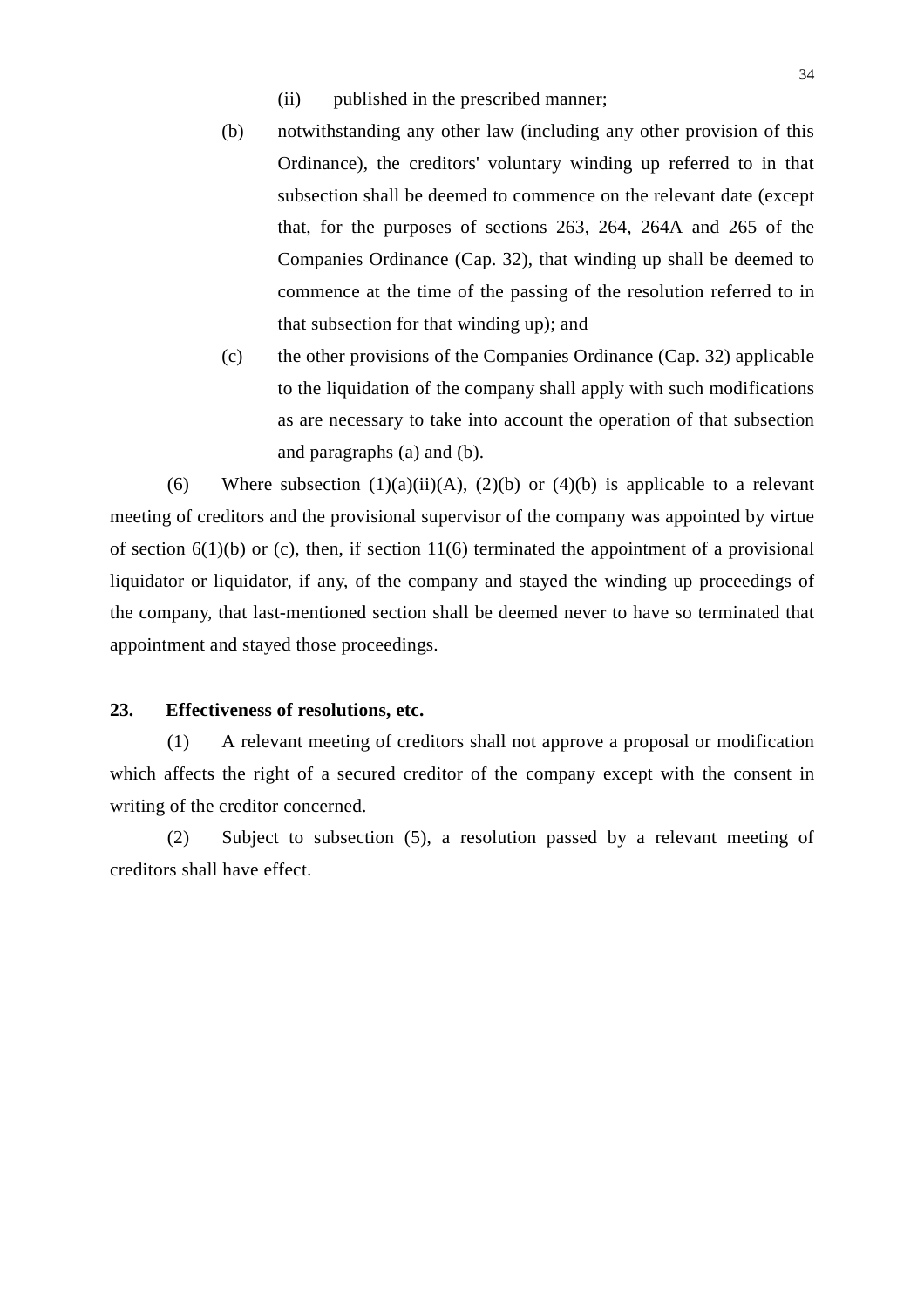(3) A member of a company who is aggrieved by a resolution passed by a relevant meeting of creditors in relation to the company may make an application to the court on the ground that the resolution substantially prejudices his rights in his capacity as such a member.

(4) An application under subsection (3) shall be made not later than 30 days after the conclusion of the relevant meeting of creditors concerned.

- (5) On an application under subsection (3), the court may
	- (a) order the resolution of the relevant meeting of creditors to be varied, or to not have effect, whether in whole or in part, in such manner as is specified in the order; or
	- (b) make such other order as it thinks fit.

# **24. Proceedings and voting at relevant meetings of creditors**

The proceedings and voting at relevant meetings of creditors, and matter, related thereto, shall comply with the requirements of Schedule 7.

## **25. Implementation of relevant creditors' resolutions**

-

(1) Where the proposal has been approved by a resolution passed at a relevant meeting of creditors -

- (a) the appointment of the provisional supervisor of the company shall terminate except for the purpose of concluding the meeting and matters incidental thereto; and
- (b) the terms of the voluntary arrangement shall take effect and shall bind
	- (i) each relevant creditor who was given notice under section  $21(2)(a)$  or  $(3)(a)$  in respect of the meeting (and whether or not the creditor notified the provisional supervisor of any claim against the company or attended the meeting);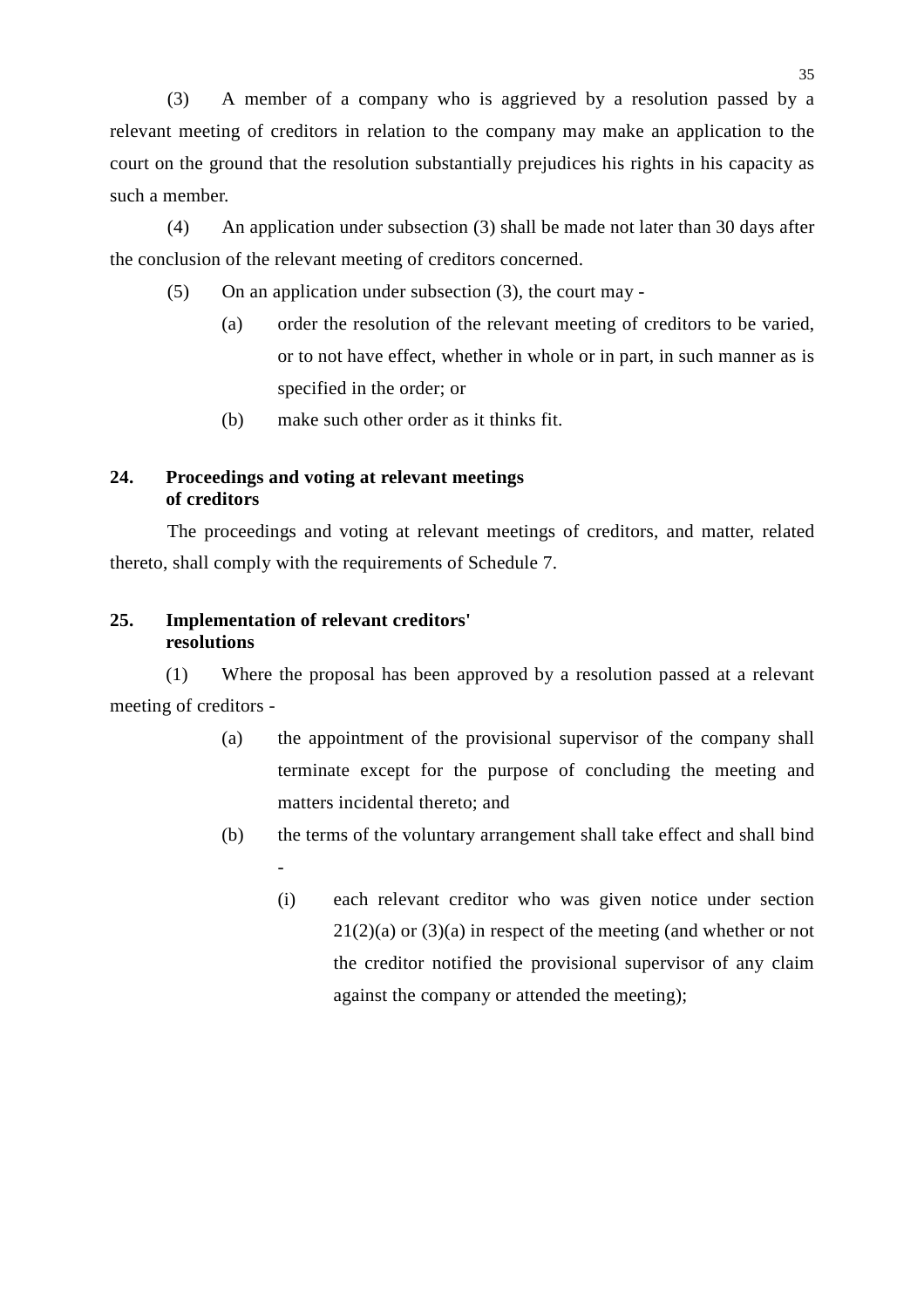- (ii) the company;
- (iii) the members of the company; and
- (iv) the supervisor of the voluntary arrangement.

(2) The supervisor of the voluntary arrangement shall, as soon as practicable after his appointment -

- (a) file copies of the voluntary arrangement with the Official Receiver, the Registrar and the High Court Registry; and
- (b) cause a notice in the specified form to be published
	- (i) in the prescribed manner; and
	- (ii) containing a statement to the effect that he has been appointed to be the supervisor of the company for the purpose of implementing a voluntary arrangement in respect of the company.

(3) Where the former provisional supervisor of the company does not become the supervisor of the voluntary arrangement in respect of the company, the former provisional supervisor shall deliver to the supervisor all the documents of the company in his custody or under his control.

# PART 7

# VOLUNTARY ARRANGEMENT

### **26. Effect of voluntary arrangement**

- (1) While the voluntary arrangement is in effect in respect of the company
	- (a) no creditor bound by the arrangement may commence or continue any winding up proceedings against the company;
	- (b) no resolution may be passed or made by the members or directors of the company for the winding up of the company;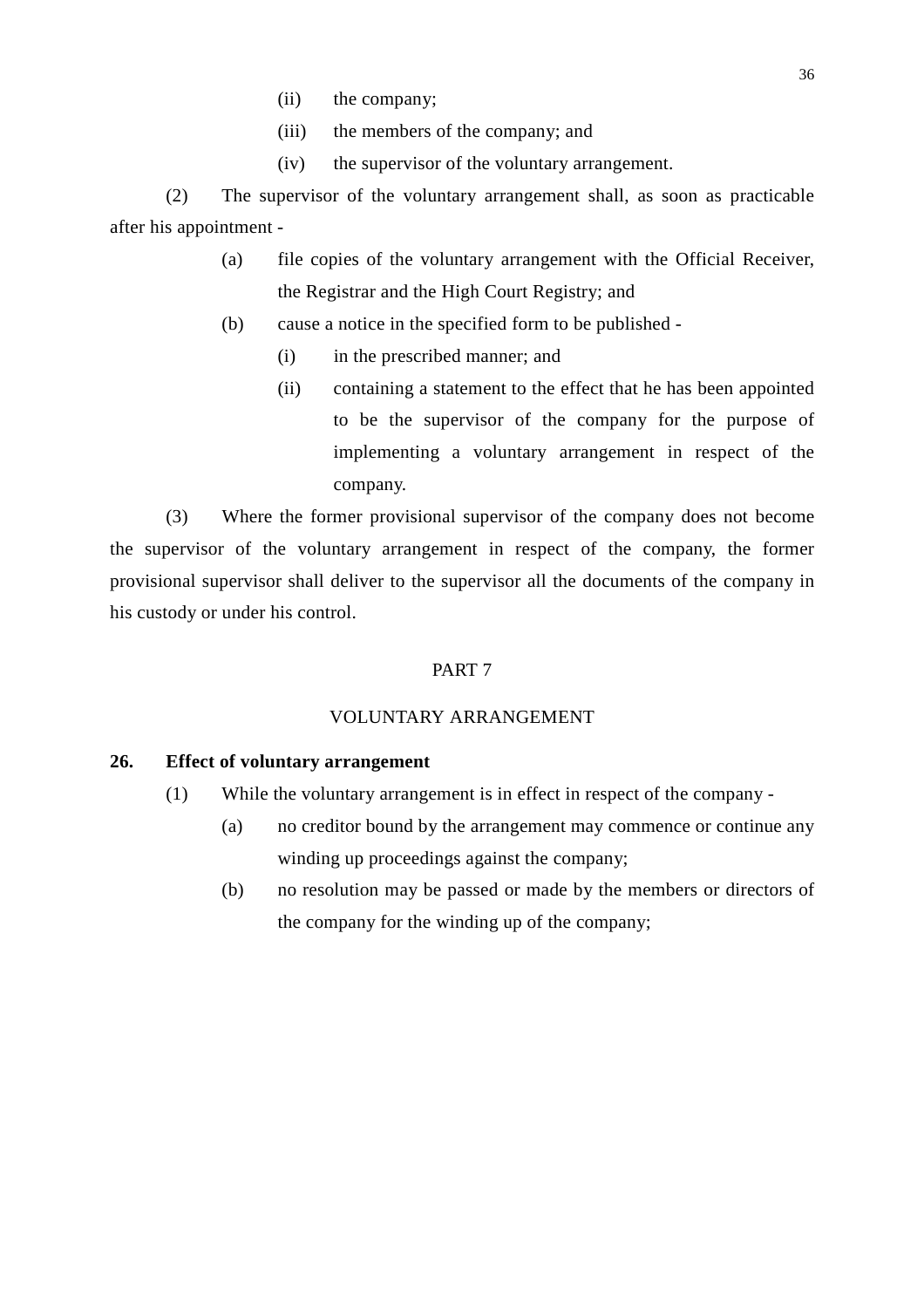- (c) no receiver of the company may be appointed by a creditor bound by the arrangement or, if already appointed, no receiver may exercise any powers incidental to the office;
- (d) no creditor bound by the arrangement may take any step to enforce or continue to enforce any security over the company's property or to repossess goods in the company's possession; and
- (e) no creditor bound by the arrangement may commence any proceedings, execution, distress or other legal process against the company.

(2) The voluntary arrangement shall cease to have effect in the events specified in the arrangement.

(3) Where the company is subject to the voluntary arrangement, every invoice, order for goods or business letter issued by or on behalf of the company or the supervisor of the voluntary arrangement, being a document on or in which the name of the company appears, shall contain a statement that the company is subject to the voluntary arrangement.

## **27. Supervisor of voluntary arrangement**

(1) No person shall be appointed to be the supervisor of the voluntary arrangement in respect of the company except -

- (a) a member of the panel; or
- (b) a person in respect of whom the Official Receiver has stated in writing that he is satisfied that the person -
	- (i) has particular skills which warrant him being appointed to be the supervisor of the voluntary arrangement; and
	- (ii) is a fit and proper person to be so appointed.

(2) Subject to any directions under subsection (5), the supervisor of the voluntary arrangement shall -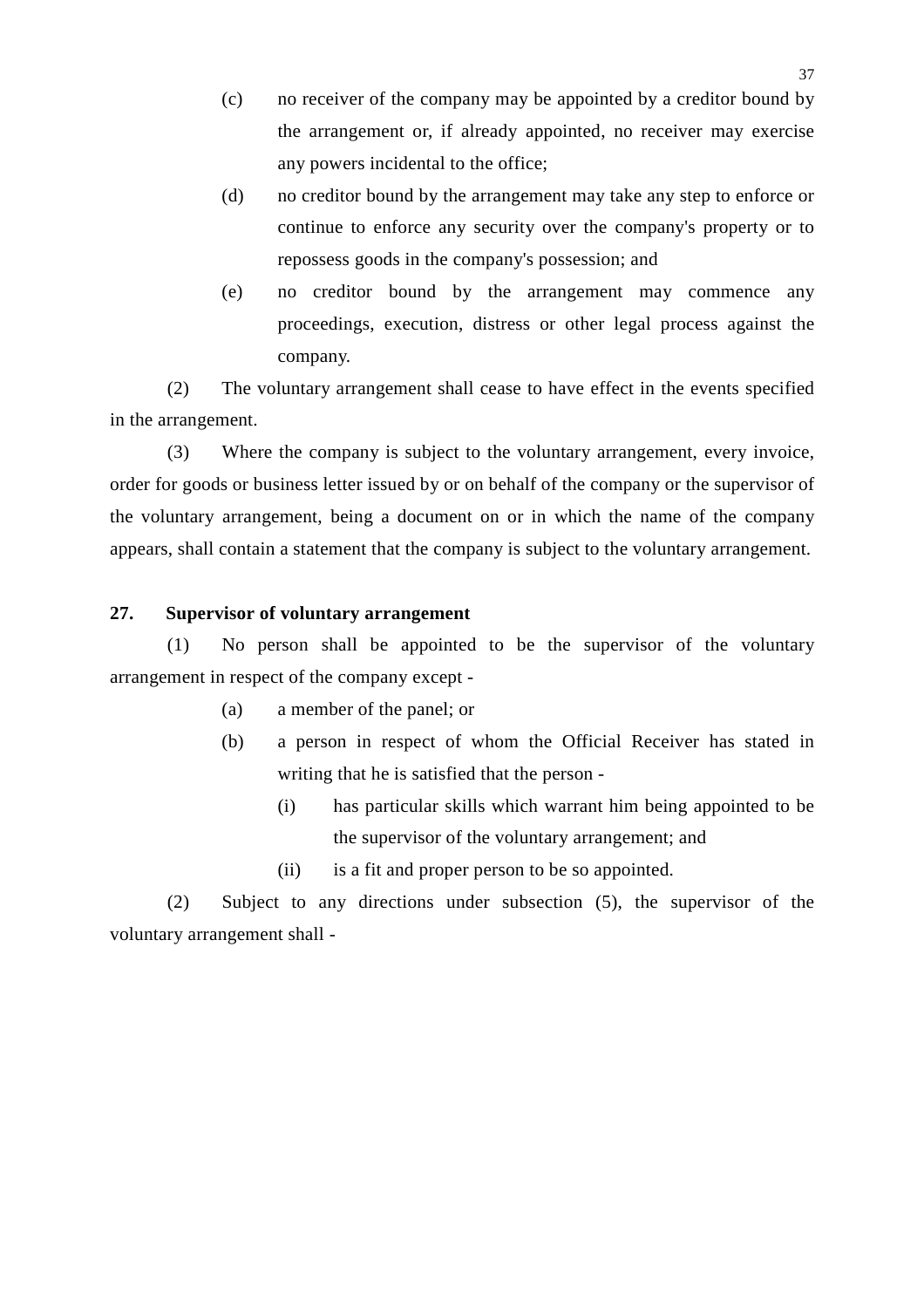- (a) discharge such duties and exercise such powers as are specified in the arrangement;
- (b) ascertain on behalf of the creditors of the company that the arrangement is being adhered to and implemented by the company in accordance with its terms; and
- (c) supervise the arrangement having regard to the interests of
	- (i) the creditors of the company bound by the arrangement;
	- (ii) the company; and
	- (iii) the members of the company.
- (3) The supervisor of the voluntary arrangement
	- (a) may require an officer or employee of the company to provide such information about the business, property, affairs of financial circumstances of the company as the supervisor may reasonably request;
	- (b) shall have access to the premises (except domestic premises) of the company and all books and records of the company upon reasonable notice; and
	- (c) may, where the supervisor is satisfied that the arrangement is not being adhered to and implemented by the company in accordance with its terms, present a petition to the court for the winding up of the company by the court.

(4) An officer or employee of the company who, without reasonable excuse, fails to comply with a requirement under subsection (3)(a) commits an offence and is liable on conviction to a fine at level 5 and, in the case of a continuing offence, to a daily penalty of \$300.

(5) The supervisor of the voluntary arrangement may apply to the court for directions in relation to any particular matter arising in connection with his duties and powers under the arrangement and, without prejudice to the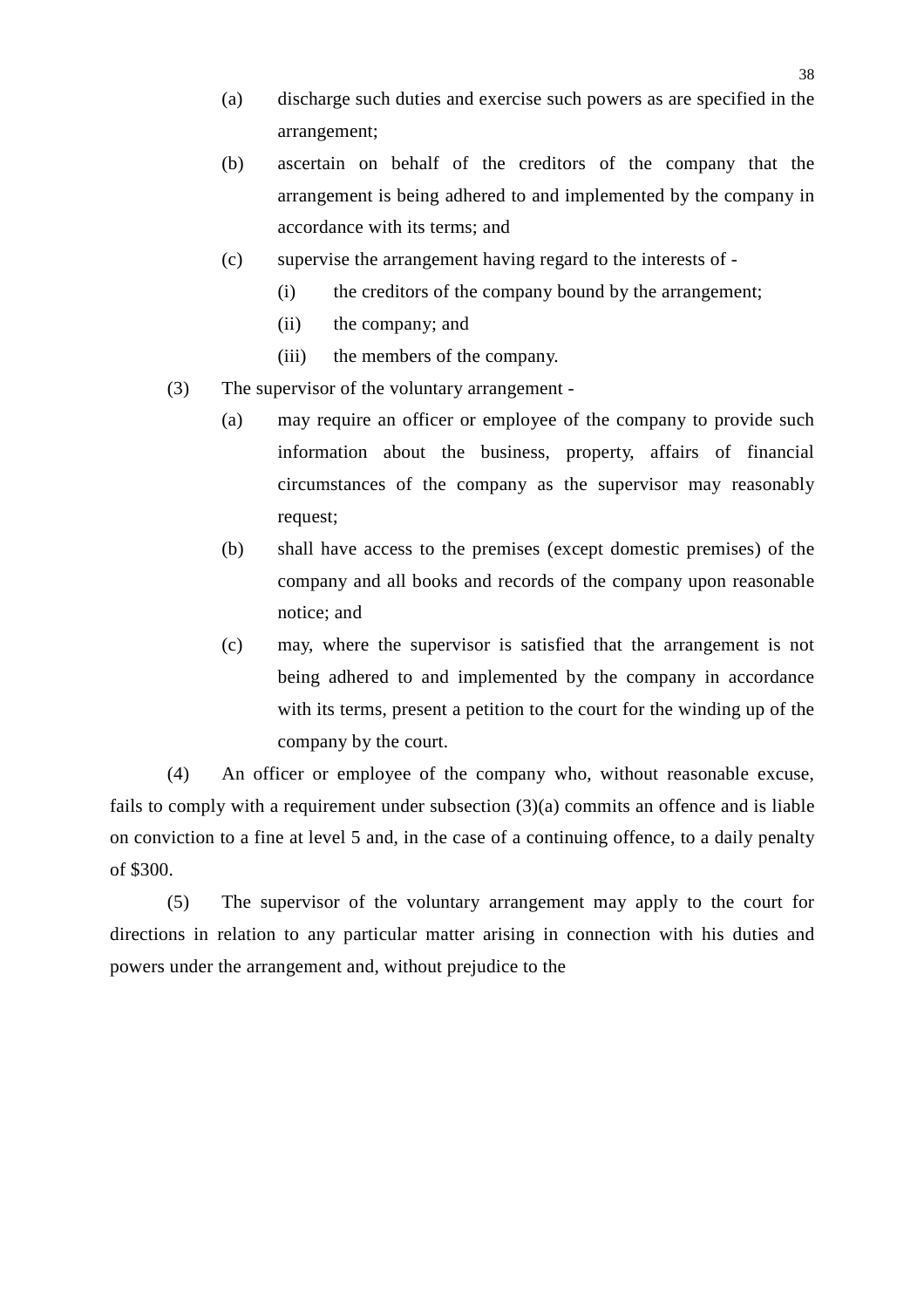generality of the foregoing, the court may by such a direction permit a deviation from the arrangement if, but only if, the court is satisfied that the deviation would not affect the substance of the arrangement.

(6) A party to the voluntary arrangement who is aggrieved by any act, omission or decision of the supervisor of the voluntary arrangement may make an application to the court.

- (7) The court shall determine an application under subsection (6) by
	- (a) confirming, reversing or modifying any act, omission or decision of the supervisor of the voluntary arrangement;
	- (b) giving the supervisor directions;
	- (c) removing the supervisor from office; or
	- (d) making such other order as it sees fit.

# **28. Vacation of office, etc. of supervisor**

Where -

- (a) it is expedient to appoint a person to discharge the duties of the supervisor of the voluntary arrangement; and
- (b) it is inexpedient, difficult or impracticable for an appointment to be made without the assistance of the court,

the court may, upon the application of the company, the directors of the company or a creditor of the company bound by the arrangement, make an order appointing a supervisor of the voluntary arrangement, either in substitution for the existing supervisor or to fill a vacancy.

# **29. Notification**

Where -

- (a) the supervisor of the voluntary arrangement has replaced a former supervisor of the voluntary arrangement; or
- (b) the voluntary arrangement has ceased to have effect,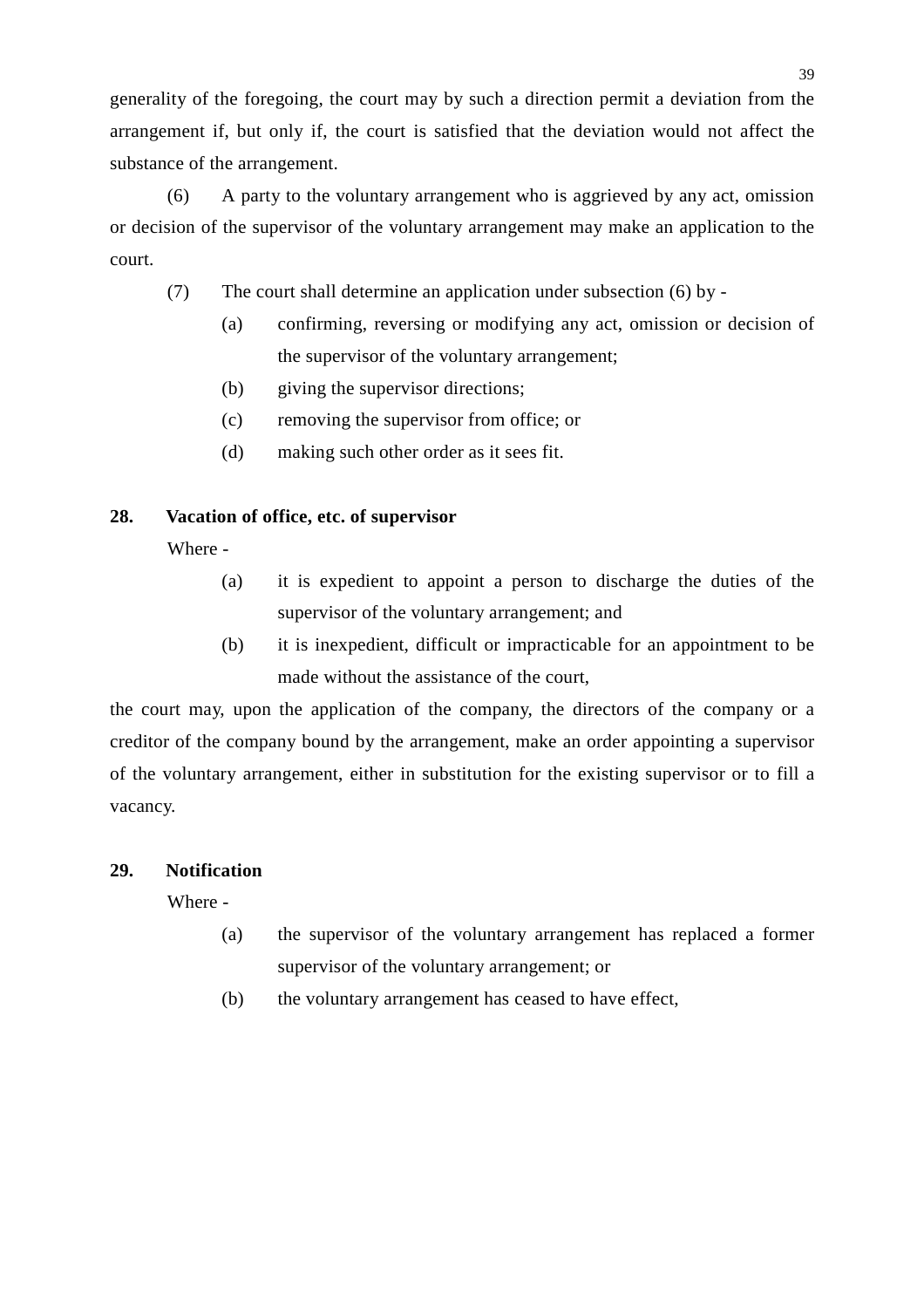the supervisor shall file a notice in the specified form of his appointment, or a notice in the specified form of the cessation of the voluntary arrangement, as the case may be, with the Official Receiver, the Registrar and the High Court Registry not later than 14 days after the date of his appointment or the cessation of the voluntary arrangement, as the case may be.

### PART 8

### **MISCELLANEOUS**

### **30. Power of Official Receiver to specify forms**

(1) Subject to subsection (2), the Official Receiver, after consultation with the Registrar, may specify the form of any document required under this Ordinance to be in the specified form and the form of such other documents required for the purposes of this Ordinance as he thinks fit.

(2) The Official Receiver's power under subsection (1) shall be subject to any express requirement under this Ordinance for a form, whether specified or otherwise, to comply with that requirement, but that requirement shall not restrict the exercise of that power in respect of that form to the extent that, in the opinion of the Official Receiver, his exercise of that power in respect of that form does not contravene that requirement.

(3) The Official Receiver's power under subsection (1) may be exercised in such a way as to -

- (a) include in the specified form of any document referred to in that subsection a statutory declaration -
	- (i) to be made by the person completing the form; and
	- (ii) as to whether the particulars contained in the form are true and correct to the best of that person's knowledge and belief;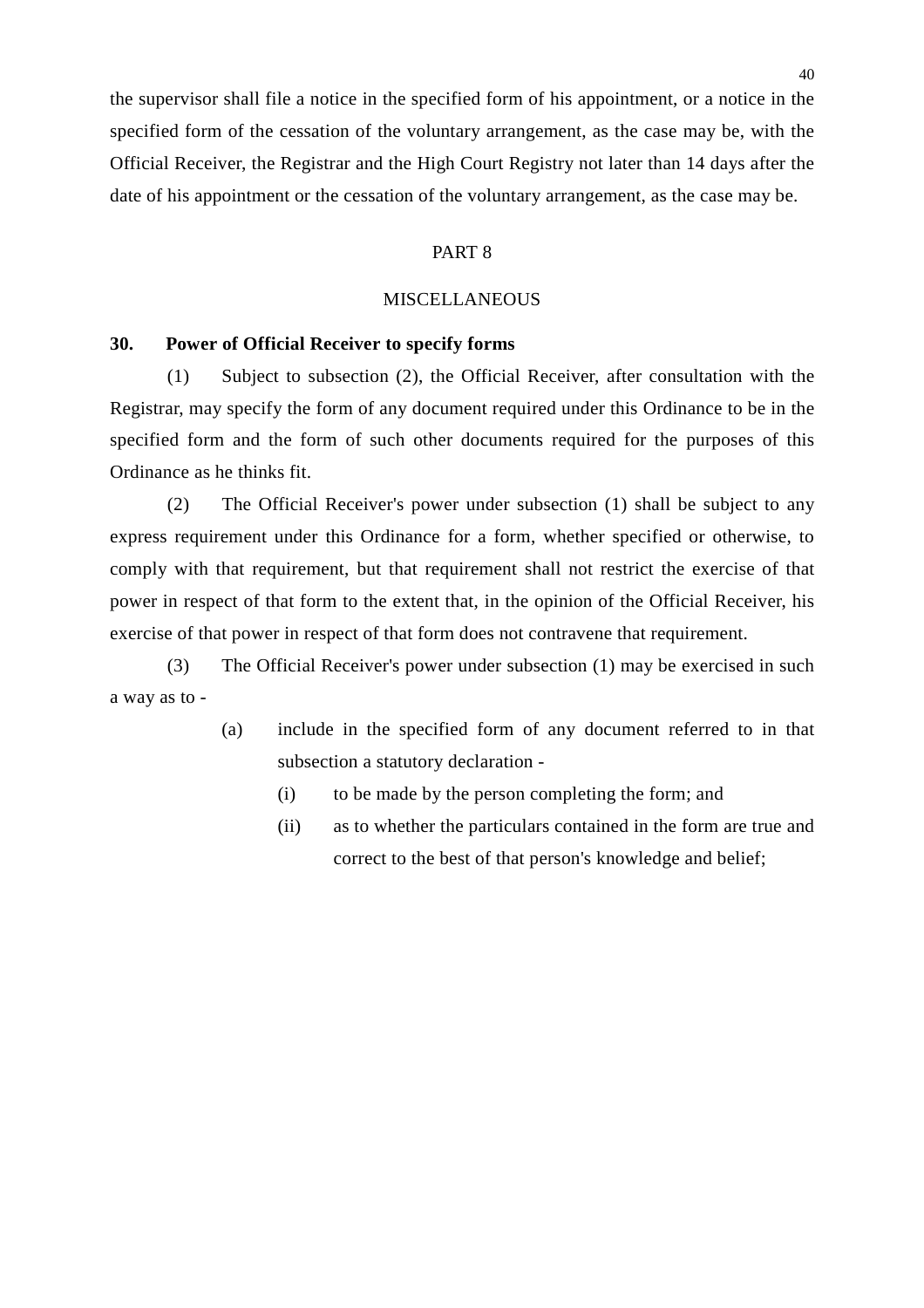- (b) specify 2 or more forms of any document referred to in that subsection, whether as alternatives, or to provide for particular circumstances or particular cases, as the Official Receiver thinks fit.
- (4) A form specified under this section shall be
	- (a) completed in accordance with such directions and instructions as are specified in the form;
	- (b) accompanied by such documents as are specified in the form; and
	- (c) if the completed form is required to be provided to
		- (i) the Official Receiver or the Registrar;
		- (ii) another person on behalf of the Official Receiver or the Registrar; or
		- (iii) any other person,

so provided in the manner, if any, specified in the form.

# **31. Regulations**

(1) Without prejudice to the generality of section 33, the Secretary for Financial Services may make regulations prescribing anything that is required or permitted to be prescribed under this Ordinance.

- (2) Regulations made under this section may
	- (a) specify criteria for determining whether or not a company was solvent for the purposes of section 19(4);
	- (b) specify the procedures to be followed at relevant meetings of creditors;
	- (c) without prejudice to the generality of paragraph (b), specify the powers of the chairman of a relevant meeting of creditors, in particular in relation to the adjudication of claims against the company by relevant creditors;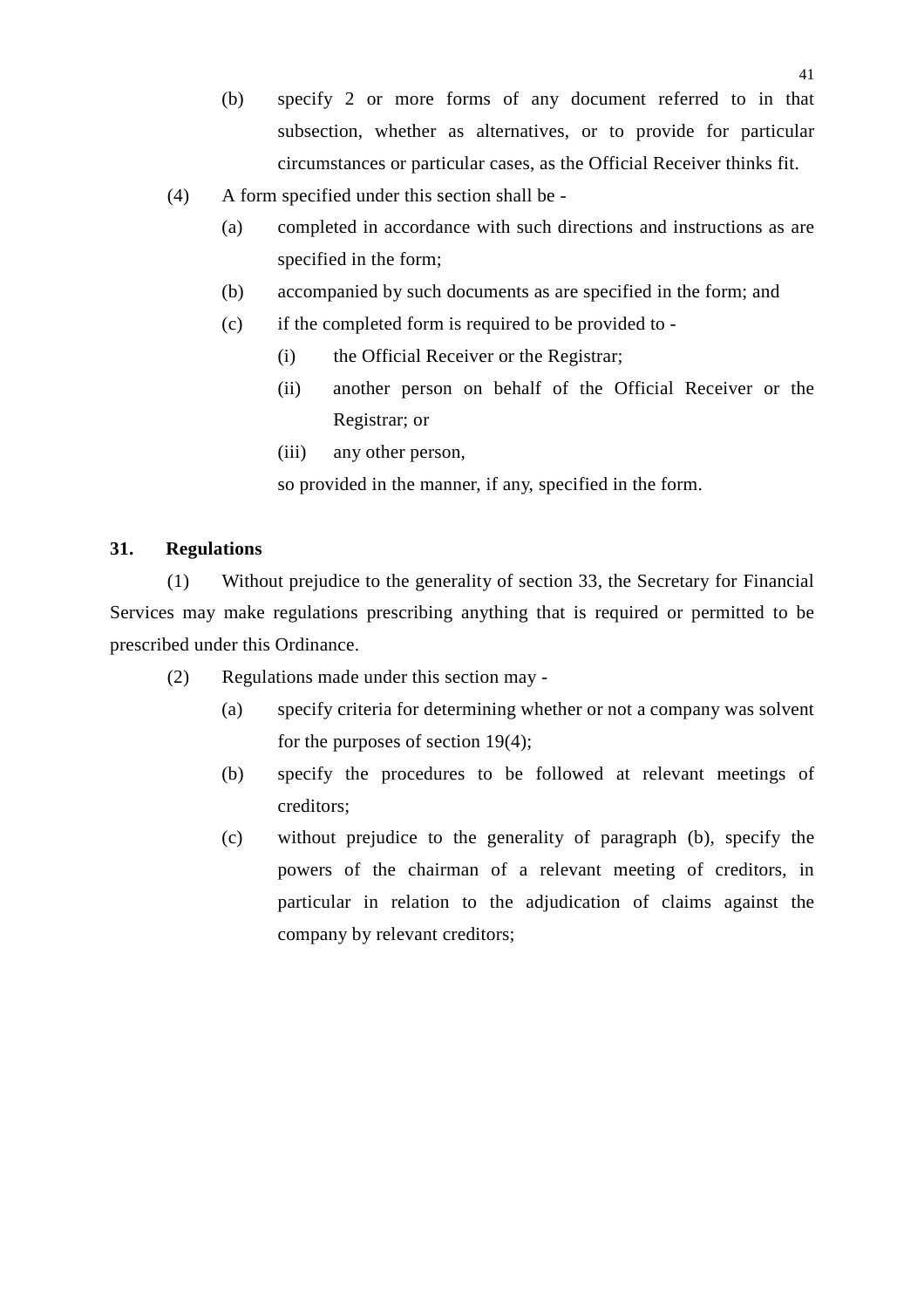- (d) without prejudice to the generality of paragraph (c), provide that any adjudication referred to in that paragraph (and notwithstanding any other law, including any other provision of this Ordinance) shall not be overturned or otherwise varied by any court unless -
	- (i) the court concludes that the adjudication was manifestly unreasonable; or
	- (ii) the chairman of the relevant meeting of creditors concerned consents thereto;
- (e) specify the Official Receiver as being the person who must be satisfied that a requirement imposed by the regulations has been met;
- (f) make different provisions for different circumstances and provide for a particular case or class of case;
- (g) be made so as to apply only in such circumstances as are specified in the regulations;
- (h) provide for the better carrying into effect of the provisions of this Ordinance;
	- (i) provide for such incidental, consequential, evidential, transitional and supplemental provisions as are necessary or expedient for the purpose of giving full effect to the provisions of this Ordinance.

(3) Any regulations made under this section may prescribe offences in respect of contraventions of the regulations and may provide for the imposition in respect of any such offence of a fine not exceeding level 6 and of imprisonment for a period not exceeding 2 years and, in the case of a continuing offence, to a daily penalty not exceeding \$1,000.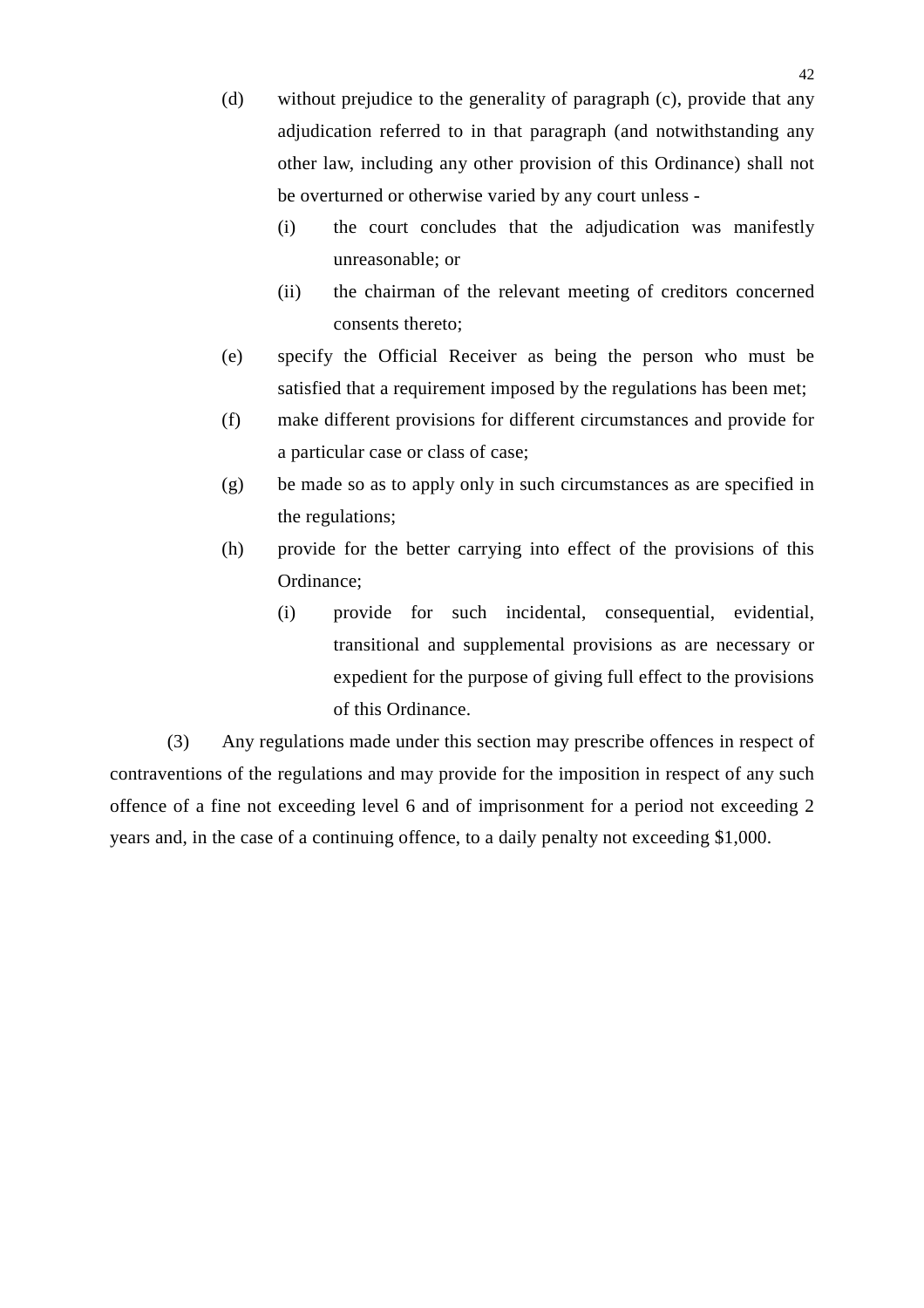## **32. General rules and fees**

(1) The Chief Justice may, with the approval of the Legislative Council, make general rules for carrying into effect the objects of this Ordinance.

(2) All rules and orders made under this section shall be judicially noticed, and shall have effect as if enacted by this Ordinance.

(3) An answer given by a person to a question put to him in exercise of powers conferred by rules made under this section may be used in evidence against him.

(4) There shall be paid in respect of proceedings under this Ordinance, where no fee is otherwise fixed, such fees as the Chief Justice may, with the approval of the Legislative Council, by order direct, and he may direct by whom and in what manner the same are to be collected and accounted for.

(5) The amount of any fees prescribed under this section shall not be limited by reference to the amount of administrative or other costs incurred or likely to be incurred by the Official Receiver in the winding up of companies or of any particular company.

(6) Without prejudice to the generality of subsection (5), fees referred to in that subsection may be fixed by reference to a scale of fees and percentages.

(7) Rules or orders made under this section may authorize the court to fix any fee or to vary the amount of any fee otherwise prescribed.

(8) No fee prescribed under this section shall be invalid by reason only of the amount of that fee.

(9) Fees required to be paid under rules or orders made under this section shall be recoverable as debt.

### **33. Amendment of Schedules 1 to 7**

The Secretary for Financial Services may, by notice published in the Gazette, amend any of Schedules 1 to 7.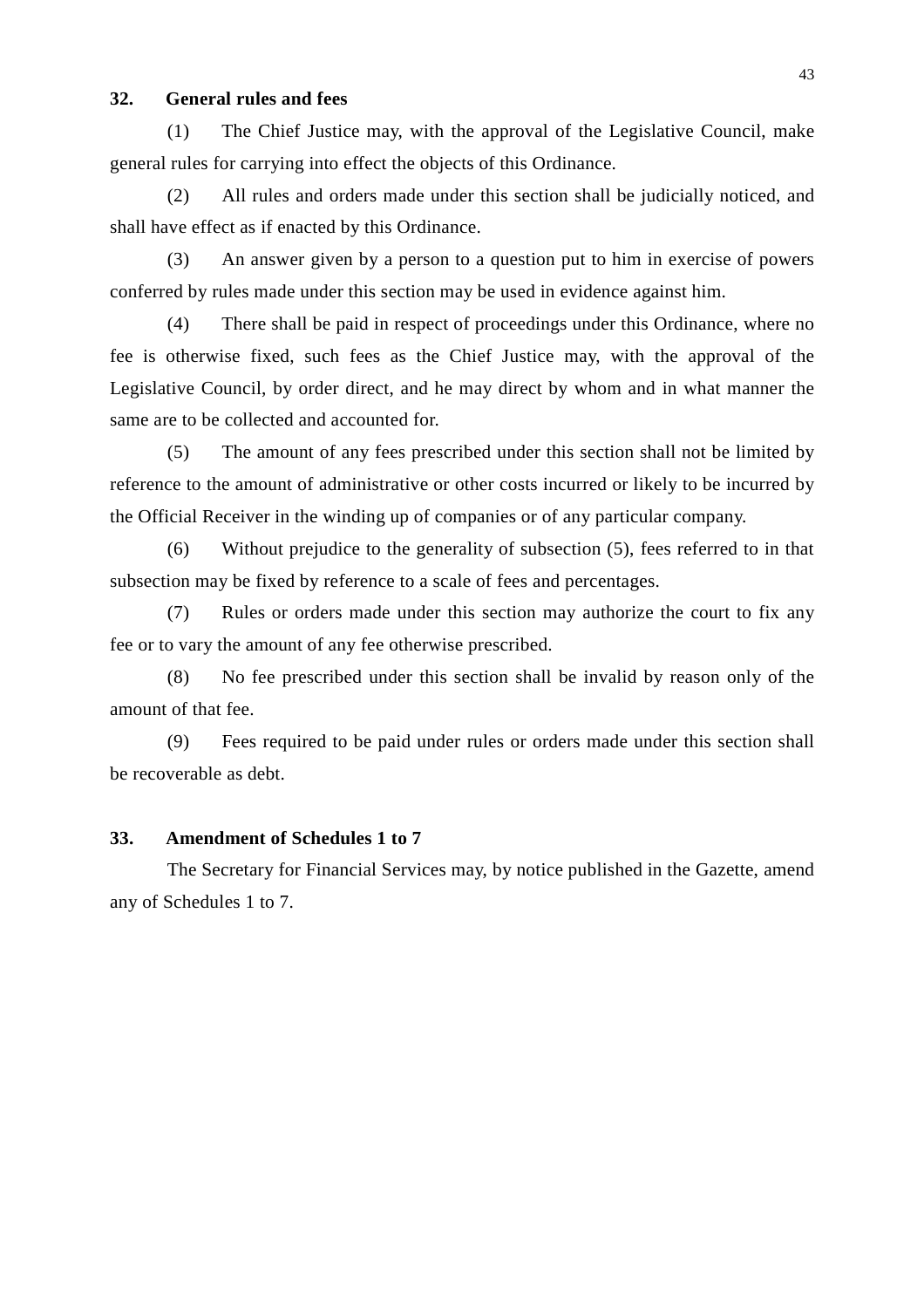# **34. Consequential amendments**

The enactments specified in Schedule 8 are amended as set out in that Schedule.

$$
SCHEDULE 1
$$
 [ss.2 & 33]

# PRESCRIBED MANNER OF PUBLISHING NOTICES

- 1. A notice under section 9 of this Ordinance shall be published in
	- (a) the Gazette;
	- (b) 1 English language newspaper circulating generally in Hong Kong; and
	- (c) 1 Chinese language newspaper circulating generally in Hong Kong.

2. A notice under any other provision of this Ordinance shall be published in the Gazette.

## SCHEDULE 2 [ss.2, 8 & 33]

& Sch. 4]

# DOCUMENTS REQUIRED TO BE FILED WITH OFFICIAL RECEIVER, REGISTRAR AND HIGH COURT REGISTRY UNDER SECTION 8 OF THIS ORDINANCE

# 1. A notice of -

- (a) the resolution
	- (i) in the specified form;
	- (ii) of the directors or members of the company; and
	- (iii) providing for the appointment of the provisional supervisor of the company; or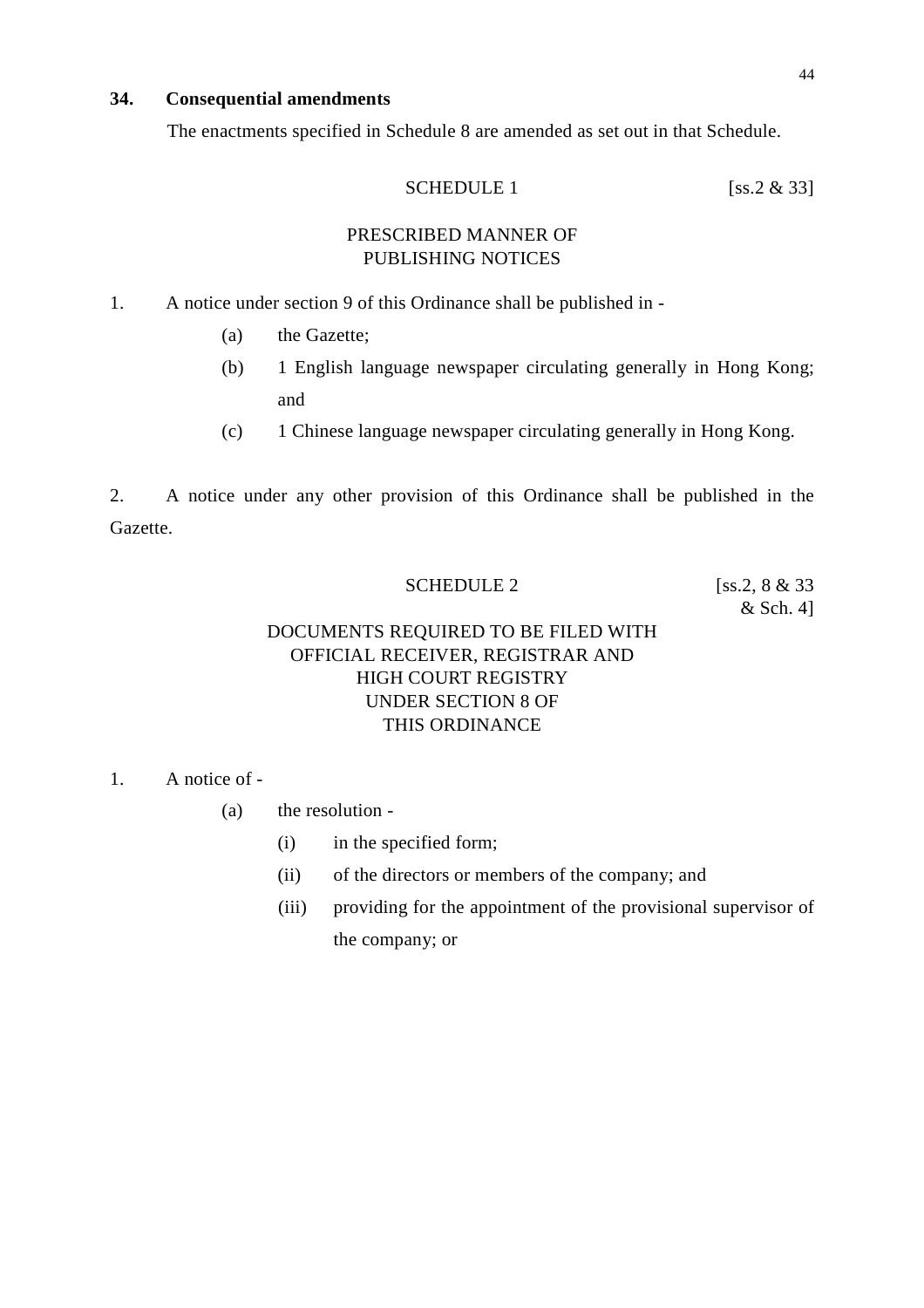- (b) the appointment
	- (i) in the specified form; and
	- (ii) signed by the provisional liquidator or liquidator, if any, of the company.

2. A notice in the specified form of the consent of the qualified person to the appointment signed by the qualified person.

- 3. A notice in the specified form of an affidavit
	- (a) where the appointment is made by virtue of section  $6(1)(a)(i)$  of the Ordinance, of the directors of the company or, in the case of a company having more than 2 directors, of the majority of them;
	- (b) where the appointment is made by virtue of section  $6(1)(a)(ii)$  of the Ordinance, of not less than 3 members of the company or, in the case of a company with only 2 members, of both those members;
	- (c) setting out the reasons for the appointment and the rate proposed to be paid to the provisional supervisor of the company and, if practicable, an estimate of the total amount to be so paid; and
	- (d) stating that the company
		- (i) has a trust account
			- (A) with an authorized institution within the meaning of the Banking Ordinance (Cap. 155);
			- (B) the exclusive purpose of which is to provide money to pay all debts and liabilities owing, by virtue of the Employment Ordinance (Cap. 57), by the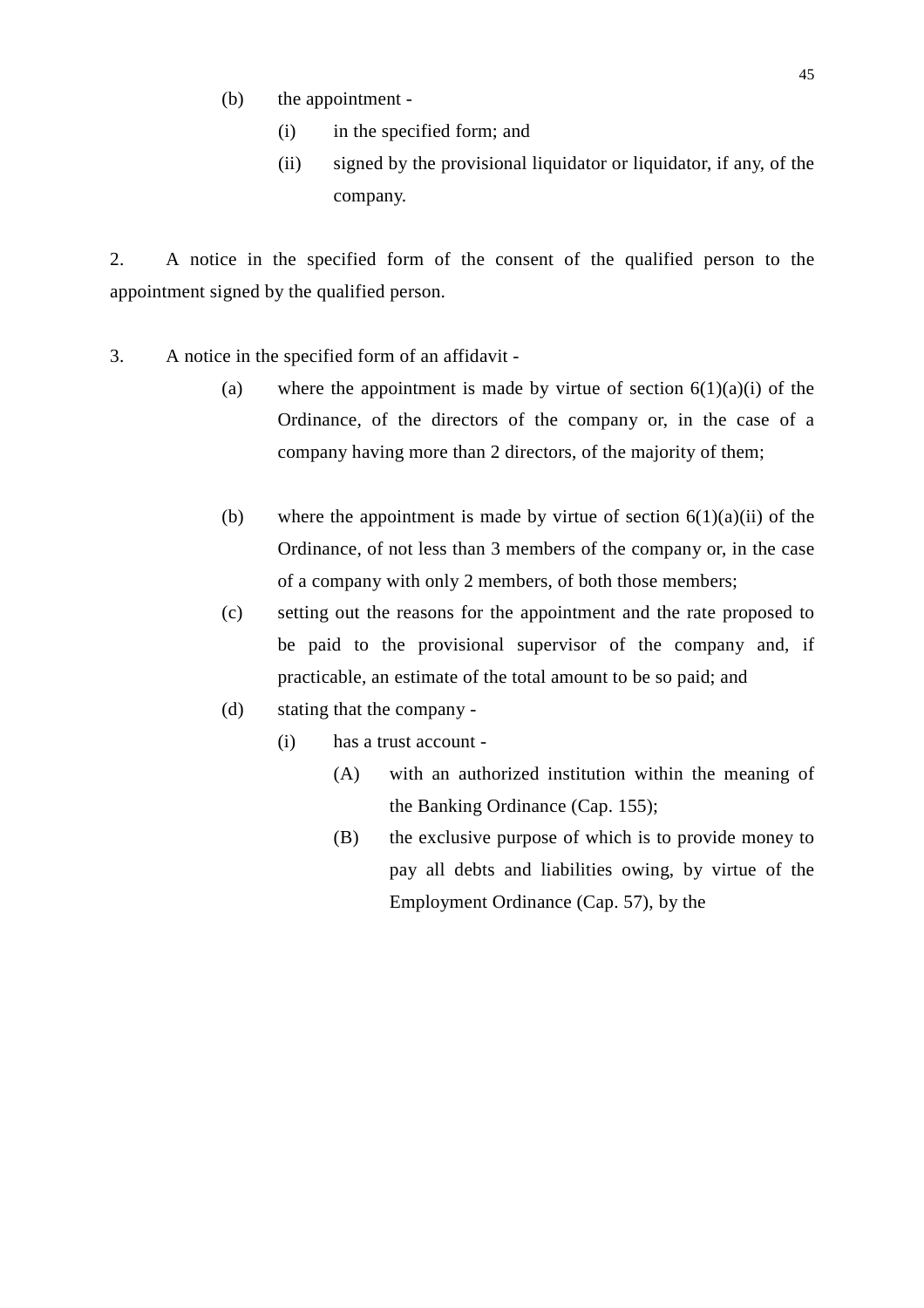company to its former employees before the relevant date (including those employees whose contracts of employment will be terminated on or after the relevant date) and to pay all wages owing by virtue of that Ordinance to its existing employees up to the relevant date; and

- (C) containing sufficient money to pay all those debts and liabilities; or
	- (ii) has paid all debts and liabilities, or has no debts and liabilities, owing, by virtue of the Employment Ordinance (Cap. 57), to its former employees before the relevant date (including those employees whose contracts of employment will be terminated on or after the relevant date) and owes no wages by virtue of that Ordinance to its existing employees up to the relevant date.

### SCHEDULE 3 [ss.  $9 & 33$ ]

## NOTICE OF APPOINTMENT OF PROVISIONAL SUPERVISOR

- 1. The notice shall
	- (a) contain a statement to the effect that the person named in the notice has been appointed to be the provisional supervisor of the company for the purposes of examining whether a proposal can be made to the creditors of the company for a voluntary arrangement in respect of the company and, if so, making the proposal; and
	- (b) advise creditors of the company to give notice in writing -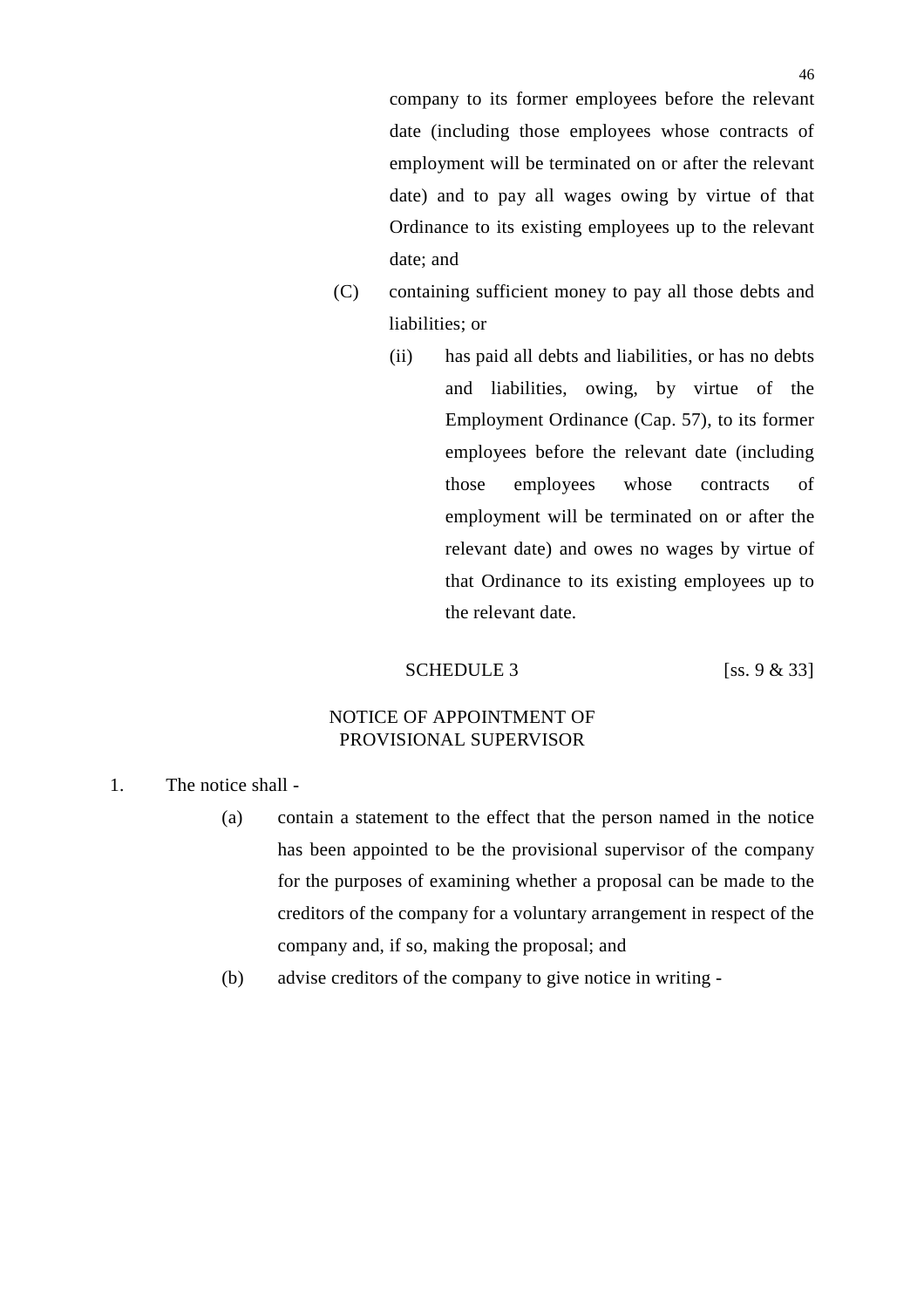- (i) to the provisional supervisor at the address specified in the notice;
- (ii) of their claims against the company; and
- (iii) not later than 7 days after the date on which the notice is published.

# SCHEDULE 4 [ss. 10, 15, 16, 18]

& 33 & Sch. 7]

# DUTIES AND POWERS, ETC. OF PROVISIONAL SUPERVISOR

### PART 1

### DUTIES OF PROVISIONAL SUPERVISOR

1. As soon as practicable, take into custody or under control all the property to which the company is or appears to be entitled.

2. Investigate and assess the business, property, affairs and financial circumstances of the company (including any possible claim that may be taken by the liquidator of the company under any of sections 264B, 266 to 266B, 275, 276 or 295A to 295G of the Companies Ordinance (Cap. 32) if the company is being wound up as a creditors' voluntary winding up on the relevant date).

3. As soon as practicable after complying with section 2, decide whether or not any of the relevant purposes are capable of being achieved.

4. If it is decided that any of the relevant purposes are capable of being achieved, prepare the proposal to achieve any such purpose or purposes.

5. During the moratorium do all things necessary to protect the property of the company.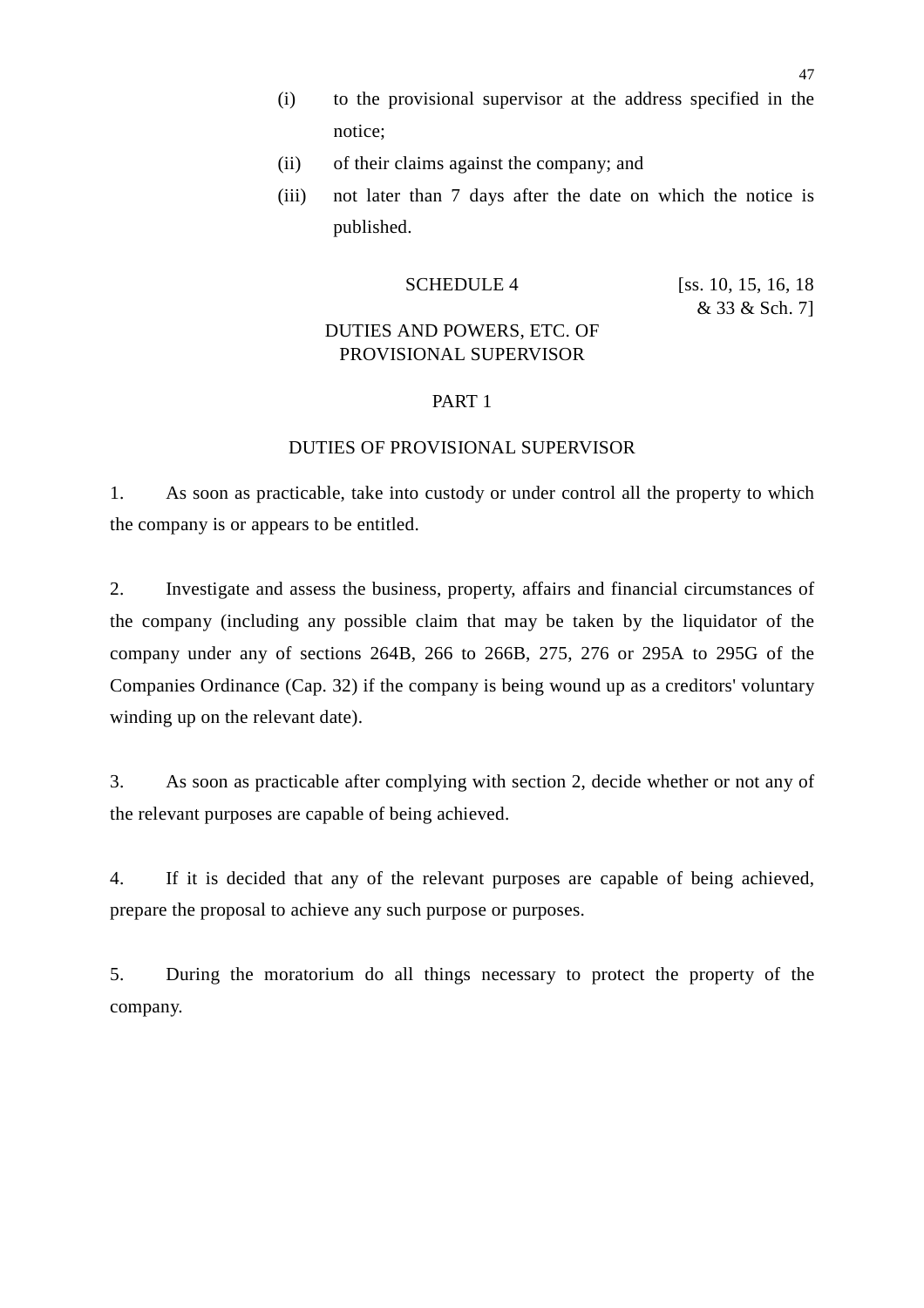6. During the moratorium, manage the business, property and affairs of the company for the primary purpose of preserving the property of the company for the creditors of the company as a whole.

7. Subject to section 8, as soon as practicable after the relevant date and except in circumstances where there are good and sufficient reasons, before the relevant creditor meetings, apply the funds, if any, in the trust account mentioned in section  $3(d)(i)$  of Schedule 2 to this Ordinance for the purpose mentioned in that section.

8. Check and verify the genuineness of the debts, liabilities and wages purportedly owed by the company to its former or existing employees referred to in section 3(d)(i) of Schedule 2 to this Ordinance.

9. Subject to sections 1 to 8, act in the supervision of the company in the best interests of the company.

10. Discharge such other duties as may be imposed on the provisional supervisor of the company by this or any other Ordinance.

11. Do such other things as may be necessary for the supervision and management of the business, property and affairs of the company.

### PART 2

## POWERS OF PROVISIONAL SUPERVISOR

1. Power to appoint any agent or employ any person to do any business and to dismiss the agent or employee.

2. Power to appoint a solicitor, professional accountant or other professionally qualified person to assist in the discharge of duties and the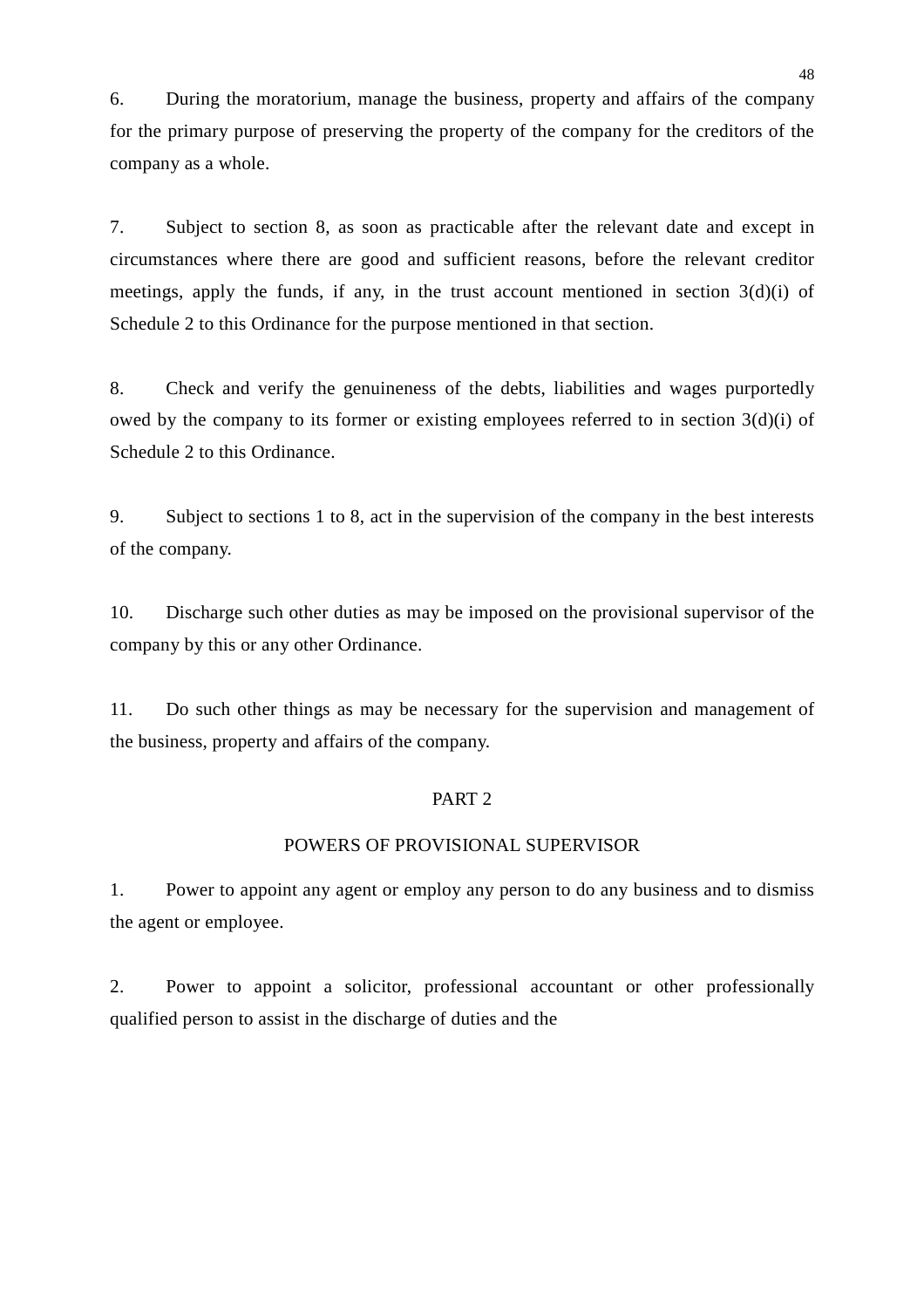exercise of powers and to dismiss the solicitor, professional accountant or other professionally qualified person.

3. Power to do all acts and execute in the name and on behalf of the company any deed, receipt or other document.

4. Power to use the company seal and chop.

5. Power to draw, accept, make and endorse any bill of exchange or promissory note in the name and on behalf of the company.

6. Power to make any payment which is necessary or incidental to the discharge of any duty.

7. Power to raise or borrow money and grant security over the property of the company.

8. Power to make any compromise or arrangement on behalf of the company.

9. Power to disclaim onerous contracts or agreements, excluding contracts or other agreements specified in Schedule 5 (and, for the purposes of such power, section 59 of the Bankruptcy Ordinance (Cap. 6) shall, with all necessary modifications, apply to and in relation thereto).

10. Power to form a committee of relevant creditors.

 $11.$  Power to -

- (a) remove any director or officer of the company; or
- (b) appoint any director or officer of the company, whether to fill a vacancy or otherwise.
- 12. Power to dispose of any property of the company if, and only if -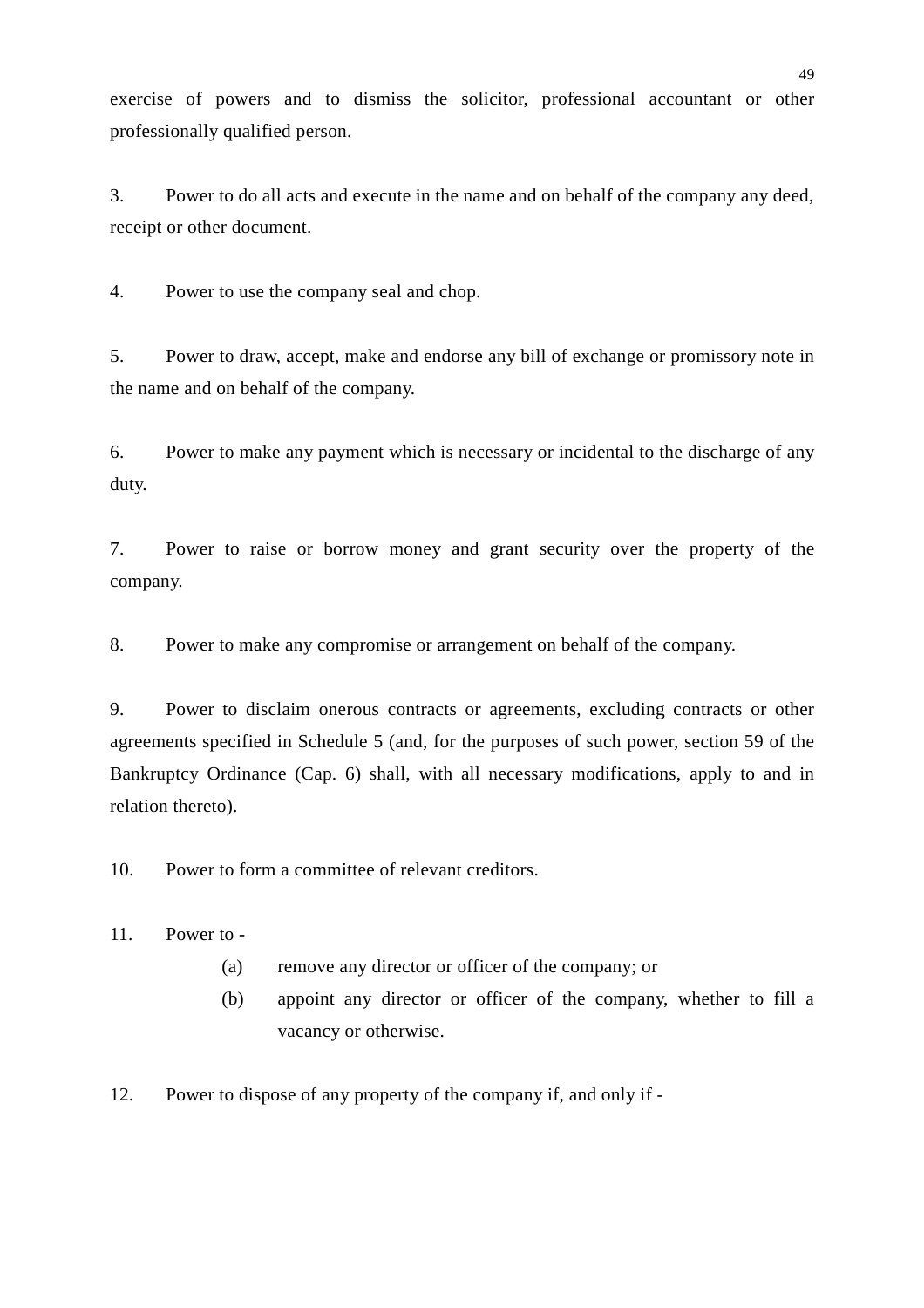- (a) there are reasonable grounds for believing that the disposal will benefit the company; or
- (b) the disposal is in the ordinary course of the company's business.

13. Power to exercise such other powers as may be conferred upon the provisional supervisor of the company by this or any other Ordinance.

14. Power to do all things incidental to his duties.

## PART 3

# POWER OF DELEGATION OF PROVISIONAL SUPERVISOR

1. Subject to section 2, the provisional supervisor of the company may, with or without restrictions as he thinks fit, delegate in writing to any person any of the duties and powers imposed or conferred on the provisional supervisor under this Ordinance.

2. Section 1 shall not -

- (a) prejudice the duty of the provisional supervisor to supervise and manage the business, property and affairs of the company; and
- (b) apply to the power under that section to delegate.
- 3. A delegate of the provisional supervisor of the company shall
	- (a) discharge the delegated duties and may exercise the delegated powers as if the delegate were the provisional supervisor; and
	- (b) be presumed to be acting in accordance with the terms of the delegation in the absence of evidence to the contrary.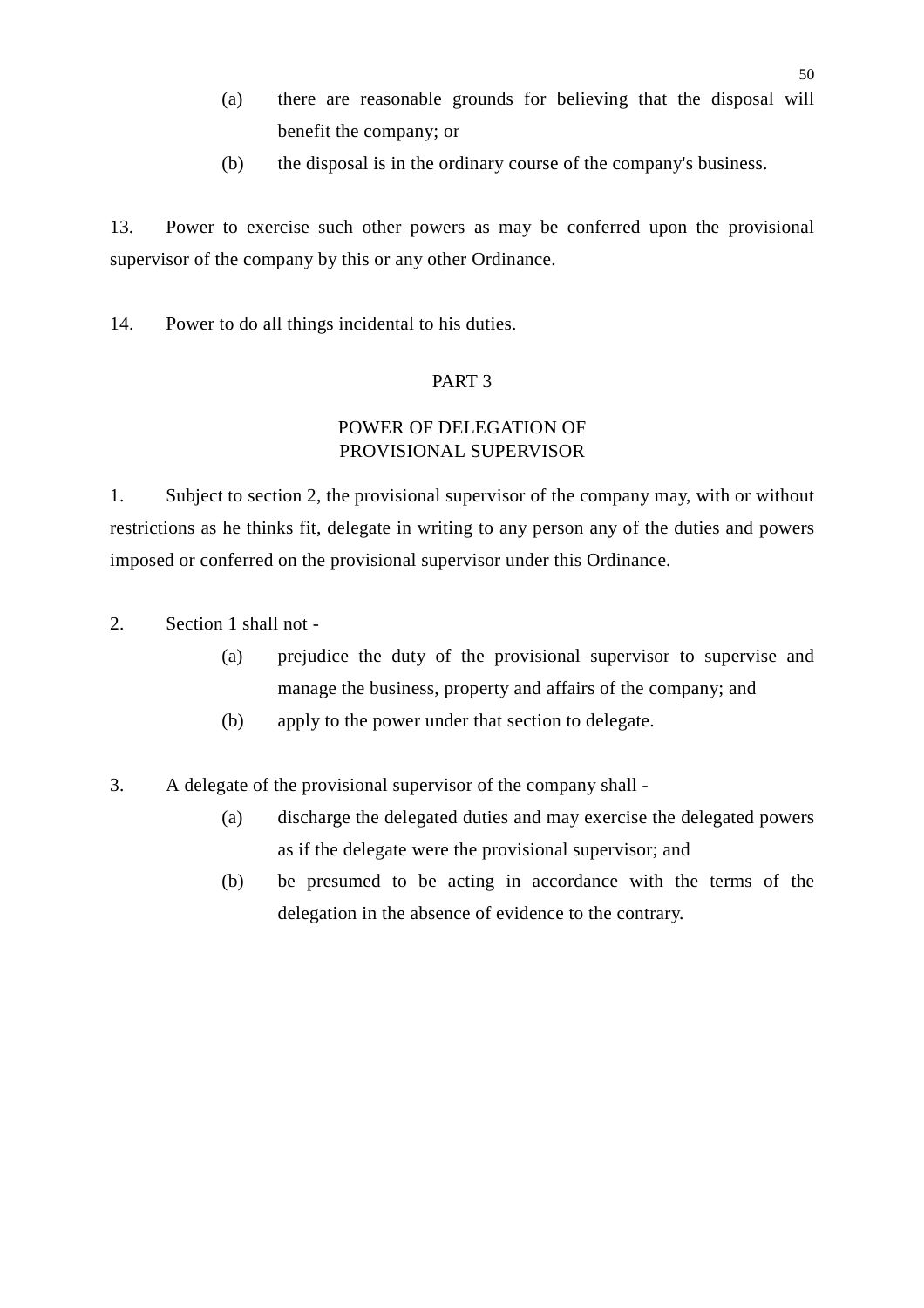#### PART 4

### INDEMNITY OF PROVISIONAL SUPERVISOR

1. The provisional supervisor of the company shall be entitled to be indemnified out of the property of the company for -

- (a) all contracts, debts and other liabilities for which he is liable as the provisional supervisor in the discharge of his duties and the exercise of his powers as the provisional supervisor; and
- (b) his remuneration and all reasonable fees, costs and charges,

to the extent that such contracts, debts and other liabilities, and such remuneration and reasonable fees, costs and charges, are not attributable to misconduct or negligence on the part of the provisional supervisor.

2. Notwithstanding any other law (including any other provision of this Ordinance except section 11(8)(b) or 16 of this Ordinance), the indemnification given to the provisional supervisor of the company under section 1 shall -

- (a) have priority to all other claims, whether secured or unsecured, against the company except claims which are secured by a fixed charge; and
- (b) be secured by a lien over the property of the company except such property subject to a fixed charge.

### PART 5

### REMUNERATION OF PROVISIONAL SUPERVISOR

1. Subject to sections 2 and 5 and to section 17 of Schedule 7 to this Ordinance, the provisional supervisor of the company shall be entitled to be remunerated, in discharging his duties and exercising his powers as the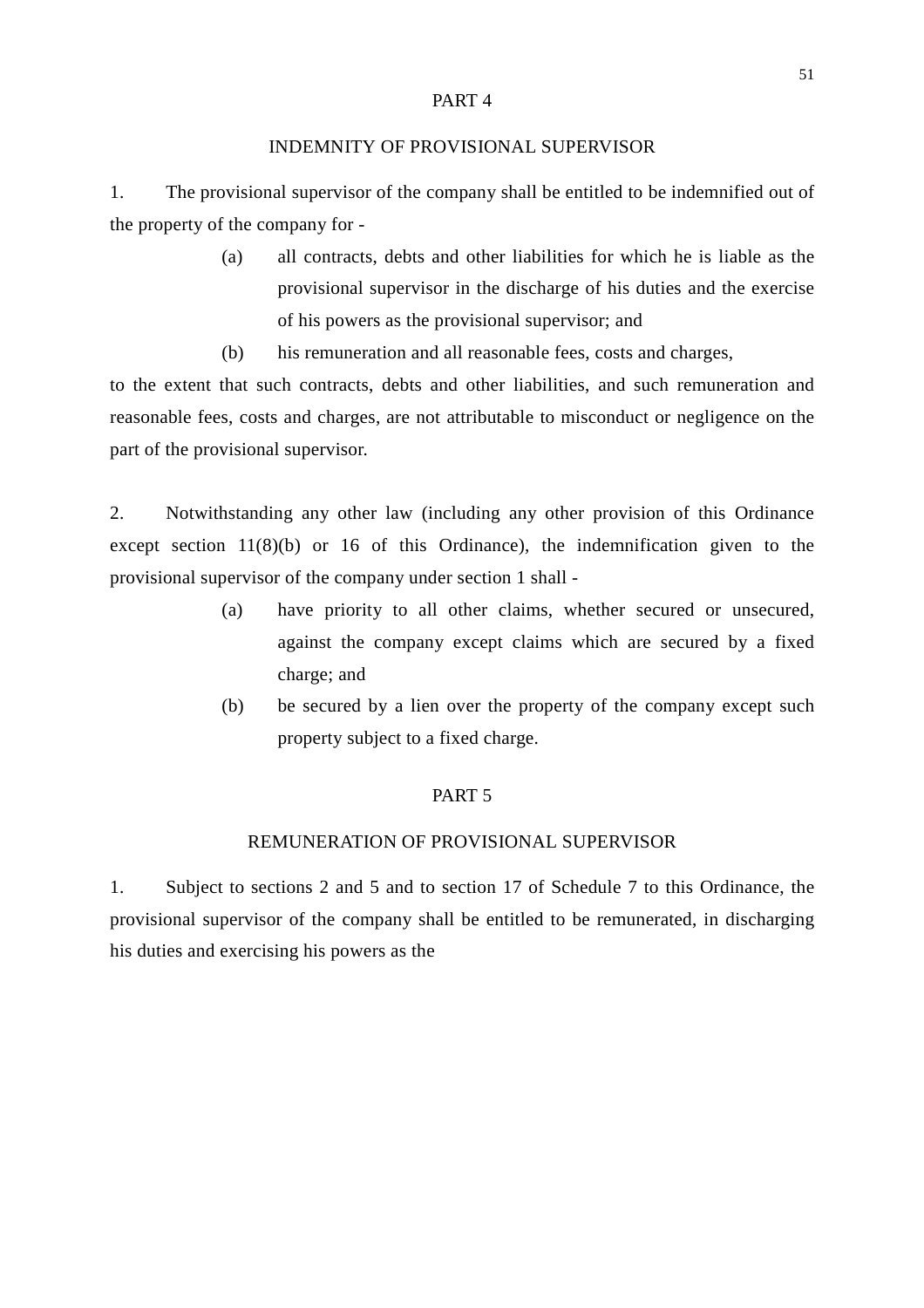provisional supervisor, in accordance with a scale of fees approved in writing by the Official Receiver for the purposes of this section ("approved scale of fees").

2. The provisional supervisor of the company may make an application to the court to be remunerated at a rate higher than the approved scale of fees.

3. The court shall not grant an application made under section 2 by the provisional supervisor of the company unless the court is satisfied that the grant thereof is warranted because of -

- (a) the complexity (or otherwise) of the particular case;
- (b) any additional responsibilities of an exceptional kind or degree placed on the provisional supervisor; or
- (c) the value and nature of the property with which the provisional supervisor has to deal.

4. If a relevant creditor is of the opinion that the remuneration of the provisional supervisor of the company based on the approved scale of fees is excessive, he may, if he has the agreement in writing to do so of not less than 50% in value of all relevant creditors (including the first-mentioned relevant creditor), make an application to the court to reduce that remuneration in the case of that provisional supervisor and that company.

5. The court shall determine an application made under section 4 by rejecting the application or reducing the remuneration mentioned in that subsection.

6. Nothing in this Ordinance shall be construed as preventing the provisional supervisor of the company from being offered, or accepting, remuneration in accordance with a scale of fees which is lower than the approved scale of fees.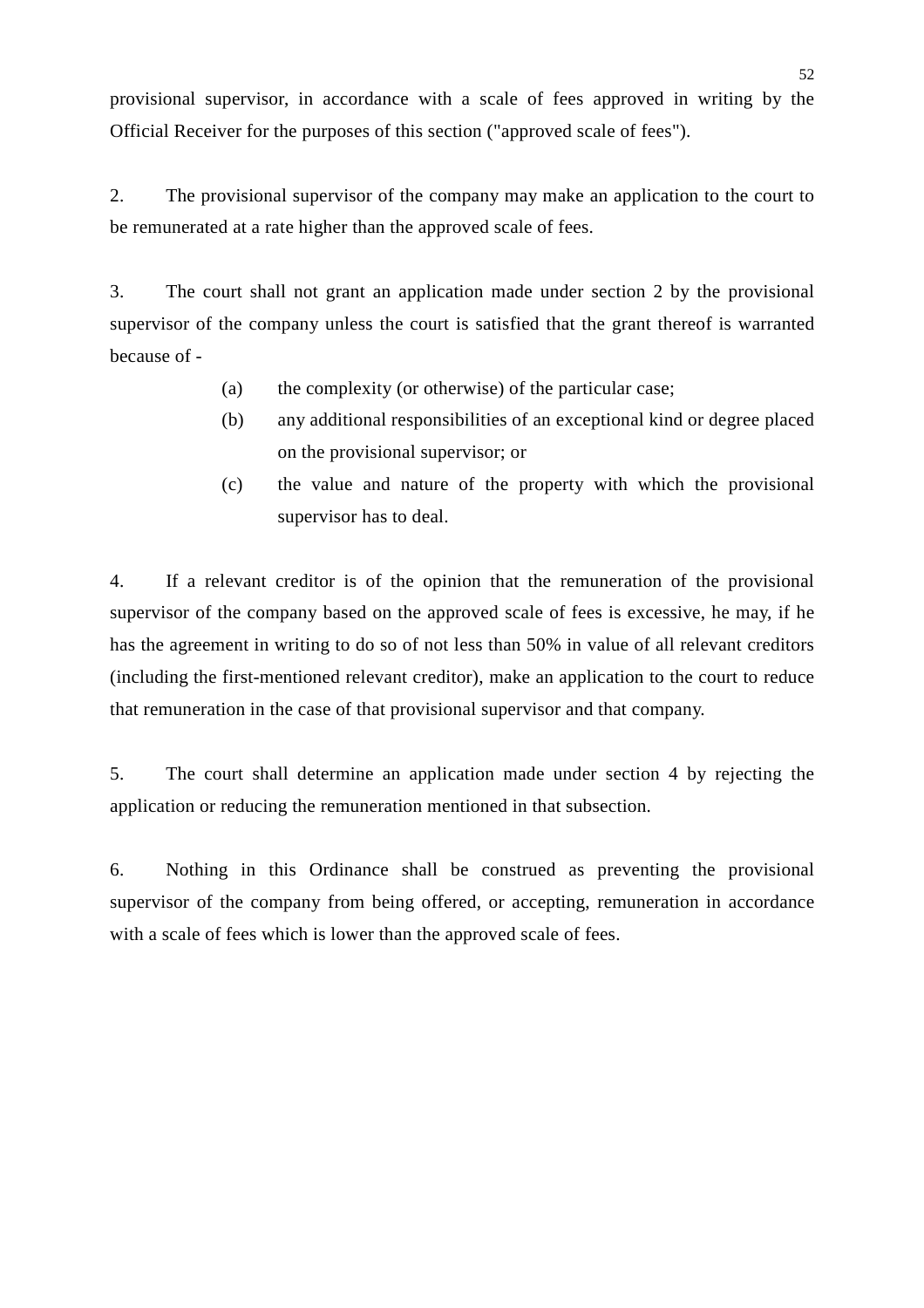### PART 6

# SUPPLEMENTARY PROVISIONS APPLICABLE TO AND IN RELATION TO PROVISIONAL SUPERVISOR IN CONSEQUENCE OF DISCHARGING HIS DUTIES AND EXERCISING HIS POWERS

1. The provisional supervisor of the company shall be personally liable on any contract entered into by the provisional supervisor in the discharge of his duties or the exercise of his powers as the provisional supervisor except in so far as the contract otherwise provides.

2. Subject to section 2 of Part 3 and to Part 4, in exercising his powers the provisional supervisor of the company shall be deemed to act as the agent of the company.

3. Where a person deals with the provisional supervisor of the company in good faith and for good consideration and thereby changes his position or acts to his detriment based on the dealing, the provisional supervisor and the company shall be bound by the provisional supervisor's actions whether or not the provisional supervisor was acting within his powers.

### SCHEDULE 5  $[ss. 11 \& 33]$

& Sch. 4]

# CONTRACTS OR OTHER AGREEMENTS TO WHICH SECTION 11(2) OF THIS ORDINANCE SHALL NOT APPLY

- 1. Currency or interest rate swap agreement.
- 2. Basis swap agreement.
- 3. Spot, futures, forward or other foreign exchange agreement.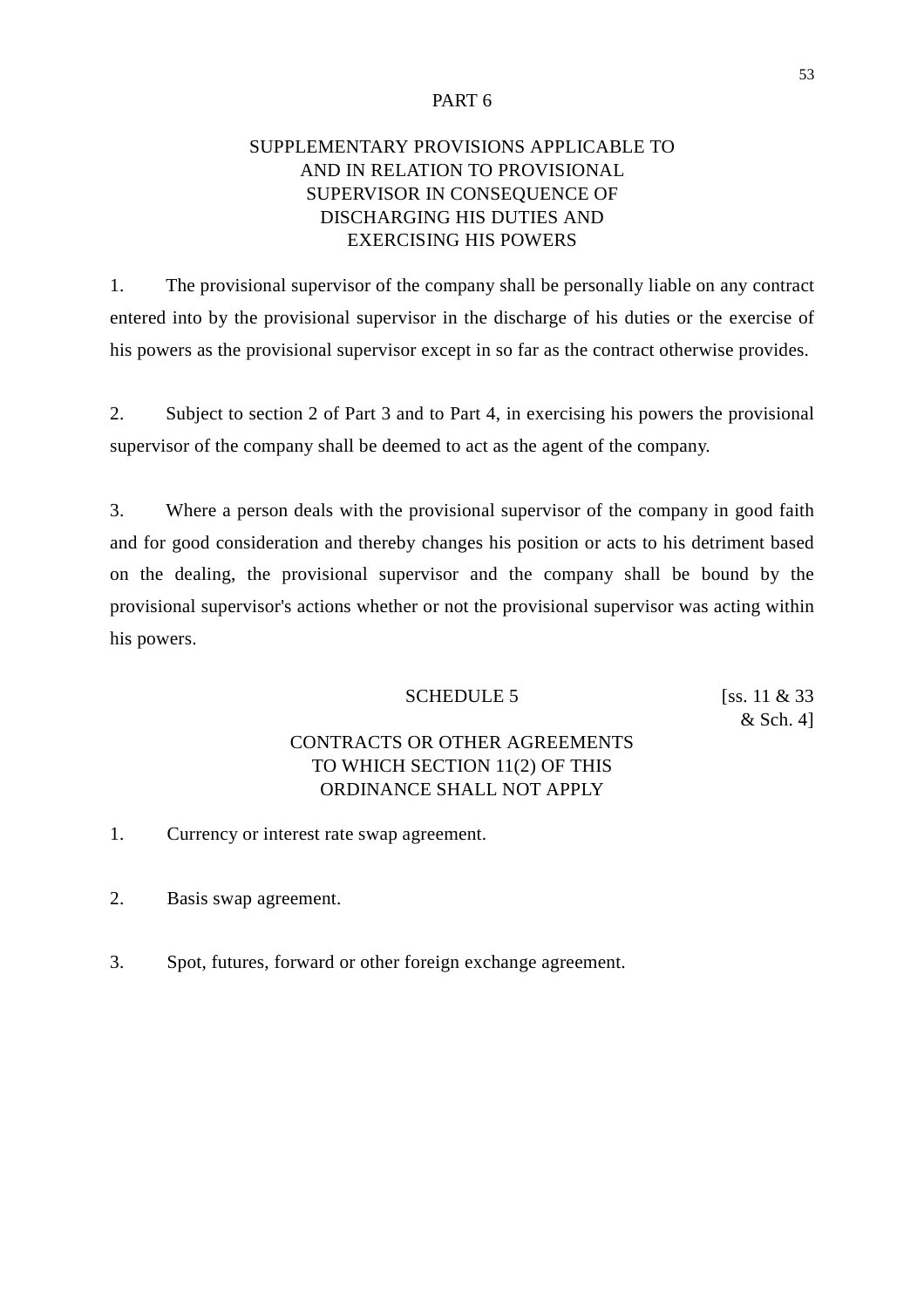- 4. Cap, collar or floor transaction.
- 5. Commodity swap.
- 6. Forward rate agreement.
- 7. Repurchase or reverse repurchase agreement.
- 8. Spot, futures, forward or other commodity contract and financial futures contract.
- 9. Agreement to buy, sell, borrow, or lend securities, to clear or settle securities transactions or futures contracts or to act as a depository for securities.
- 10. Derivative, combination or option in respect of, or agreement similar to, an agreement or contract referred to in any of items 1 to 9.
- 11. Master agreement in respect of any agreement or contract referred to in any of items 1 to 10.
- 12. Guarantee of the liabilities under an agreement or contract referred to in any of items 1 to 11.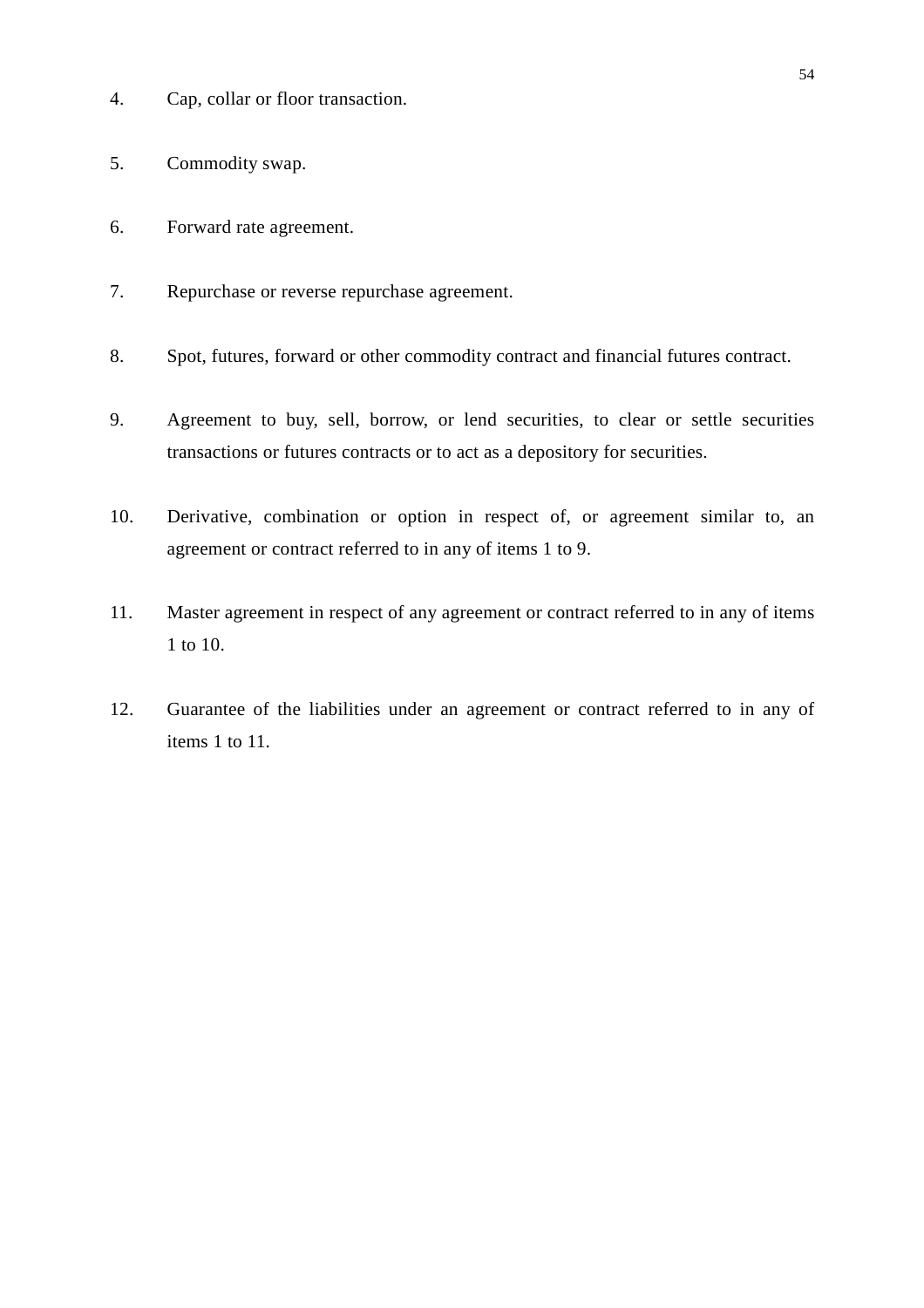### SCHEDULE 6 [ss. 21 & 33]

# REQUIREMENTS APPLICABLE TO NOTICES UNDER SECTION 21(2)(a) OR (b) OR (3)(b) OF THIS ORDINANCE

## PART 1

## NOTICE UNDER SECTION 21(2)(a) OF THIS ORDINANCE

- 1. The notice shall advise creditors of the company
	- (a) of the date, time and place of the first meeting of relevant creditors;
	- (b) to give notice in writing, if they have not already done so
		- (i) to the provisional supervisor of the company at the address specified in the notice;
		- (ii) of their claims against the company;
		- (iii) not later than 2 days before that date.

### PART<sub>2</sub>

# NOTICE UNDER SECTION 21(2)(b) OF THIS ORDINANCE

### 1. The notice shall -

- (a) set out in full each resolution proposed to be passed at the first meeting of relevant creditors;
- (b) have attached to it a copy of the report to creditors on the company or, alternatively, stating that such copy -
	- (i) will be supplied upon request made to the provisional supervisor; and
	- (ii) is available for inspection during normal office hours at the address specified in the notice;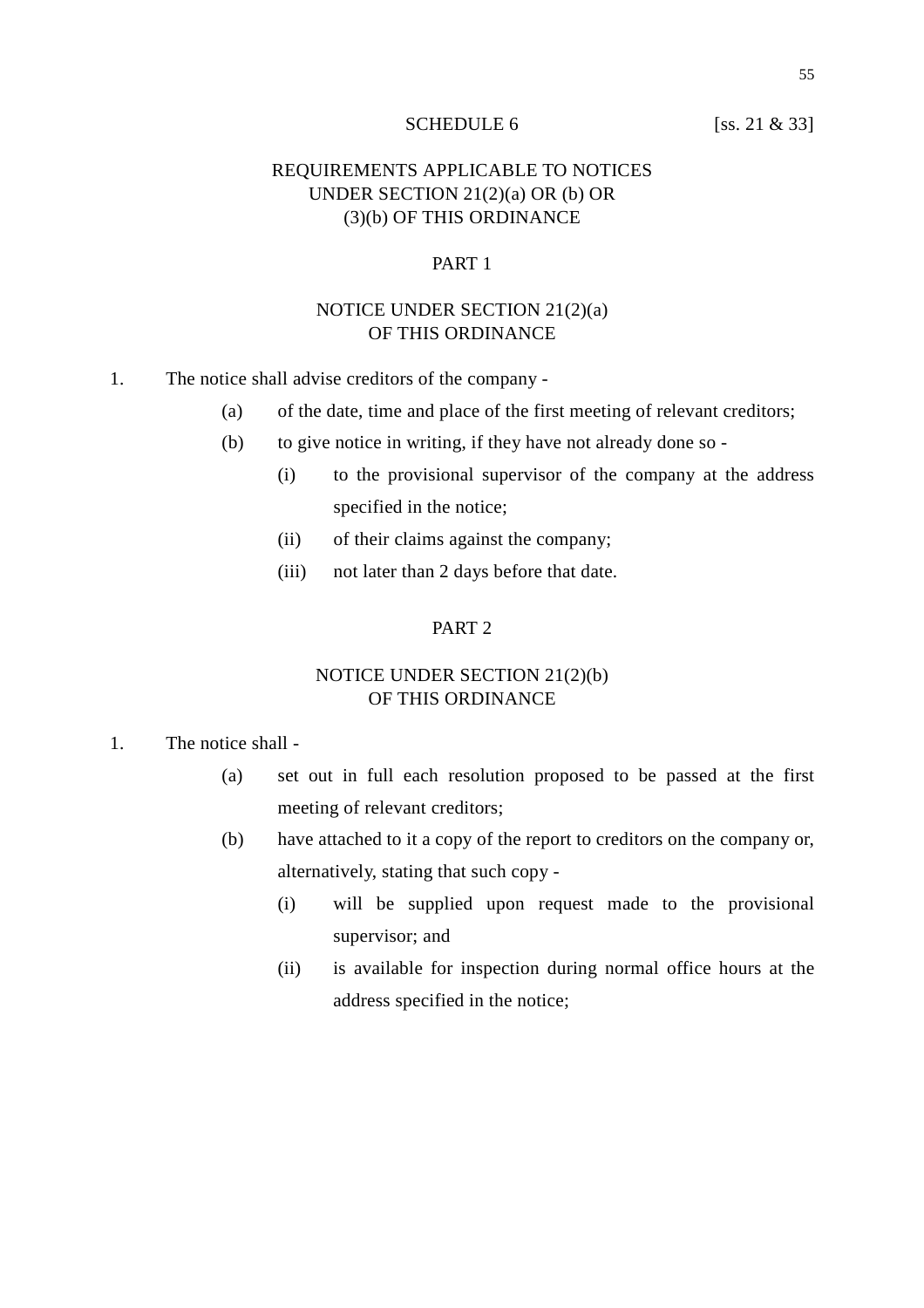- (c) specify the date, time and place of the meeting;
- (d) have attached to it instruments providing for the appointment of a proxy;
- (e) where section  $21(1)(a)$  of this Ordinance is applicable -
	- (i) have attached to it a copy of a summary of the statement of affairs of the company or, alternatively, stating that such copy -
		- (A) will be supplied upon request made to the provisional supervisor; and
		- (B) is available for inspection during normal office hours at the address specified in the notice;
	- (ii) state that the purpose of the meeting is to
		- (A) approve the proposal (whether with or without modifications);
		- (B) adjourn the meeting in order that the provisional supervisor may submit a modified form of the proposal to the adjourned meeting; or
		- (C) reject the proposal, resolve that the company be wound up as a creditors' voluntary winding up and appoint a liquidator:
	- (iii) contain
		- (A) a statement, with reasons, as to the decision of the provisional supervisor as to which of the relevant purposes, if any, are capable of being achieved;
		- (B) a statement, with reasons, as to the decision of the provisional supervisor as to which of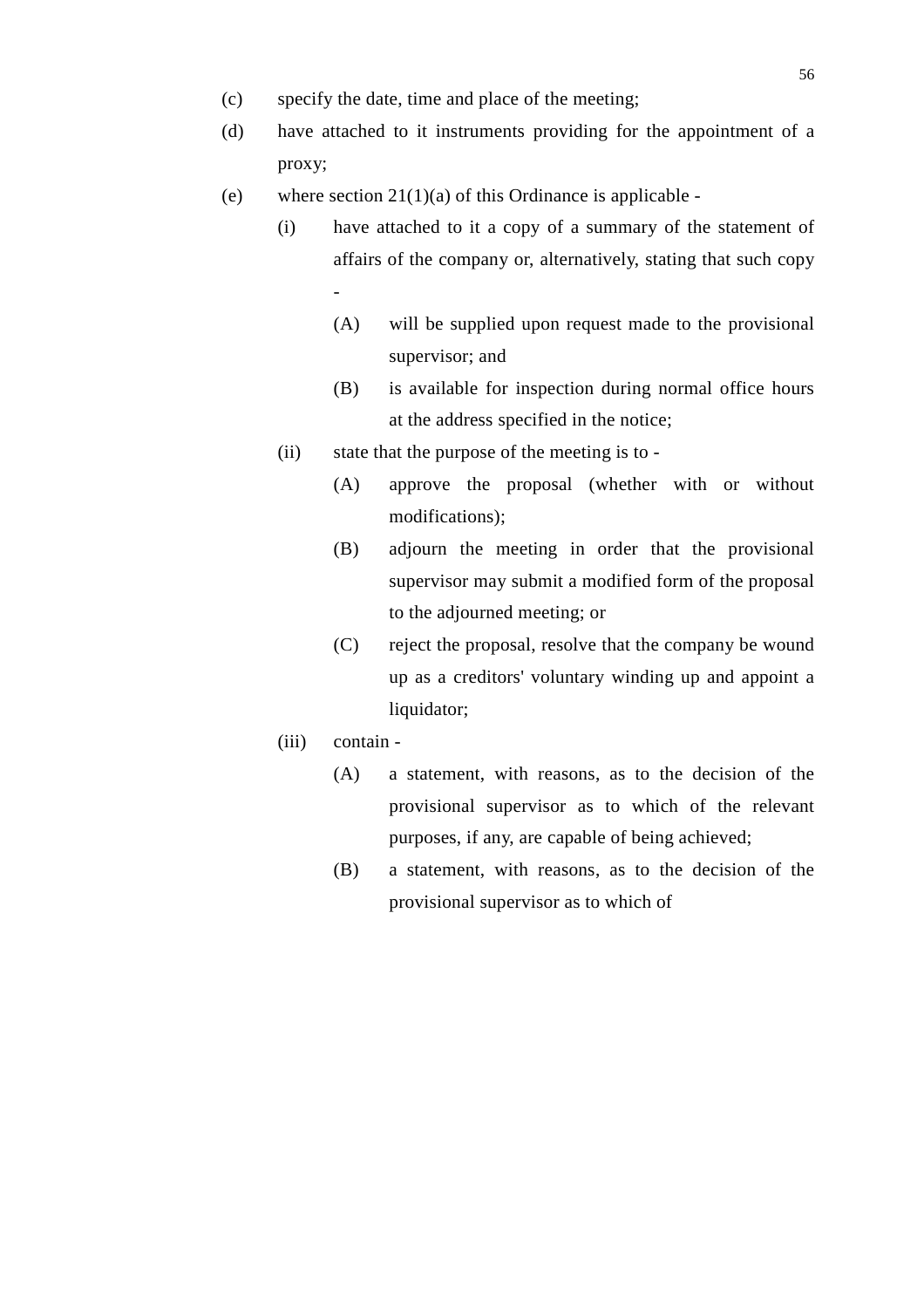the relevant purposes, if any, are not capable of being achieved; and

- (C) a summary of the proposal containing a statement as to the advantages and disadvantages to the creditors of the company of the proposal as opposed to the advantages and disadvantages to the creditors of a liquidation of the company; and
- (iv) have attached to it a copy of the proposal or, alternatively, stating that such copy -
	- (A) will be supplied upon request made to the provisional supervisor; and
	- (B) is available for inspection during normal office hours at the address specified in the notice;
- (f) where section  $21(1)(b)$  of this Ordinance is applicable -
	- (i) have attached to it a copy of a summary of the statement of affairs of the company or, alternatively, stating that such copy -
		- (A) will be supplied upon request made to the provisional supervisor; and
		- (B) is available for inspection during normal office hours at the address specified in the notice;
	- (ii) have attached to it a statement, with reasons, as to why the provisional supervisor has been unable to complete the proposal before the expiration of the moratorium or, alternatively, stating that a copy of such statement -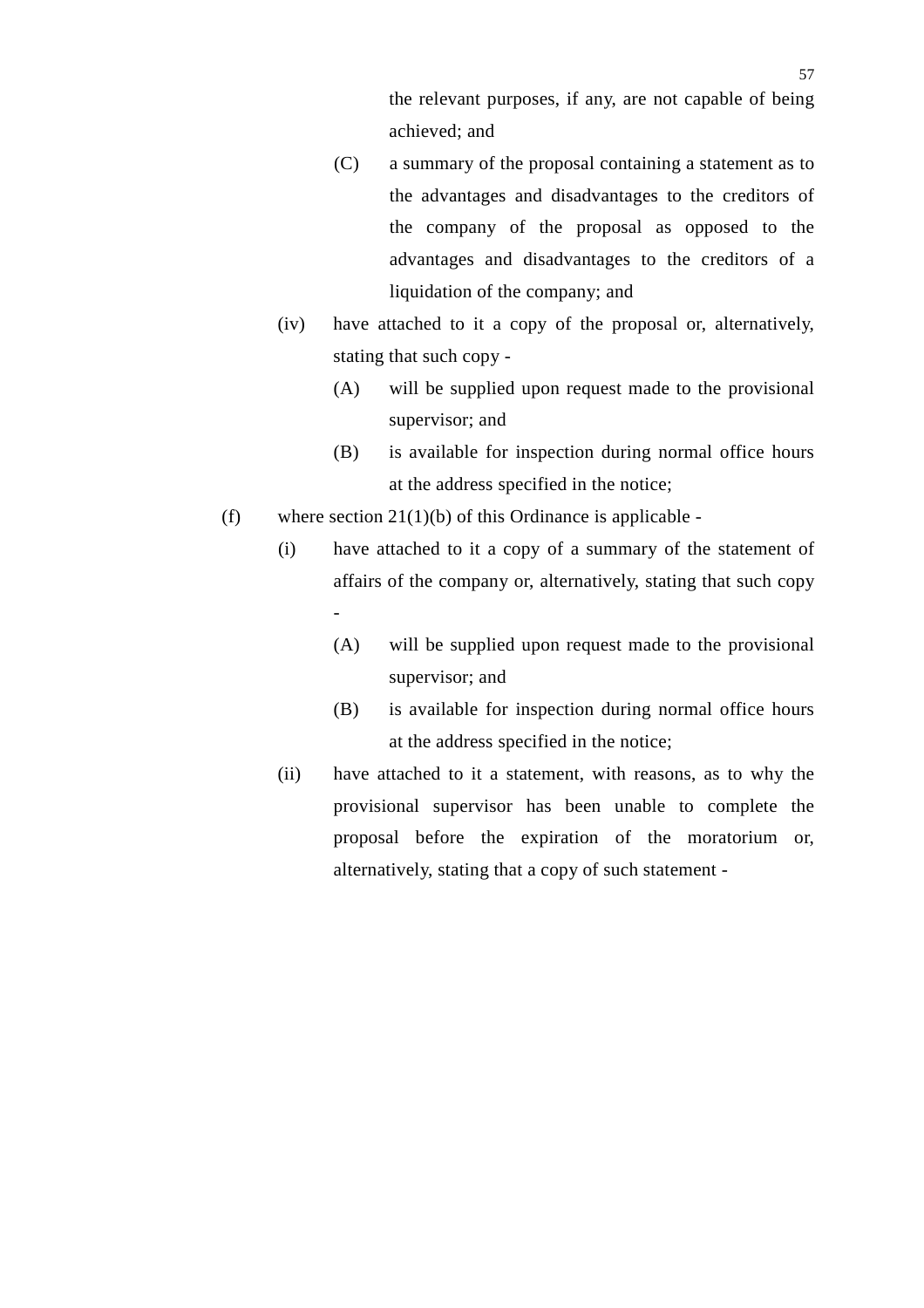- (A) will be supplied upon request made to the provisional supervisor; and
- (B) is available for inspection during normal office hours at the address specified in the notice;
- (iii) state that the purpose of the meeting is to
	- (A) consider the statement referred to in subparagraph (ii); and
	- (B) decide whether or not the moratorium should be extended and, if so, for what period and on what terms;
- (g) where section  $21(1)(c)$  of this Ordinance is applicable -
	- (i) have attached to it a statement, with reasons, as to the decision of the provisional supervisor as to why he considers none of the relevant purposes is capable of being achieved or, alternatively, stating that a copy of such statement -
		- (A) will be supplied upon request made to the provisional supervisor; and
		- (B) is available for inspection during normal office hours at the address specified in the notice;
	- (ii) state that the purpose of the meeting is to consider the decision of the provisional supervisor referred to in subparagraph (i) and resolve that the company be wound up as a creditors' voluntary winding up and appoint a liquidator.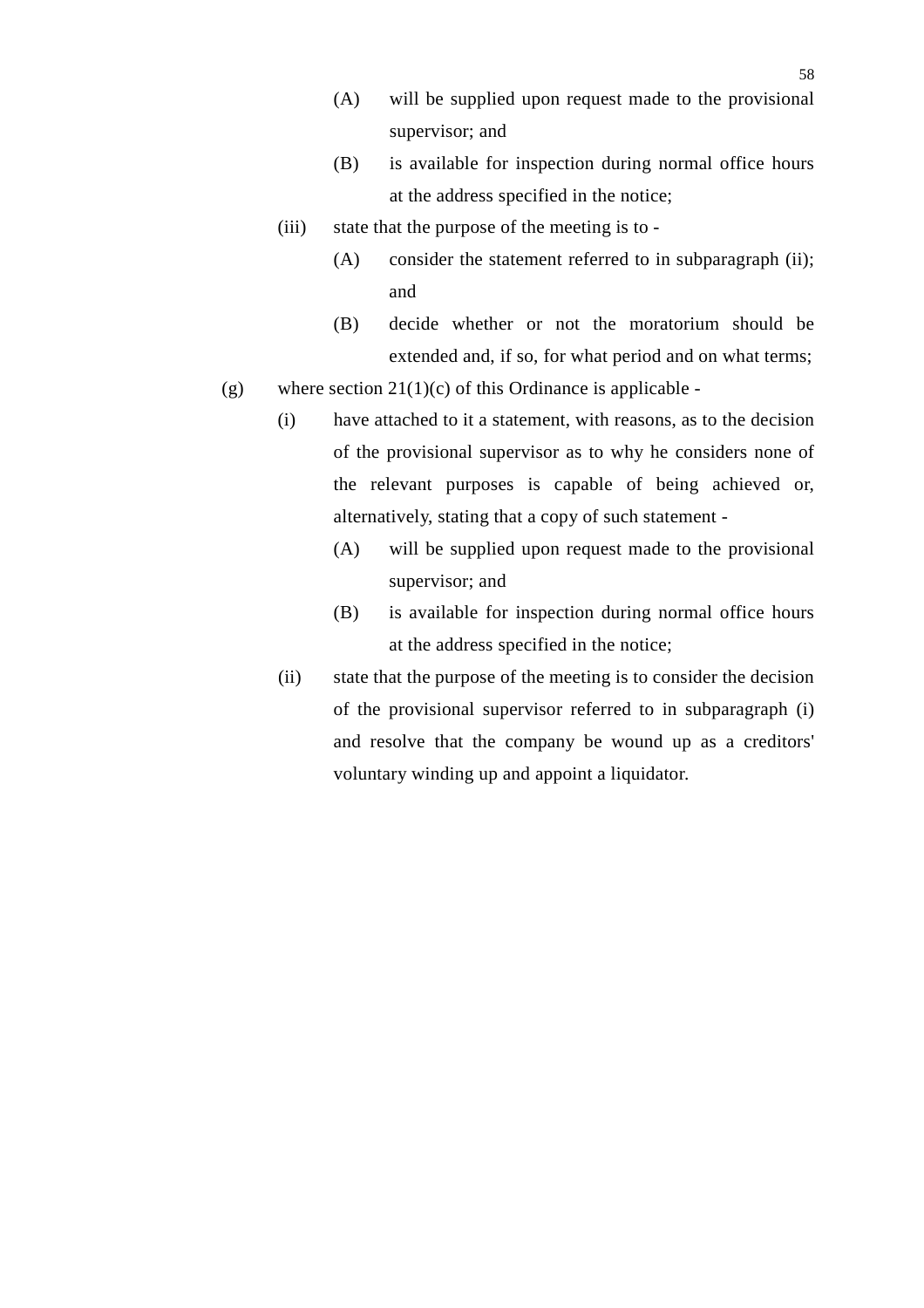### PART 3

# NOTICE UNDER SECTION 21(3)(b) OF THIS ORDINANCE

- 1. The notice shall
	- (a) comply with the requirements of section  $1(a)$ , (c) and (d) of Part 2;
	- (b) where section  $21(1)(a)$  of this Ordinance is applicable -
		- (i) state that the purpose of the meeting is to
			- (A) approve the proposal as modified;
			- (B) adjourn the meeting in order that the provisional supervisor may submit a further modified form of the proposal; or
			- (C) reject the proposal as modified, resolve that the company be wound up as a creditors' voluntary winding up and appoint a liquidator;
		- (ii) contain a summary of the proposal as modified; and
		- (iii) have attached to it a copy of the proposal as modified or, alternatively, stating that such copy -
			- (A) will be supplied upon request made to the provisional supervisor; and
			- (B) is available for inspection during normal office hours at the address specified in the notice;
	- (c) where section  $21(1)(b)$  of this Ordinance is applicable, state that the purpose of the meeting is to -
		- (i) review the extension; and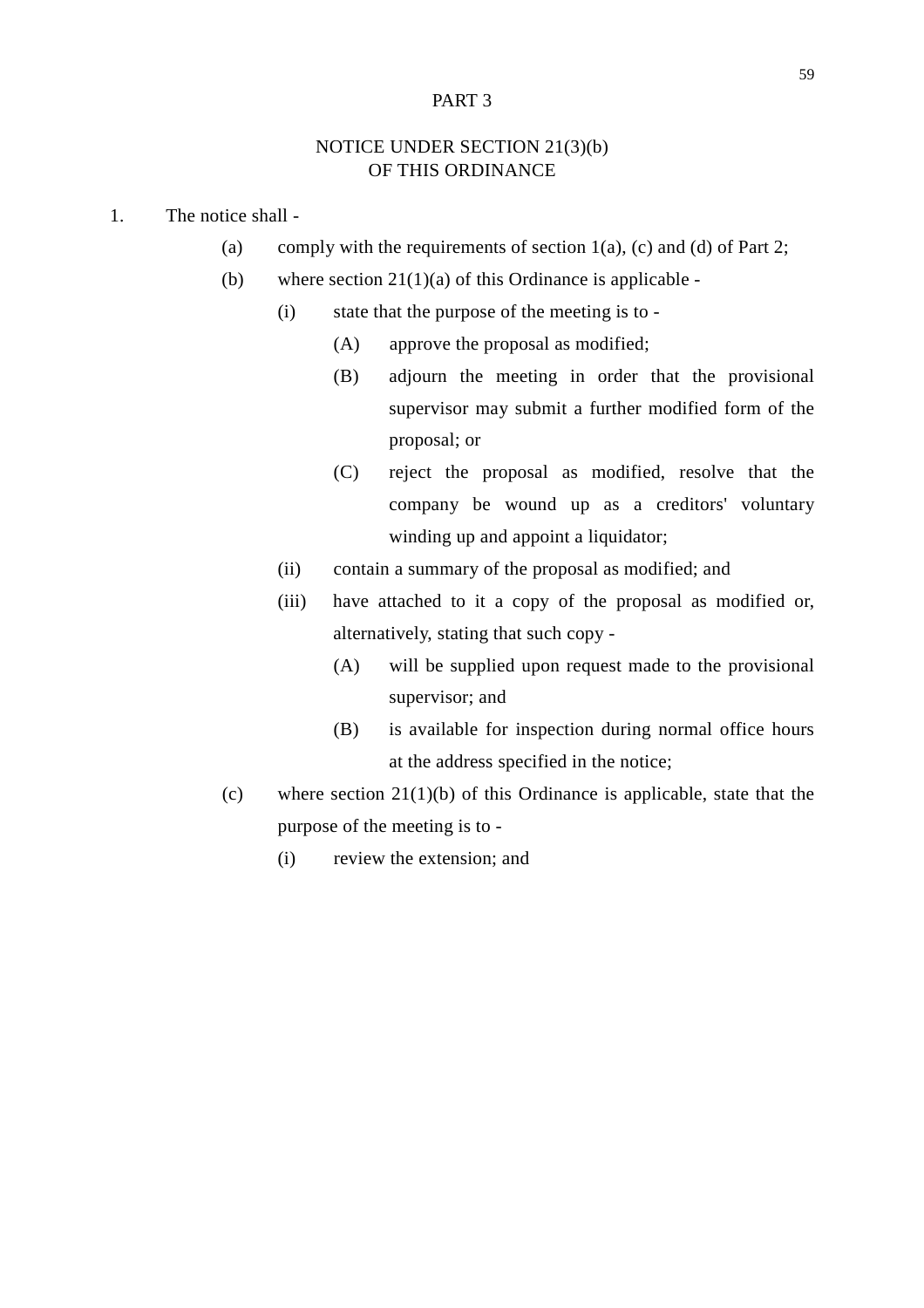(ii) resolve to continue or terminate the extension and, in the latter case, that the company be wound up as a creditors' voluntary winding up and to appoint a liquidator.

SCHEDULE 7 [ss. 12, 13, 24 & 33]

# $&$  Sch. 4] REQUIREMENTS APPLICABLE TO PROCEEDINGS AND VOTING AT RELEVANT MEETINGS OF CREDITORS AND MATTERS RELATING THERETO

- 1. The persons entitled to attend a relevant meeting of creditors are
	- (a) the provisional supervisor of the company;
	- (b) each creditor of the company who has given notice of his claim against the company in accordance with the requirements of the notice under section 9 or  $21(2)(a)$  of this Ordinance; and
	- (c) the directors of the company.

2. The relevant creditors present and voting at a relevant meeting of creditors shall form one class of voters only.

3. The chairman of a relevant meeting of creditors shall be -

- (a) the provisional supervisor of the company; or
- (b) a partner, or employee, of the provisional supervisor
	- (i) who is, in the opinion of the provisional supervisor, experienced in insolvency matters; and
	- (ii) nominated in writing by the provisional supervisor to be the chairman of the meeting.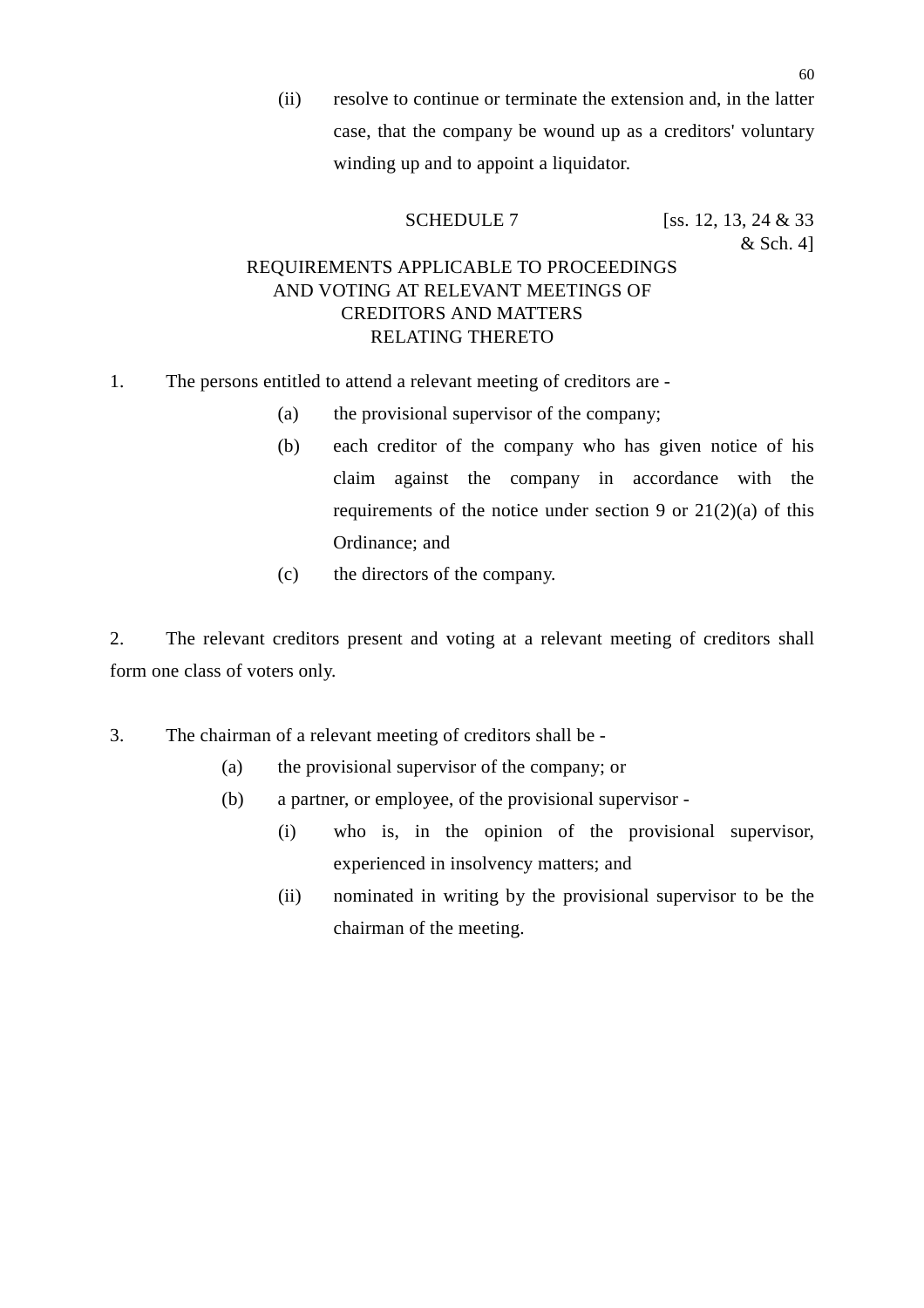4. The chairman of a relevant meeting of creditors, the provisional supervisor of the company or any other person -

- (a) may hold a special proxy or proxies; and
- (b) in the case of any such proxy, shall vote or otherwise as directed by the principal.

5. Any person other than the chairman of a relevant meeting of creditors or the provisional supervisor of the company may hold a general proxy or proxies.

6. The quorum for a relevant meeting of creditors shall be one relevant creditor present and entitled to vote.

- 7. Where
	- (a) there is no quorum within 30 minutes from the time appointed for a relevant meeting of creditors; or
	- (b) at a relevant meeting of creditors the meeting fails to
		- (i) resolve that the company be wound up as a creditors' voluntary winding up when the meeting is required to do so by virtue of section 22 of this Ordinance;
		- (ii) appoint a liquidator of the company when the meeting is required to do so by virtue of that section; or
		- (iii) both pass the resolution referred to in subparagraph (i) and make the appointment referred to in subparagraph (ii),

then -

(c) in the case of paragraph (a)(other than where the provisional supervisor of the company was appointed by virtue of section  $6(1)(b)$ or (c) of this Ordinance) or paragraph  $(b)(i)$  or (iii), it shall be deemed for all purposes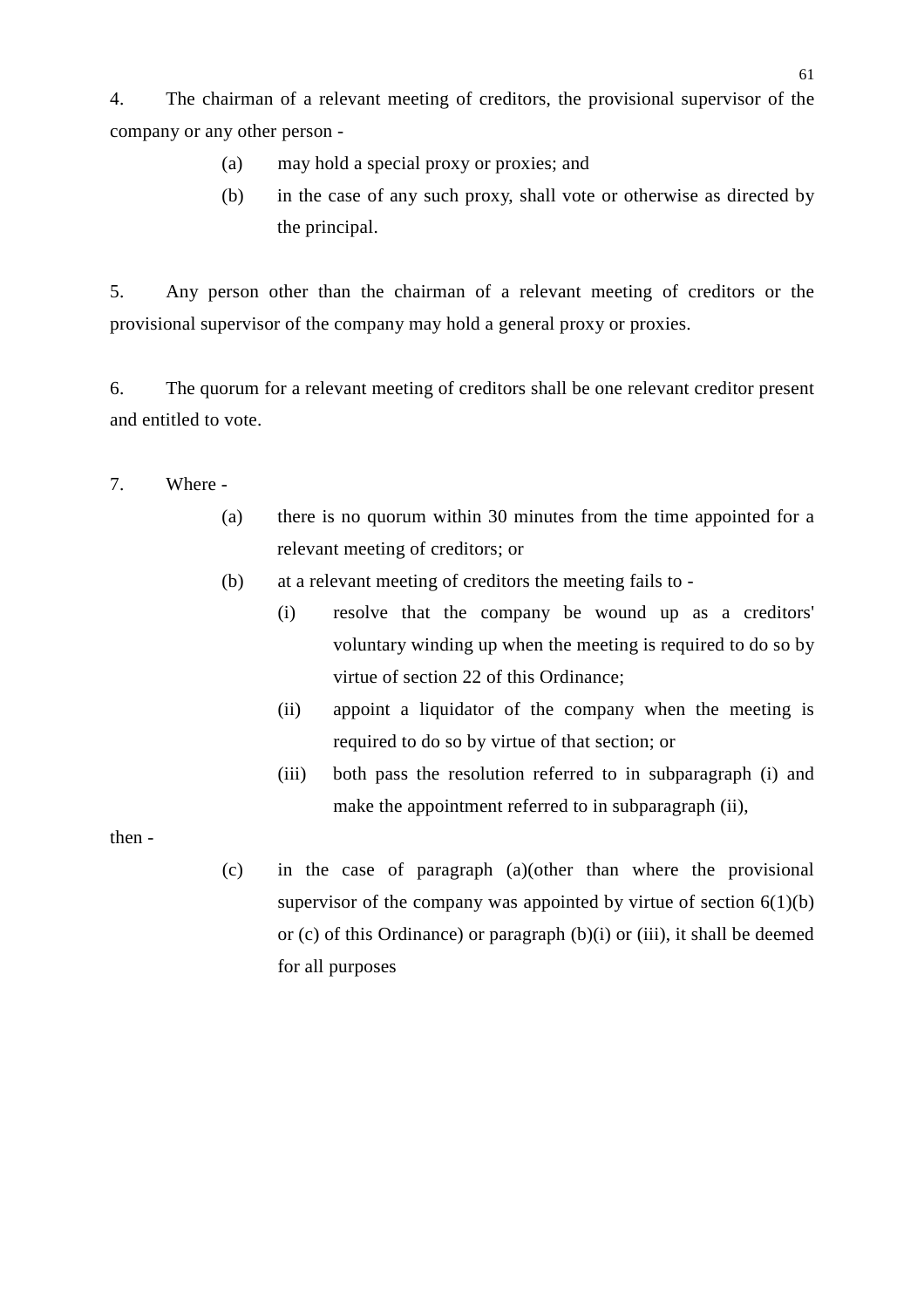that the meeting resolved that the company be wound up as a creditors' voluntary winding up;

- (d) in the case of paragraph (a) or (b)(i), (ii) or (iii) -
	- (i) the provisional supervisor of the company shall appoint a liquidator of the company (which may be himself) as soon as is practicable but, in any case, not later than 7 days after the date of the meeting, and notwithstanding any other law (including any other provision of this Ordinance); and
	- (ii) it shall be deemed for all purposes that the meeting appointed that liquidator.

8. Where the provisional supervisor of the company fails to comply with section  $7(d)(i)$ within the period specified in that section, then, immediately upon the expiration of that period, he shall be deemed to have appointed himself as the liquidator of the company.

9. Where section  $21(1)(a)$  of this Ordinance is applicable to a relevant meeting of creditors, the meeting may only be adjourned to allow the provisional supervisor of the company time to modify the proposal or to apply under section 13 of this Ordinance for an extension of the moratorium.

10. Where section 21(1)(b) of this Ordinance is applicable to a relevant meeting of creditors, the meeting may only be adjourned to a later date, not exceeding 6 months after the date on which the meeting is held, if the meeting resolves to extend the moratorium.

11. A relevant meeting of creditors to which section 21(1)(c) of this Ordinance is applicable shall not be adjourned.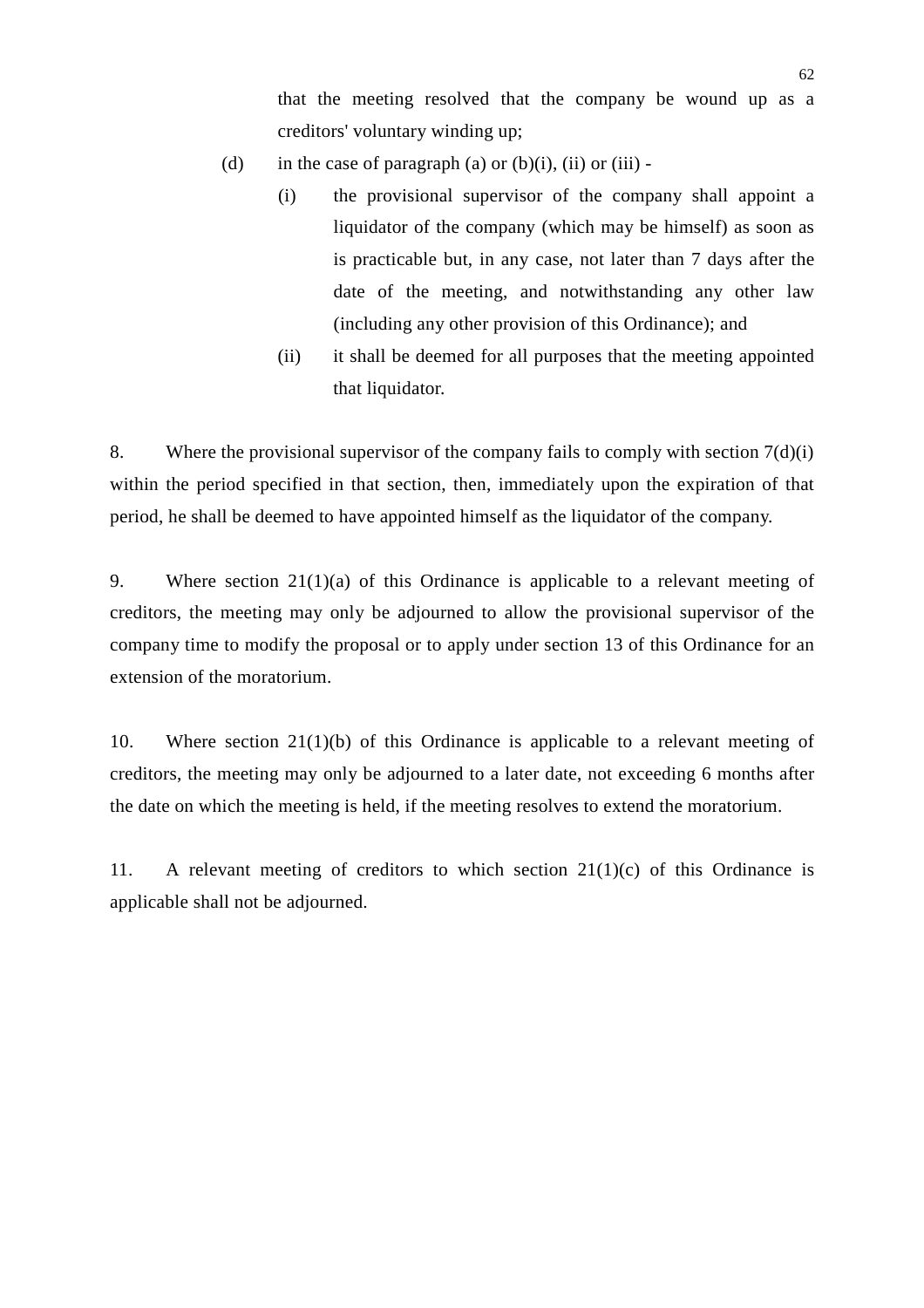12. Subject to sections 13, 15 and 16, each relevant creditor who is entitled to attend a relevant meeting of creditors shall be entitled to vote at the meeting.

13. Subject to section 14, votes of relevant creditors shall be calculated according to the amount of the creditor's debt on the relevant date.

14. For the purpose of voting, a secured creditor is entitled to vote only in respect of the balance, if any, of the creditor's debt after deducting the value of the creditor's security.

15. At a relevant meeting of creditors to which section 21(1)(a) or (b) of this Ordinance is applicable, for any resolution to pass approving the proposal or a modification of the proposal, there must be a majority in number and in excess of 662/3% in value of the creditors present in person or by proxy and voting on the resolution.

16. Section 15 applies in respect of any other resolution proposed at a relevant meeting of creditors to which section  $21(1)(a)$  or (b) of this Ordinance is applicable, but substituting "50%" for "662/3%" appearing in that section.

17. At a relevant meeting of creditors to which section 21(1)(a) or (b) of this Ordinance is applicable, a resolution that the provisional supervisor of the company may be remunerated at a rate higher than the approved scale of fees mentioned in section 1 of Part 5 of Schedule 4 to this Ordinance may be passed or rejected.

18. Where -

(a) section  $7(c)$  is applicable -

(i) notwithstanding any other law (including any other provision of this Ordinance), the creditors' voluntary winding up referred to in section 7(c) shall be deemed to commence on the relevant date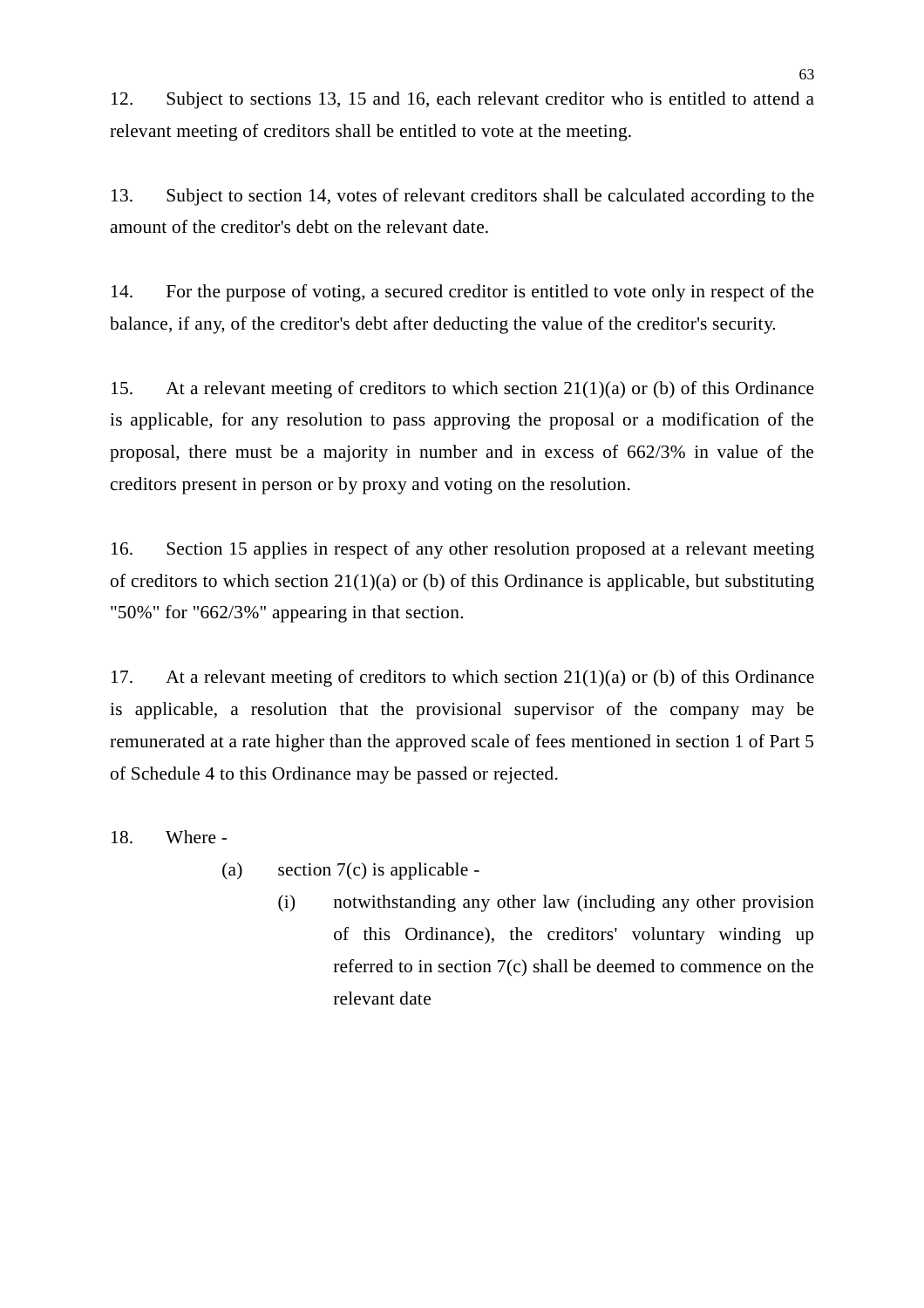(except that, for the purposes of sections 263, 264, 264A and 265 of the Companies Ordinance (Cap. 32), that winding up shall be deemed to commence at the time that it was deemed for all purposes that the meeting referred to in section 7(c) resolved that the company be wound up as a creditors' voluntary winding up); and

- (ii) the provisions of the Companies Ordinance (Cap. 32) applicable to the liquidation of the company shall be construed with such modifications as are necessary to take into account the operation of that section and subparagraph (i);
- (b) section  $7(d)$  or 8 is applicable -
	- (i) the liquidator appointed shall, as soon as practicable after the appointment, cause a notice in the specified form of his appointment to be -
		- (A) filed with the Official Receiver, the Registrar and the High Court Registry; and
		- (B) published in the prescribed manner;
	- (ii) the remuneration of the liquidator as liquidator shall be at the same rate as the remuneration the provisional supervisor of the company was receiving as provisional supervisor immediately before the provisional supervisor vacated his office; and
	- (iii) the provisions of the Companies Ordinance (Cap. 32) applicable to the liquidation of the company shall apply with such modifications as are necessary to take into account the operation of that section and subparagraphs (i) and (ii).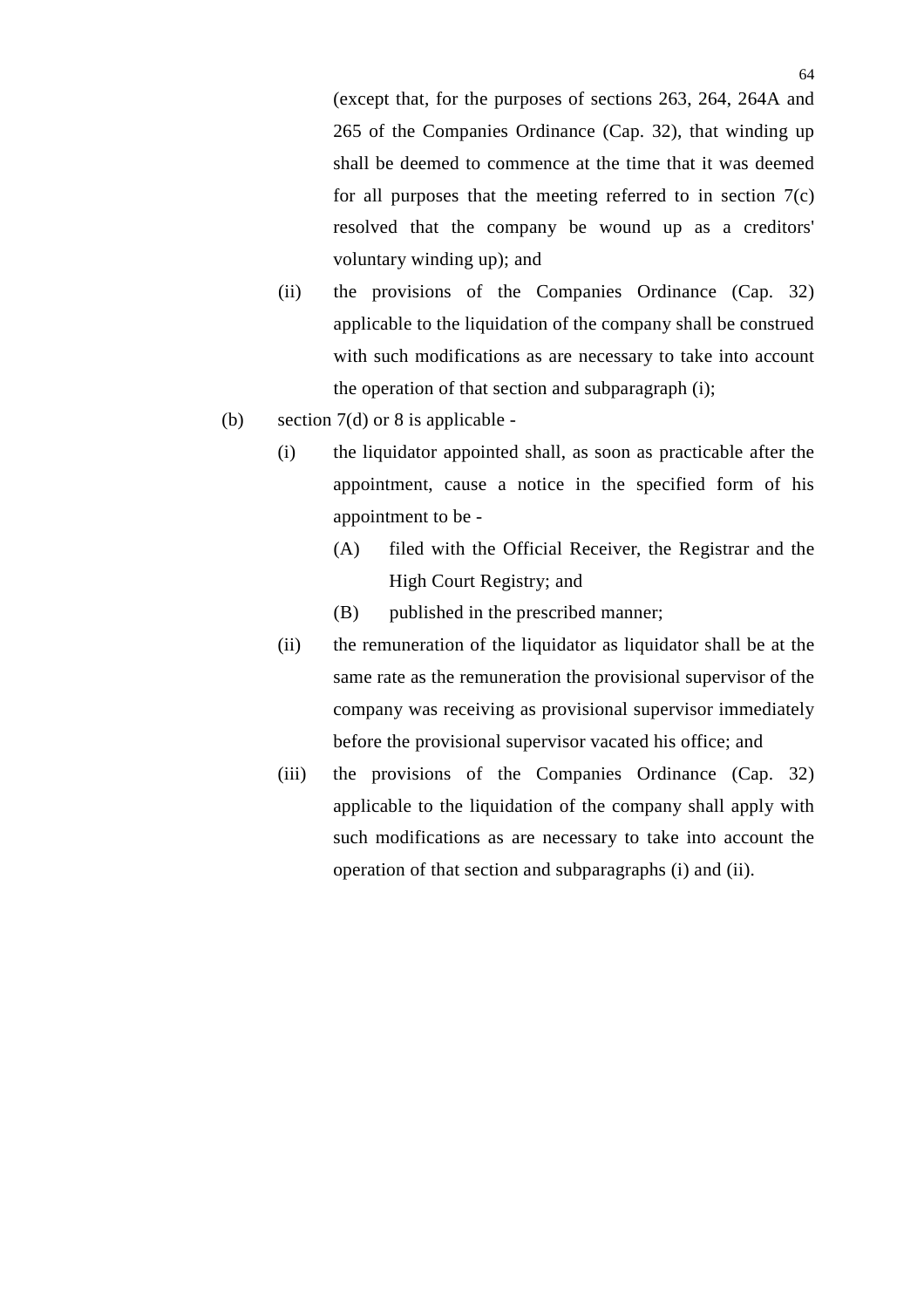- 19. At a relevant meeting of creditors
	- (a) a relevant creditor shall not vote in respect of a debt for an unliquidated amount, or any debt the value of which is not ascertained, except where the chairman of the meeting agrees to put upon the debt an estimated reasonable minimum value for the purpose of entitlement to vote;
	- (b) the chairman has power to admit or reject a relevant creditor's claim (whether in whole or in part) for the purpose of the creditor's entitlement to vote;
	- (c) if the chairman is in doubt as to whether a relevant creditor's claim should be admitted or rejected, he shall mark it as objected to and allow the creditor to vote subject to that vote being subsequently declared invalid if the objection to the claim is sustained.

20. An appeal against the chairman's decision on a relevant creditor's entitlement to vote may be made -

- (a) by application to the court not later than 30 days after the conclusion of the relevant meeting of creditors at which the decision was made; and
- (b) by any relevant creditor of the company.
- 21. On an appeal under section 20
	- (a) where section 19(a) is applicable, the court may reverse or vary the chairman's decision concerned (and, if required, declare a relevant creditor's vote invalid) only if it is satisfied that the decision was manifestly unreasonable;
	- (b) where section 19(c) is applicable, the court may declare a relevant creditor's vote invalid if it is satisfied that the creditor had no entitlement to vote;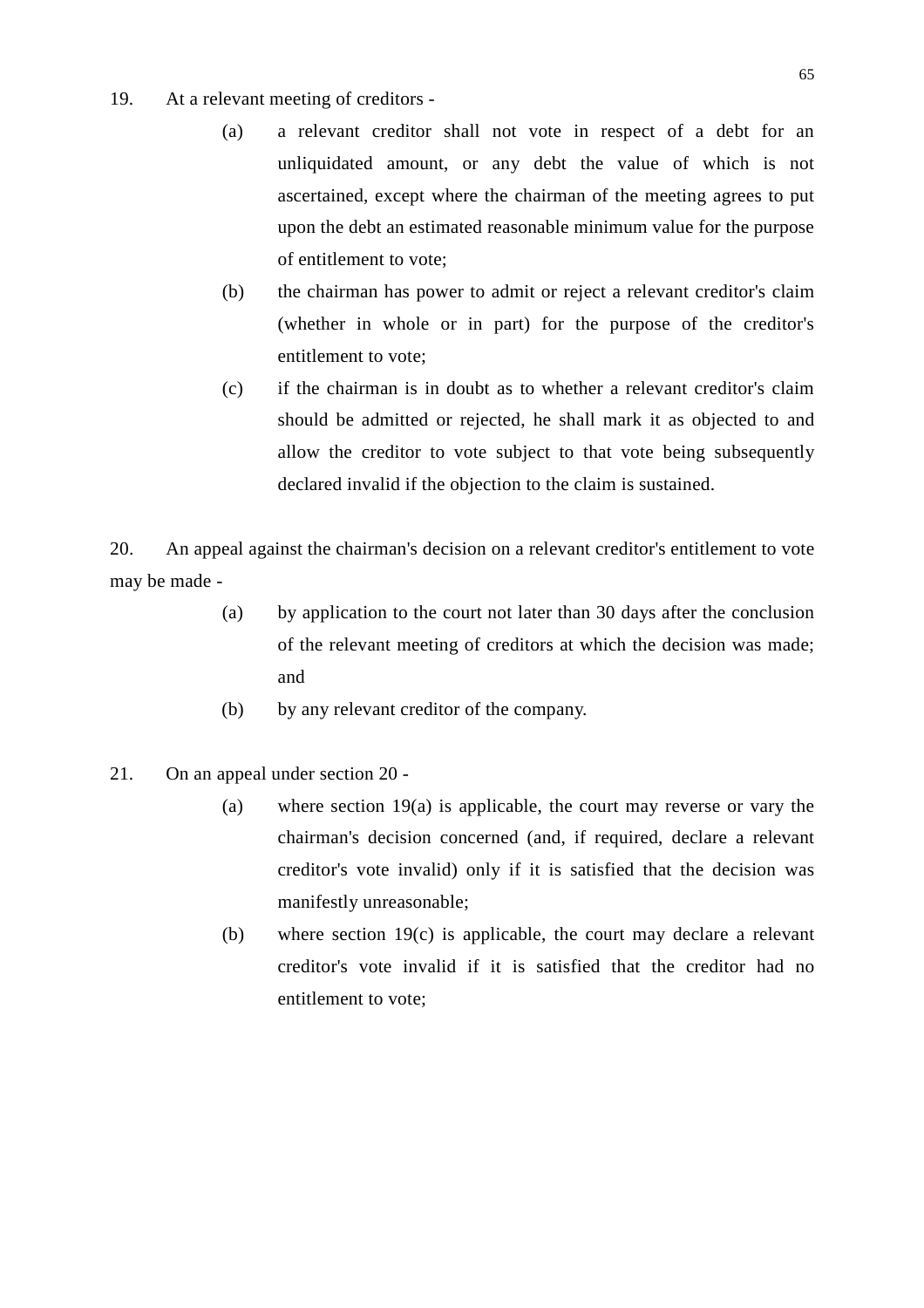(c) in any case, the court may order another relevant meeting of creditors to be summoned or make such other order as it thinks just (including an order to extend the moratorium).

22. The chairman of a relevant meeting of creditors is not personally liable for any costs incurred by any person in respect of an appeal under section 20.

23. A resolution is invalid if more than 50% in value of those creditors who are, to the best of the Chairman's belief, not connected with the company have voted against it.

24. Sections 20, 21 and 22 apply as regards an appeal against the decision of the chairman under section 23.

- 25. For the purpose of section 23, a person is connected with a company if
	- (a) he is a director or shadow director of the company or an associate, within the meaning of section 51B of the Bankruptcy Ordinance (Cap. 6), of such director or shadow director; or
	- (b) he is an associate, within the meaning of section 51B of that Ordinance, of the company.

$$
SCHEDULE 8
$$
 [s. 34]

### CONSEQUENTIAL AMENDMENTS

#### **Companies Ordinance**

# **1. Interpretation**

Section 2 of the Companies Ordinance (Cap. 32) is amended by adding -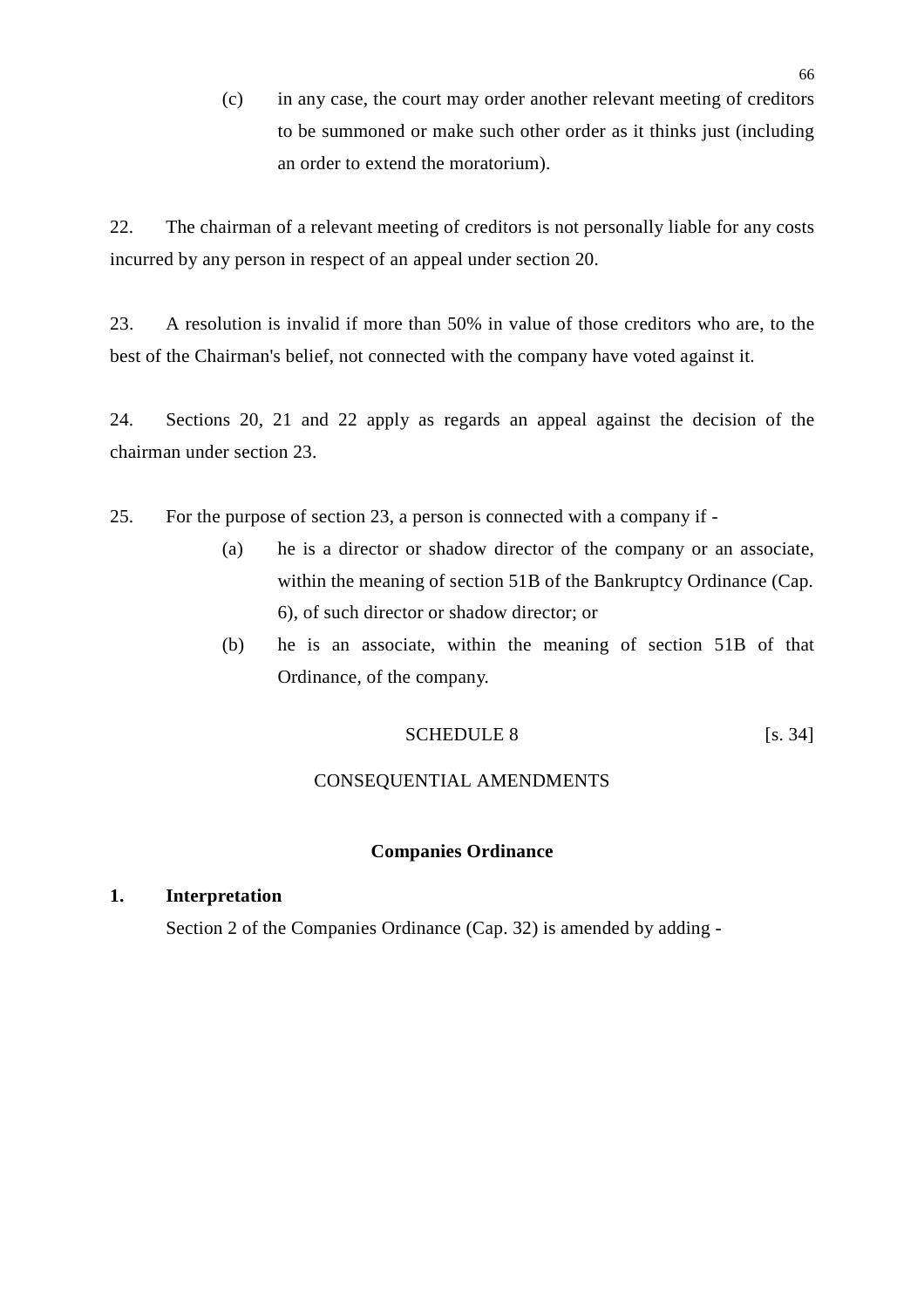"(10) In this Ordinance, unless the context otherwise requires, the terms "former provisional supervisor" ( 前任臨時監管人), "former supervisor" ( 前任監管人), "provisional supervisor" (臨時監管㆟), "supervisor" (監管㆟) and "voluntary arrangement" (自願償債安排) have the meanings respectively assigned to them in section 2 of the Companies (Corporate Rescue) Ordinance (of 2001).

(11) In this Ordinance, unless the context otherwise requires, the terms "former responsible person" (前任負責㆟), "insolvent trading" (在無力償債情況㆘營商) and "responsible person" (負責人) have the meanings respectively assigned to them in section 295A.".

## 2. **Disqualification orders: general**

Section 168D(1) is amended by adding -

- "(aa) be the provisional supervisor of a company;
- (ab) be the supervisor of a voluntary arrangement in respect of a company;".

# 3. **Disqualification for fraud, etc., in winding up**

Section  $168G(1)(b)$  is repealed and the following substituted -

"(b) has otherwise been guilty, while an officer, provisional supervisor or liquidator of the company, or the supervisor of a voluntary arrangement in respect of the company or receiver or manager of its property, of any fraud in relation to the company or of any breach of his duty as such officer, provisional supervisor, liquidator, supervisor, receiver or manager.".

# 4. **Duty of court to disqualify unfit directors of insolvent companies**

Section 168H(2)(b) is amended by adding "provisional supervisor or" after "a".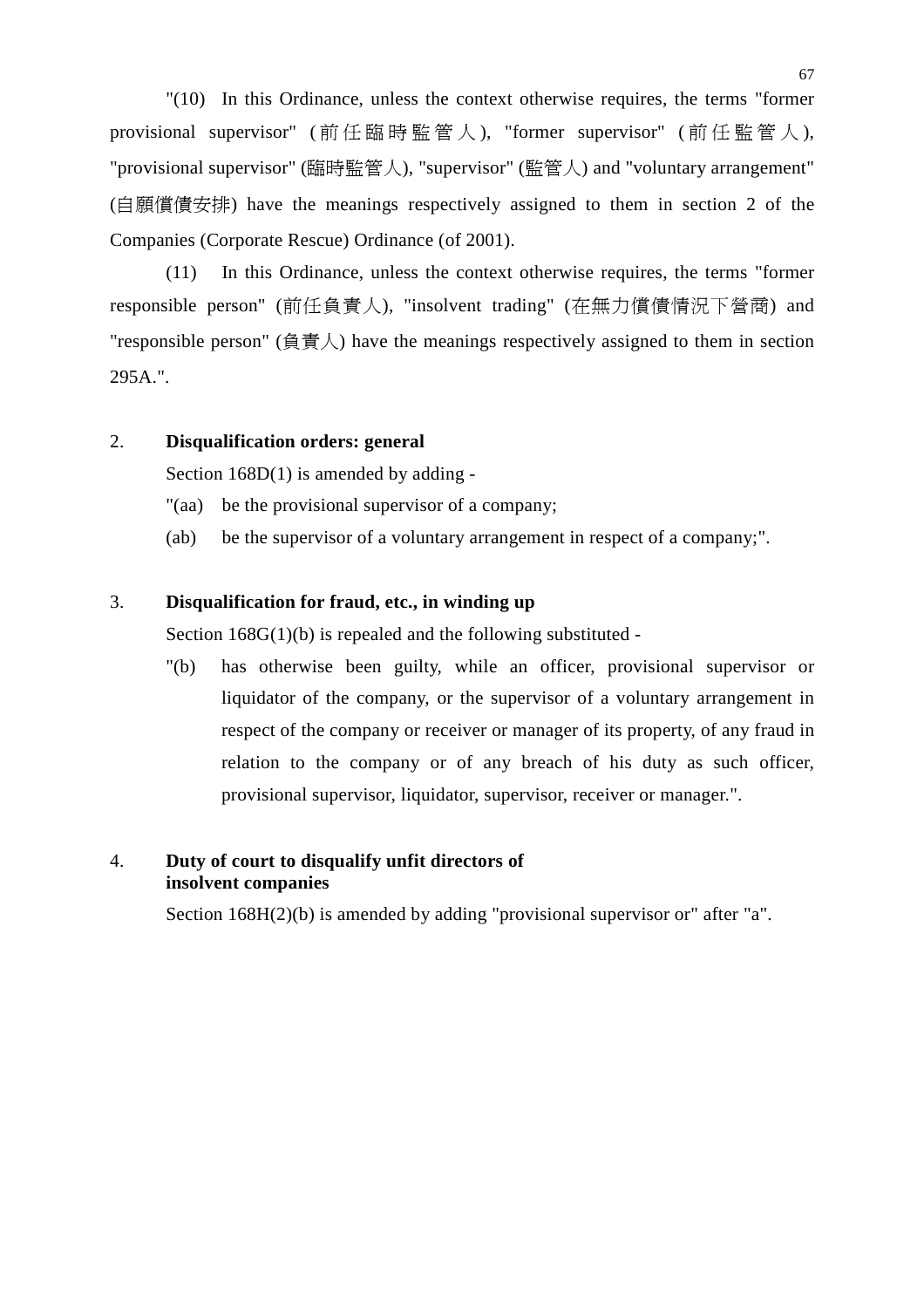### **5. Applications to court under section 168H: reporting provisions**

Section 168I is amended -

- (a) by repealing subsection  $(2)(b)$  and substituting -
	- "(b) in respect of which a provisional supervisor has been appointed or that goes into receivership, with the day on which the provisional supervisor or receiver, as the case may be, vacated his office.";
- (b) in subsection (3), by adding before paragraph (a) -
	- "(aa) the provisional supervisor of a company;
	- (ab) the supervisor of a voluntary arrangement in respect of a company;";
- (c) in subsection (4), by repealing "liquidator or receiver of a company, or the former liquidator or receiver of a company" and substituting "provisional supervisor, liquidator or receiver of a company, the supervisor of a voluntary arrangement in respect of a company, or the former provisional supervisor, liquidator or receiver of a company, or the former supervisor of a voluntary arrangement in respect of a company".

## **6. Fraudulent trading, etc.**

Section 168L(1) is amended by adding "or a declaration under section 295C(1) that a person is liable for insolvent trading," after "company,".

# **7. Personal liability for company's debts where person acts while disqualified**

Section 168O is amended -

(a) by adding -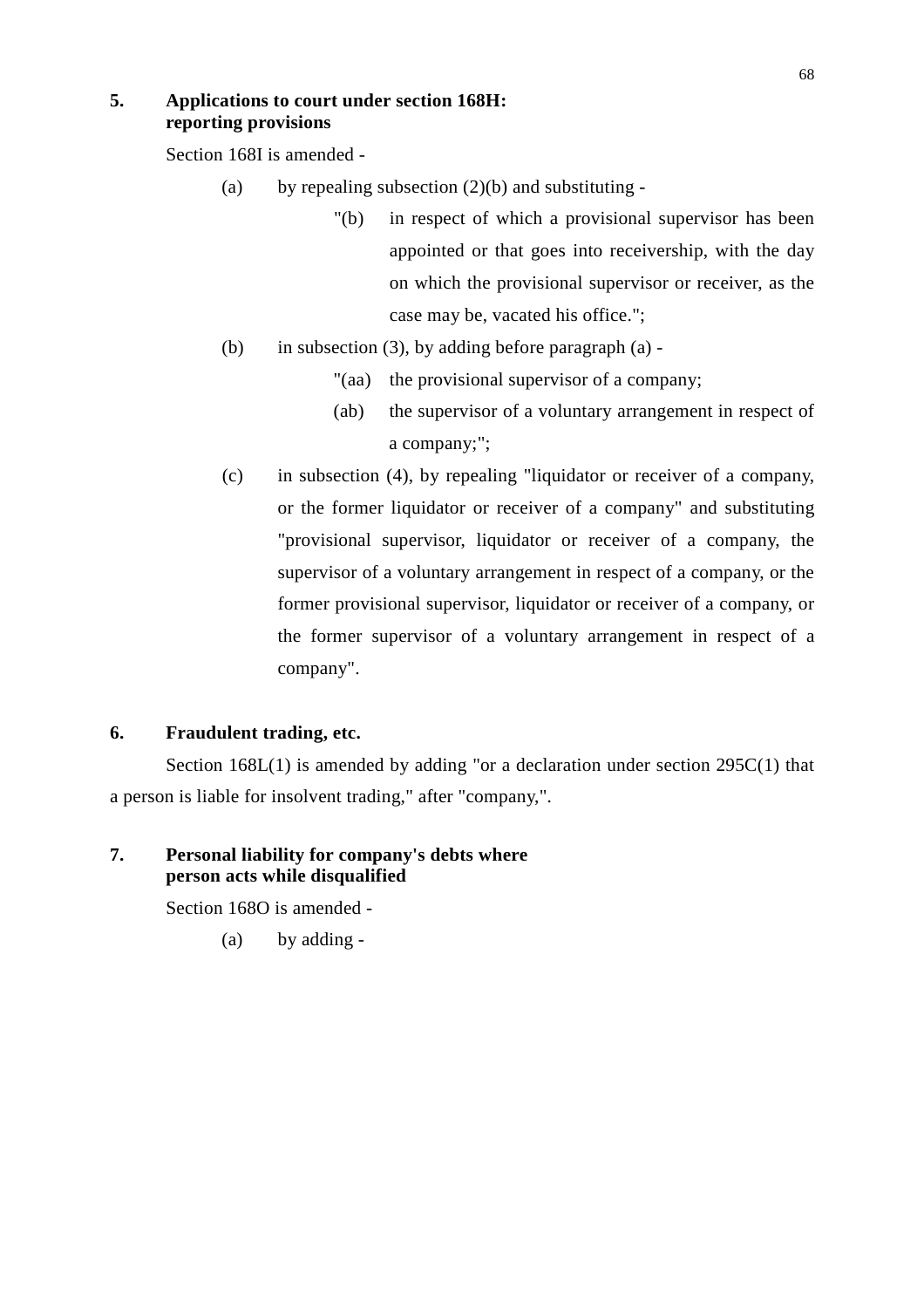"(1A) A person is personally responsible for all the debts of a company if -

- (a) at any time in contravention of a disqualification order or of section 156 he is involved in the management of the company;
- (b) a declaration under section 295C(1) is made that the person is liable for insolvent trading in respect of the company; and
- (c) that insolvent trading occurred (whether in whole or in part) during the time referred to in paragraph (a).";

(b) in subsection (2), by adding "or all the debts" after "relevant debts".

#### **8. Sections added**

-

The following are added after section 295 -

# **"Insolvent Trading**

### **295A. Interpretation**

- (1) In this section and sections 295B to 295G "company"  $(\triangle \overline{\overline{\mathbb{F}}}$ ) means
	- (a) a company within the meaning of section 2; or
	- (b) an unregistered company within the meaning of Part X (other than a partnership, whether limited or not, or an association) -
		- (i) wherever incorporated;
		- (ii) carrying on business in Hong Kong or which has carried on business in Hong Kong; or
		- (iii) which is capable of being wound up under this Ordinance;

"former responsible person" (前任負責人), in relation to a company, means a person who was formerly a responsible person of the company;

"insolvency" (無力償債), in relation to a company, means the company is unable to pay its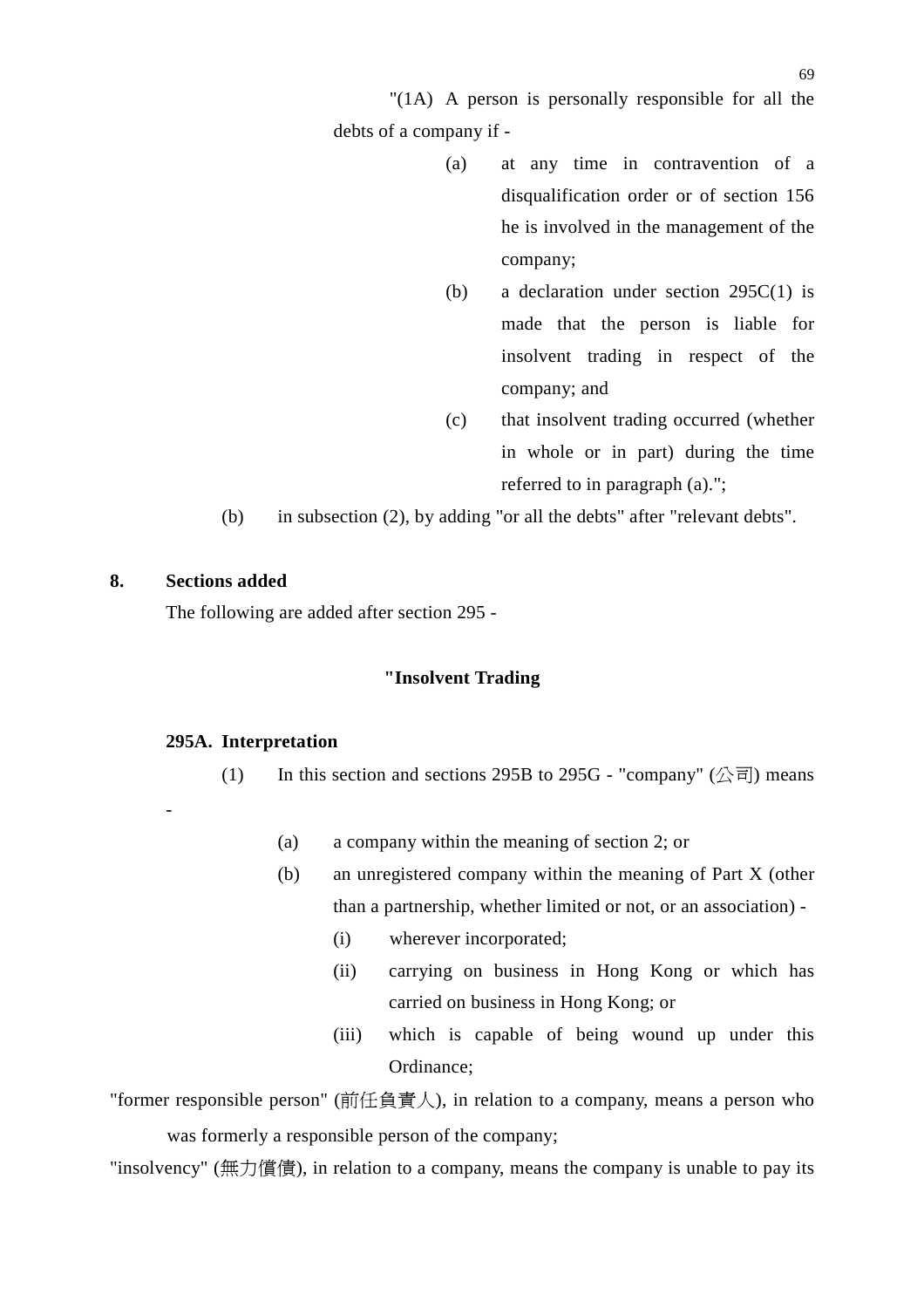debts as when they become due and owing;

"insolvent trading" (在無力償債情況㆘營商), in relation to a company, means the company incurs debts or liabilities after the company has become insolvent;

"responsible person" (負責人), in relation to a company -

- (a) means
	- (i) a director or shadow director of the company; or
	- (ii) a manager of the company who is involved to a substantial or material degree in directing the company's business or affairs and who knows, or ought reasonably to know, the company's solvency position;
- (b) does not include a person who is a provisional supervisor or former provisional supervisor of the company except, in the latter case, a former provisional supervisor who is a person referred to in paragraph (a);
- "shadow director" (影子董事), in relation to a company, means a person in accordance with whose directions or instructions 1 or more directors of the company are accustomed to act but a person shall not be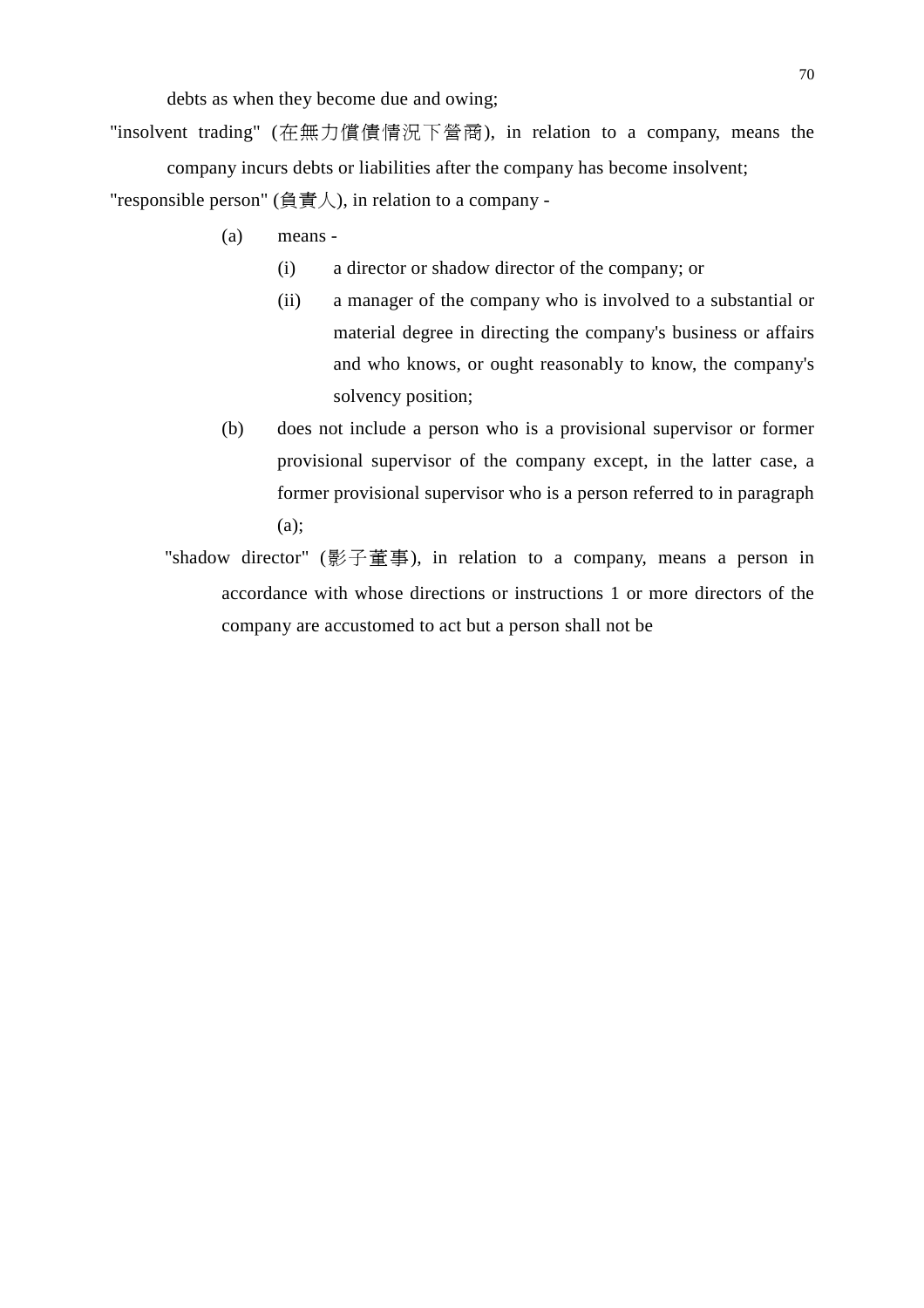considered to be a shadow director by reason only that 1 or more of the directors of the company act on advice given by him in a professional capacity.

(2) For the purposes of sections 295B to 295G, a company goes into liquidation -

- (a) if it passes a resolution for a creditors' voluntary winding up; or
- (b) an order for its winding up is made by the court.

# **295B. Liquidator may make application to court to seek declaration that responsible person, etc. is liable for insolvent trading**

Where -

- (a) a company goes into liquidation; and
- (b) the liquidator of the company is satisfied that the company engaged in insolvent trading,

the liquidator may make an application to the court to declare that a responsible person or former responsible person is liable for insolvent trading.

## **295C. Grounds on which court may declare responsible person, etc. liable for insolvent trading**

(1) The court shall declare a responsible person or former responsible person liable for insolvent trading if, but only if, it is satisfied that -

> (a) the company engaged in the insolvent trading on or after the date on which this section came into operation;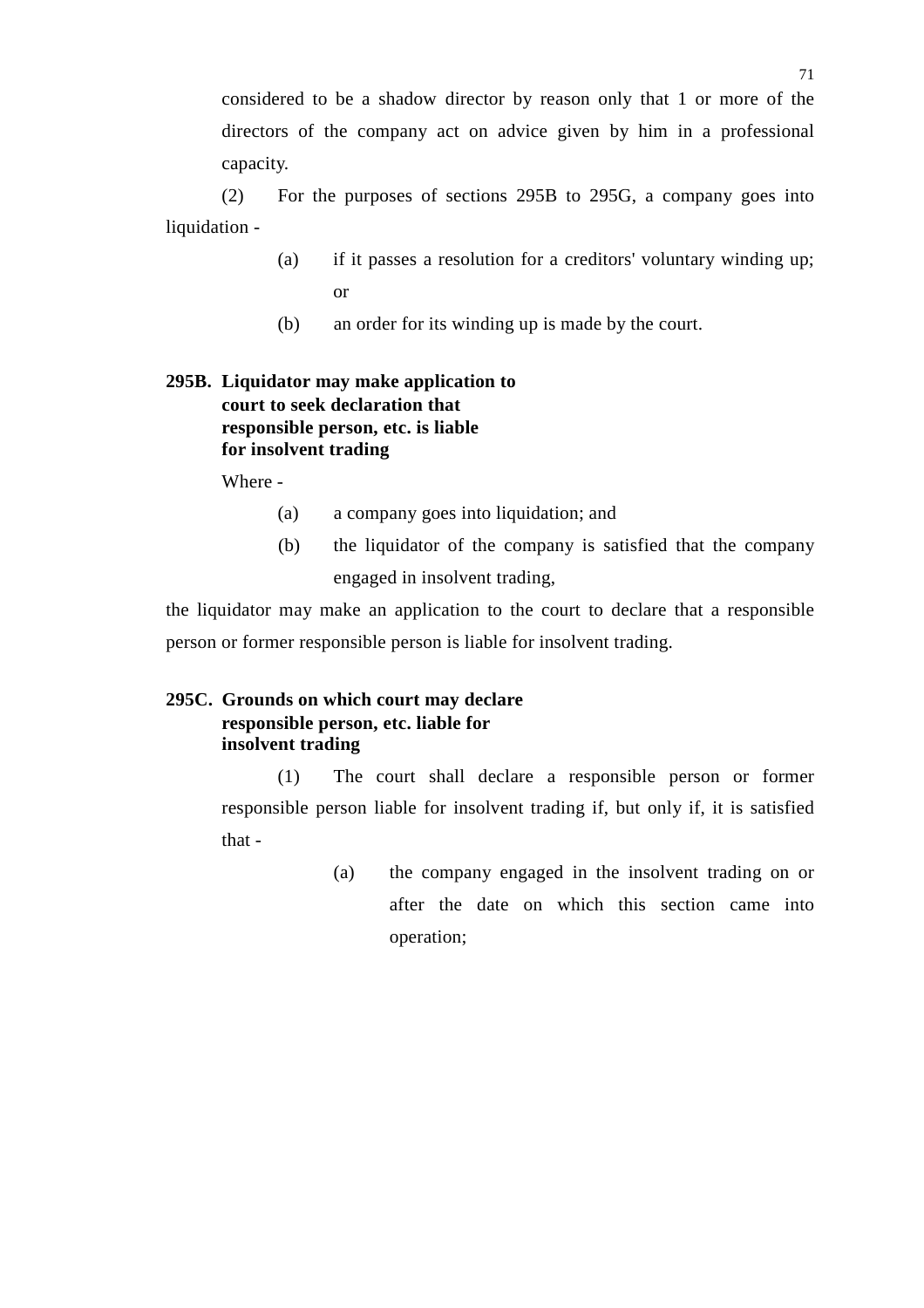- (b) the responsible person or former responsible person was a responsible person at the time that the insolvent trading occurred; and
- (c) either
	- (i) the responsible person
		- (A) knew or ought reasonably to have known the company was insolvent; or
		- (B) knew or ought reasonably to have known that there was no reasonable prospect that the company could avoid becoming insolvent; or
	- (ii) there were reasonable grounds for suspecting that -
		- (A) the company was insolvent; or
		- (B) there was no reasonable prospect that the company could avoid becoming insolvent,

and the responsible person failed to take any steps to prevent the insolvent trading.

(2) Where, but for this subsection, the court would make a declaration under subsection (1) in respect of a responsible person or former responsible person, it shall not make such a declaration -

- (a) if that person
	- (i) was, at the time the insolvent trading occurred, a responsible person by virtue of paragraph (a)(ii) of the definition of "responsible person" in section 295A(1); and
	- (ii) satisfies the court that, before the insolvent trading occurred, he issued a notice, in the form specified in the Seventeenth Schedule -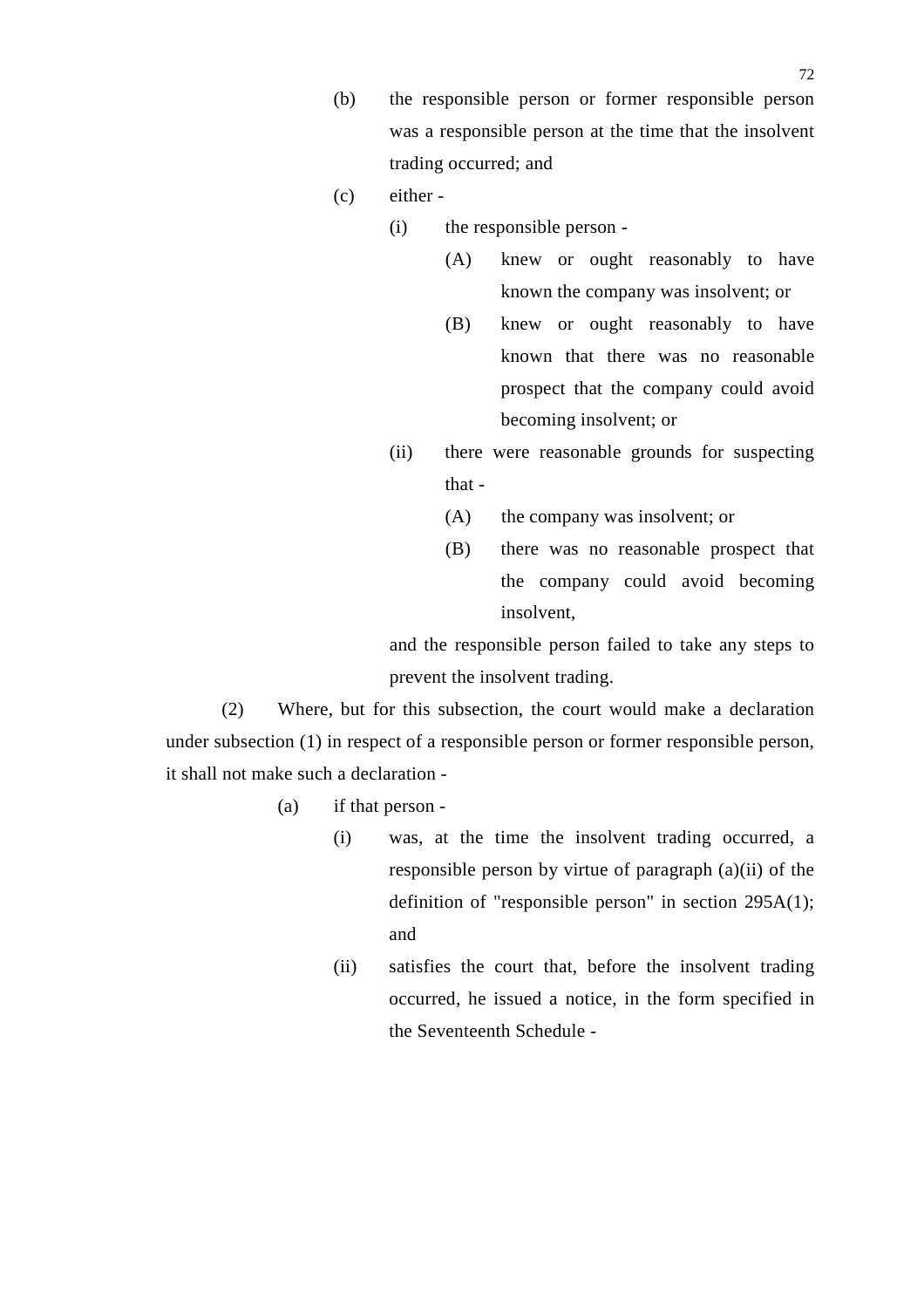- (A) to the board of directors of the company;
- (B) stating that the company is engaging in, or is about to engage in, insolvent trading; and
- (C) to which was attached a copy of section 295B; or
- (b) if that person satisfies the court that, after the requirement referred to in subsection (1)(c) was first satisfied in relation to him, he took every step with a view to minimizing the potential loss to the company's creditors as he ought to have taken.

(3) For the purposes of subsections (1) and (2), the facts which a responsible person (including a former responsible person at the time he was a responsible person) ought to know or ascertain, the conclusions which he ought to reach and the steps which he ought to take are those which would be known or ascertained, or reached or taken, by a reasonably diligent person having -

- (a) the general knowledge, skill and experience that may reasonably be expected of a person carrying out the same duties as are discharged by that responsible person in relation to the company; and
- (b) the general knowledge, skill and experience that that responsible person has.

(4) The reference in subsection (3) to duties discharged in relation to the company by a responsible person (including a former responsible person at the time he was a responsible person) includes any duties which he does not discharge but which have been entrusted to him.

(5) The Official Receiver may, by notice published in the Gazette, amend the Seventeenth Schedule.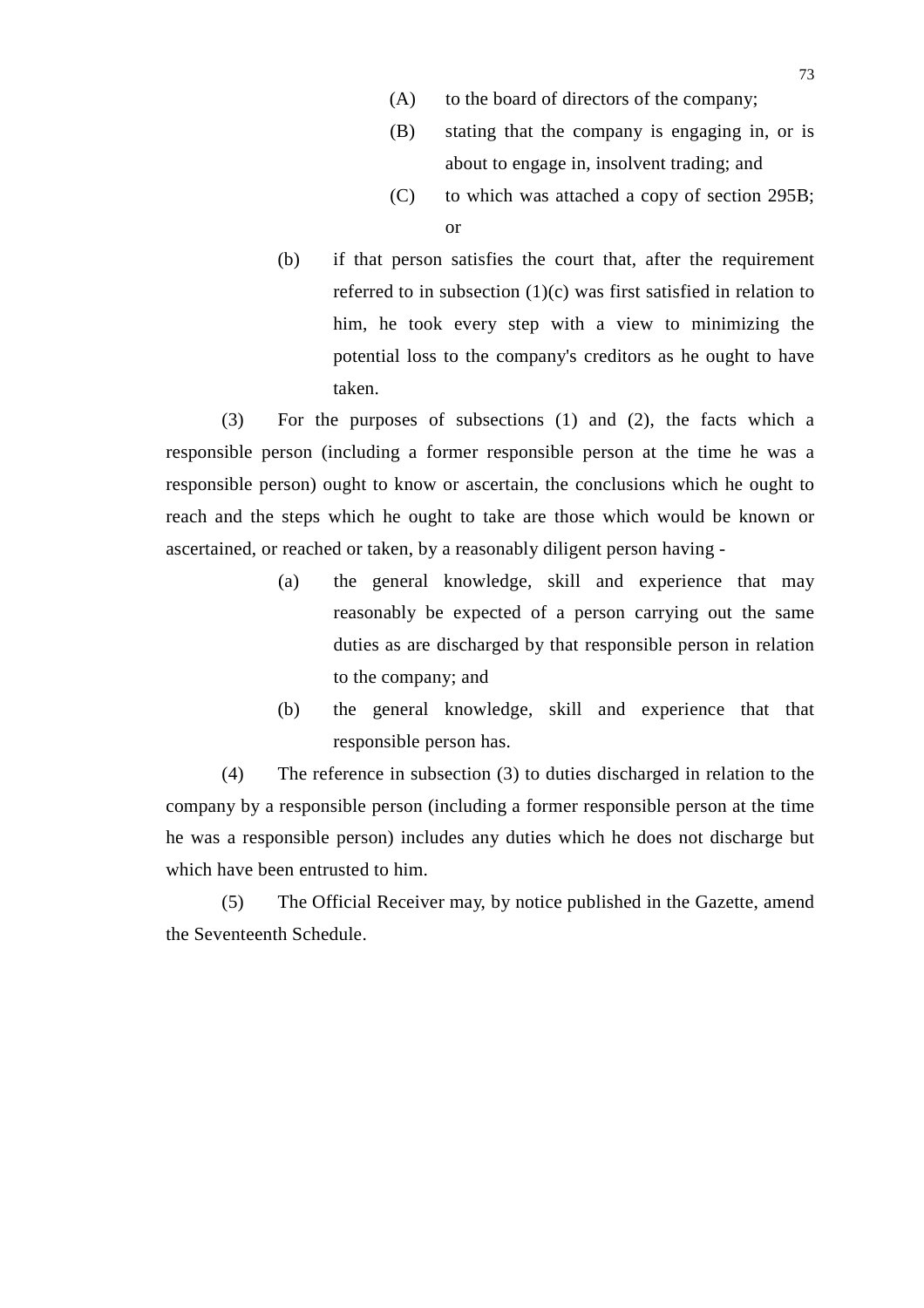#### **295D. Presumption of continued insolvency**

### **in certain circumstances**

(1) Subject to subsection (2), where in any proceedings under section 295C it is shown to the satisfaction of the court that the company, on any date within the 12 months period immediately preceding the date of commencement of the winding up of the company -

- (a) was insolvent; or
- (b) contravened section 121(1) or (3A)(and whether or not any person was convicted of an offence in respect of the contravention),

then it shall be presumed in those proceedings, unless the contrary is shown, that the company remained insolvent from the first-mentioned date to and including the second-mentioned date.

- (2) Subsection (1) shall not apply in the case of
	- (a) a contravention of section  $121(1)$  or  $(3A)$  where the court is satisfied that the contravention -
		- (i) is minor or of a technical nature; and
		- (ii) did not materially distort the books of account of the company; or
	- (b) a contravention of section 121(3A) where the court is satisfied that the responsible person or former responsible person concerned -
		- (i) took all reasonable steps to secure compliance by the company with that section; or
		- (ii) has not
			- (A) by his own wilful act been the cause (whether in whole or in part) of the contravention; and
			- (B) aided, abetted, counselled or procured the contravention.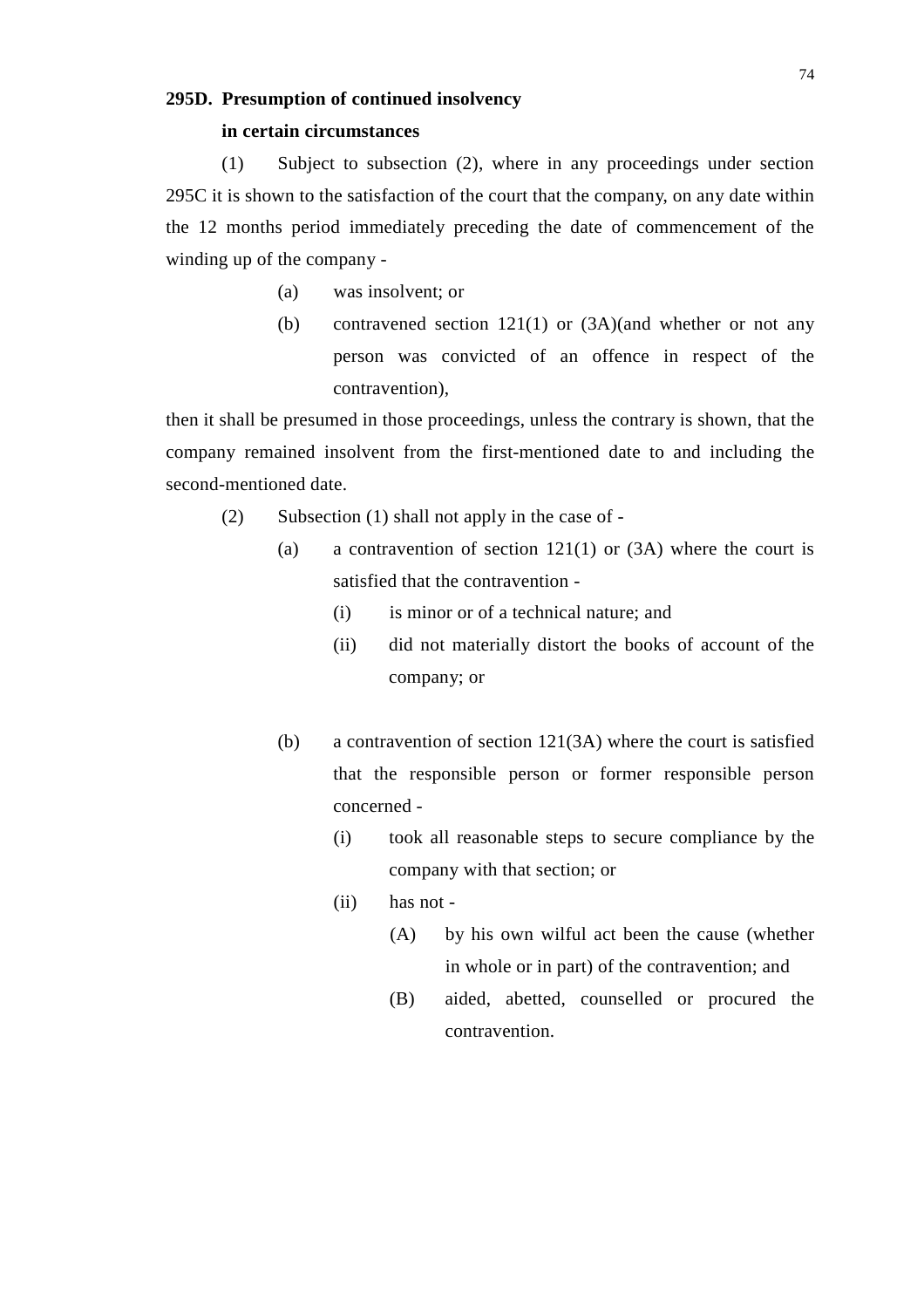#### **295E. Compensation, etc.**

(1) Where the court makes a declaration under section 295C(1) in respect of a responsible person or former responsible person, it may -

- (a) order the person to pay such compensation to the company as the court thinks proper in all the circumstances of the case;
- (b) if it is satisfied that a creditor's claim against the company arose at a time when the creditor knew the company was engaging in insolvent trading, order that the compensation shall not be used to satisfy that claim until all other claims by creditors against the company have been satisfied.

(2) Compensation to be paid under subsection  $(1)(a)$  to the company may include all or part of the costs of the liquidator of the company arising from seeking the declaration under section 295C(1) to which the order relates.

(3) Compensation to be paid under subsection  $(1)(a)$  to the company shall be used by the liquidator of the company in the following order of priority -

- (a) first, any costs of the kind referred to in subsection (2)(and whether or not the compensation includes all or part of any such costs);
- (b) secondly, the costs of the liquidation of the company in accordance with the Companies (Winding-up) Rules (Cap. 32 sub.leg.);
- (c) thirdly, claims of creditors of the company in accordance with their priority unless the court orders a different priority.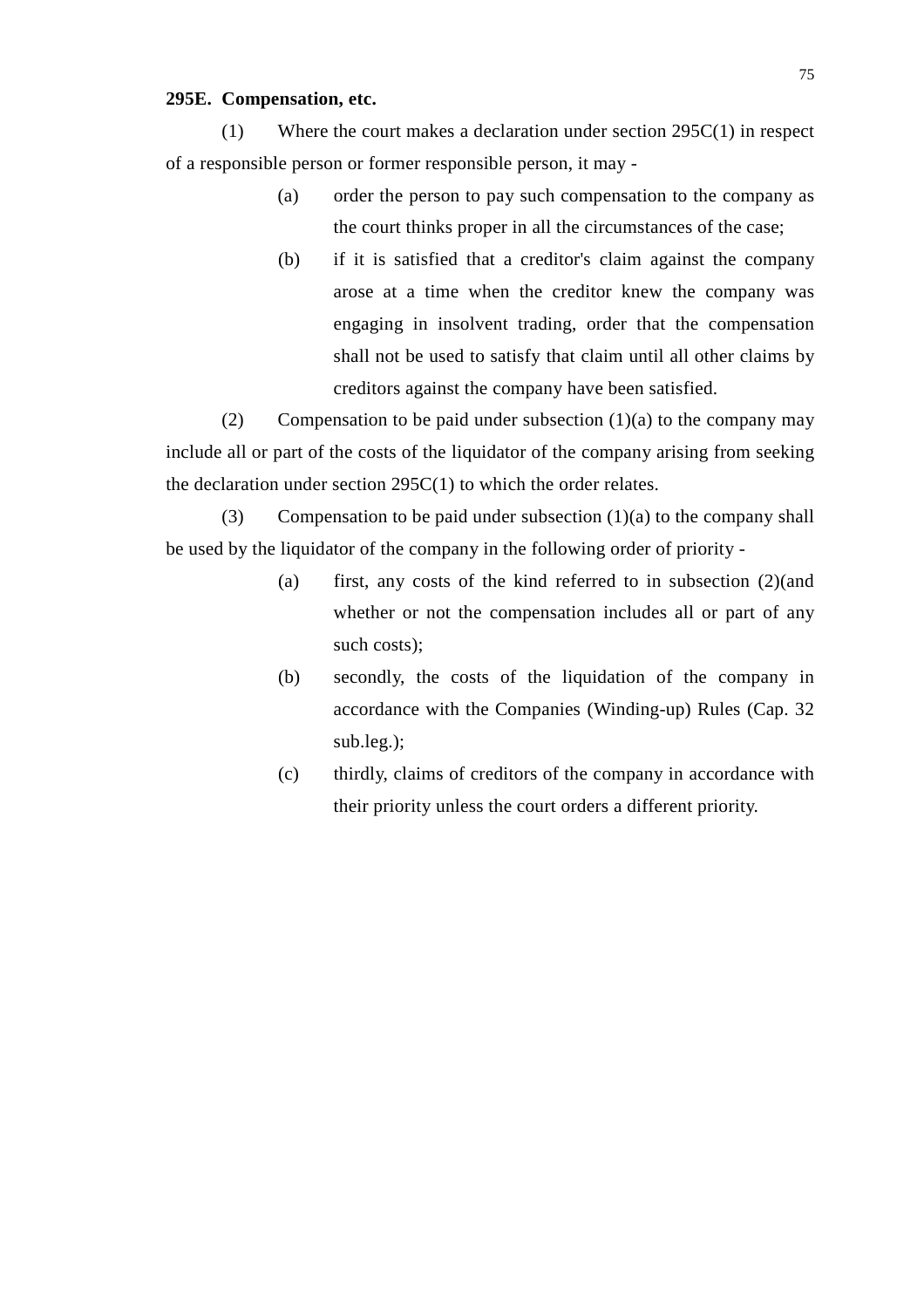#### **295F. Enforcement of order for compensation**

An order under section 295E(1)(a) shall be enforceable in all respects as if it were a judgment of the court.

## **295G. Assignment of action to insolvent trading prohibited**

The liquidator of the company shall not assign any cause of action for any insolvent trading engaged in by the company.".

## **9. Seventeenth Schedule added**

The following is added -

### "SEVENTEENTH SCHEDULE [S. 295C]

# NOTICE OF INSOLVENT TRADING BY RESPONSIBLE PERSON OR FORMER RESPONSIBLE PERSON OF COMPANY TO BOARD OF DIRECTORS NOTICE OF INSOLVENT TRADING UNDER SECTION 295C(2)(a)(ii) OF COMPANIES ORDINANCE (CAP. 32)

To: The board of directors of

(name of company)

From:

l

(name of \*responsible person/former responsible person of company)

I hereby advise that the company is \*engaging in/about to engage in insolvent trading. A copy of section 295B of the Companies Ordinance is attached.

Dated this day of 20 .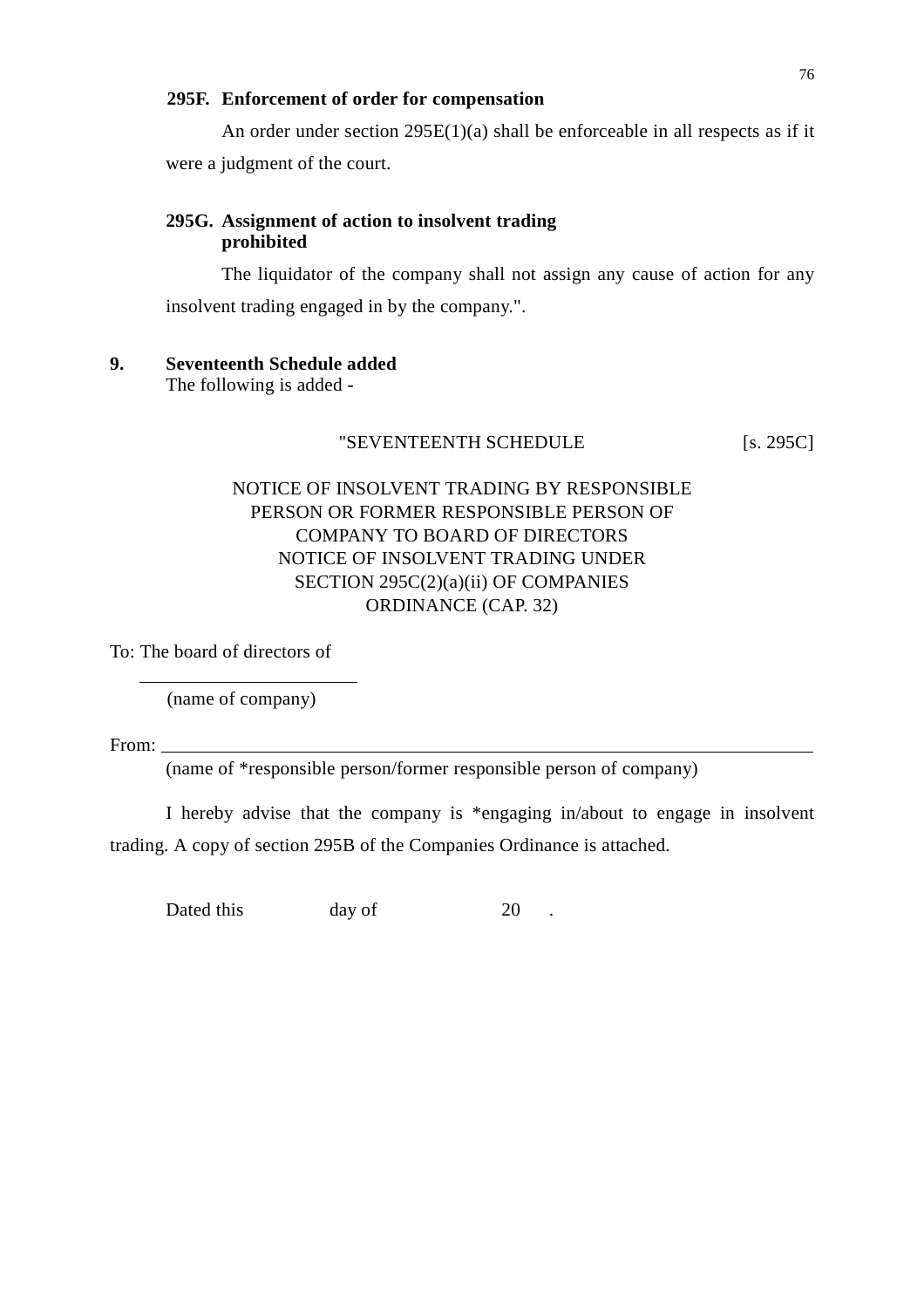(Signature of \*responsible person/ former responsible person)

\* Delete whichever is inapplicable.".

## **Companies (Disqualification Orders) Regulation**

 $\overline{a}$ 

#### **10. Schedule 2 amended**

Schedule 2 to the Companies (Disqualification Orders) Regulation (Cap. 32 sub. leg.) is amended, in item (7), by adding -

| "Provisional supervision of company"    |  |
|-----------------------------------------|--|
| Supervision of voluntary arrangement in |  |
| respect of company                      |  |

after –

"Receivership or management of the property of the company"  $\vert$ "  $\vert$ "

# **Companies (Reports on Conduct of Directors) Regulation**

# **11. Reports required under section 168I(3) of the Ordinance**

Section 2(1) of the Companies (Reports on Conduct of Directors) Regulation (Cap.

32 sub. leg.) is amended by adding before paragraph (a) -

- "(aa) the provisional supervisor of a company;
- (ab) the supervisor of a voluntary arrangement in respect of a company;".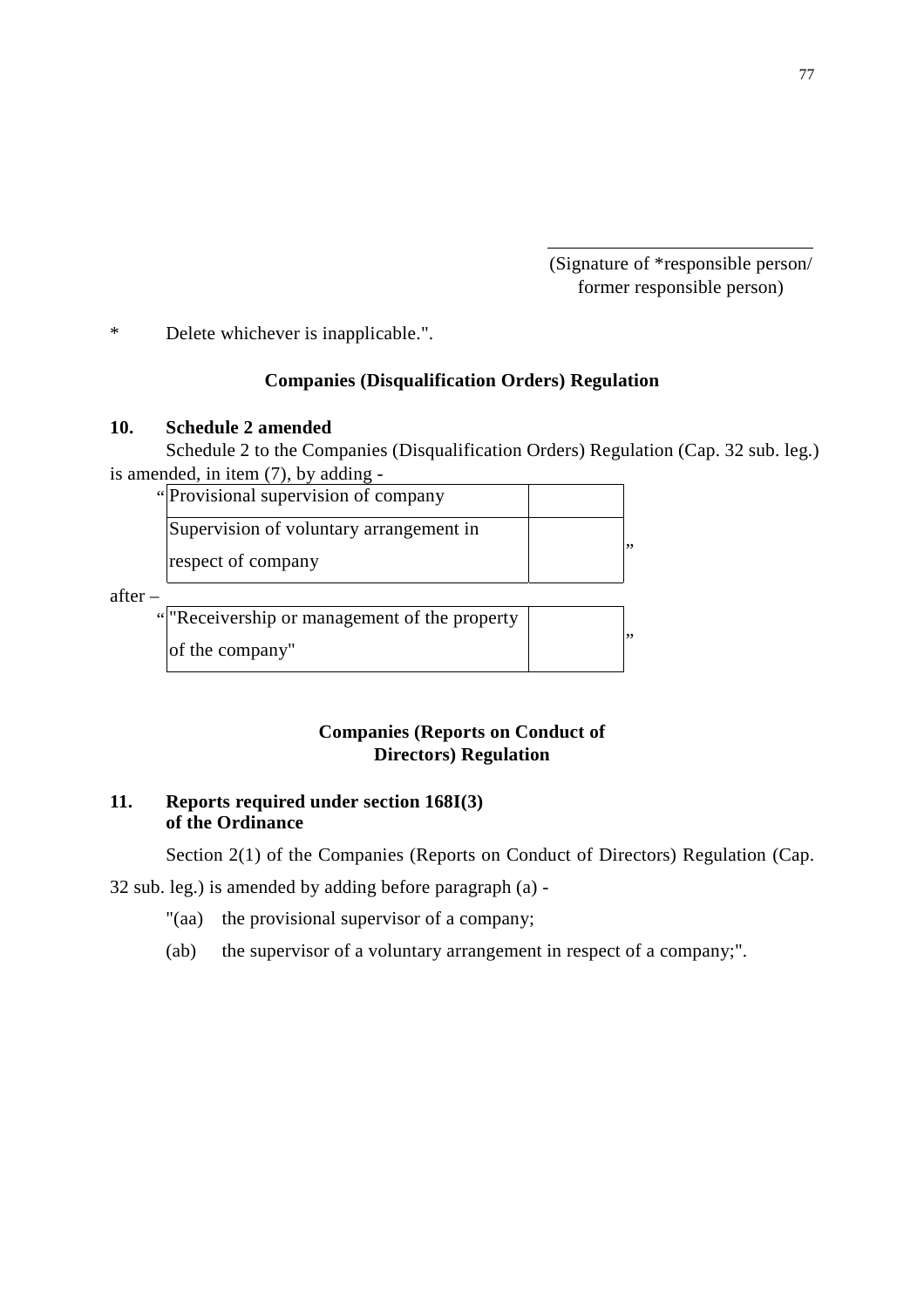# **12. Return by office-holder**

Section 3 is amended -

- (a) in subsection (1), by adding "the provisional supervisor of a company as mentioned in section  $2(1)(aa)$ ," after "appears to";
- (b) in subsection  $(4)$  -
	- (i) by adding before paragraph (a) -

"(aa) in the case of the provisional supervisor of a company, the date of his appointment taking effect;";

(ii) by repealing paragraph (b).

### **13. Schedule amended**

The Schedule is amended -

- $(a)$  in Form D1 -
	- (i) by adding "UNDER \*PROVISIONAL SUPERVISOR/SUPERVISOR OR" after "INSOLVENT COMPANY";
	- (ii) by adding "appointment of provisional supervisor/appointment of supervisor/" after "Date of\*";
	- (iii) by adding "provisional supervisor/supervisor/" after "Name of\*";
	- (iv) by adding "Provisional Supervisor's/Supervisor's/" before "Liquidator's/Receiver's address";
	- (v) by adding "provisional supervisor/supervisor/" after "I am the\*";
	- (vi) by adding "Provisional Supervisor's/Supervisor's/" before "Liquidator's/Receiver's signature" wherever it appears;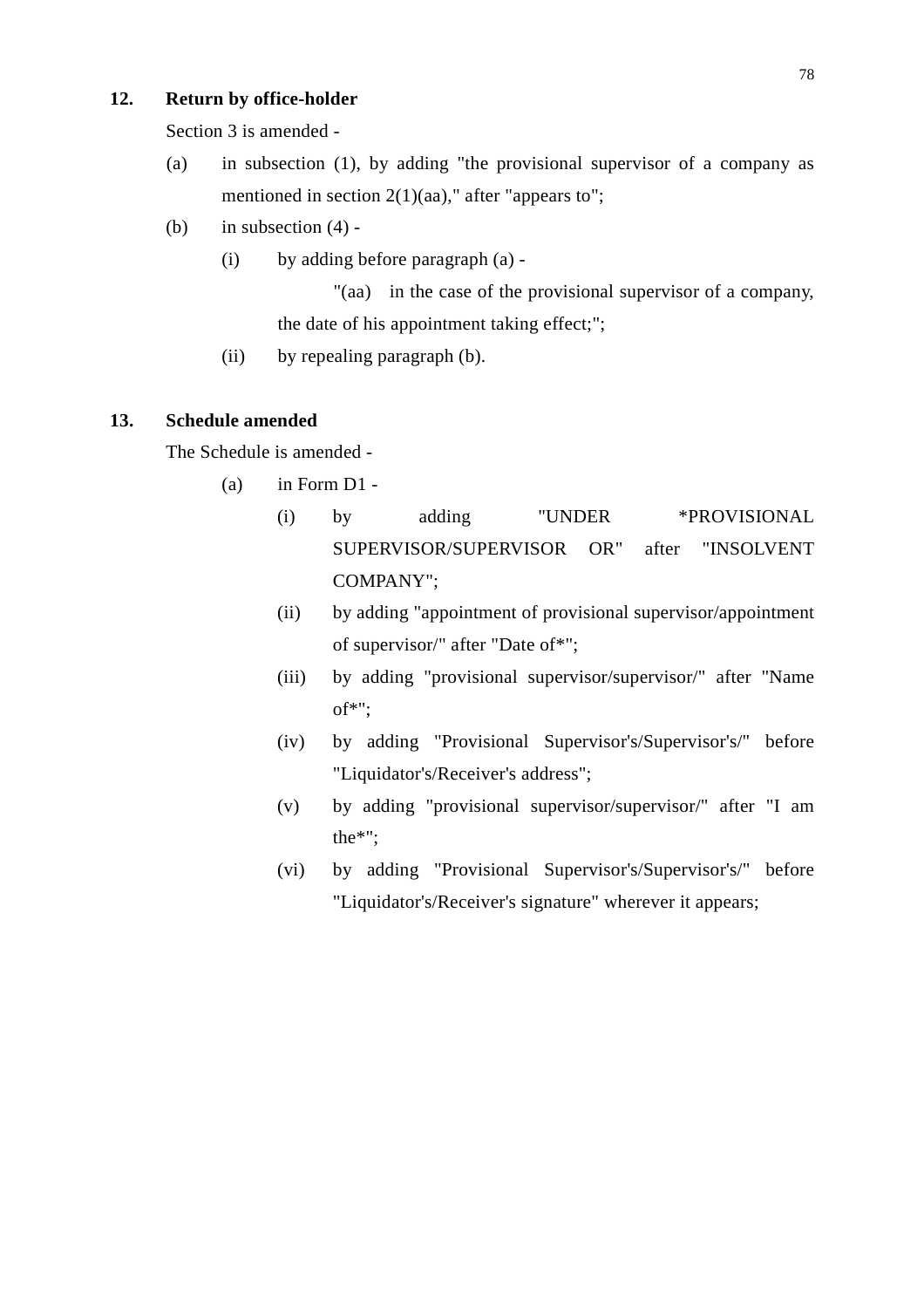- (vii) in Annex B, in paragraph 15(a), by repealing "liquidator or receiver" and substituting "provisional supervisor of that company, the supervisor of a voluntary arrangement in respect of that company, or the liquidator or receiver";
- (b) in Form D2
	- (i) by adding "UNDER PROVISIONAL SUPERVISOR OR" after "INSOLVENT COMPANY";
	- (ii) by adding "appointment of provisional supervisor/" after "Date of\*";
	- (iii) by adding "provisional supervisor/" after "Name of\*";
	- (iv) by adding "Provisional Supervisor's/" before "Liquidator's" where it twice appears.

# **Companies (Disqualification of Directors) Proceedings Rules**

## **14. Service and acknowledgment**

Rule 6(4)(a) of the Companies (Disqualification of Directors) Proceedings Rules (Cap. 32 sub. leg.) is amended -

- (a) in subparagraph (i)
	- (i) by adding ", provisional supervisor" after "officer";
	- (ii) by adding "the supervisor of a voluntary arrangement in respect of the company or" after "neither was he";
- (b) in subparagraph (ii), by repealing "liquidator" and substituting "provisional supervisor, liquidator, supervisor".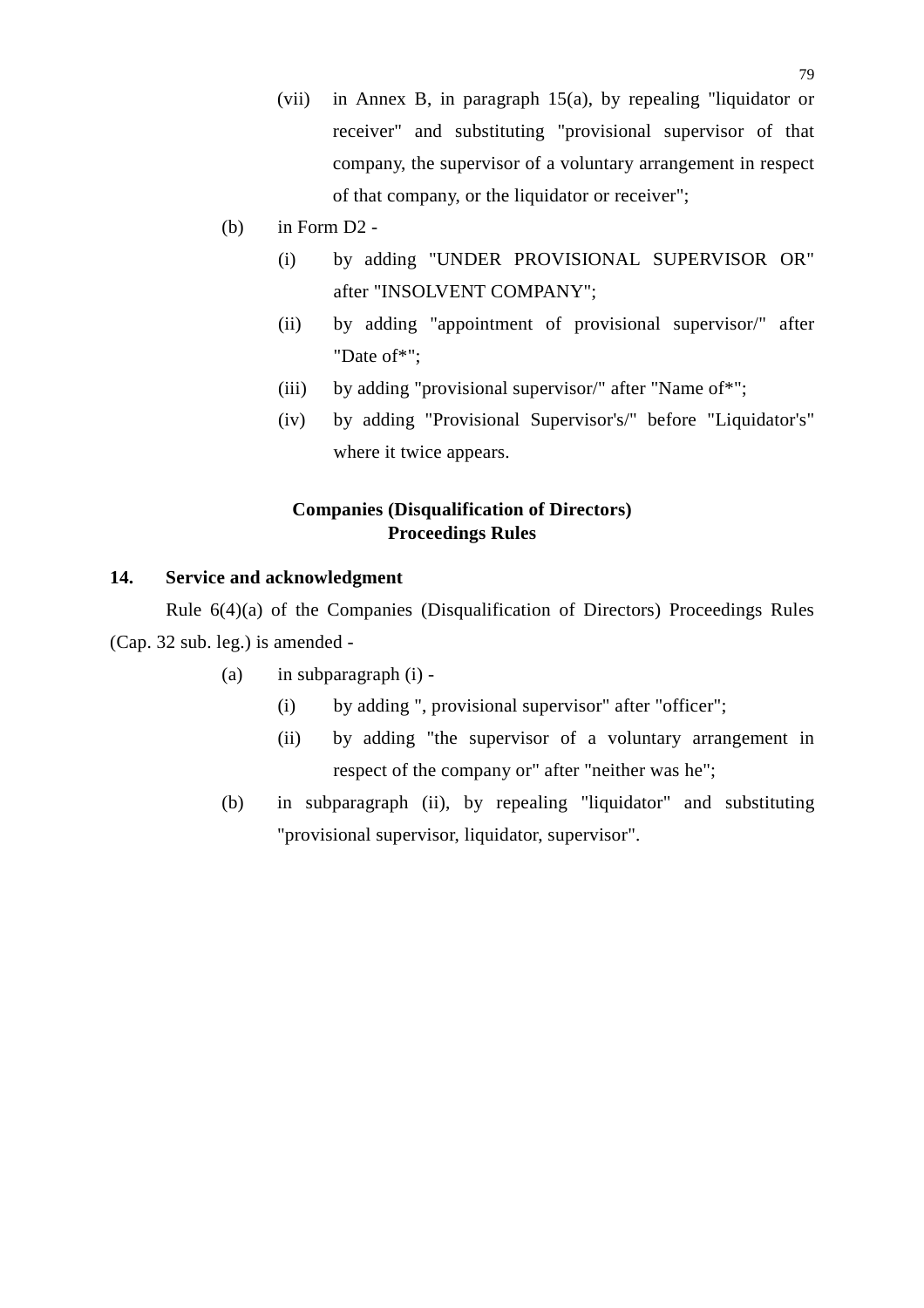#### **Administrative Appeals Board Ordinance**

#### **15. Schedule amended**

The Schedule to the Administrative Appeals Board Ordinance (Cap. 442) is amended by adding -

"32. Companies (Corporate Rescue) Ordinance ( of 2001) A decision of the Official Receiver under section 4 to refuse to appoint a professional accountant or solicitor to be a member of the panel.".

#### **Mandatory Provident Fund Schemes (General) Regulation**

## **16. Approved trustee to notify Authority of events of significant nature**

Section 62(3)(a) of the Mandatory Provident Fund Schemes (General) Regulation (Cap. 485 sub. leg.) is amended by adding "the appointment of a provisional supervisor, within the meaning of section 2 of the Companies (Corporate Rescue) Ordinance ( of 2001), of the approved trustee," before "the winding-up".

### **Explanatory Memorandum**

The purpose of this Bill is to give effect to most of the recommendations contained in the Report on Corporate Rescue and Insolvent Trading issued by the Law Reform Commission of Hong Kong.

2. The Bill enables a company in financial difficulty to be put into the hands of a provisional supervisor for the purpose of the provisional supervisor preparing a proposal to creditors of the company for a voluntary arrangement in respect of the company. If that proposal is accepted by the creditors, then the voluntary arrangement is put into effect under a supervisor of the arrangement.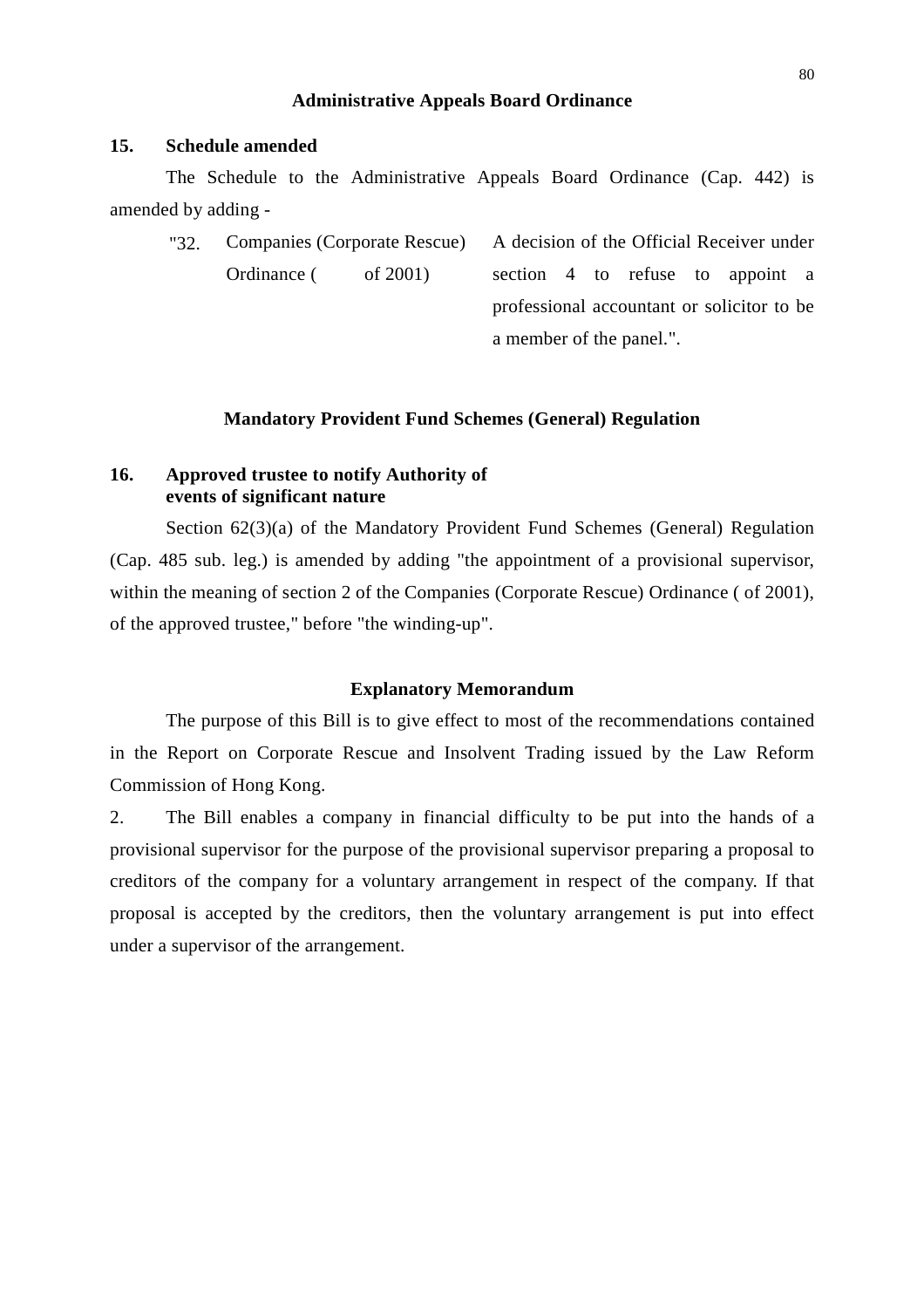If that proposal is rejected by the creditors, then the company is wound up as a creditors' voluntary winding up.

3. Part 1 (clauses 1, 2 and 3) is preliminary. Clause 2 defines the terms used in the Bill. The definitions of "provisional supervisor", "relevant creditor", "relevant date", "relevant meeting of creditors" and "voluntary arrangement" should, in particular, be noted. Clause 2(2) and (3) make it clear that more than one person may be appointed to be the provisional supervisor of a company or the supervisor of a voluntary arrangement in respect of a company. Clause 3 specifies the companies to which the Bill will apply. It should be noted that the Bill does not, inter alia, apply to banks, restricted licence banks or deposit-taking companies, as the provisions of the Banking Ordinance (Cap. 155) govern such institutions.

4. Part 2 (clauses 4 to 9) relates to the appointment of the provisional supervisor of a company. Clause 4 empowers the Official Receiver to appoint a panel of professional accountants and solicitors. Apart from the exceptions given at clauses  $5(a)(ii)$  and  $27(1)(b)$ , no person may be appointed to be the provisional supervisor of a company or the supervisor of a voluntary arrangement except a member of the panel. Clause 6 specifies the persons who may appoint the provisional supervisor of a company. (For example, the directors of the company or a liquidator of the company). However, clause 7 provides that those persons shall not appoint a provisional supervisor unless they are satisfied there is a reasonable likelihood that one or more of the purposes specified in clause  $7(1)(a)$ , (b) or (c) could be achieved. (Such a purpose is defined in clause 2 as a "relevant purpose"). Clauses 8 and 9, as read with Schedules 2 and 3, require certain documents relating to the appointment of a provisional supervisor of a company to be filed with the Official Receiver, the Registrar of Companies and the High Court Registry, a notice of the appointment to be published in the prescribed manner (see Schedule 1) inviting creditors of the company to give notice to the provisional supervisor of their claims against the company.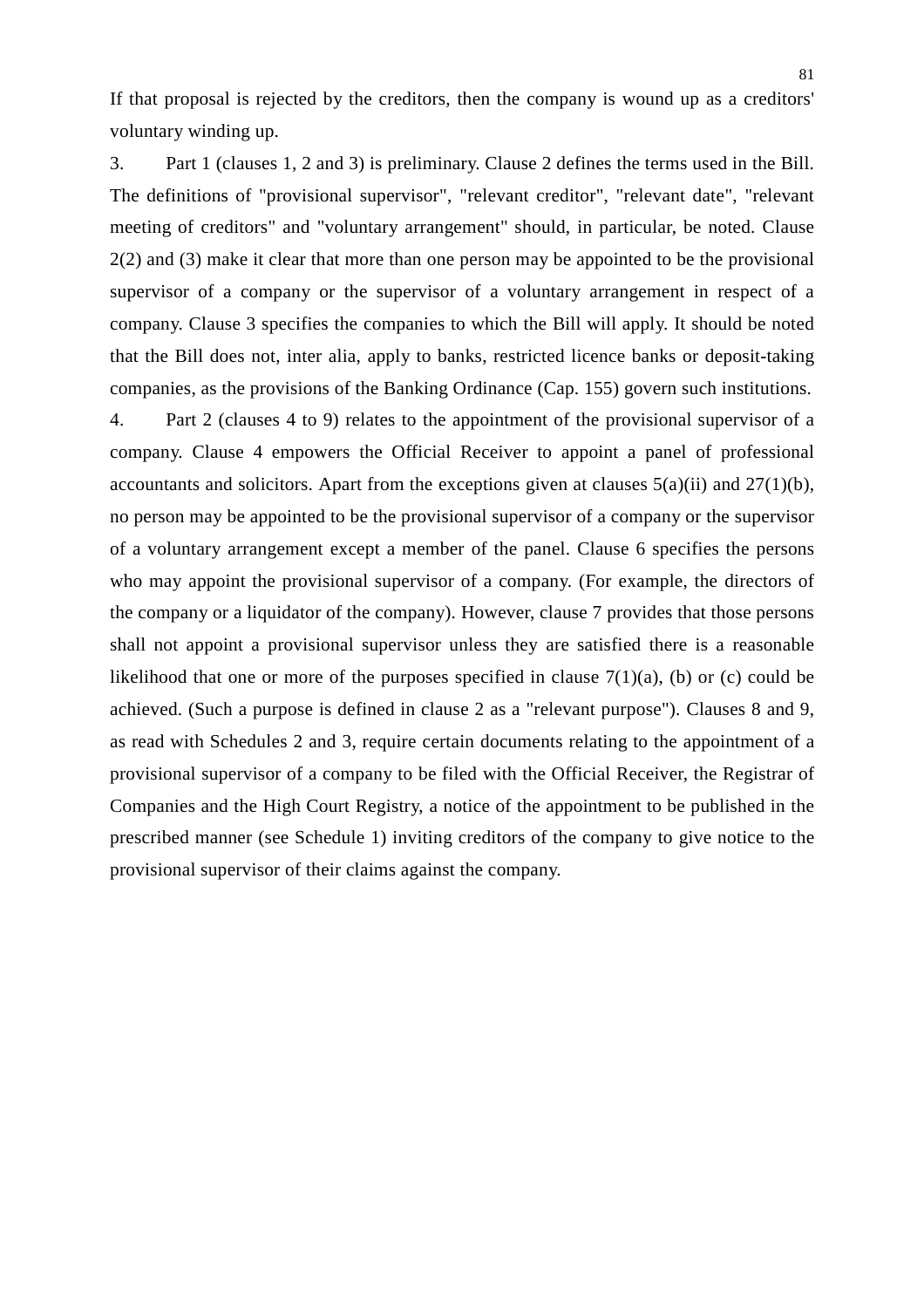5. Part 3 (clause 10) and Schedule 4 specify, inter alia, the duties and powers of the provisional supervisor (including the power of delegation) and the indemnity and remuneration to which the provisional supervisor is entitled. The provisional supervisor is also entitled to apply to the Court of First Instance ("the court") for directions in relation to any matters arising in connection with the discharge of his duties or the exercise of his powers (clause 10(7)).

6. Part 4 (clauses 11 to 19) relates to the moratorium which arises subsequent to the appointment of the provisional supervisor. (See the definition of "moratorium" in clause 2). Clause 11 is of particular importance as it provides for a stay of proceedings against a company (for example, applications for winding up the company or for enforcing security over the company's property) whilst the company is under the control of the provisional supervisor. (This stay of proceedings is, in fact, the moratorium). The provisional supervisor is thus granted a "breathing space" whilst he attempts to prepare the proposal. The moratorium expires after 30 days unless it is extended by the court or a resolution of creditors of the company (see clause  $12(1)$ ). Clauses  $12(2)$  and  $19(2)$  specify the other circumstances in which the moratorium shall cease. Clause 12(4) specifies the creditors who are exempt from the moratorium. (These are creditors in respect of whom the provisional supervisor has entered into a separate arrangement, or whom the court has exempted on the ground of significant financial hardship under clause 13(4)). Clause 13(2) empowers the court to extend the moratorium on specified grounds.

7. Clause 14 states that the effect of the moratorium on the directors of the company are that they are prohibited from discharging a duty or exercising a power in their capacity as directors. (However, the provisional supervisor may delegate such a duty or power to a director, as the provisional supervisor will have all the duties and powers of a director). Clauses 15 and 16 specify the effect of the moratorium on contracts, in particular, contracts of employment.

8. Clause 17 empowers the provisional supervisor to require a specified person (see the definition of "specified person" in clause 17(6)) to submit a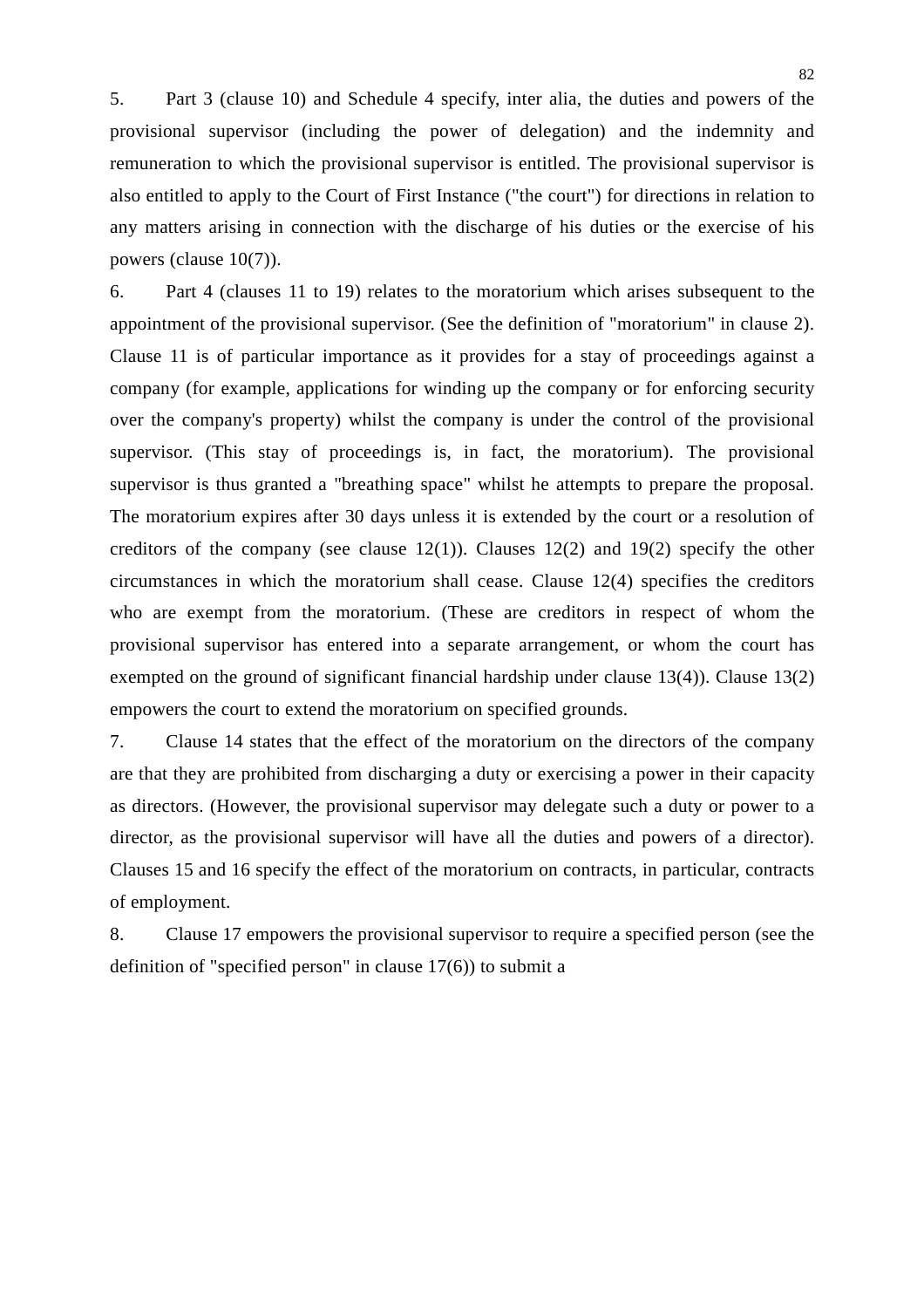statement of the affairs of the company, and to provide the provisional supervisor with such information about the business and financial circumstances of the company as the provisional supervisor may reasonably request.

9. Clause 18 encourages the injection of fresh funds into the company as operating capital by giving those funds priority, in the event of the winding up of the company, over the debts of other creditors of the company. Clause 19 empowers a major secured creditor of the company (see the definition of "major secured creditor" in clause 19(5)) to decide that he does not agree with the provisional supervisor proceeding to prepare the proposal. If he so decides, then the moratorium ceases and the provisional supervisor vacates his office.

10. Part 5 (clause 20) relates to the removal and resignation of the provisional supervisor, and to the appointment of a replacement provisional supervisor. It should be noted that the provisional supervisor can only be removed from office by the court for cause shown on the application of a creditor of the company who has the support in writing of not less than 50% in value of the total number of creditors.

11. Part 6 (clauses 21 to 25) and Schedules 6 and 7 relate to relevant meetings of creditors of the company called by the provisional supervisor and the resolutions passed or rejected at such meetings. (See the definition of "relevant meeting of creditors" in clause 2). Basically, there are 3 types of meeting - a meeting where the provisional supervisor submits the completed proposal for acceptance, modification or rejection by the creditors, a meeting to seek an extension of the moratorium so that the provisional supervisor may complete the proposal, and a meeting to resolve to wind up the company where the provisional supervisor has decided that none of the relevant purposes is capable of being achieved. It should be noted that if the creditors reject the proposal or refuse to extend the moratorium, then they may also resolve to wind up the company. It should also be noted that a resolution passed by a relevant meeting of creditors may be overturned by the court upon application made by a member of the company (clause 23(3), (4) and (5)).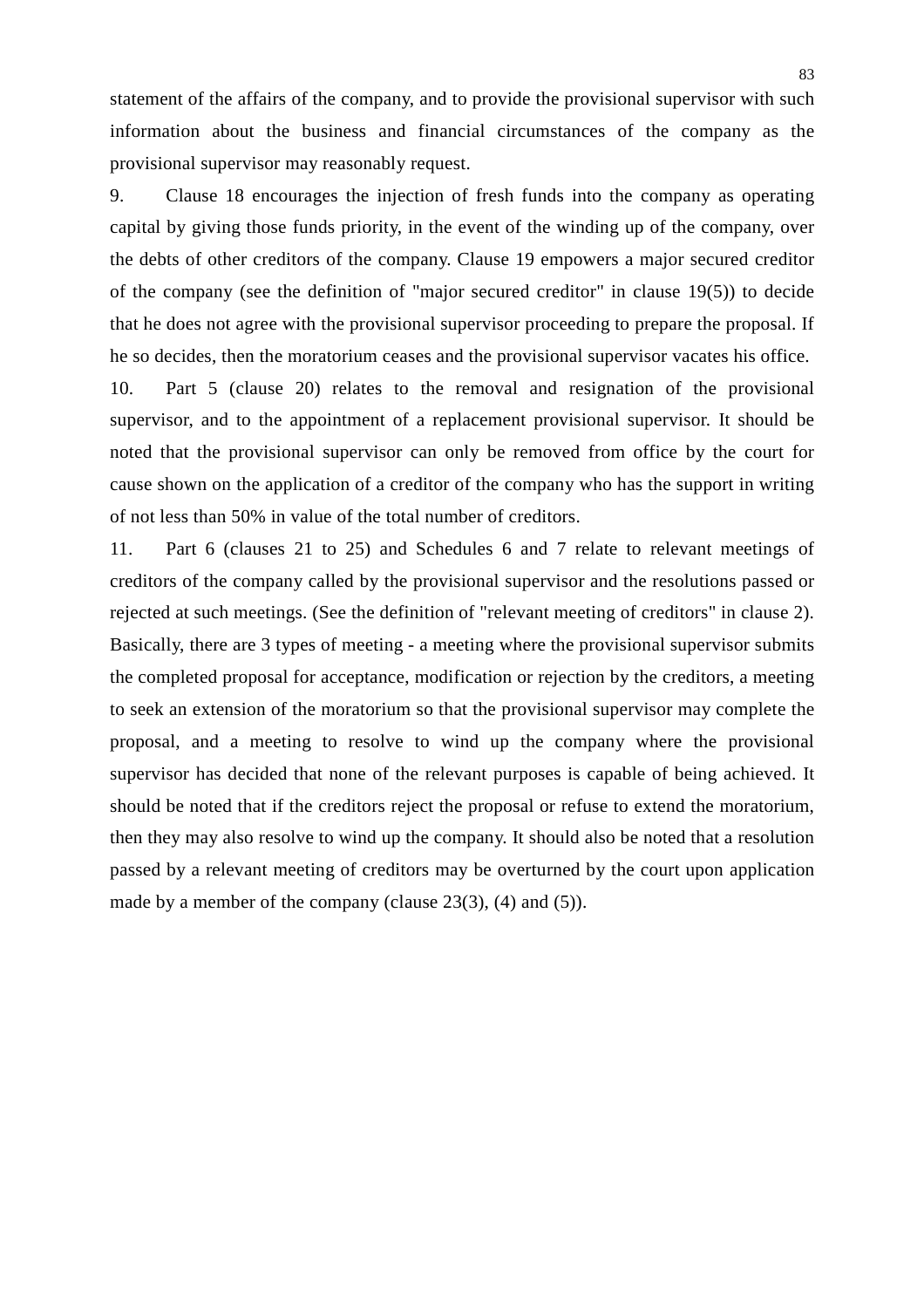12. Clause 25 specifies the consequences that ensue where the proposal has been approved at a relevant meeting of creditors. The provisional supervisor vacates office and a supervisor of the voluntary arrangement takes his place. (They may be the same person). It should be noted that all relevant creditors who received notice of the meeting are bound by the voluntary arrangement even if they declined to attend the meeting (clause  $25(1)(b)(i)$ ).

13. Part 7 (clauses 26 to 29) relates to the voluntary arrangement arising as a result of the creditors' approval of the proposal. Clause 26 sets out the effect of the voluntary arrangement, in particular that no creditor of the company bound by the arrangement may commence or continue any winding up proceedings against the company or enforce any security over the company's property. Clause 27 relates to the supervisor of the voluntary arrangement and provides, in particular, that he must ascertain on behalf of creditors of the company that the arrangement is being adhered to and implemented in accordance with its terms. Clause 28 empowers the court in certain circumstances to appoint the supervisor of the voluntary arrangement in substitution for an existing supervisor, or to fill a vacancy. Clause 29 requires the supervisor of the voluntary arrangement to file a notice with, inter alia, the Official Receiver where he is a replacement supervisor or where the voluntary arrangement has ceased to have effect.

14. Part 8 (clauses 30 to 34) contains miscellaneous provisions. Clause 30 empowers the Official Receiver to specify forms, and clause 31 empowers the Secretary for Financial Services to make regulations, for the purposes of the Bill. Clause 32 empowers the Chief Justice to make rules for the purposes of the Bill, including specifying fees. Clause 33 empowers the Secretary for Financial Services to amend any of Schedules 1 to 7.

15. Clause 34 and Schedule 8 make consequential amendments, in particular to the Companies Ordinance (Cap. 32). In particular, section 8 of Schedule 8 adds new sections 295A to 295G to the Companies Ordinance (Cap. 32) to empower the liquidator of a company to make an application to the court to declare that a responsible person or former responsible person is liable for insolvent trading.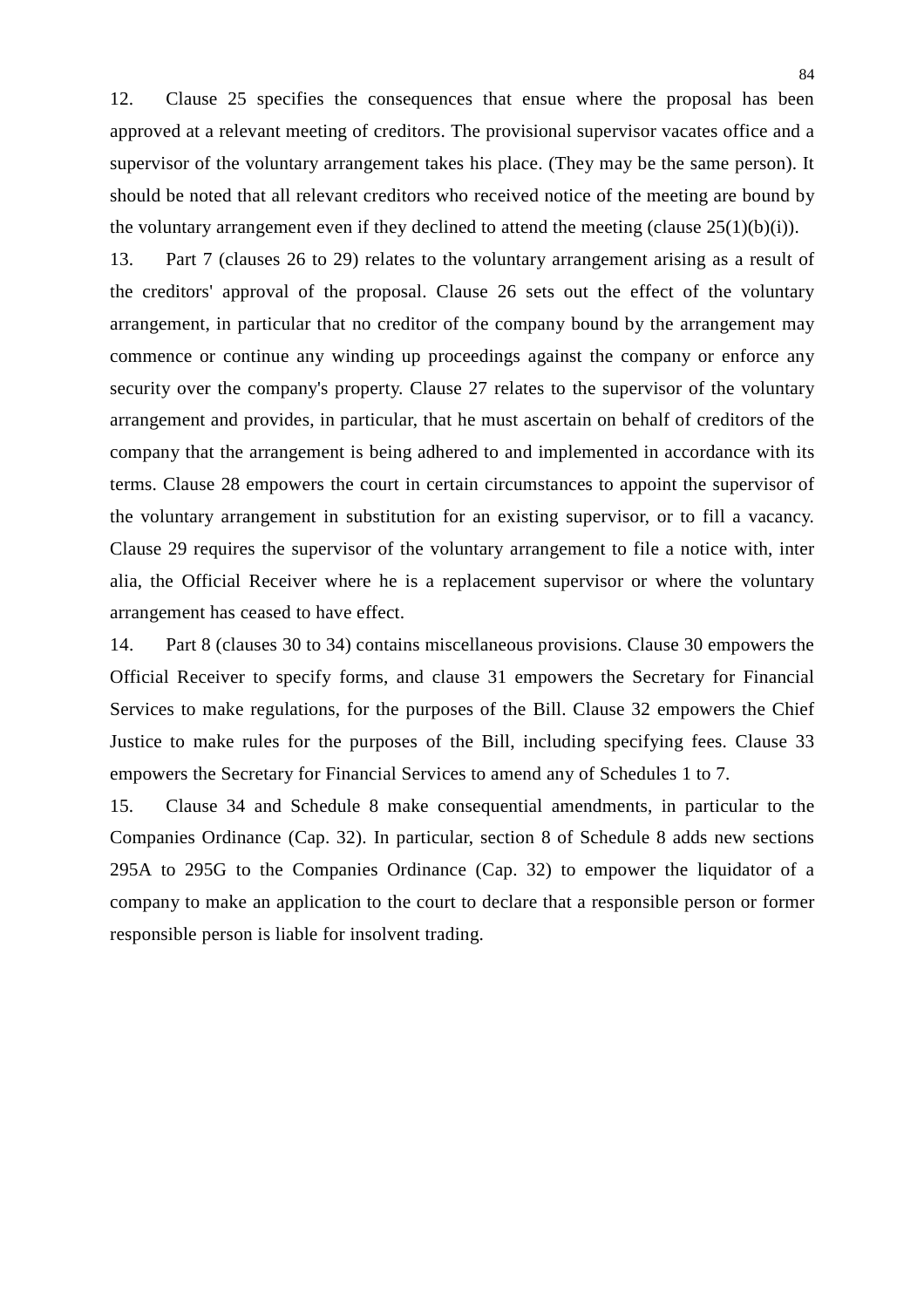(See the definitions of "former responsible person", "insolvent trading" and "responsible person" in new section 295A(1)). The new provisions are based to some extent on sections 214 and 215 of the Insolvency Act 1986 of the U.K. (c. 45).

16. New section 295C(1) specifies the matters in respect of which the court must be satisfied before it may declare a responsible person or former responsible person liable for insolvent trading. New section 295C(2) provides defences to a declaration of insolvent trading under new section 295C(1). New section 295D provides for a presumption of continued insolvency from a date in the period of 12 months preceding the winding up of the company if it is shown to the satisfaction of the court that the company was insolvent on that date. New section 295E provides that where the court makes a declaration of insolvent trading in respect of a responsible person or former responsible person, it may order that person to pay to the company such compensation as the court thinks proper in all the circumstance of the case. New section 295F specifies how the compensation is to be applied. It should be noted that new section 295G prohibits the liquidator from assigning an action for insolvent trading. Sections 6 and 7 of Schedule 8 consequentially amend sections 168L(1) and 168O of the Companies Ordinance (Cap. 32) to account for the new action of insolvent trading.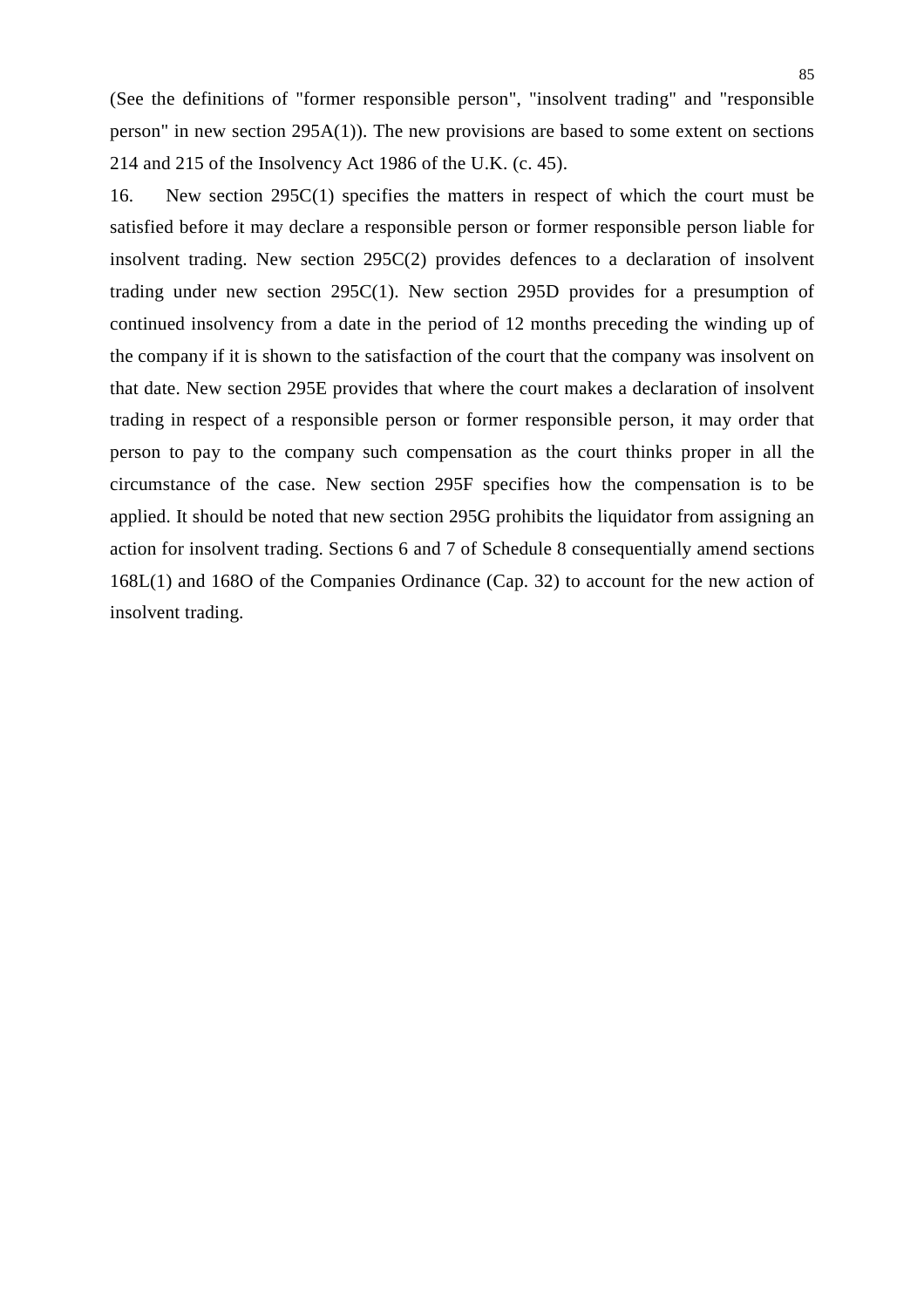# **SUMMARY OF REPORT ON CORPORATE RESCUE AND INSOLVENT TRADING ISSUED BY THE LAW REFORM COMMISSION OF HONG KONG**

### **Provisional Supervision: (Chapters 1 and 3 of the Report)**

1. At present, Hong Kong companies that get into financial difficulties may try to come to an arrangement with their creditors by means of a non-statutory arrangement or by means of the arrangement and reconstruction provisions under section 166 of the Companies Ordinance. The major deficiency of these arrangements is the lack of a moratorium (stay of proceedings) that can bind creditors while an arrangement plan is being formulated.

2. Provisional supervision leading to a voluntary arrangement would be a vehicle which would facilitate a company in avoiding winding up, to survive in whole or in part as a going concern, or satisfy its debts in whole or in part through a more advantageous realisation of the company's assets or a better return for creditors and members than would result from a winding up. These general purposes could be achieved in a variety of ways through voluntary arrangements; such as/by:

- (a) an extension of time for payment of debts,
- (b) a composition in satisfaction of its debts,
- (c) the compromise of any claims against the company,
- (d) the variation or the reordering of the rating for payment of its debts or any class of its debts,
- (e) the conversion of its debts in whole or in part into shares or other securities to be issued by the company, or
- (f) any other scheme or arrangement in relation to the affairs of the company.

3. Provisional supervision would:

- (a) provide a solid basis on which to calculate the costs and time involved in putting a proposal to creditors.
- (b) provide a flexible framework to allow a provisional supervisor to work under court protection from the outset.
- (c) limit the costs of court appearances as the provisional supervisor would only have to go to court after 30 days and after that only when an extension of provisional supervision was sought or the company was deemed to be wound up as a creditors' voluntary winding up.
- (d) set out the role of the provisional supervisor, give the provisional supervisor the power of management, prevent creditors from threatening proceedings as a form of leverage, permit super priority borrowing, allows creditors to vote on the proposal and provide a transition into a company voluntary arrangement or winding-up.
- (e) provide certainty. Creditors could be sure that after not more than six months they would have their say on a proposal.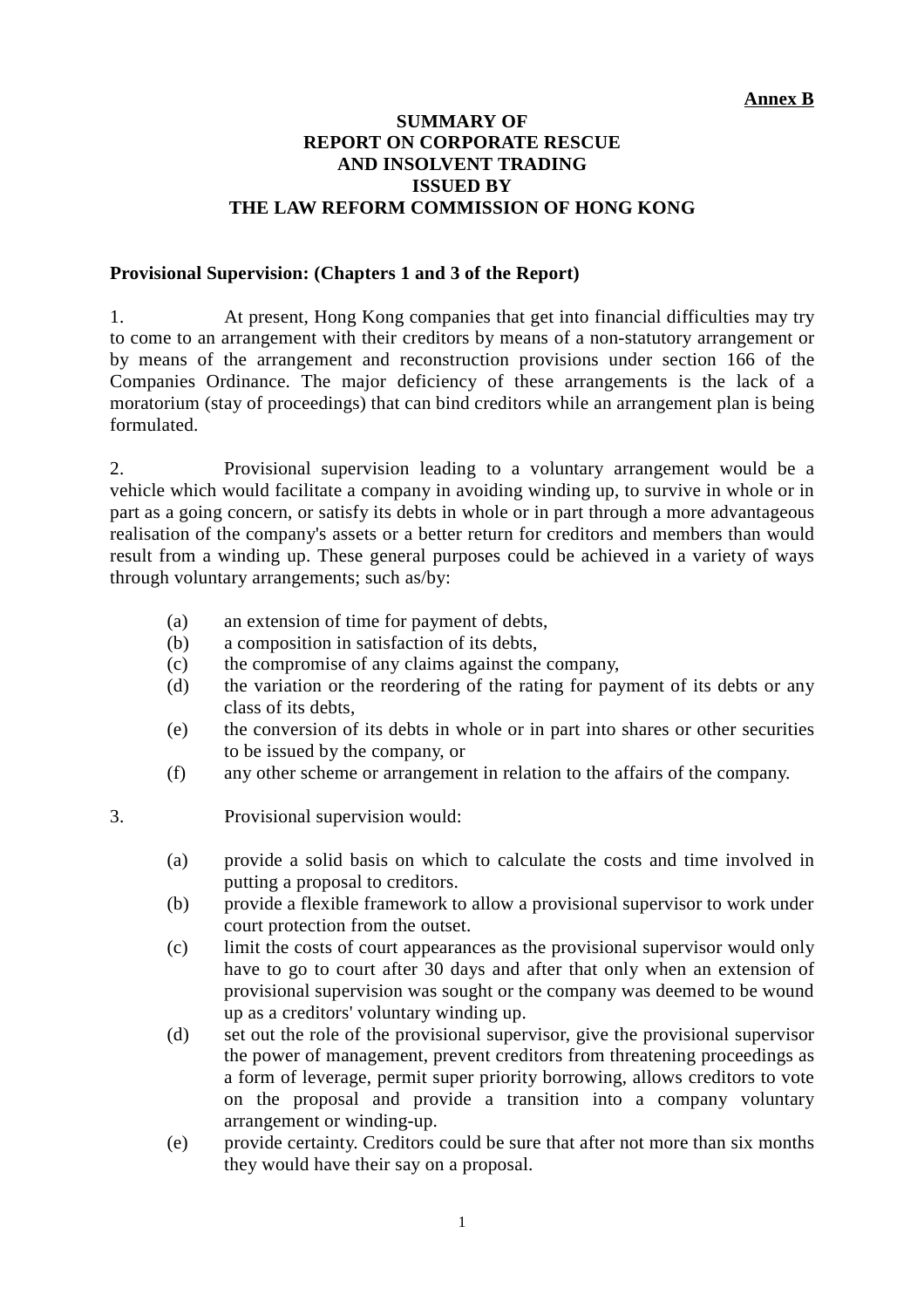### **Benefits of provisional supervision**

4. If a company can achieve a voluntary arrangement under supervision, there are good prospects that it can return to profitability. This is attractive to the shareholders, who generally have the lowest priority when it comes to the distribution of the assets of a company that has gone into liquidation from a winding up.

5. The preservation of jobs is of the utmost importance. For additional comment on employees see paragraph 19 below.

6. Unsecured creditors are often considered to have a raw deal in a liquidation. In the fours between 1991/92 and 1994/95 it took an average time of 5.12 years to pay an average rate of 27.78% first and final dividend to ordinary creditors.

7. It is not unusual for there to be multiple secured creditors with varying securities and priorities over the assets of a company. Because of the nature of floating charges in particular, which permit a company to deal with the assets covered by the floating charge in the ordinary course of business, the value of a company's assets can diminish, leaving some or all of the secured creditors under-secured.

### **Companies To Whom Provisional Supervision Would Apply (Chapter 2 of the Report)**

8. The procedure should apply to companies formed and/or registered under Part I and XI of the Companies Ordinance but excluding certain regulated industries. Provisional supervision would apply to both listed and unlisted companies. Companies registered under Part I of the Companies Ordinance account for most companies in Hong Kong, including both private and public companies. Part XI of the Companies Ordinance relates to companies incorporated outside Hong Kong, which are referred to in Part XI as "oversea companies".

9. The inclusion of oversea companies is important as Hong Kong is a major international trading, manufacturing and financial centre and there are a considerable number of international companies operating in Hong Kong in one form or another. Oversea companies operating in Hong Kong have the choice of forming a Hong Kong subsidiary under Part I of the Companies Ordinance or registering as an oversea company under Part XI.

### **Companies to whom the procedure would not apply**

10. The procedure should not apply to industries that were already regulated by statute and which have provision for the relevant authority to assume control of the business or oblige a business to act in a certain manner. The regulatory powers of each industry differ substantially, according to their needs. Provisional supervision should not therefore be imposed on regulated industries but the relevant regulatory bodies should consider whether to apply a remedial procedure through their own legislation. The regulated industries recognised were banking, insurance and securities and futures.

### **Purposes Of Provisional Supervision (Chapter 3 of the Report)**

11. A company should be able to go into provisional supervision whether it was able to pay its debts or not. A solvent company which recognised that it was trading into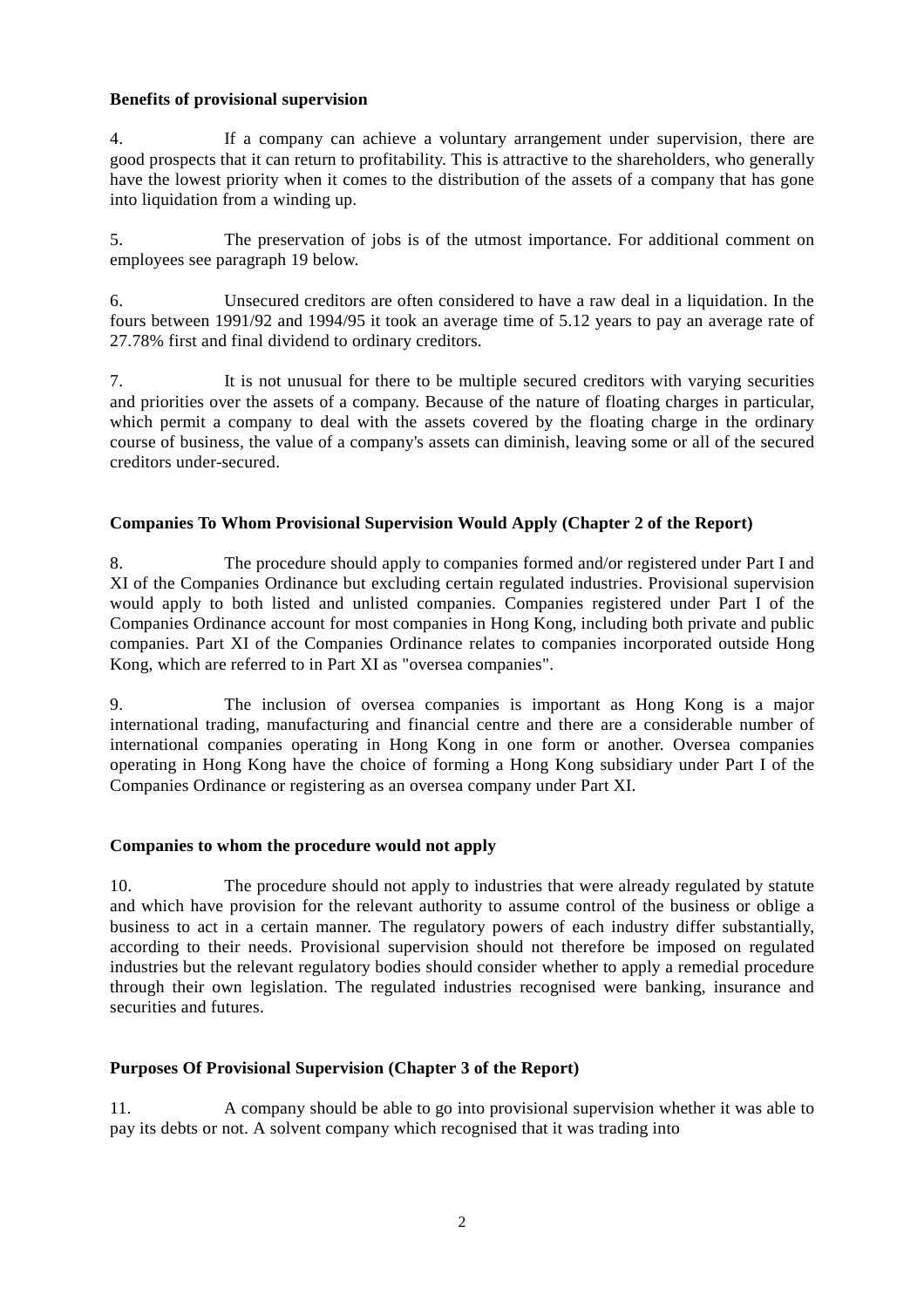difficulties should be able to avail itself of supervision. It would stand a better chance of a successful reorganisation than a company that continued trading until it was insolvent. It would be good management practice to act earlier rather than later in initiating provisional supervision.

# **Those Who May Initiate The Procedure (Chapter 4 of the Report)**

12. In addition to the company or its directors, liquidators and receivers should be able to initiate, or give their consent to initiate, the procedure in appropriate circumstances. The intention is that whoever has power to initiate should do so from a position of knowledge of the company's financial position and prospects. It is for this reason that creditors should not be able to initiate the procedure.

# **The Moratorium (or Stay of Proceedings): (Chapter 5 of the Report)**

13. The moratorium should commence upon the filing of a resolution of the company or the board of directors and the consent of the provisional supervisor to act. The initial moratorium period should be for 30 days from the commencement of provisional supervision after which, if the provisional supervisor has not formulated a proposal for creditors, he may apply to the court for an extension or extensions.

14. The provisional supervisor need only apply to the court for an extension if he is unable to complete an arrangement plan within the initial 30 day period. After that, the court should grant an extension or extensions of 30 days or more. If the provisional supervisor reports that he is likely to be able to complete the plan but not within a further 30 days, the court should have the discretion to extend the moratorium for any period up to a maximum of six months from the commencement of the moratorium.

15. Eligible financial contracts, which occur in certain closed markets such as the central clearing and settlement system of the Stock Exchange of Hong Kong Limited, should be exempted from the moratorium.

16. At the end of six months, the court would cease to have any role in monitoring the provisional supervisor as regards extensions of the moratorium. If the creditors resolved to extend the moratorium beyond six months they could impose such conditions as they wished on the provisional supervisor relating to reviewing the extension.

17. If the court was satisfied that the moratorium was causing significant financial hardship to a creditor, the court could exempt that creditor from the moratorium and any voluntary arrangement and the moratorium would cease to apply to that creditor and the creditor would not be subject to any subsequent voluntary arrangement.

18. The provisional supervisor should have the power to exclude any class or classes of creditors from the moratorium, in which case the moratorium would cease to apply to them.

19. At present, employees who are laid off by a company that does not go into liquidation are not able to make a claim for compensation from the Protection of Wages on Insolvency Fund, as the Fund is only triggered by the winding-up of the company or by advice from Legal Aid that the company is unable to pay its debts. On a provisional supervision, employees could therefore be cut out and left without the prospect of any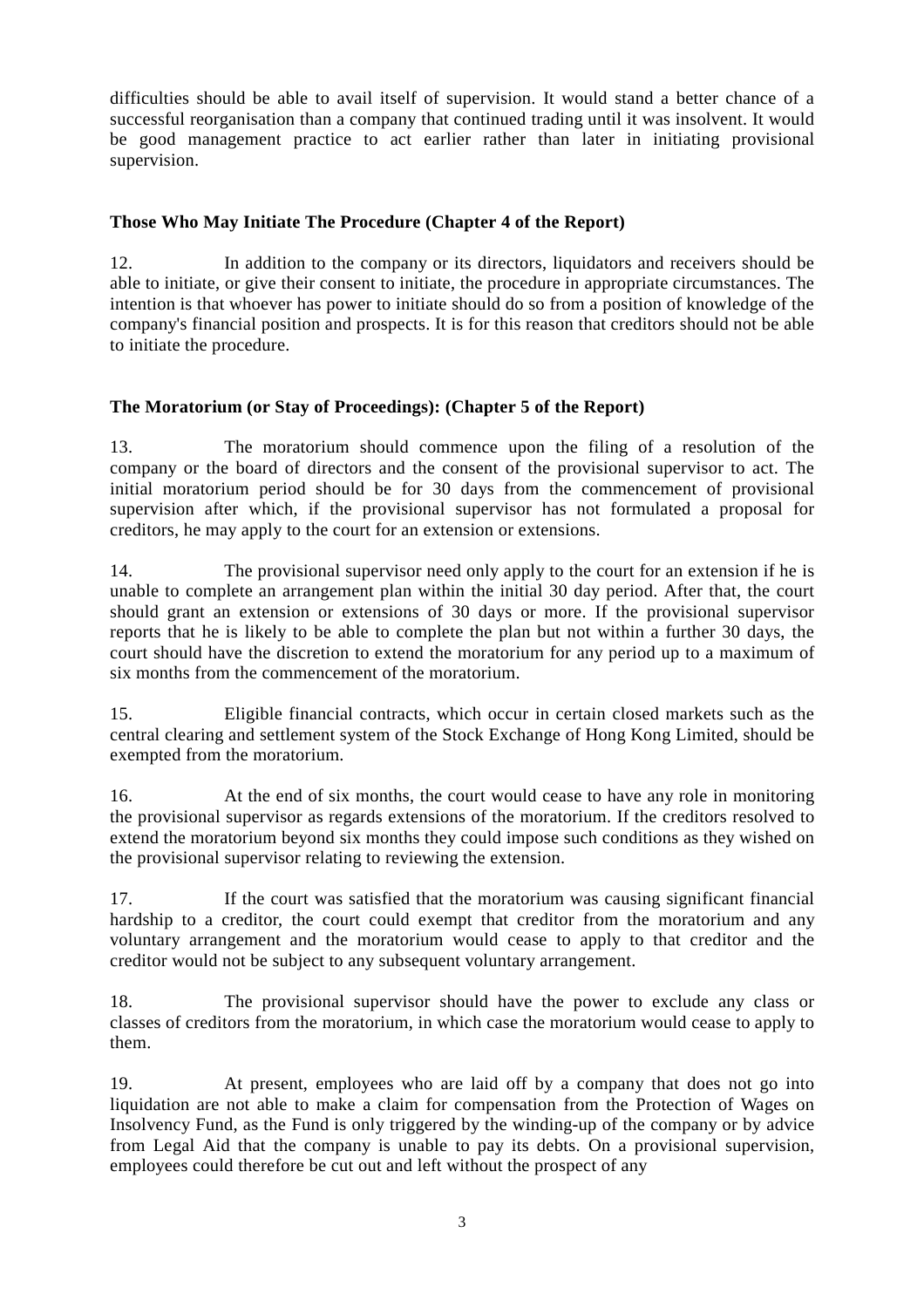interim payment from the Fund. It would be desirable for employees who have been laid off as a consequence of provisional supervision to be accommodated under the provisions of the Protection of Wages on Insolvency Ordinance. Until that happens, a provision similar to section 79 of the Companies Ordinance should be made to the effect that, where a provisional supervisor is appointed to a company the debts of employees which in every winding-up are preferential payments under section 265 of the Companies Ordinance, be paid in priority to all other debts according to their respective priorities under section 265, out of the assets coming into the hands of the provisional supervisor in priority to any other claim.

20. The moratorium should cease upon a resolution being passed either to terminate the provisional supervision or that the company should be wound up or on the approval or rejection by creditors of a voluntary arrangement plan.

## **Initiating The Procedure (Chapter 6 of the Report)**

21. A proposal for a voluntary arrangement should not have any effect until a resolution of the company or the board of directors proposing a voluntary arrangement, or, if appropriate, of the proposal of a liquidator in a compulsory winding up, a consent to act of the provisional supervisor, and an affidavit of the directors setting out the reasons for initiating provisional supervision, have been filed at both the Supreme Court Registry and the Companies Registry. The effect of the filing of the documents would be to put the company into provisional supervision, the commencement date being the date of last filing of the resolution and the consent to act.

22. The affidavit of the board of directors should set out the reasons for initiating provisional supervision and a declaration to the effect that in the opinion of the directors the interests of the company and creditors would be best served by the process of provisional supervision. The affidavit would be useful to the court in considering later applications for extensions of the moratorium and would also give some reassurance to the creditors.

### **Who May Be The Provisional Supervisor (Chapter 7 of the Report)**

23. In most cases provisional supervisors should only be selected from a panel of practitioners which would be operated by the Official Receiver. In addition to appointment of provisional supervisors through a panel the court may approve the appointment of a person who was not on the panel but who was particularly suited to the task of rescuing a particular company. Once a provisional supervisor is appointed he would not only assume control of the company but would also be involved in the day to day business of the company in addition to formulating an arrangement plan.

# **Role Of The Provisional Supervisor (Chapter 8 of the Report)**

24. If the provisional supervisor was to leave the day to day running of a company in the hands of the management and to limit himself with examining the records of the company and working behind the scenes to formulate a plan there would be a danger on two fronts. First, the provisional supervisor might fail to gain the confidence of the creditors if it was perceived that he was not in full control. Second, if a provisional supervisor did not have control over the management of a company, it would increase the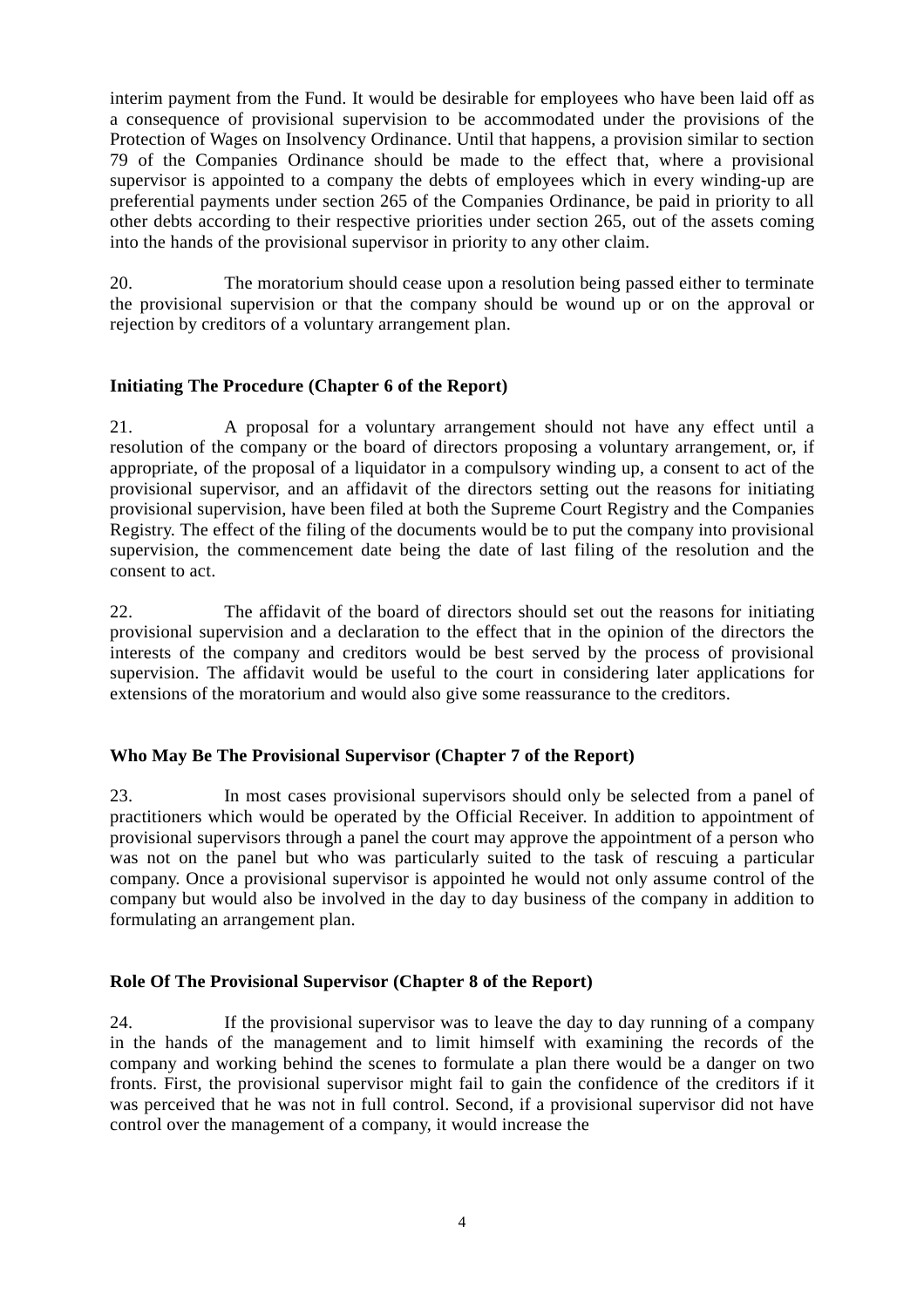chances of a company's assets being dissipated by unscrupulous directors. It would not therefore be appropriate to allow management retain full control of a company and accordingly the provisional supervisor should have executive functions.

- 25. The functions of the provisional supervisor would be:
	- (a) to assess the financial position of the company, after which he should;
	- (b) decide whether or not any of the purposes of a voluntary arrangement were capable of being achieved;
	- (c) if he decided that any of the purposes of a voluntary arrangement were capable of being achieved, he should then formulate a plan to achieve the intended purpose;
	- (d) once he formulated a plan, he should submit it to a meeting or meetings of creditors for acceptance or otherwise by the creditors within the initial moratorium period in so far as that was possible;
	- (e) if the provisional supervisor, having assessed the financial position of the company, decided that none of the purposes of a voluntary arrangement were capable of being achieved he should call a meeting of creditors;
	- (f) if the provisional supervisor, having commenced the formulation of an arrangement plan, found that he was unable to complete the formulation of the plan, he should call a meeting of creditors to provide them with a final opportunity to come up with a plan to save the company or to resolve that the company should be wound up;
	- (g) during the provisional supervision period he should do all things necessary to protect the assets of the company;
	- (h) during the provisional supervision he should manage the affairs, business and property of the company with the primary purpose of preserving the assets of the company for the creditors as a whole;
	- (i) he should act in the best interests of the company;
	- (j) he should make a report to the Official Receiver if a director was or had been a director of a company which had at any time become insolvent whether while he was a director or subsequently and that his conduct as a director of that company, either taken alone or taken together with his conduct as a director of any other company or companies, made him unfit to be concerned in the management of a company.

# **Duties, Rights And Liabilities Of The Provisional Supervisor (Chapter 9 of the Report)**

26. Subject to his overriding duty to supervise the affairs of the company and to carry out his functions, the provisional supervisor should be under a duty to do all things necessary to protect the assets of a company for the benefit of the creditors. The provisional supervisor should have the right to approach the court for directions. The provisional supervisor should not be liable for any of the debts of the company which arose before his appointment.

27. The provisional supervisor should be entitled to such remuneration as would be agreed between him and whoever initiated the procedure and caused him to act. The level of the remuneration should be specified in a prescribed form in the consent to act.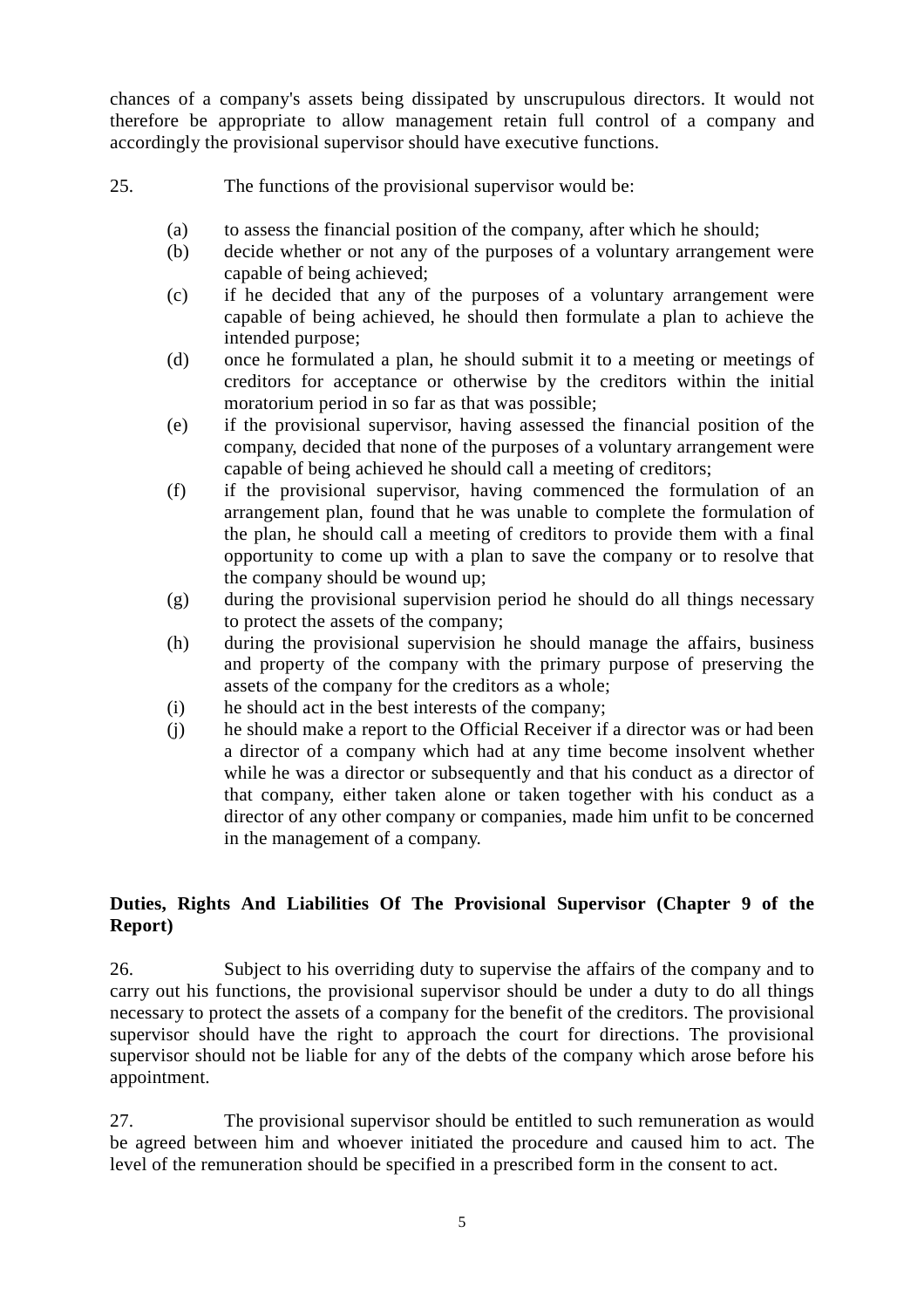## **Ascertaining The Company's Affairs (Chapter 10 of the Report)**

28. When a provisional supervisor is appointed he will need to assimilate a great deal of information in a short time, including establishing the extent and whereabouts of the assets of the company and taking control of them. In order to achieve this, the provisional supervisor would need powers to require information to be put at his disposal without undue delay and for assistance to be afforded to him by those who had knowledge of the company's affairs. The provisional supervisor should therefore have the power to obtain a statement of affairs of the company from specified persons, including directors and employees, within a relatively short time after his appointment.

## **Removal And Resignation Of The Provisional Supervisor (Chapter 11 of the Report)**

29. The provisional supervisor should only be capable of removal for cause shown.

30. The provisional supervisor should be able to resign without cause shown where a majority of the creditors and the provisional supervisor himself agree to such a course and another provisional supervisor agrees to be appointed to the position. Resignation should not otherwise be possible other than where a provisional supervisor died or through mental incapacity.

## **Super Priority (Chapter 12 of the Report)**

31. Provision should be made for a company to borrow during provisional supervision and such borrowing should receive priority over all existing debts, with the exception of fixed charges. This is because, in all likelihood, a company in provisional supervision would need to raise capital to fund its operations during the provisional supervision period. Existing lenders should be given first refusal on any super priority lending the company may require. If existing lenders declined to provide the lending, the provisional supervisor should then be able to seek super priority lending from other sources. Super priority lending would apply only to funds provided for working capital for the company and these funds should not be used to discharge, in whole or in part, any liability of the company to the provider of the funds existing at the commencement of the provisional supervision period.

### **Secured Creditors (Chapter 13 of the Report)**

32. Any substantial charge, whether it was fixed or floating, or a combination of both, should carry the right to elect whether to participate in provisional supervision. The effect of an election not to participate and thus effectively end provisional supervision would return a company to the position it was in just a few days previously. Creditors, secured and unsecured, could take the usual forms of action. Other secured creditors, that is, holders of charges whose level of exposure or lending would not warrant a charge over the whole or substantially the whole of a company's assets, would be bound by a moratorium in the same way as unsecured creditors, and would not have the option to elect whether to participate in provisional supervision.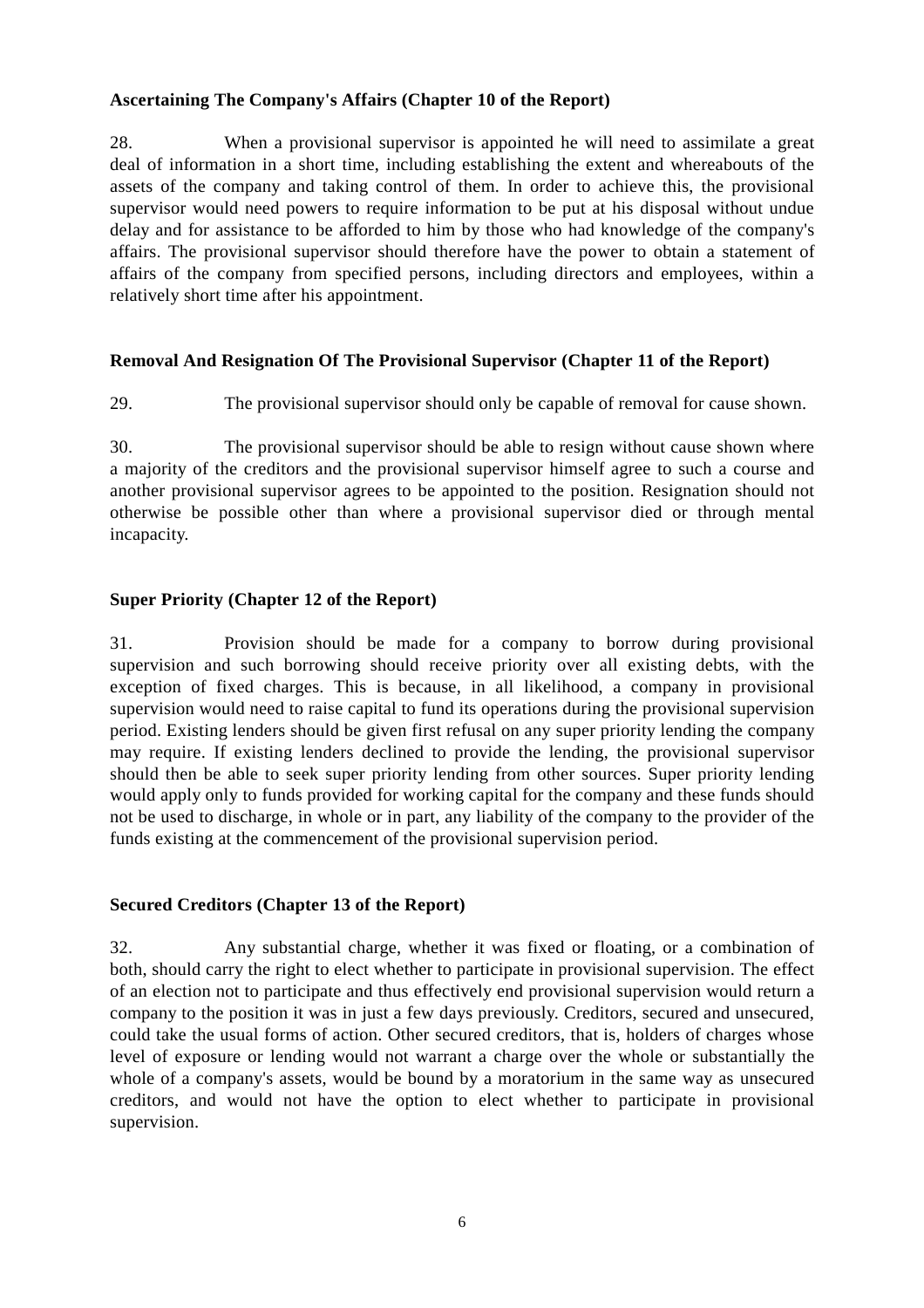# **Procedures For Meetings Of Creditors (Chapter 16 of the Report)**

33. Any meeting of creditors to consider any matter relating to provisional supervision, creditors should form one class. The quorum for any meeting of creditors should be one creditor present and entitled to vote. For any resolution to pass at a meeting of creditors approving a proposal, there should be a majority in number and in excess of two thirds in value of the creditors present in person or by proxy and voting on the resolution.

34. Where a voluntary arrangement plan is approved by creditors, the provisional supervision should cease and the terms of the voluntary arrangement should take effect. The voluntary arrangement would be binding on every creditor who was entitled to vote at a meeting at which the arrangement plan was approved, and on the company and its members.

# **Consequences Of The Approval Of A Voluntary Arrangement (Chapter 17 of the Report)**

35. Even after a company enters into a voluntary arrangement it would need protection. It should be a condition of every voluntary arrangement that, while it was in effect, the parties to the voluntary arrangement should be prohibited from taking actions that would be to the detriment of the other parties to the arrangement; therefore:

- (a) no creditor bound by the arrangement may commence or continue any winding up proceedings against the company;
- (b) no resolution may be passed or made by the members or the directors of the company for the winding up of the company;
- (c) no receiver of the company may be appointed by a creditor bound by the arrangement or, if already appointed, no receiver may exercise any powers incidental to the office;
- (d) no creditor bound by the arrangement may take any step to enforce or continue to enforce any security over the company's property or to repossess goods in the company's possession;
- (e) no creditor bound by the arrangement may commence any proceedings, execution, distress or other legal process against the company.

# **The Supervisor Of A Voluntary Arrangement (Chapter 18 of the Report)**

36. The supervisor of a voluntary arrangement should only be capable of appointment from the Official Receiver's panel. In most cases he would probably be the provisional supervisor. A supervisor of a voluntary arrangement should perform such duties and functions and have such powers as may be specified in the arrangement and ascertain on behalf of the creditors that the arrangement was being adhered to and implemented by the company in accordance with its terms. The supervisor should supervise the arrangement having regard to the interests of the creditors of the company, the company itself and the shareholders of the company.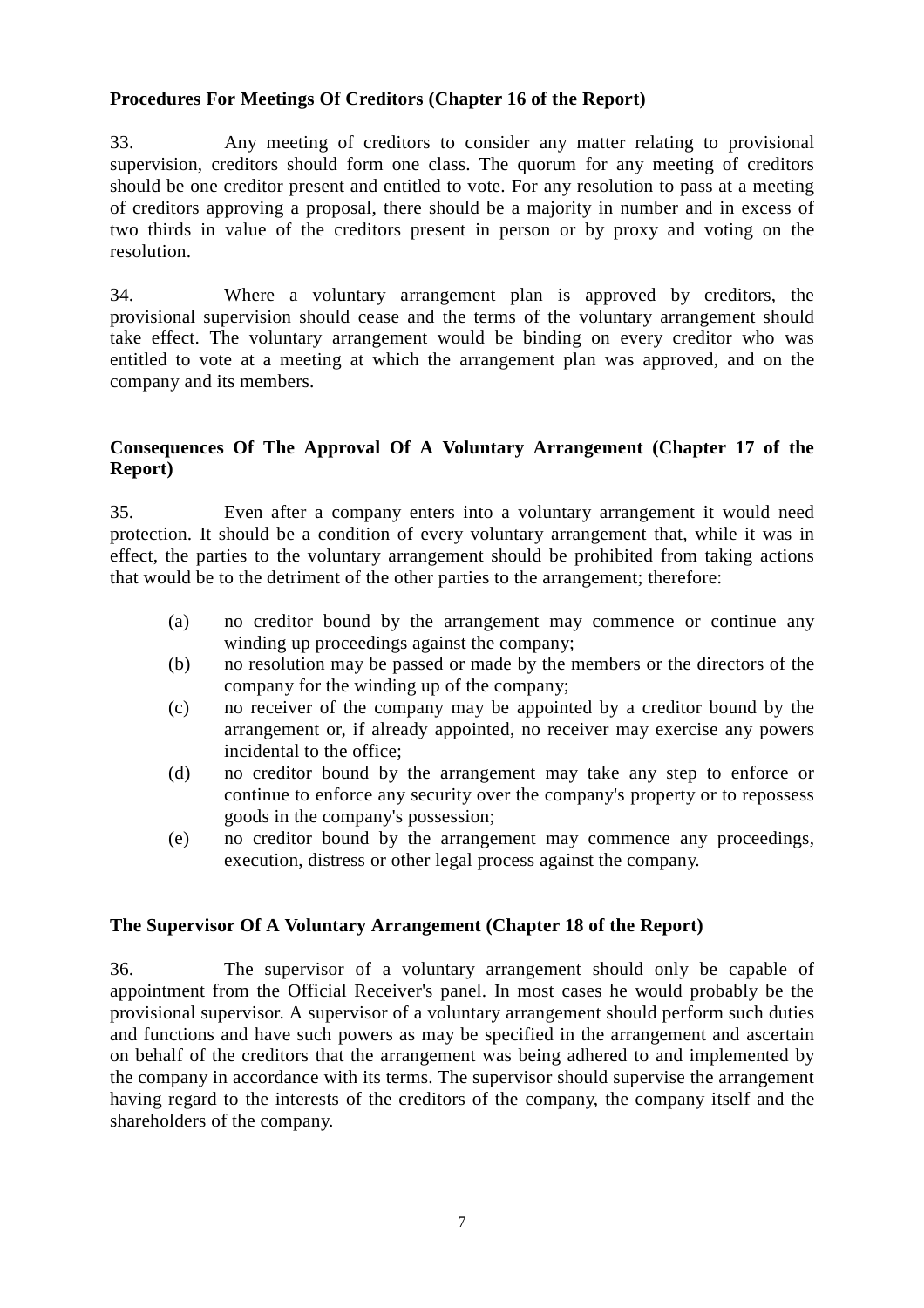# **Insolvent Trading (Chapter 19 of the Report)**

37. Directors of a company should be subject to liability for insolvent trading once a company traded while insolvent or if the company continued to trade when there was no reasonable prospect of preventing the company becoming insolvent. A lesser duty should be imposed on senior management of a company. Directors and senior management, collectively known as "responsible persons" would be liable to pay compensation to the company if they were found by the court to have failed in their respective duties. Insolvent trading provision should encourage responsible persons to face the fact that a company was slipping into insolvency and cause them to take action rather than to trade on regardless of the consequences.

38. Provisional supervision would be a civil remedy only; there should be no criminal element. There is no reason for making an application for insolvent trading unless a company had gone into insolvent liquidation as, in practical terms, if a company remained in business there would be no one, such as a liquidator, who would be in a position to form a view that insolvent trading had taken place. The power to make an application in respect of insolvent trading should vest in a liquidator only.

39. Insolvent trading should apply to all directors whether they were validly appointed directors, persons who held themselves out to be directors though they had not been validly appointed, and shadow directors. Liability for insolvent trading should not be collective and liquidators should take account of a director's actions prior to liquidation. The ability and expertise of a director should be taken into account. A responsible director should, therefore, be able to protect himself by showing that he had warned the board about insolvent trading and that he had opposed the course of action the company had taken which resulted in insolvent liquidation.

40. Senior management should be liable to pay compensation for insolvent trading if they failed to warn the board of directors that the company was trading into insolvency. Senior management's duty would be lower than that of directors as the power to wind-up a company voluntarily or to initiate provisional supervision would only lie in the board of directors. Liability should extend to those in management who would know, who ought to have known or who had reasonable grounds for suspecting that a company was insolvent or would become insolvent and failed to warn the board of directors of the situation.

41. As most companies operate on a cash flow basis and can readily establish whether a company is able to discharge its liabilities as they fall due the cash flow test is the basis on which liability should be founded.

42. In order for a liability for insolvent trading to arise certain factual conditions would have to be established. These are (i) that a director is or has been a director of an insolvent company at the time when the debt or debts were incurred and that (ii) the company was insolvent at that time or there was no reasonable prospect of avoiding becoming insolvent. A liquidator must then consider whether a director, at that time, (i) knew the company was insolvent, or (ii) ought to have known that the company was insolvent or would so become, or (iii) that there were reasonable grounds for suspecting that the company was insolvent or would become insolvent and failed to take action to prevent the company from incurring the debt. The third limb of the factual conditions refers to reasonable grounds for suspecting insolvency. A director would be considered to have suspicions if, (i) he was aware at the time that there were grounds for so suspecting, or (ii) if a director in a like position in a company, in the company's circumstances, would be so aware.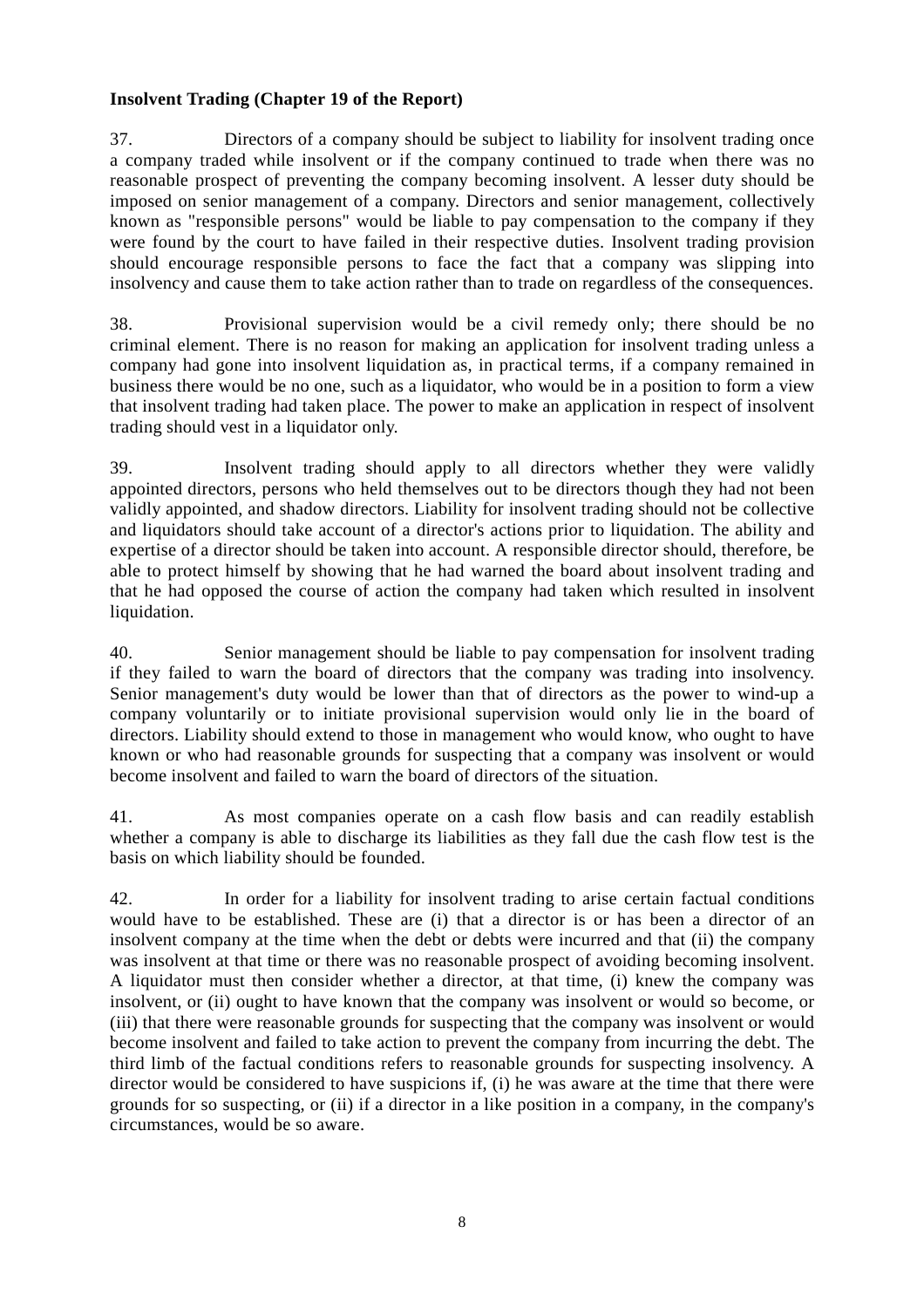43. In determining whether warning was given in good time the same factual conditions as set out above in respect of directors would be applied to senior management.

### **Presumptions**

44. The effect of a presumption of continuing insolvency is that, if it is proved that a company was insolvent at a particular time during the 12 months ending on the date of commencement of its winding up, it would be presumed that the company was insolvent throughout the period beginning at that time and ending with the winding up of the company. This would prevent responsible persons defending an application for trading while insolvent by claiming that the company was actually solvent at a particular date, or for a certain period, during the period between the date when insolvency is shown and the date of winding up. Where circumstances of insolvency are established as having existed at a particular time within 12 months of winding up, it would shift the burden of proving the contrary on to the responsible persons.

45. If it is proved that a company had, at a particular time during the 12 months ending on the date of commencement of the winding-up, contravened section 121 of the Companies Ordinance by failing to keep proper accounting records there should be a presumption that the company was insolvent throughout the relevant period.

### **Defences**

46. A director should have a defence to an application against him for insolvent trading if he could satisfy the court that, at the time when he knew or ought to have known that the company was insolvent or would become so or that there were reasonable grounds for suspecting that the company was insolvent or would become insolvent, he took every step with a view to minimising the potential loss to the company's creditors as he ought to have taken. For the purposes of the defence, the facts which a director ought to have known or ascertain, or the conclusions which he ought to reach and the steps he ought to take, are those which would be known and ascertained, or reached or taken, by a reasonably diligent person having both the general knowledge, skill and experience that may reasonably be expected of a person carrying out the same functions as are carried out by that director in relation to the company, and the general knowledge, skill and experience that director has.

47. A senior manager would have a defence to an application against him for insolvent trading if he could demonstrate that he had given the board of directors notice in the prescribed form that a company was trading insolvently or was about to trade insolvently.

#### **Responsible persons may be liable to compensate the company**

48. If the court finds a responsible person liable for insolvent trading it should be able to order the responsible person to pay compensation to the company for the benefit of the general body of creditors which would equal the general deficiency when it was wound up. It should be left to the discretion of the court to decide the amount of compensation that should be awarded against a responsible person as the actions of each responsible person would have to be judged separately. Compensation recovered should be paid to the company for the benefit of the general body of creditors in accordance with the existing priorities, unless the court orders otherwise.

49. If the court makes a declaration that a responsible person, whether he is a director or senior manager, is liable to pay compensation for insolvent trading, the court should have the discretion to make an order disqualifying that person from being a director of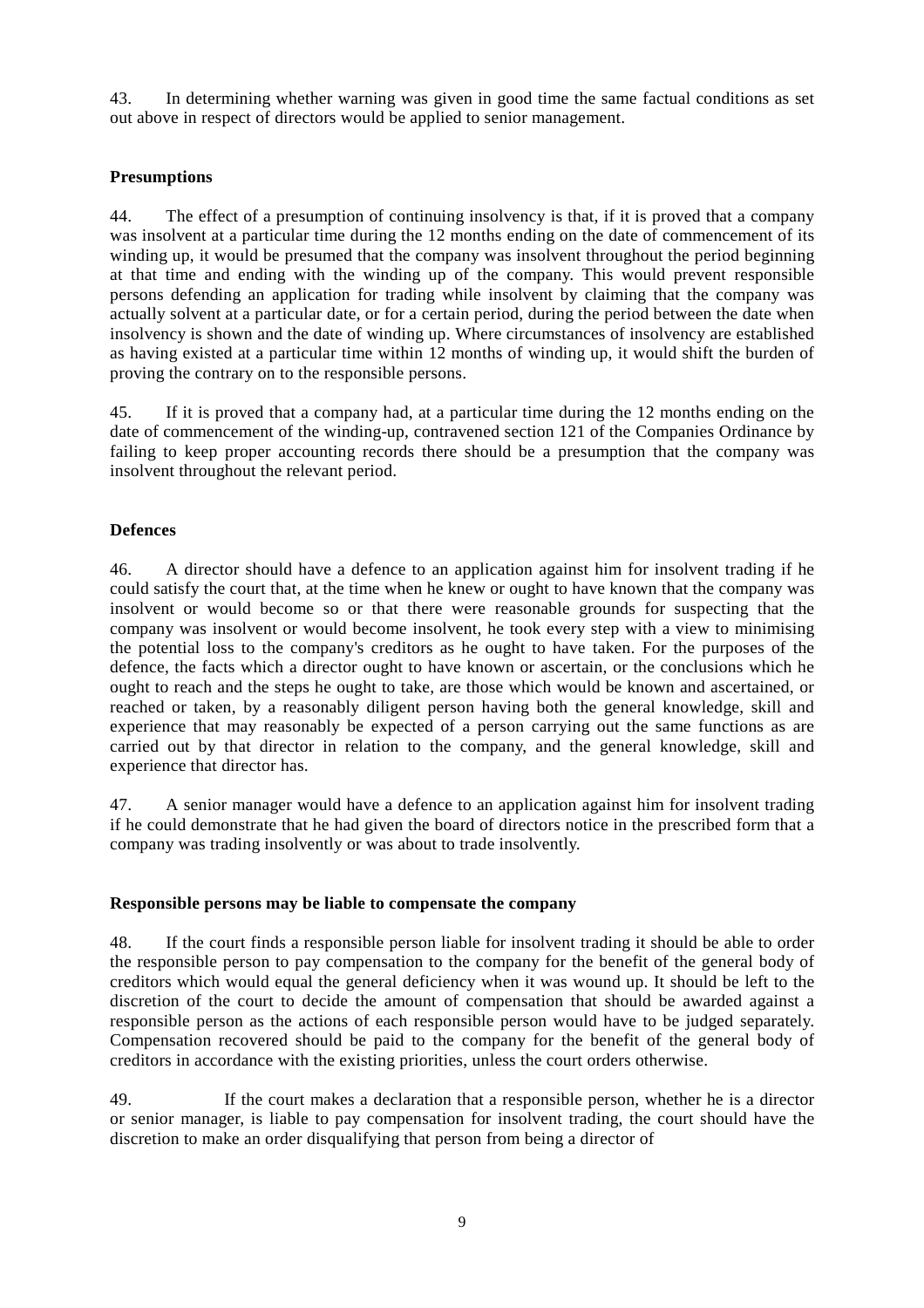any company under Part IVA of the Companies Ordinance. If a person acted as a director of a company which went into insolvent liquidation at a time when he was disqualified as a director under Part IVA of the Companies Ordinance, he may be held liable for the debts of the company.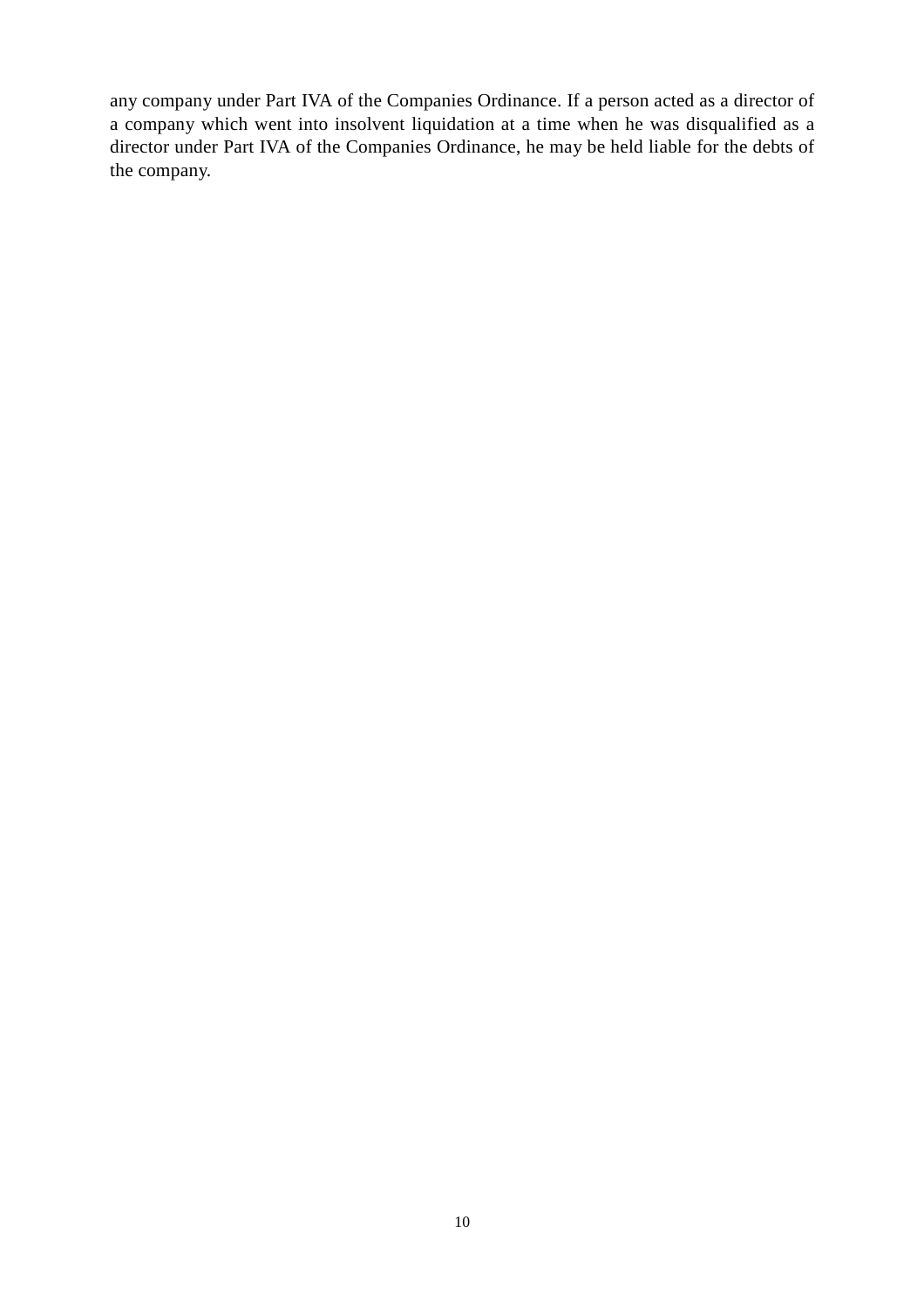#### **Introduction of a Statutory Corporate Rescue Procedure in Hong Kong – Report on Consultation on the Proposed Flexibility on the Settlement of Outstanding Wages and Other Entitlements**

This paper summarises the results of the Administration's consultation exercise on the Bills Committee's proposal of providing flexibility to the requirement that before undergoing corporate rescue, a company should first settle all outstanding arrears in wages and other statutory entitlements owed to its employees.

# **Background**

2. The Law Reform Commission (LRC) recommended in 1996 the introduction of a statutory corporate rescue procedure in Hong Kong whereby a moratorium on legal action would be provided to a company in financial difficulty. The moratorium would enable the company to appoint an independent third party, the *provisional supervisor*, to try to work out a *voluntary arrangement* with the company's creditors. Such procedure would assist businesses in financial difficulties to turn round and continue to operate as going concerns.

# **Consultation on the Proposed Change in Use of the Protection of Wages on Insolvency Fund**

3. In preparing the draft legislation to implement the LRC's recommendations, we noted that the LRC's recommendation to use the Protection of Wages on Insolvency Fund (PWIF) to meet the outstanding claims of those employees who are laid off by a company undergoing supervision would come into conflict with the provisions in the Employment Ordinance (the EO) (Cap. 57). As a result, we conducted a public consultation exercise on the issue in 1998.

4. At the end of the consultation exercise, a total of 26 submissions with divergent views were received. Nonetheless, representative bodies of those who would be most directly affected by the proposed rescue procedure, namely, employers and employees, were unanimously against any change to the use of the PWIF, notwithstanding their pledge of "in principle" support for the concept of the proposed procedure. Both the Labour Advisory Board (LAB) and the PWIF Board also expressed strong reservation on making use of the PWIF to bail out private businesses.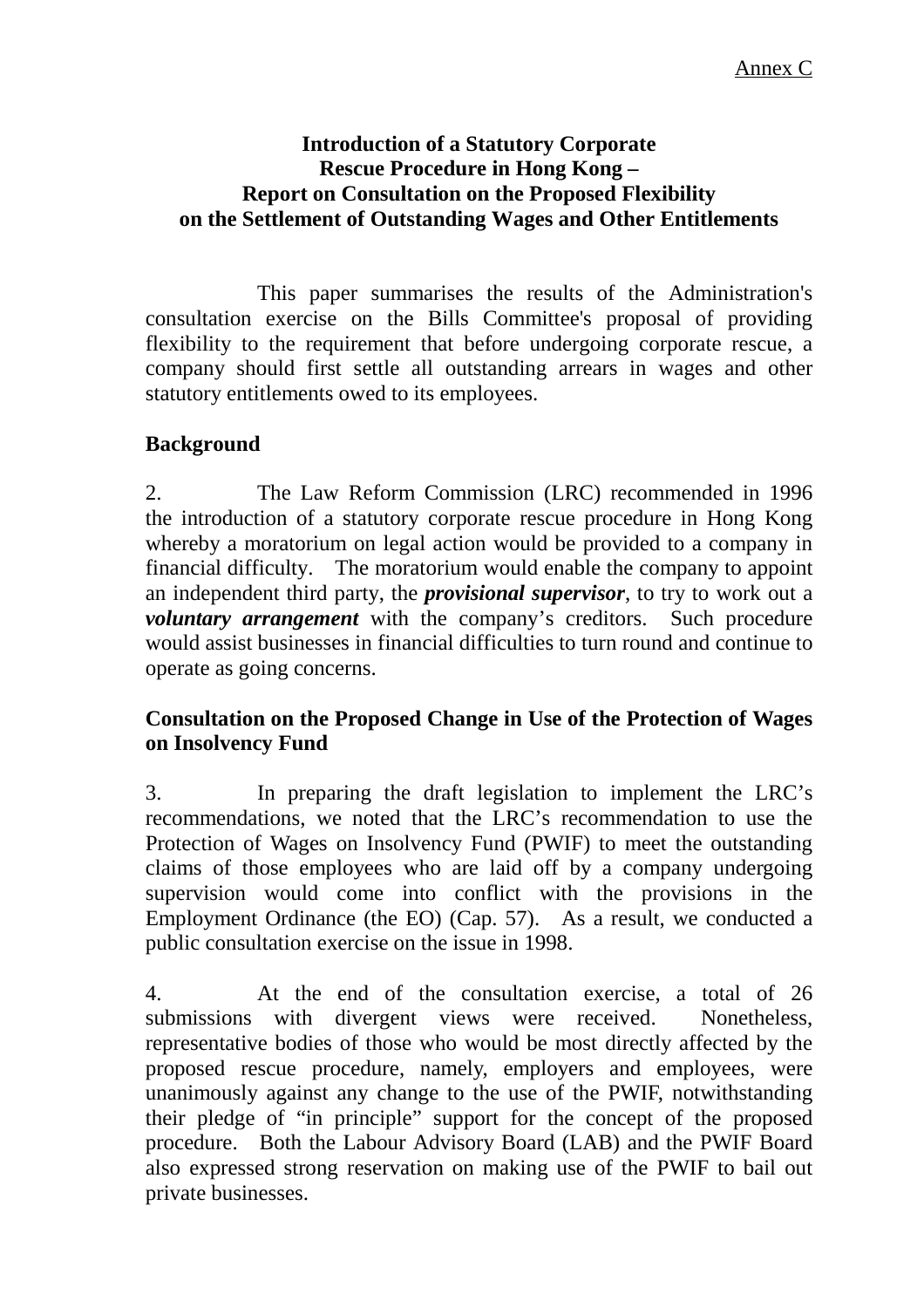# **The Administration's Approach on the Settlement of Employees' Wages Owed by a Company Undergoing Corporate Rescue**

5. Having regard to the strong objection to the proposed change to the use of the PWIF, we decided to depart from the LRC's recommendation and adopt the approach of requiring the company wishing to undergo corporate rescue to clear, if any, all arrears in wages, severance pay and other statutory entitlements due and owing by it to its employees before the corporate rescue procedure could be initiated.

6. In essence, we proposed that the appointment of a provisional supervisor of the company should not come into effect unless and until, among others, an affidavit has been filed with the Official Receiver and the court confirming that either the company has no debts and liabilities owing by virtue of the EO to its employees or former employees; or that the company has a *trust account*, the exclusive purpose of which is to provide funds to pay all debts and liabilities due and owing by the company to its employees and former employees before the commencement of the corporate rescue process.

7. As regards employees who continued to be employed or were newly employed by the provisional supervisor after the commencement of the corporate rescue process, we proposed that the company as well as the provisional supervisor personally should be liable for such employees' wages and other statutory entitlements that the company might owe to them. Where a contract of employment was not accepted or was terminated by the provisional supervisor after the commencement of the corporate rescue process, any outstanding wages, salaries and other emoluments under the contract would be regarded as the liabilities of the company and would be charged on and paid out of the property of the company by the provisional supervisor.

# **The Companies (Amendment) Bill 2000**

8. Legislative proposals based principally on the LRC's recommendations, together with the above modification, were introduced into the Legislative Council in January 2000 as part of the Companies (Amendment) Bill 2000 (the Bill).

9. During the Bills Committee stage, Members of the Bills Committee, having regard to time constraints and the complexity of the proposals, recommended that the draft provisions on corporate rescue be excised from the Bill and be deferred for re-submission to the Legislative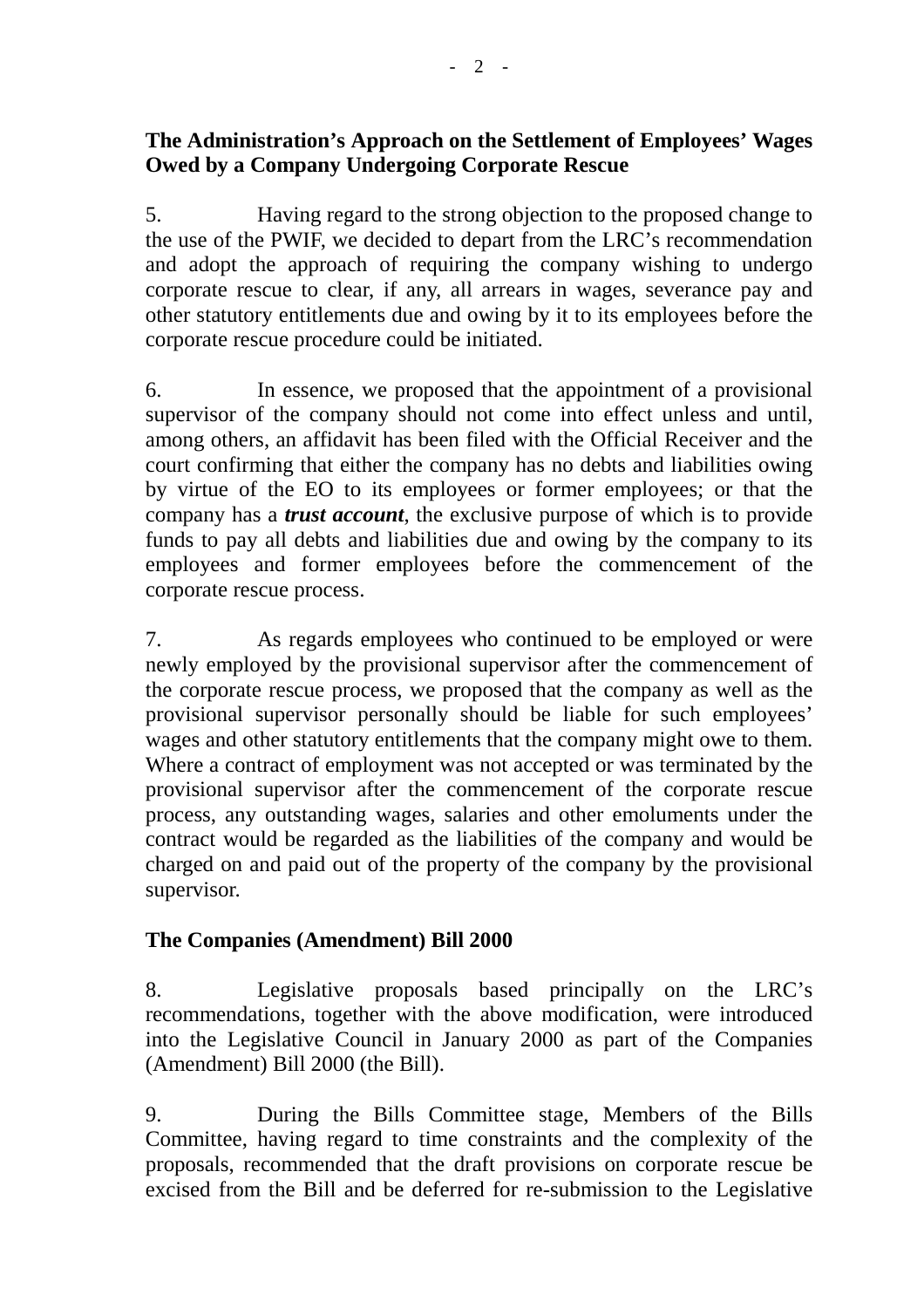Council at a later stage.

# **The Bills Committee's Concern**

10. Members of the Bills Committee were generally supportive of the proposed statutory corporate rescue procedure. However, some Members expressed doubts on the requirement placed upon a financially troubled company to set aside sufficient funds to settle all arrears of wages, severance pay and other statutory entitlements of its employees as if it were a going concern. They were concerned that the Bill did not provide flexibility in this regard and suggested that the Administration should consult the LAB on its proposal to provide some flexibility.

# **Flexibility Proposal on the Requirement to Settle all Arrears**

11. The intention of setting aside sufficient funds to settle arrears of wages etc. was to protect the statutory rights conferred upon employees under the relevant provisions of the EO. In suggesting that more 'flexibility' should be built into the system, Members of the Bills Committee did not elaborate on how this should be done.

12. Based on the Bills Committee's comments, we developed a proposal to provide for such flexibility and sought the LAB's and PWIF Board's views. The main features of our proposal are set out below.

13. A company that initiates the corporate rescue process would have two types of employees –

- (a) former employees whose employment is terminated before the commencement of the corporate rescue process; and
- (b) continuing employees who would be retained by the company when the corporate rescue procedure starts.

Wages in arrears and other outstanding entitlements under the EO may apply to both types of employees. However, in view of their different disposition, they should be accorded different treatments.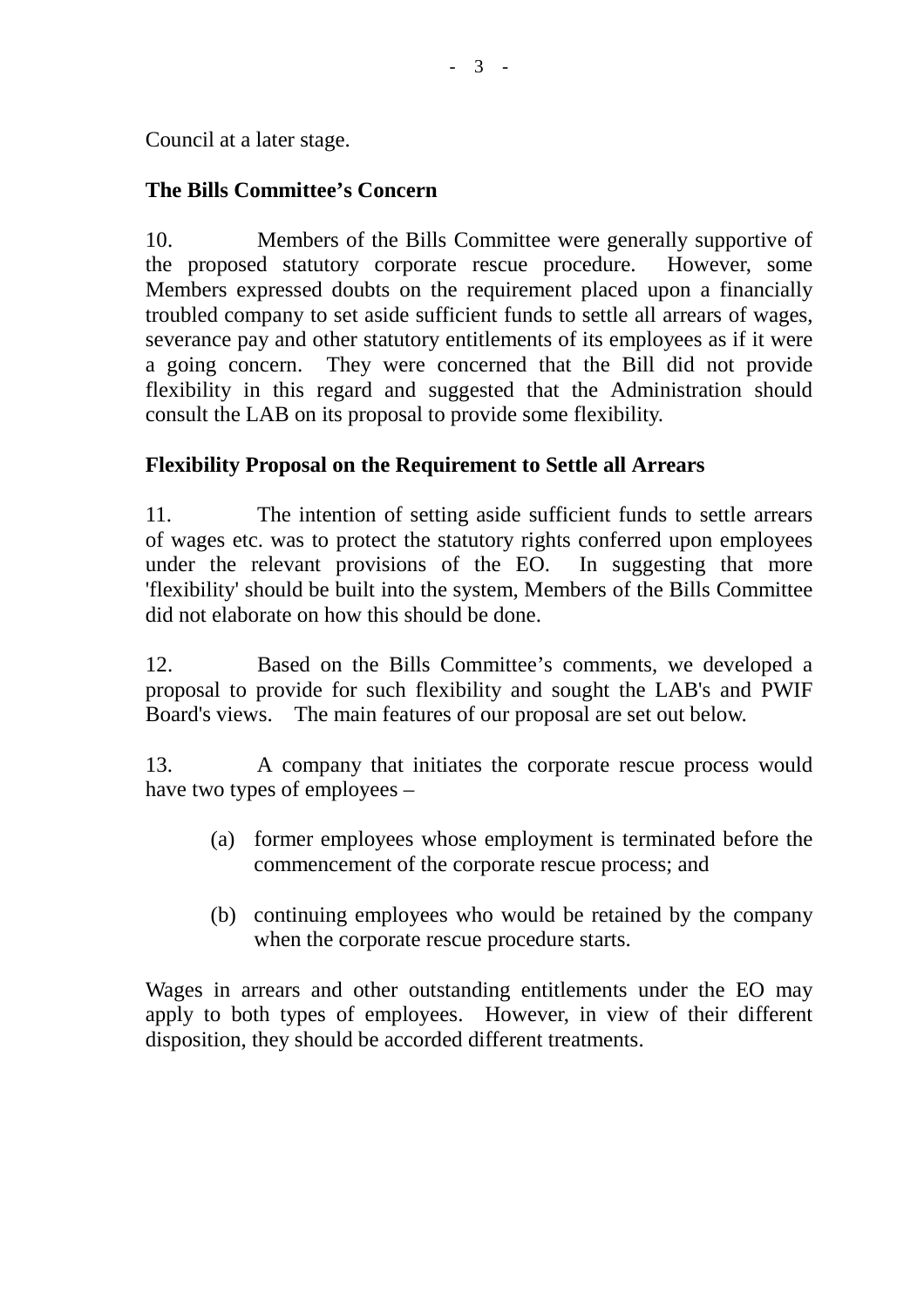#### **Former Employees**

14. Under the proposed corporate rescue process, a moratorium on legal action against the company will be put in place once the process is initiated. The moratorium would directly affect the claims of former employees to whom the company owes wages, etc. against the company for arrears of wages and other outstanding entitlements under the EO and their employment contracts. Moreover, when the moratorium is in effect, these employees would not enjoy the protection under the Protection of Wages on Insolvency Ordinance (Cap 380) (PWIO) since ex-gratia payments under the PWIF may only be made when a winding up petition has been presented against the company. Since these employees would no longer have any ties with the company undergoing corporate rescue, we consider that the employer should be required by law to settle, or to set aside an amount to meet, any wages in arrears and other outstanding entitlements due to his former employees before he could proceed with the corporate rescue process.

#### **Continuing Employees**

15. Continuing employees are expected to have continuing ties with the company. Hence, they would have a greater interest in the survival of the company. This group of employees may be entitled to  $-$ 

- (a) wages and other entitlements (excluding termination benefits which by definition would not be due and payable to continuing employees) that have been outstanding immediately prior to the commencement of the corporate rescue process; and/or
- (b) wages and other entitlements accrued owing since the commencement of the process.

16. In respect of paragraph 15(b) above, the provisions in the corporate rescue legislation will provide that if the provisional supervisor or the company fails to pay the employees their wages accrued owing after the commencement of the corporate rescue process, the employees would be able to present a winding-up petition against the company and make the relevant claims under the PWIO. The moratorium imposed during the corporate rescue process does not apply to such outstanding wages.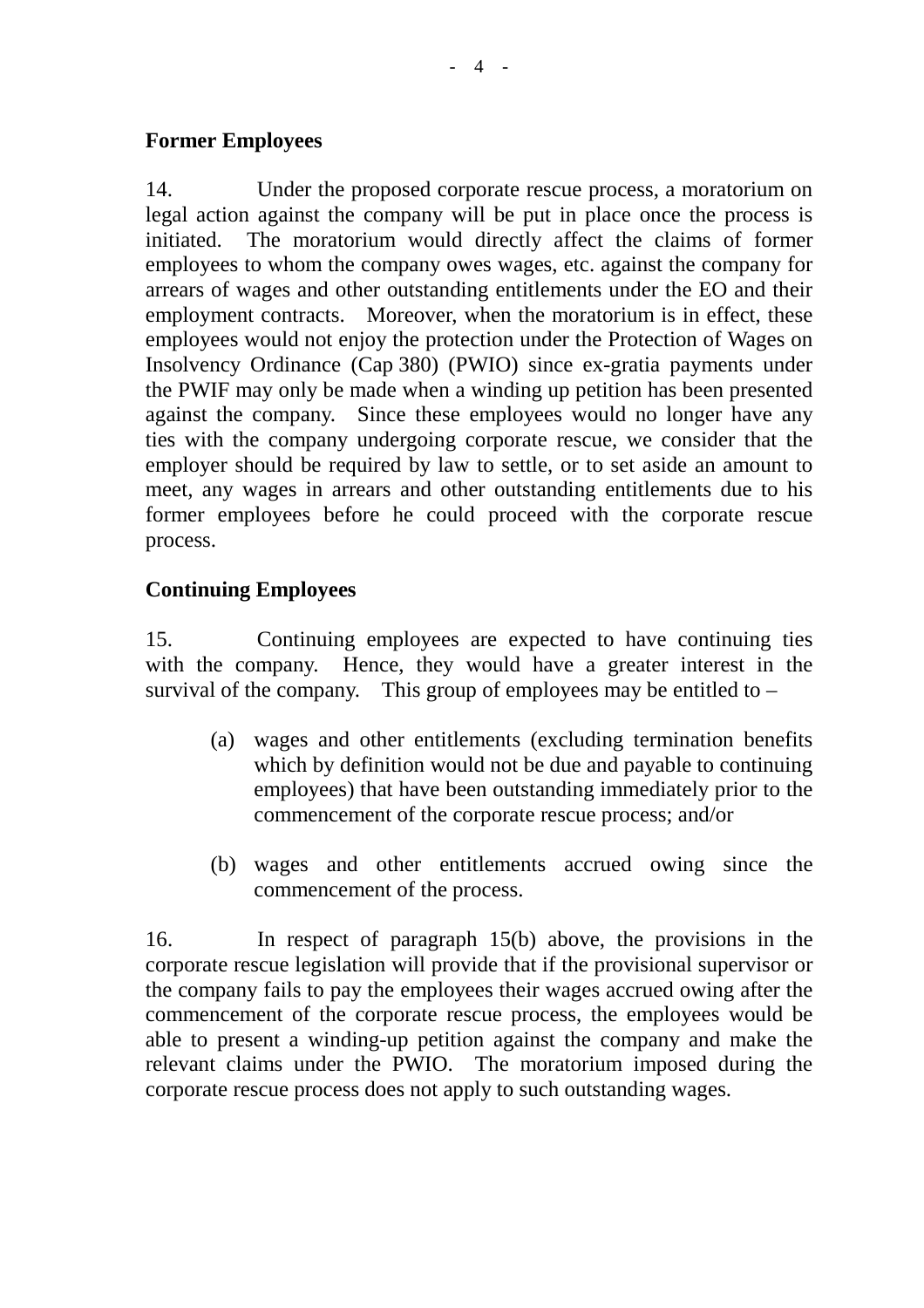#### **Forms of Flexibility Proposed**

l

17. Our proposal would only cover the amounts outstanding in paragraph 15(a) above. Two forms of flexibility have been put forward, namely, a deferral of payment, and payment in lieu of cash (e.g. shares under a trade-in agreement). The specific form would be a matter for the company to negotiate with its employees on an individual basis.

18. Under the deferral of payment arrangement, we proposed that the employer should be allowed to enter into agreement with his continuing employees to defer payment of their arrears in wages and other outstanding entitlements. If the company eventually manages to turn around, the employees would be able to receive the entire amount of wages and entitlements outstanding accumulated before the corporate rescue operation and the employees will be able to enjoy continued employment with a rescued company. Under the payment in lieu of cash arrangement, an employer can enter into agreement with its continuing employees to trade in arrears in wages through payment in considerations other than cash, e.g. by shares.

19. While the employees would be able to enjoy the potential gains from the two proposed flexibility agreements, there is also possible down side risk. A trade-in agreement would effectively discharge the employer's liability for payment of arrears in wages and other entitlements. If the corporate rescue exercise fails and the company goes into liquidation, the employees would not be eligible to make claim to the PWIF in respect of the amounts already traded in. As for the deferred payment arrangement, if the rescue operation eventually fails and the company has to be wound up, there is a real risk that an employee may not be able to recover the full amount of owed wages from the PWIF.<sup>1</sup>

<sup>&</sup>lt;sup>1</sup> Under the PWIO, employees who are owed wages by their insolvent employers may apply to the PWIF for ex-gratia payment to recover arrears of wages not exceeding \$36,000 for arrears of wages accrued during a period of four months preceding the applicant's last day of service. Where an employee has agreed to defer payment of wages in order to help the employer to initiate a company rescue operation which, after a period in excess of four months, eventually failed, he will end up in a position whereby he would not able to recover through the PWIF arrears in wages accrued prior to the commencement of the rescue operation.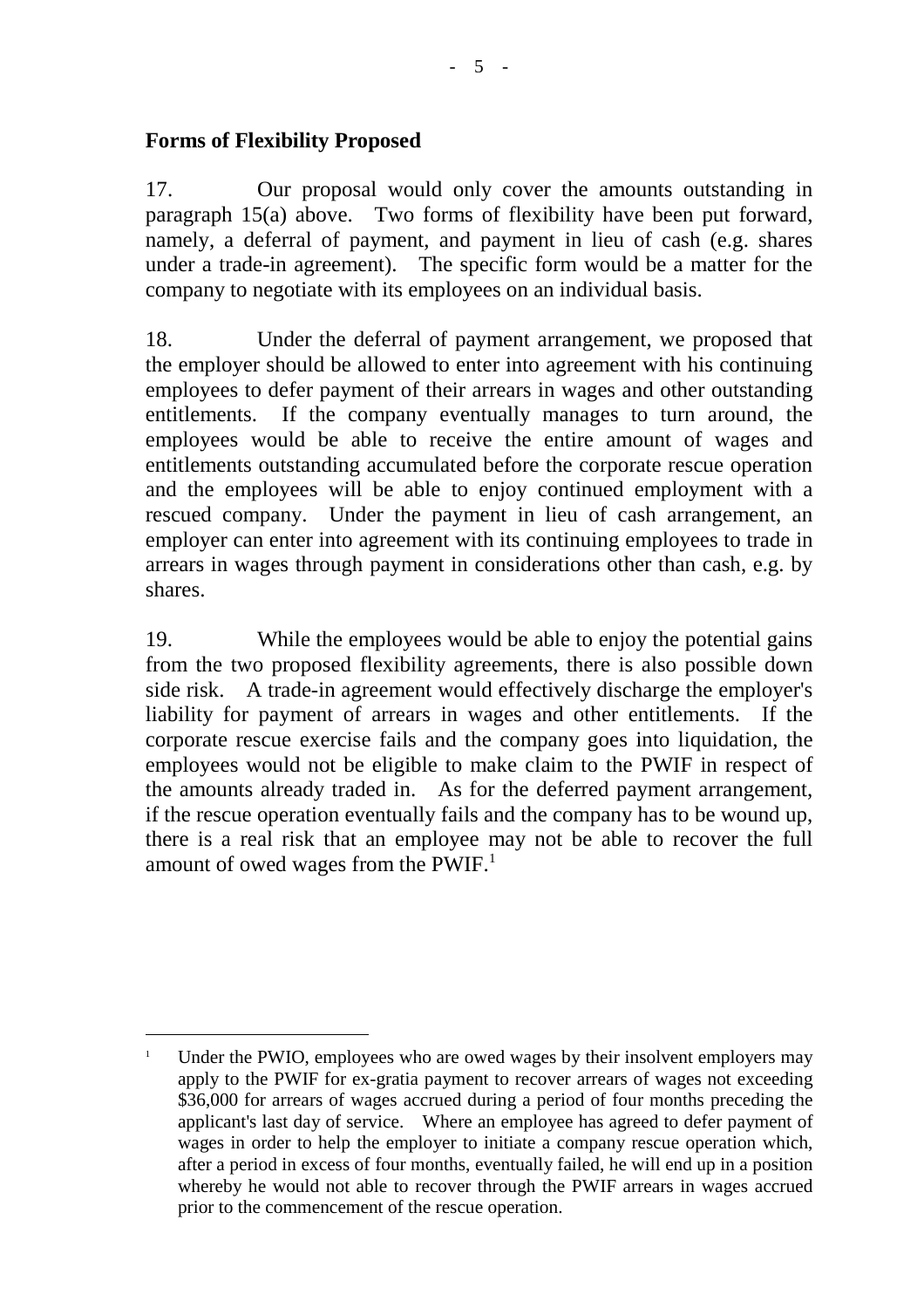20. To provide the employees with an incentive to accept the two proposed forms of flexibility and thus facilitating the initiation of a rescue operation, we have also proposed certain amendments to the provisions of the PWIF Ordinance to afford the employees greater protection than under the existing provisions, e.g. to amend the PWIF Ordinance to make it possible for employees to claim the PWIF in respect of wages and other entitlements outstanding before the start of the corporate rescue exercise and more than four months from the last day of service or to amend the PWIF Ordinance to allow employees to make a claim in respect of the amounts traded in, if such flexibility agreements are entered into by them. $2$  In this connection, the Education and Manpower Bureau has expressed concern that the proposed amendments especially the idea of allowing employees to make a claim to the PWIF in respect of the amounts traded in would be tantamount to employees using the protection under the PWIF to secure possible benefits from beleaguered employers. The PWIF was not set up for such a purpose and cannot be used in this manner without a change in its mandate. The proposed amendments would also have financial implications for the PWIF.

# **Consultation with the PWIF Board and the LAB**

 $\overline{a}$ 

21. The PWIF Board and the LAB were consulted on the above two forms of flexibility together with the related legislative amendment proposals on 29 November 2000 and 15 December 2000 respectively. While they supported in principle the introduction of a statutory corporate rescue procedure in Hong Kong, both of them have objected to the flexibility proposal as set out in paragraphs 17 to 20 above. The major reasons of their objections are –

(a) The flexibility proposal would reduce the level of protection accorded to employees under the existing labour legislation which stipulates that, e.g., wage payment should not be made later than seven days upon the expiry of the wage period nor in any form other than in cash.

<sup>&</sup>lt;sup>2</sup> Under the proposal, for deferred payment agreements, if the corporate rescue exercise fails and the company goes into liquidation, the employees would still be entitled to make a claim to the PWIF in respect of wages and other entitlements outstanding before the start of the exercise and more than four months from the last day of service, subject to the existing ceiling of \$36,000. For trade in agreements, continuing employees would be allowed to make a claim to the PWIF for the traded in amount in the event the company eventually goes into liquidation, but again subject to the existing ceiling of \$36,000.